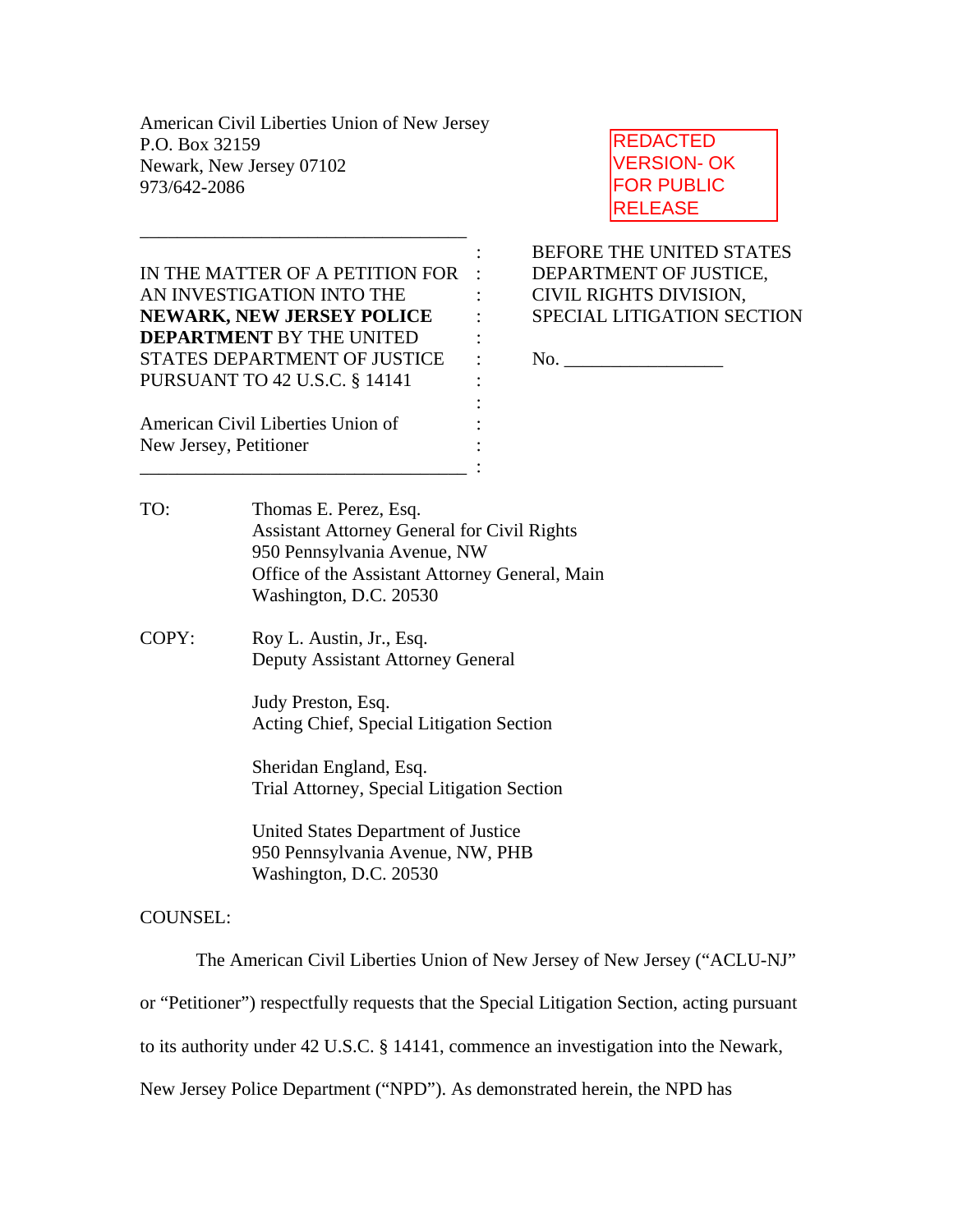"engage[d] in a pattern or practice of conduct by law enforcement officers . . . that deprives persons of rights, privileges or immunities secured or protected by the Constitution or laws of the United States." This pattern is manifested through the 407 recent allegations of police misconduct described in this document, most of which involve false arrests and excessive force contrary to the Fourth Amendment right against unreasonable searches and seizures and the right to due process of law under the Fourteenth Amendment. This petition and its accompanying documents demonstrate that the NPD is beset with serious systemic problems which include:

- a. recurring, documented instances of violent and sometimes fatal treatment of people who come in contact with the police, through both the intentional use of excessive force and through negligent actions;
- b. false arrests and stops made without reasonable suspicion of criminal activity, much less probable cause, along with improper searches, malicious prosecutions, the false planting of evidence and other corrupt practices;
- c. an ineffective process of identifying and deterring such conduct;
- d. insufficient processes for receiving, handling, adjudicating, and announcing the disposition of citizen complaints or other complaints alleging misconduct or violation of rules;
- e. recurring conflict between officers and superiors, which has manifested in charges and countercharges of discrimination, retaliation, gross disparities and iniquities in the police disciplinary system, and other improper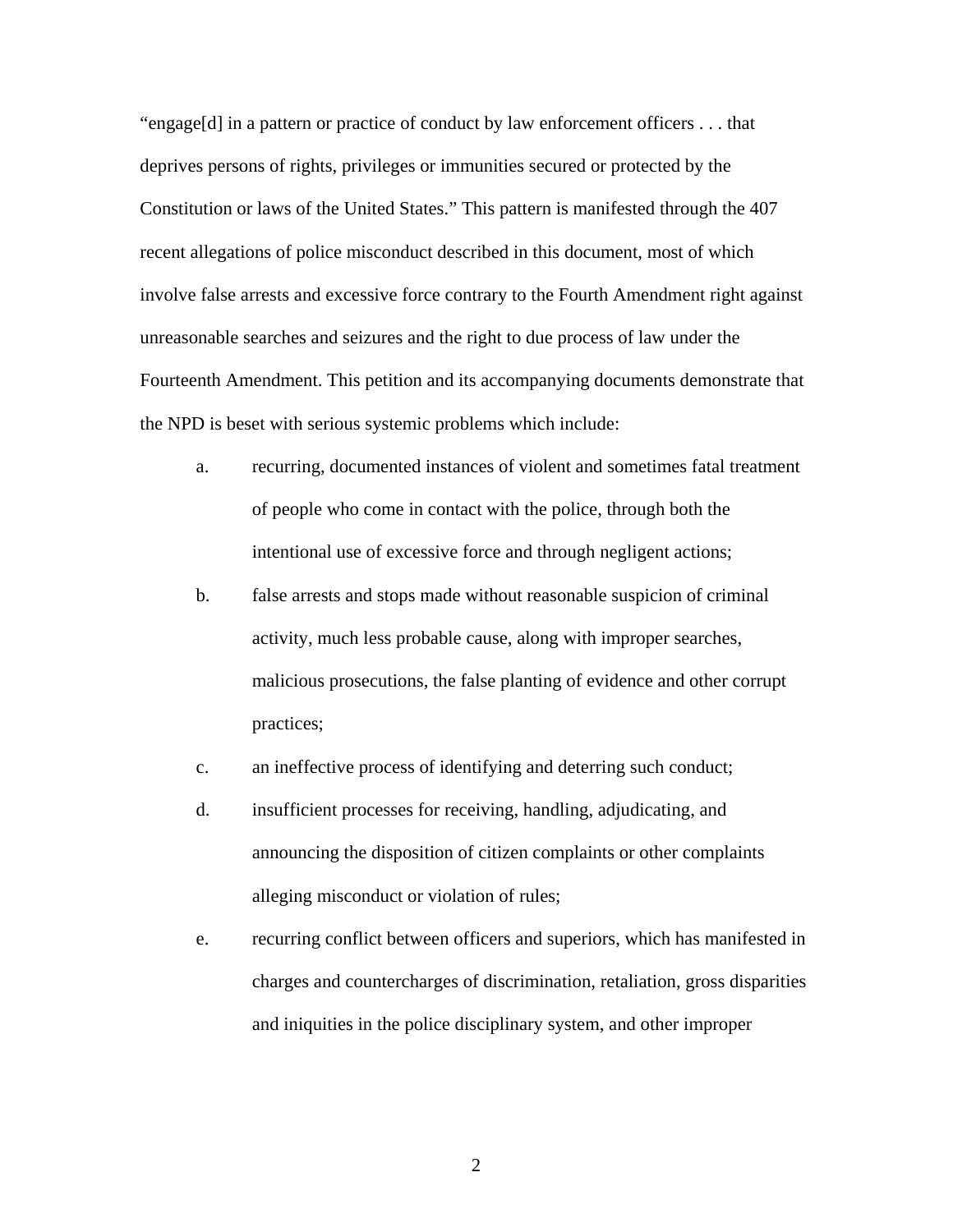conduct, along with cases seeking substantial damages for the violation of federal labor and employment laws;

- f. the failure to have a complete set of modern and meaningful policies or practices that guide officers; and
- g. costly litigation expenses including verdicts, arbitrations, and settlements, together with the expense of defending those cases; in the past 2 years, taxpayers have paid out millions of dollars for misconduct, some for longlingering cases. (*See* Table 2). At the same time, lawsuits and recentlyfiled notices of tort claims filed in the same period show the same patterns of misbehavior, as if nothing has been learned or corrected in response to the prior lawsuits or allegations (*compare* Tables 5 and 6 *with* Tables 7, 8, 10, 11 and 12).

On behalf of the people who live in, work in, and visit the City of Newark, New Jersey, we implore the Civil Rights Division to investigate the NPD. The misconduct described herein is recent, not historical. It has left citizens dead, permanently injured, and otherwise damaged. It has left employees' careers in shambles due to discrimination and retaliation, and stressed by abusive working conditions when they are sent out to patrol the streets. And it has left innocent Newark residents distrustful of the police, unsure whether an encounter with them will lead to them being "protect[ed] and serve<sup>[d]"</sup> or beaten and arrested.

Since January 1, 2008, the municipality has: (a) paid out over \$4 million in at least 38 litigation settlements and other resolutions of lawsuits for police misconduct; and (b) been sued at least 51 times over deaths, false arrests, excessive force, internal affairs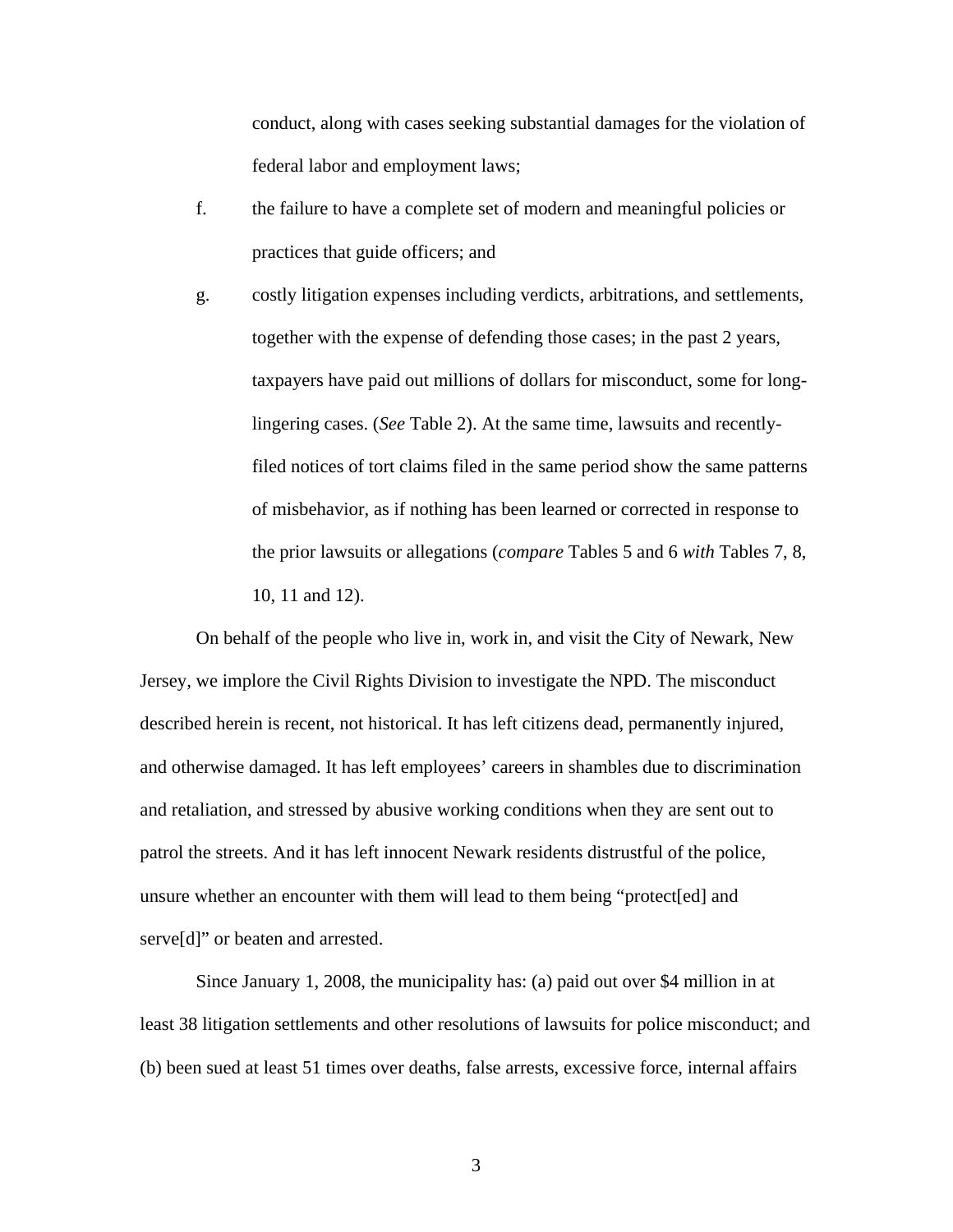improprieties, employment discrimination, and similar matters. (*See* Tables 1 and 2). When these figures are added to other data laid out the Petition, the record shows over 400 claims of police misconduct in our 2 ½ year study. (*See* Tables 5-8 and 9-12). This is a pervasive "pattern or practice of conduct by law enforcement officers... that deprives persons of rights, privileges or immunities secured or protected by the Constitution or laws of the United States," which is unlawful under 42 U.S.C. § 14141.

 As laid out in the Petition, there have been calls for federal assistance and an independent monitor in Newark going back decades. The City typically rejected these entreaties, arguing it could reform itself without outside help. But these efforts have fallen flat, such that the City remains ravaged by homicidal violence (its murder rate was 6.9 times the state average in 2009), while members of its police force regularly violate the federally-protected legal and constitutional rights of individuals.

 The citizens of Newark are turning to the Department of Justice in a last resort to obtain the relief that they have heretofore been unable to obtain locally.

Petitioners therefore urge that the Department of Justice ("DOJ") use its powers under 42 U.S.C. § 14141(a) to commence an investigation and thereafter utilize civil litigation to reform the NPD.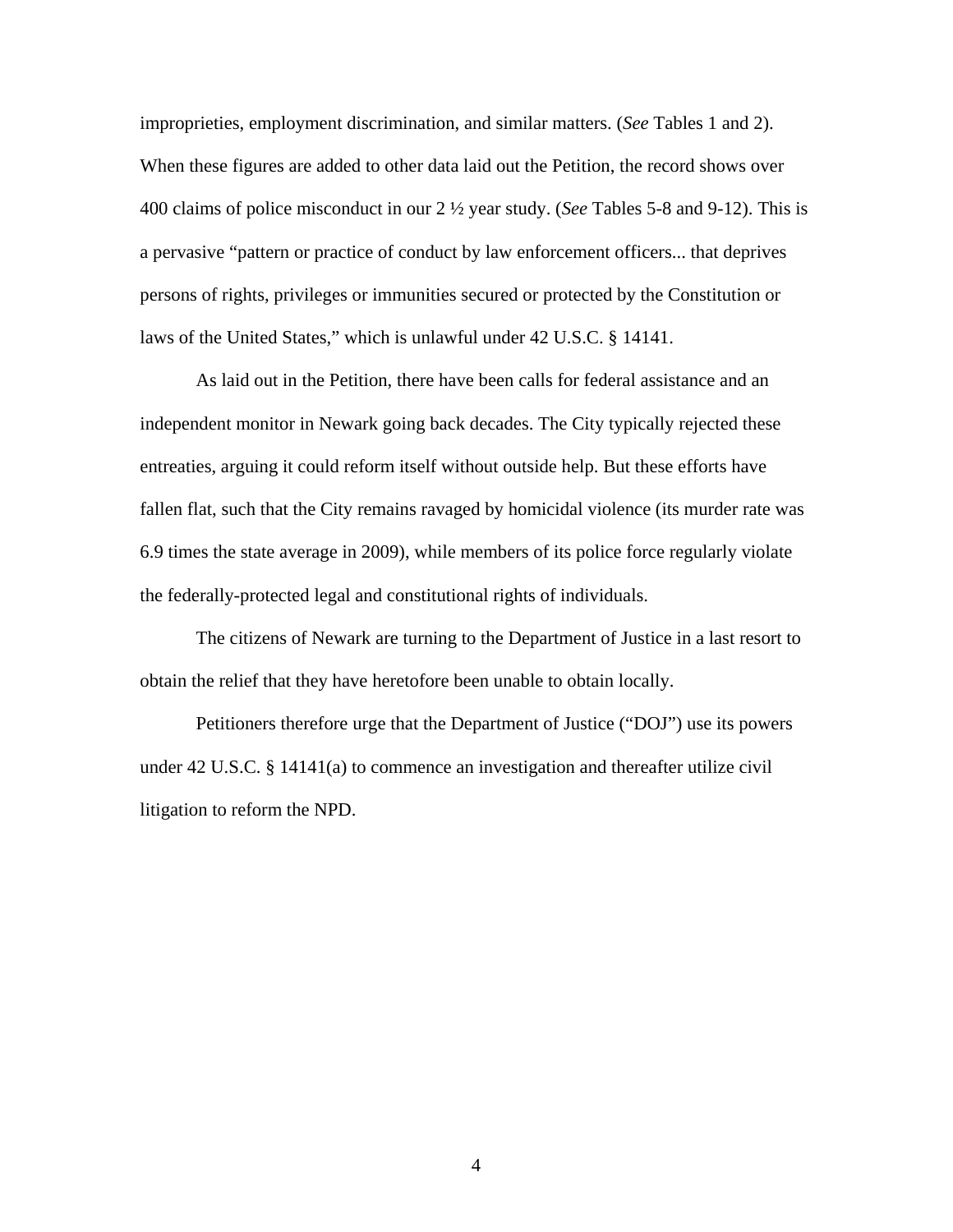# **TABLE OF CONTENTS**

## **OVERVIEW**

| II. | <b>OVERVIEW OF THE PETITIONER'S INVESTIGATIVE PROCESS</b>  |  |
|-----|------------------------------------------------------------|--|
|     | III. NEWARK CENSUS DATA: ITS RESIDENTS AND POLICE FORCE 14 |  |
| IV. | PREVALENCE OF CRIME AND CLEARANCE RATES IN                 |  |
|     |                                                            |  |

# **NPD MISCONDUCT**

| VI.   | CIVIL LITIGATION AGAINST THE NPD RESOLVED THROUGH                |  |  |
|-------|------------------------------------------------------------------|--|--|
|       | A. Resolved Cases Involving Citizen Complaints Of NPD Brutality, |  |  |
|       | B. Resolved Cases Involving Employee Complaints of               |  |  |
| VII.  |                                                                  |  |  |
|       | A. Pending Cases Involving Citizen Complaints of NPD Brutality,  |  |  |
|       | B. Pending Cases Involving Employee Complaints of                |  |  |
| VIII. |                                                                  |  |  |
| IX.   | FILED TORT CLAIMS NOTICES ARISING FROM CONDUCT OF                |  |  |
| Χ.    |                                                                  |  |  |
| XI.   | THE FAILURE OF NPD's INTERNAL AFFAIRS POLICIES AND               |  |  |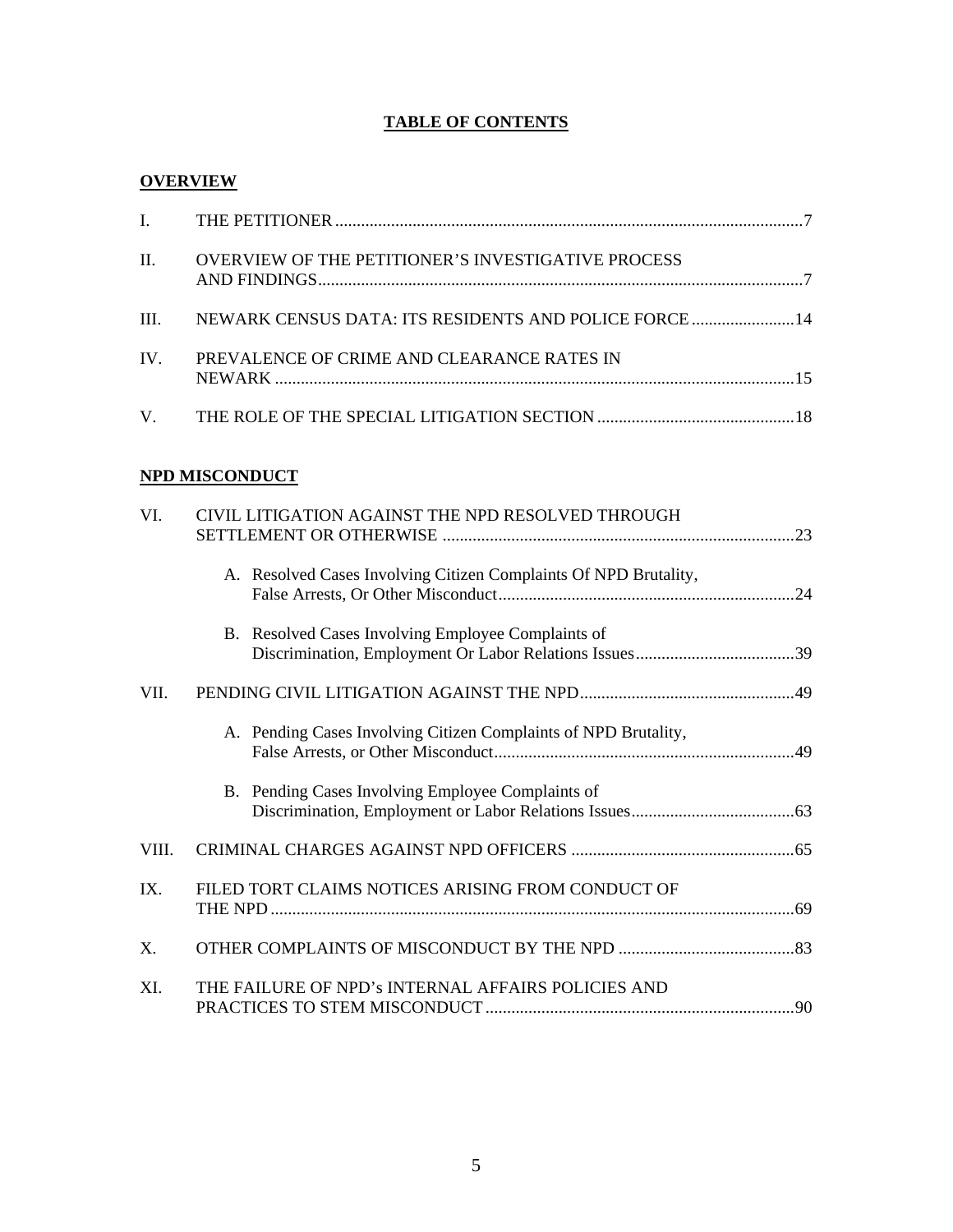## **REMEDIES REQUIRED**

| XII. HOW INTERVENTION BY THE DEPARTMENT OF JUSTICE CAN |  |
|--------------------------------------------------------|--|
|                                                        |  |
|                                                        |  |
|                                                        |  |

# **LIST OF TABLES**

| <b>TABLE 1</b> |                                                                |  |
|----------------|----------------------------------------------------------------|--|
| <b>TABLE 2</b> | Known resolutions of claims against the NPD, by settlement or  |  |
| TABLE 3        | Crime rate comparison between Newark and the State of New      |  |
| TABLE 4        | Comparison of statewide and NPD case clearance rates,          |  |
| <b>TABLE 5</b> | Claims made in citizens' lawsuits against NPD which were       |  |
| TABLE 6        | Claims made in employees' lawsuits against NPD which were      |  |
| <b>TABLE 7</b> | Claims made in pending citizens' lawsuits against NPD filed    |  |
| <b>TABLE 8</b> | Claims made in pending employees' lawsuits against NPD filed   |  |
| TABLE 9        | Criminal charges against NPD officers, January 1, 2008-July 1, |  |
| TABLE 10       | Claims made in notices of tort claims filed against NPD or its |  |
| TABLE 11       | Claims of NPD misconduct, not otherwise mentioned,             |  |
| TABLE 12       | Internal affairs complaints filed with NPD, 2008 and 2009, for |  |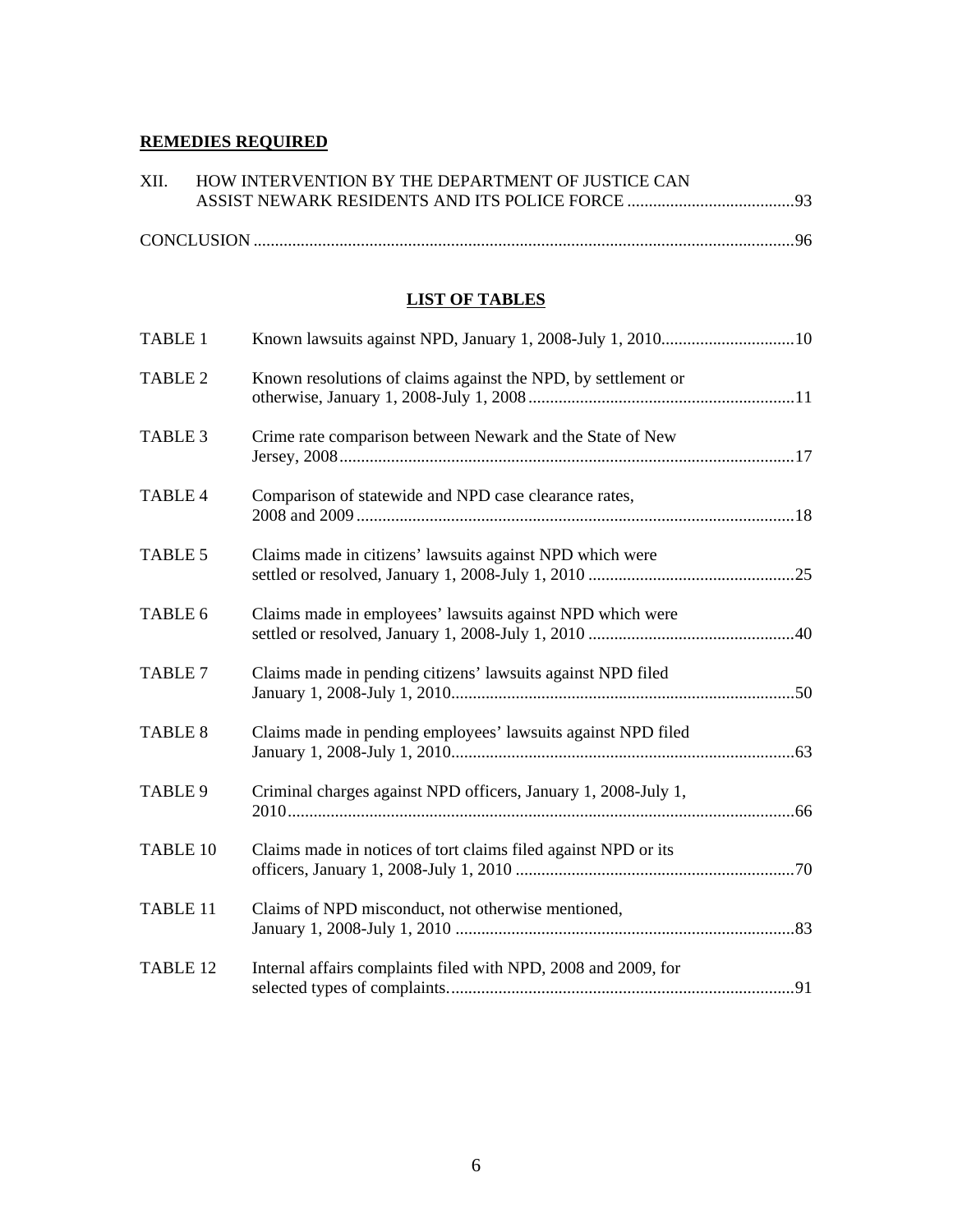#### **OVERVIEW**

### **I. THE PETITIONER**

1. The Petitioner is an organization with approximately 12,000 members throughout the State of New Jersey, including approximately 464 members residing in Newark. In existence since 1960, Petitioner works to defend all aspects of liberty throughout the State of New Jersey through litigation, advocacy, and education. The aspects of liberty that Petitioner seeks to defend include (1) the right to be free from unconstitutional, unlawful or wrongful arrest, detention, and force by the police or law enforcement authorities; (2) the right to receive responsible, effective, and nondiscriminatory public services, including law enforcement services and adjudication of complaints; and (3) the right to fair and nondiscriminatory treatment in the course of public employment.

2. As a civil liberties organization, the ACLU-NJ regularly receives complaints from the public about law enforcement misconduct, including misconduct by the NPD. At times, the ACLU-NJ acts on these complaints by formal and informal advocacy, including the commencement of litigation. For example, it is counsel to plaintiffs in two of the cases described in this Petition.

## **II. OVERVIEW OF THE PETITIONER'S INVESTIGATIVE PROCESS AND FINDINGS**

3. The repeated complaints known to the Petitioner about the NPD led the Petitioner to commence an investigation into whether the NPD engaged in excessive misconduct, brutality, and failure to supervise officers. Using sources such as records of criminal charges against officers, settled and filed civil litigation, administrative proceedings, news accounts, and its own database of citizen complaints, Petitioner has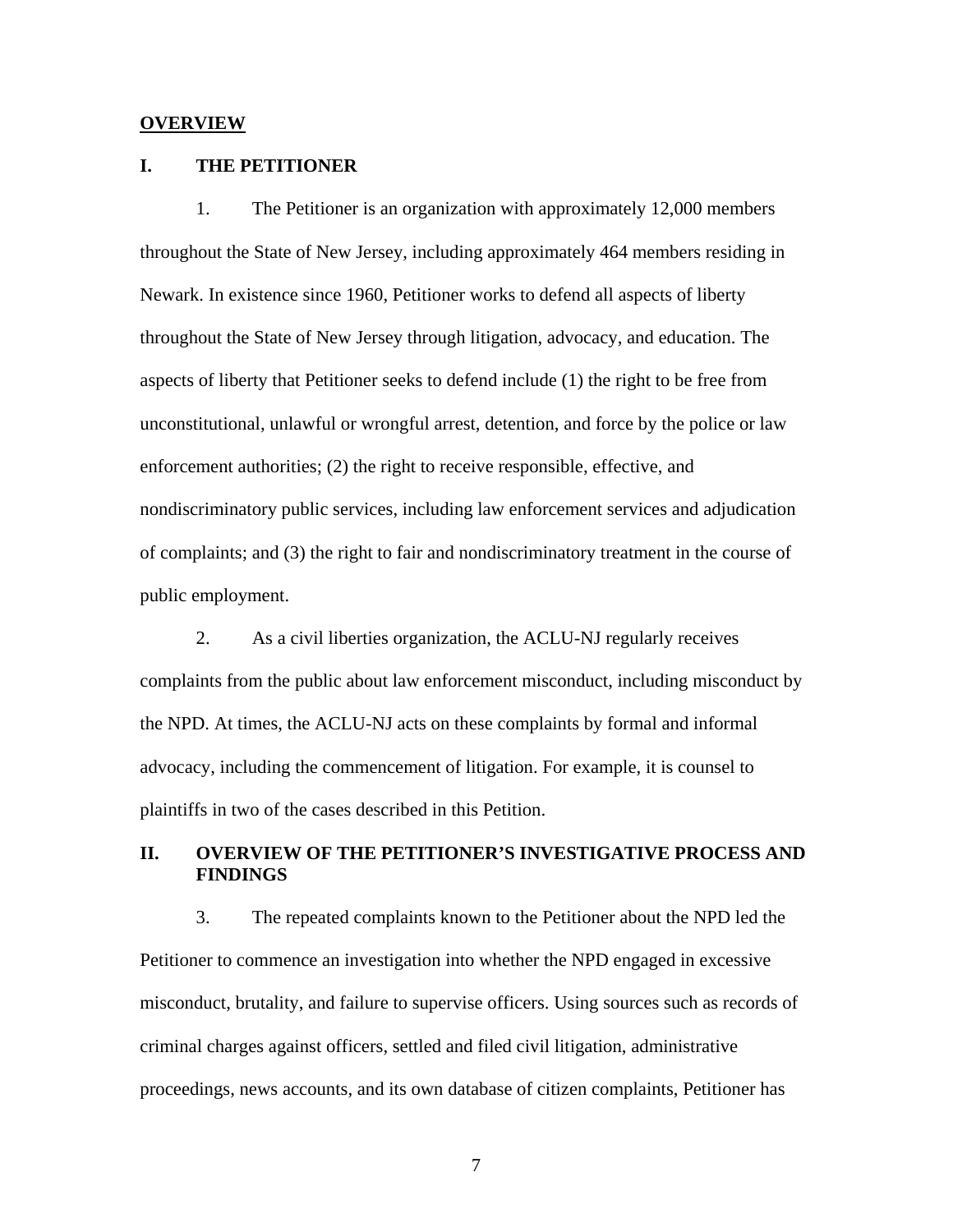spent hundreds of personnel hours systematically studying and collecting a database of reported acts of misconduct by the NPD.

4. To determine whether the NPD's patterns and practices were recent and ongoing, and not simply historical, Petitioner's inquiry primarily focused on acts of misconduct reported<sup>1</sup> since January 1, 2008 (the "Study Period"). In addition, to account for the often lengthy lag time between an act of misconduct and the resolution of civil litigation arising from that misconduct, we also studied lawsuit resolutions that were reached during the Study Period, even if the litigation was filed before the Study Period. We also reported on misconduct that was reported prior to the Study Period where it was related to incidents that occurred within the Study Period.

5. **This document contains over 400 allegations of misconduct by the NPD during the Study Period.** <sup>2</sup> The Petitioner's study revealed that NPD is an organization that in the aggregate is unable to refrain from systematic violations of the constitutional and legal rights of people with whom they come into contact. These violations include false arrests and wrongful detentions, use of excessive force, and corruption (thefts). Internal strife regularly occurred between patrol-level officers, middle management, and senior management. And the police internal affairs ("IA") unit, through a combination of its own procedures and restrictive constraints imposed on it by the state attorney general, remained unable to detect, deter, or punish all these problems, including

<u>.</u>

<sup>&</sup>lt;sup>1</sup> "Reported" generally means the date the ACLU received a complaint or, in the case of civil litigation, the date the civil litigation was filed (even if the misconduct occurred before the Study Period began). In the case of criminal charges, "reported" means the date of arrest, complaint, indictment, or trial.

 $2$  See footnote 4.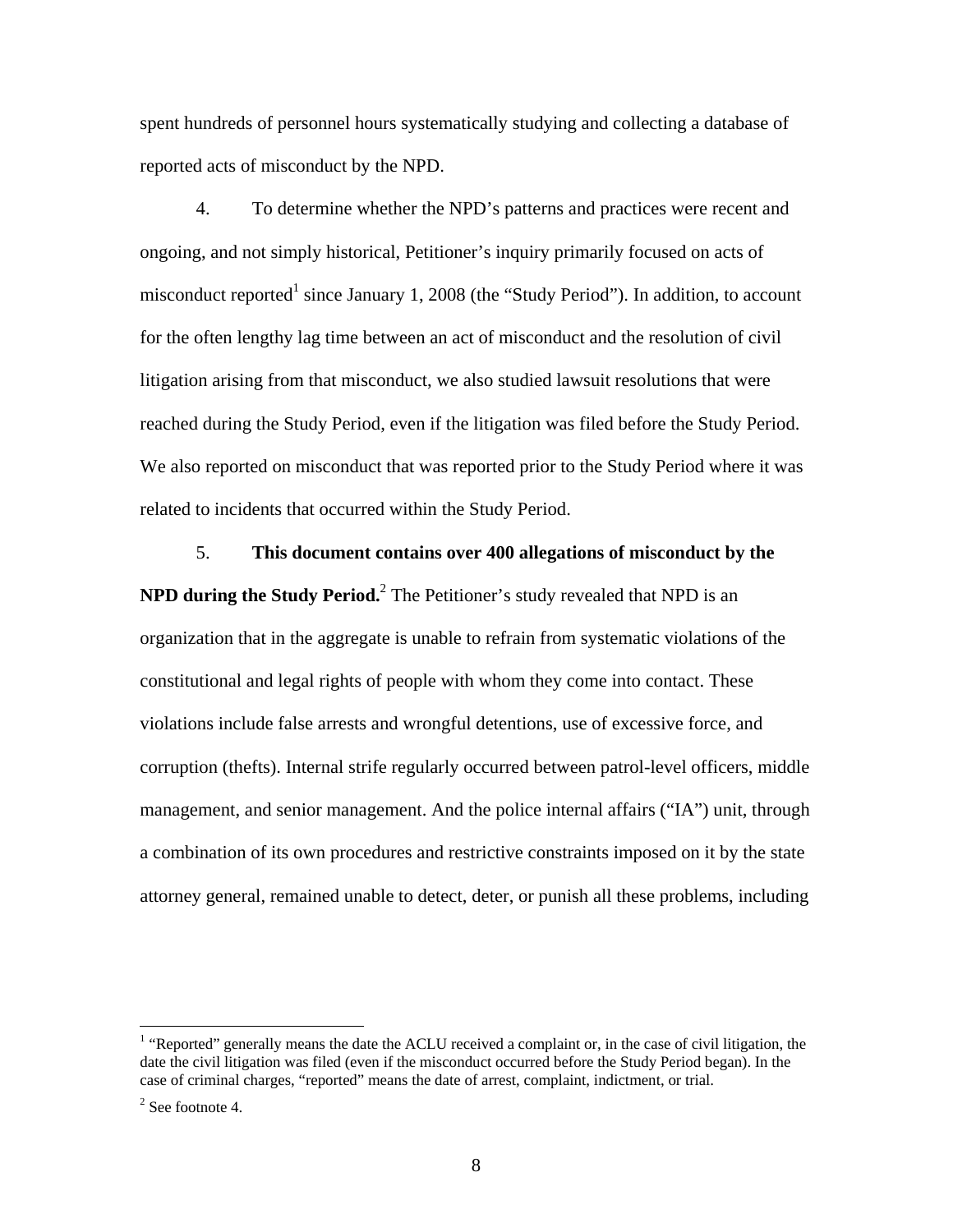instances where citizens<sup>3</sup> suffered beatings or other reprisals for reporting or threatening to report misconduct to the IA unit.

| 6. | The total number of identified complaints of police misconduct in the past                                                                                                         |    |
|----|------------------------------------------------------------------------------------------------------------------------------------------------------------------------------------|----|
|    | $2\frac{1}{2}$ years are as follows:                                                                                                                                               |    |
|    |                                                                                                                                                                                    |    |
|    | Lawsuits filed in the past $2\frac{1}{2}$ years that remain pending (Section VII)37                                                                                                |    |
|    | Notices of tort claim for conduct in the past $2 \frac{1}{2}$ years, excluding those that                                                                                          |    |
|    | Other complaints of misconduct in the past $2\frac{1}{2}$ years not included above                                                                                                 | 21 |
|    | Internal affairs complaints alleging excessive force, improper arrest entry, or search,<br>or differential treatment filed in calendar 2008 and 2009 (Section XI) 261 <sup>4</sup> |    |

# **TOTAL IDENTIFIED MISCONDUCT COMPLAINTS.................................407**

7. Those operations of the NPD that were corrupt and heavy-handed, as

might be expected, yielded dozens of lawsuits against it. The Petitioner's investigation

revealed 51 lawsuits involving the NPD filed in federal or state court<sup>5</sup> or state

administrative agencies during the Study Period. Of these lawsuits, 34 involved charges

of unconstitutional searches or seizures, uses of excessive force, false arrests, or other

allegations of wrongful acts made by citizens. Other cases (5) alleged negligence by the

 $3$  "Citizen" is defined in this Petition as meaning a person who is not an employee of the Newark Police Department.

<sup>&</sup>lt;sup>4</sup> Because of the secrecy afforded to internal affairs complaints by the NPD, Petitioner does not know the names of these complainants. Accordingly, some of the 261 internal affairs complaints may be duplicative of the identified lawsuits, tort claims, or other complaints. However, IA statistics are only released once annually, after the close of the calendar year. Therefore, this number excludes any IA cases filed and/or disposed of in calendar 2010.

<sup>&</sup>lt;sup>5</sup> The particular lawsuits known to petitioners are discussed in Sections VI and VII of this Petition. A state court case will bear a docket number of "ESX-L-####-##" while a federal case will bear the docket number of "##-cv-####." If a case is in federal court due to a removal, both docket numbers will be furnished if known.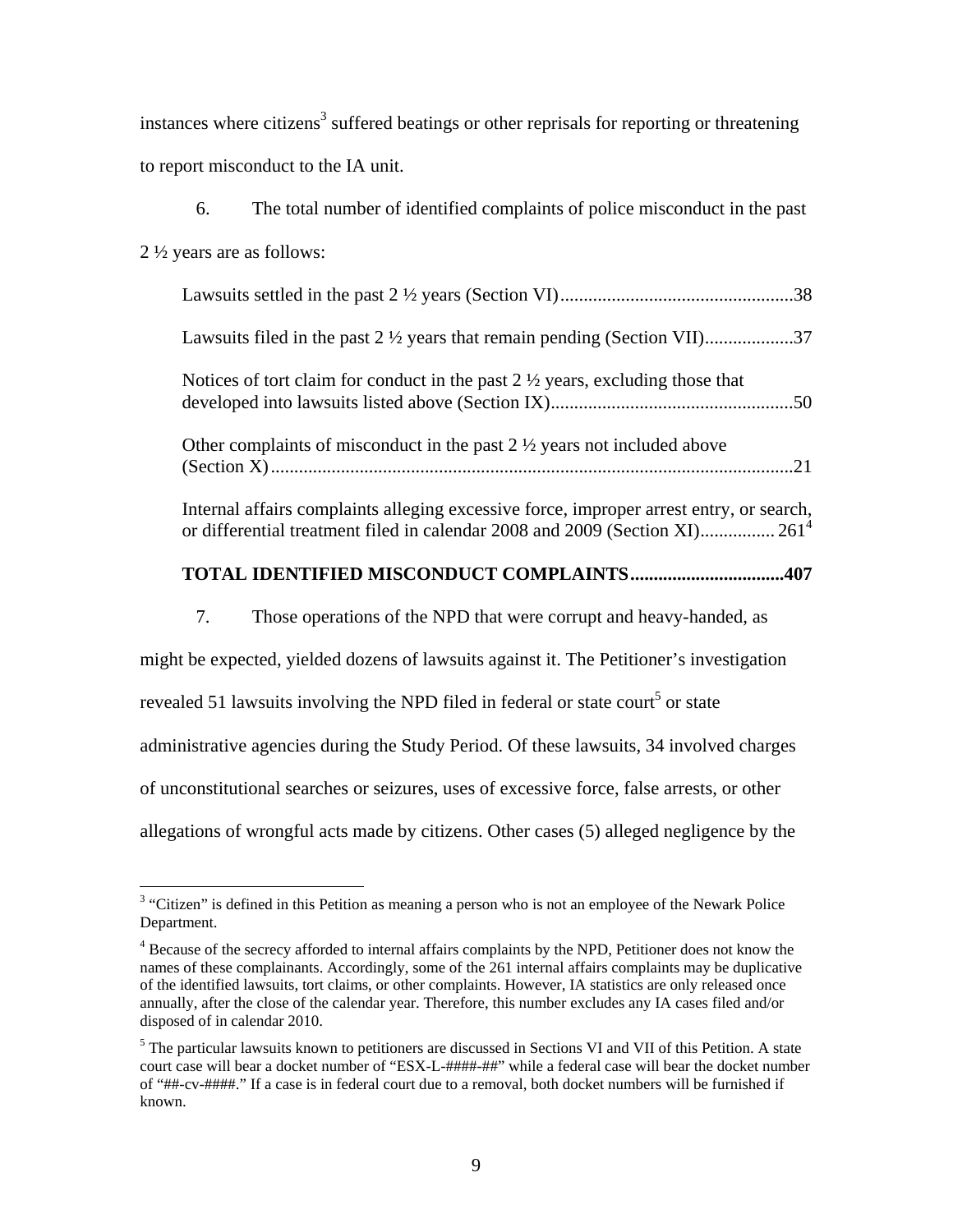NPD, primarily in their vehicular operations. In addition, 12 of these suits involved claims of wrongful treatment of NPD employees by their superiors, motivated sometimes by racial, ethnic, or gender discrimination, sometimes by "cliques" of officers seeking to punish disfavored ones, sometimes by the complete inability to manage stress, frustration, or anger, and sometimes by other factors or a combination of the foregoing.

## **KNOWN LAWSUITS FILED AGAINST NPD January 1, 2008-July 1, 2010 TOTAL CASES (PENDING CASES)**

| By citizens                                       |        |
|---------------------------------------------------|--------|
| Alleging intentional misconduct (beatings, false) |        |
| arrests, theft, retaliation, etc.)                | 34(27) |
| Alleging negligence (careless, reckless driving,  |        |
| $etc.$ )                                          | 5(3)   |
|                                                   |        |
| TOTAL LAWSUITS BY CITIZENS                        | 39(30) |
|                                                   |        |
| TOTAL LAWSUITS BY EMPLOYEES (race or              |        |
| gender discrimination, unlawful favoritism, etc.) | 12(7)  |
|                                                   |        |
| <b>TOTAL LAWSUITS</b>                             | 51 (37 |

**TABLE 1 Known lawsuits against NPD, filed January 1, 2008-July 1, 2010. The figure in parenthesis is the number of pending cases, whereas the first number includes all cases filed within the Study Period whether pending or concluded.** 

8. The Petitioner further found that there were dozens of resolutions through

settlement or otherwise for civil plaintiffs during the Study Period. In particular, not less

than \$2,041,617 was paid to resolve 26 lawsuitsbrought by citizens (*see* paragraphs 51 to

76), and not less than \$2,691,503 was awarded to resolve 12 cases brought by NPD

employees who suffered mistreatment at the hands of their superior officers (*see* 

1

paragraphs 81 to 92). <sup>6</sup> Thus, the total cost of lawsuits against the NPD during the Study

Period was nearly \$5 million, not even counting NPD's expenses for defense counsel,

 $6$  Some lawsuits – both citizens and employee – involved more than one plaintiff. The cited figures also include a \$600,000 jury verdict on which judgment has not yet been entered.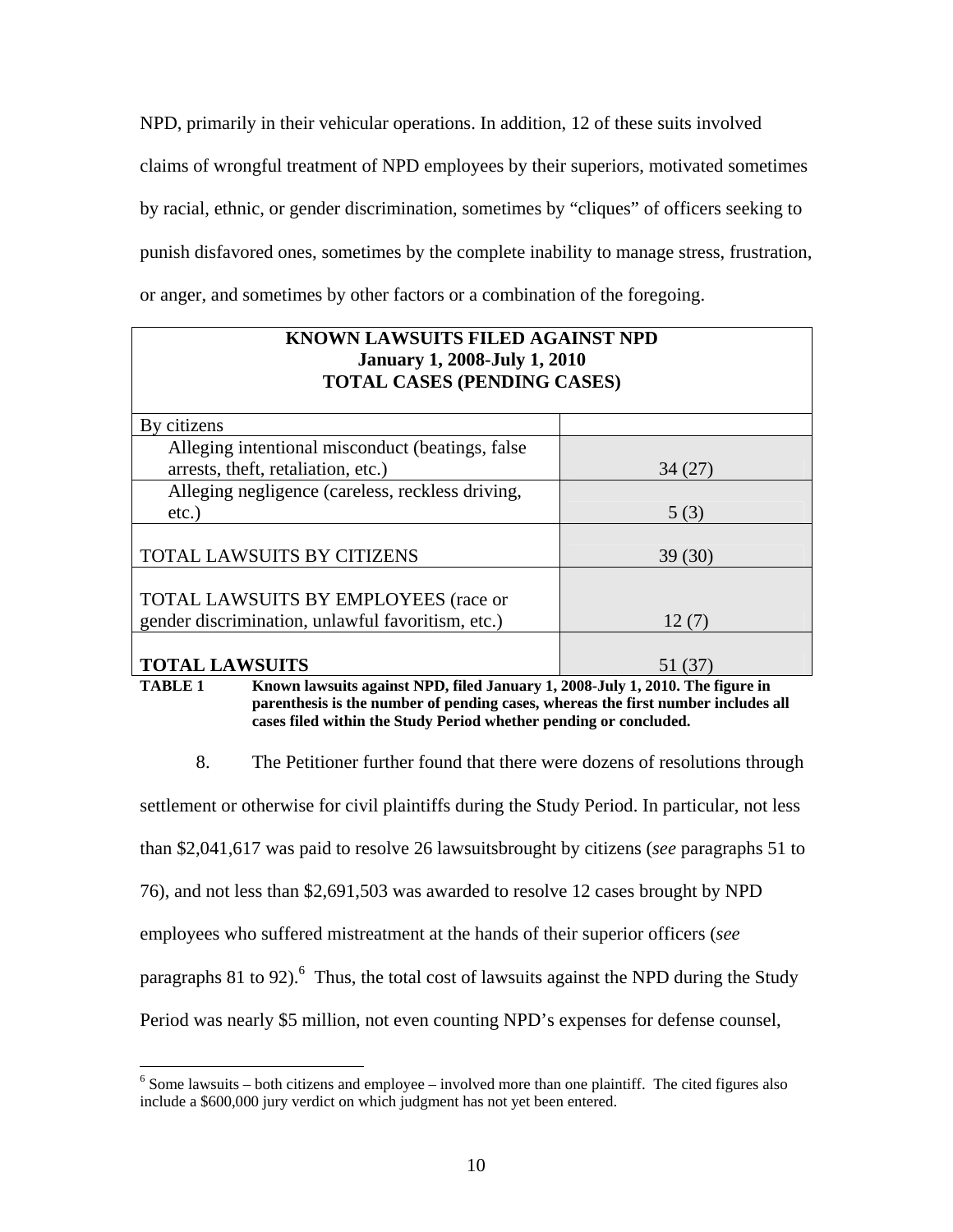including outside counsel. As the City of Newark is not insured for tort liability, and since the City of Newark generally indemnifies its employees for judgments, settlements, and legal fees, it was the taxpayers of the City of Newark, and the taxpayers of the State of New Jersey and the United States who effectively funded these case resolutions. Moreover, it appears that litigation payments are drawn from a general budget item for liability, meaning that the NPD does not directly feel any financial consequence from the settlement payments necessitated by its officers' actions.

| KNOWN SETTLEMENTS/AWARDS FOR CLAIMS AGAINST THE NPD,                                               |                                           |              |                     |
|----------------------------------------------------------------------------------------------------|-------------------------------------------|--------------|---------------------|
| <b>January 1, 2008-July 1, 2010</b>                                                                |                                           |              |                     |
|                                                                                                    | Claims Resolved by                        | Claims Where | <b>Total Amount</b> |
|                                                                                                    | <b>Resolution Amount</b><br>Settlement or |              | Paid / Awarded      |
|                                                                                                    | Otherwise                                 | Known        |                     |
| <b>BY CITIZENS</b>                                                                                 | 26                                        | 20           | \$2,041,617         |
| <b>BY EMPLOYEES</b>                                                                                | 12                                        | 12           | \$2,691,503         |
| <b>TOTAL</b>                                                                                       | 38                                        | 32           | \$4,733,120         |
| <b>TABLE 2</b><br>Known resolutions of claims against the NPD, by settlement or otherwise, January |                                           |              |                     |

**1, 2008-July 1, 2008** 

9. In addition, the *Star-Ledger*, the state's leading and largest-circulation newspaper is headquartered in Newark. As might be expected, it pays attention to the NPD and reports on events occurring with the NPD. Relying primarily on the *Star-Ledger* as a source, Petitioner has identified at least 13 NPD officers who were charged with, or had trials for, felony criminal activity, within the Study Period (*see* paragraphs 136 to 146).

10. Next, using state open records laws, Petitioner also requested from the City of Newark all notices of tort claims filed against the City relating to police issues. Under state law, filing this notice of tort claim within 90 days of accrual of the injury is a jurisdictional prerequisite to filing state-law claims against public entities or employees,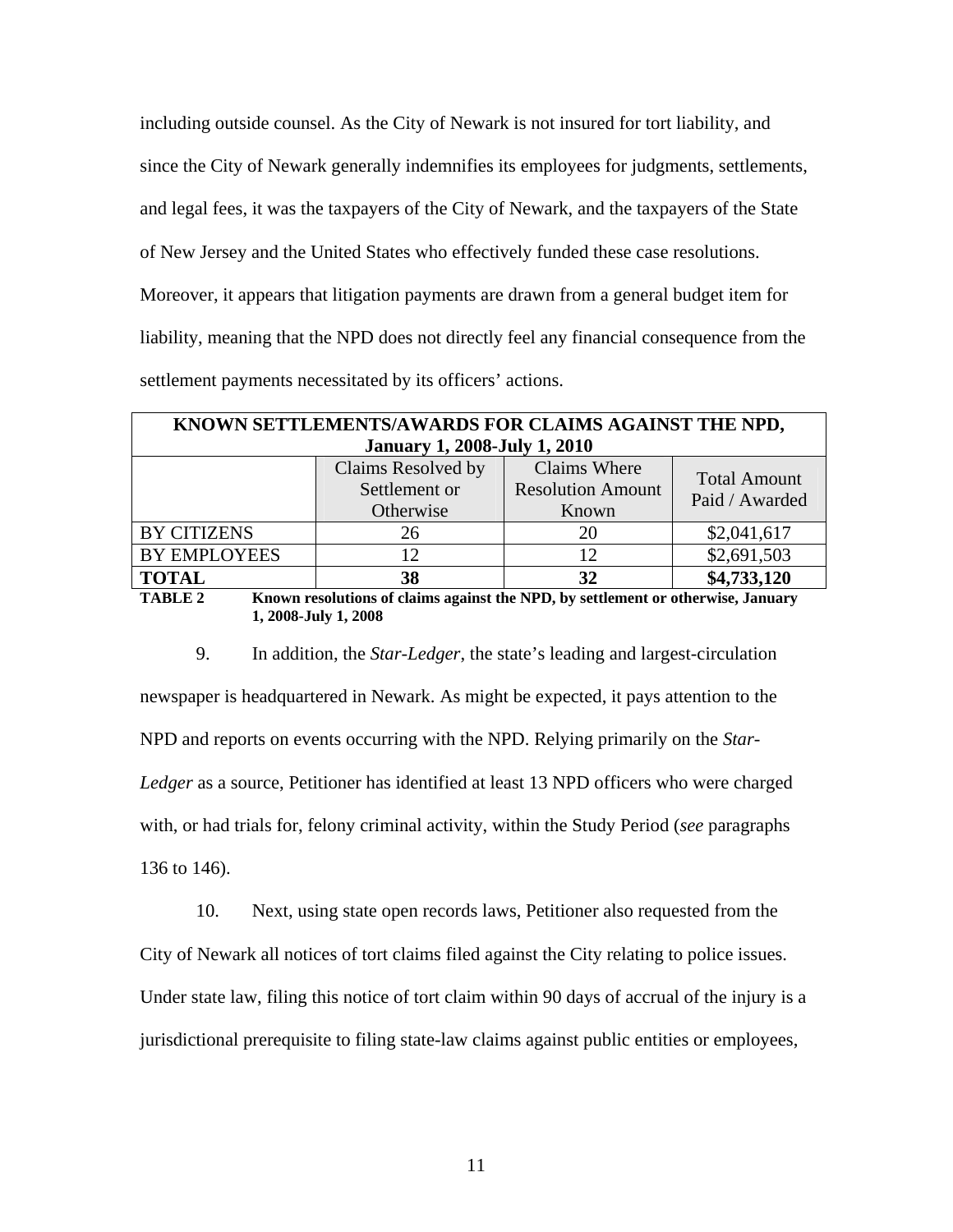although some state law claims and federal claims under 42 U.S.C. § 1983 are not barred by a failure to file.

11. A study of these notices of tort claim revealed at least 50 serious claims of police misconduct that occurred within the Study Period (*see* paragraphs 149 to 198).

12. The Petitioner also studied police-generated statistics about IA complaints. These statistics, which understate the rate of police misconduct in general, $\frac{7}{7}$  are especially unreliable in the NPD, due to NPD's noncompliance with state reporting requirements (detailed at paragraph 224) and the NPD's treatment of IA complainants, which ranges from unresponsiveness to brutal retaliation (for especially egregious examples, *see, e.g.*, paragraphs 55, 70, 97, 107 and 109 below).

13. The statistics from internal affairs showed that in 2008, 106 internal affairs complaints were filed alleging excessive force, improper arrest, improper entry, improper search or differential treatment. Of those, zero (0) complaints were sustained. Instead, they all resulted in a finding of exonerated, not sustained, or administratively closed.

14. In 2009, that number climbed to 155 internal affairs complaints alleging excessive force, improper arrest, improper entry, improper search or differential treatment. Of those, only one (1) complaint (alleging an improper search) was sustained. The remainder resulted in a finding of exonerated, not sustained, or administratively

<sup>7</sup> *See* Matthew J. Hickman, *Citizen Complaints about Police Use of Force* (Bureau of Justice Statistics, June 2006), http://bjs.ojp.usdoj.gov/content/pub/pdf/ccpuf.pdf , p. 4 (stating that complaints by citizens about officer of use of force "represent a subset of all force events. That is, not all force events result in citizens filing formal complaints. How often do citizens actually complain? . . . [Among] citizens experiencing force [who] thought the level of force used was excessive, about 10% filed a complaint with the agency employing the officer(s)."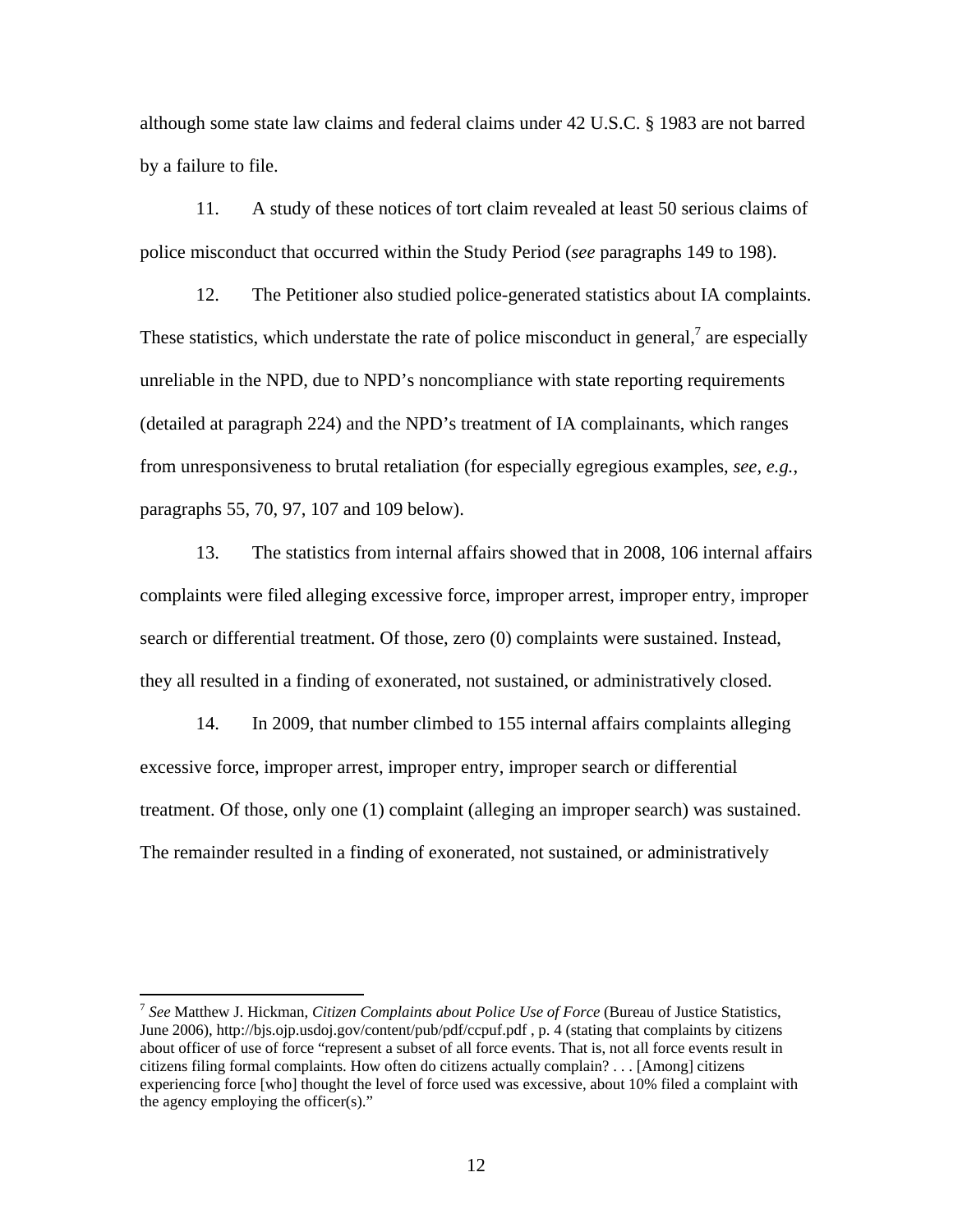closed. At least as to allegations of excessive force, this level of sustained complaints appears to be comparatively low.<sup>8</sup>

15. In addition to these foregoing sources about misconduct and criminal behavior by NPD members, the Petitioner also relied on other materials to identify misconduct during the Study Period. These other investigative techniques included participating in public forums about police misconduct, private witness interviews, the review of published news stories, and the analysis of police-generated statistics about the use of force and vehicular pursuits.

16. The Petitioner also became aware of 21 other complaints of excessive force, false arrests, or other misconduct that are not elsewhere covered in this Petition. (*See* paragraphs 200 to 220).

17. There is little to no evidence that officers who commit offenses against citizens are meaningfully disciplined for their conduct. Even officers with multiple settled litigation, pending complaints, criminal charges, or substantiated discipline against them are allowed to have continued contact with citizens. As especially egregious examples of officers with multiple misconduct issues being allowed to stay in the NPD and interact with citizens, *see, e.g.*, paragraphs 59, 61, 68, 69, 100, 110, 119, and 124, and the accompanying footnotes.

18. Petitioner has found repeated incidents of NPD officers advising citizens that they act with complete impunity and disregard for the law, and that citizens have no rights. As examples, *see* paragraphs 103, 105, and 109 and 210.

<sup>8</sup> See footnote 148.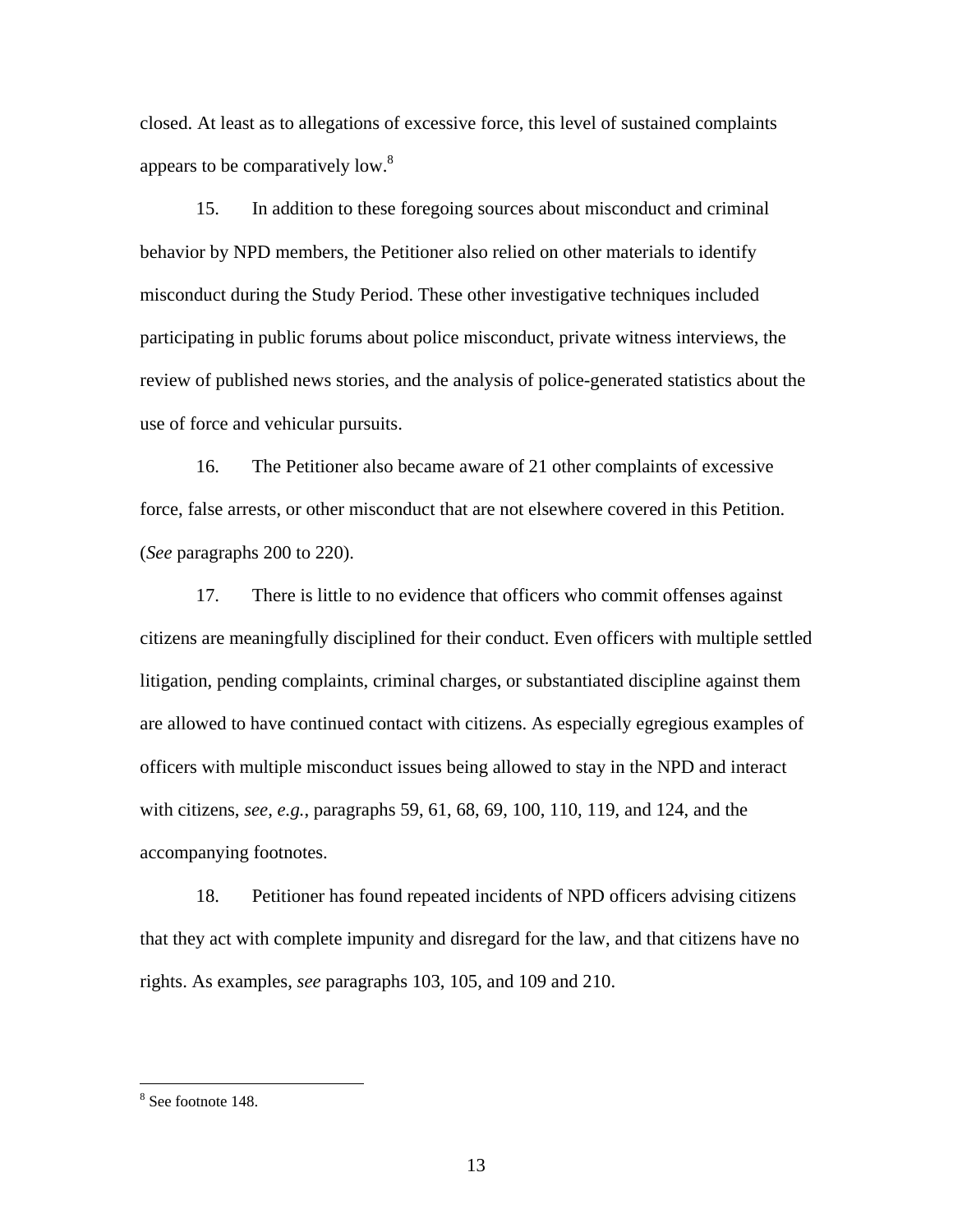19. The misconduct and brutality of some NPD officers, and the impunity with which they operate, not only violates of the rights of people with whom NPD comes into contact, but it is also ineffective in meeting the ultimate goal of a police force: the prevention of crime, and the apprehension of suspects who engage in crime. The statistics described below show that Newark suffers inordinately high rates of crime, violent crime, and murders, and has comparatively low case clearance rates.

20. Indeed, some scholarship suggests that a widespread pattern of police abuse of citizens may contribute to higher crime rates and/or low case clearance rates because the misconduct engenders less assistance or cooperation by law-abiding residents.<sup>9</sup>

21. All told, this places Newark residents and guests of the city at a higher risk of crime, a higher risk of police misconduct, and a lower chance that crime or misconduct against them will be remedied by the justice system. In sum, it warrants prompt federal intervention.

### **III. NEWARK CENSUS DATA: ITS RESIDENTS AND POLICE FORCE**

22. According to the U.S. Census, as reported in its 2006-08 American Community Survey 3-Year Estimates, Newark had a population of 262,313 people, of whom 26.5 percent were under age  $18<sup>10</sup>$  (Another source states the 2008 population was

<sup>9</sup> *See generally* Tom R. Tyler, *Enhancing Police Legitimacy*, 593 ANNALS OF THE AM. ACADEMY OF POL. & SOC. SCI. 84, 89, 92 (May 2004) (a citizen who receives respectful treatment instead of disrespectful treatment from an officer is more likely to view the police as a legitimate institution, and those who view the police as a legitimate institution are more likely to comply with the law and report on criminals and wrongdoers).

<sup>&</sup>lt;sup>10</sup> See ACS printout for Newark, reprinted in the Appendix. This report by the Census bureau sets forth the demographic data that is cited in this Section.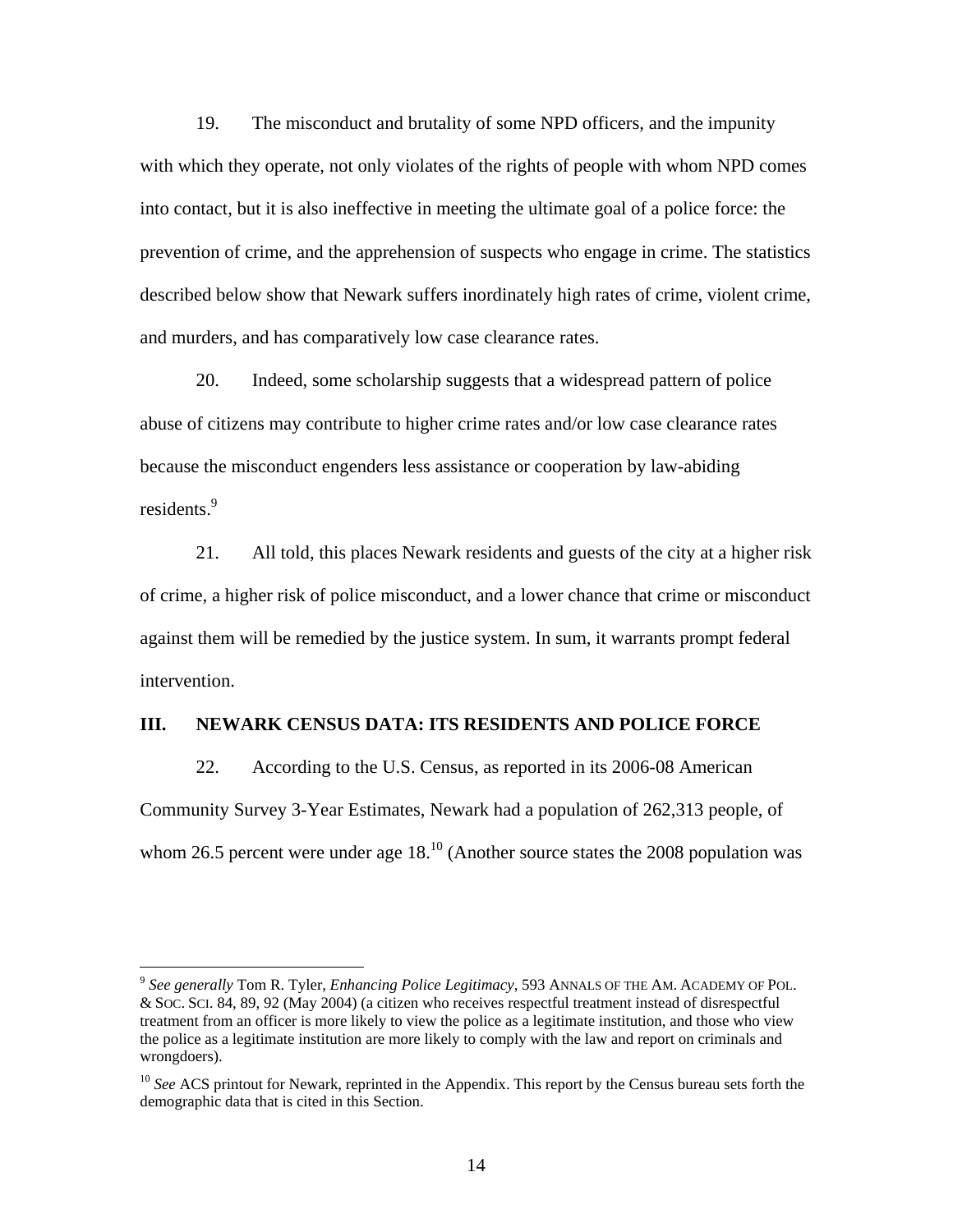280,135). <sup>11</sup> With about 24 square miles of land, Newark has a population density that is high compared to other regions of the State, but as population has fallen substantially since its high of about 442,000 in the 1930 Census, so too has its density.

23. The Census reports that Blacks/African Americans make up 53.6 percent of Newark's population, Whites make up 24.3 percent, and persons of Hispanic or Latino origin (of any race) comprise 31.9 percent of Newark's population.

24. As of March 2009, it was reported that the NPD had 1,312 members. The NPD reports that 36.2 percent of the members are African-American, 26.5 percent are Caucasian and 36.9 percent are Hispanic.<sup>12</sup> However, Petitioner believes that in the upper ranks of police management, there is less diversity, and a greater percentage of Caucasian police executives than in the police force as a whole.<sup>13</sup>

25. Because the NPD reports the racial/ethnic makeup of its police force using categories different from those of the Census, we cannot state with confidence whether any particular racial or ethnic group is over or under-represented in proportion to the City's overall racial and ethnic makeup.

## **IV. PREVALENCE OF CRIME AND CLEARANCE RATES IN NEWARK**

26. The people and the businesses of the City of Newark suffer from

unreasonably high crime rates when compared to other municipalities within Essex

<sup>&</sup>lt;sup>11</sup> See CRIME IN NEW JERSEY, FOR THE YEAR ENDING DECEMBER 31, 2008 (hereinafter "NJ UCR Report") p. 108, http://www njsp.org/info/ucr2008/pdf/2008-uniform-crime-report2.pdf. This higher number is used for the crime rate computations in this section.

<sup>12</sup> Len Melisurgo, *50 Years of Success for Newark Bronze Shields,* STAR-LEDGER (Mar. 15, 2009), http://www nj.com/news/local/index.ssf/2009/03/50\_years\_of\_success\_for\_newark html. *See also* NJ UCR Report, p. 129 (1,071 male sworn officers, 246 female sworn officers, and 390 civilian employees).

<sup>&</sup>lt;sup>13</sup> To test the validity of this hypothesis, Petitioner requested, under the state open records law, a table of organization of the NPD and the names of all unit, precinct, or bureau commanders. The NPD provided a table of organization but responded it had no documents naming the individual commanders. While this impaired Petitioner's ability to test this hypothesis, the sheer inability of the NPD to produce a list of the names of its commanders may speak to other oversight and management issues.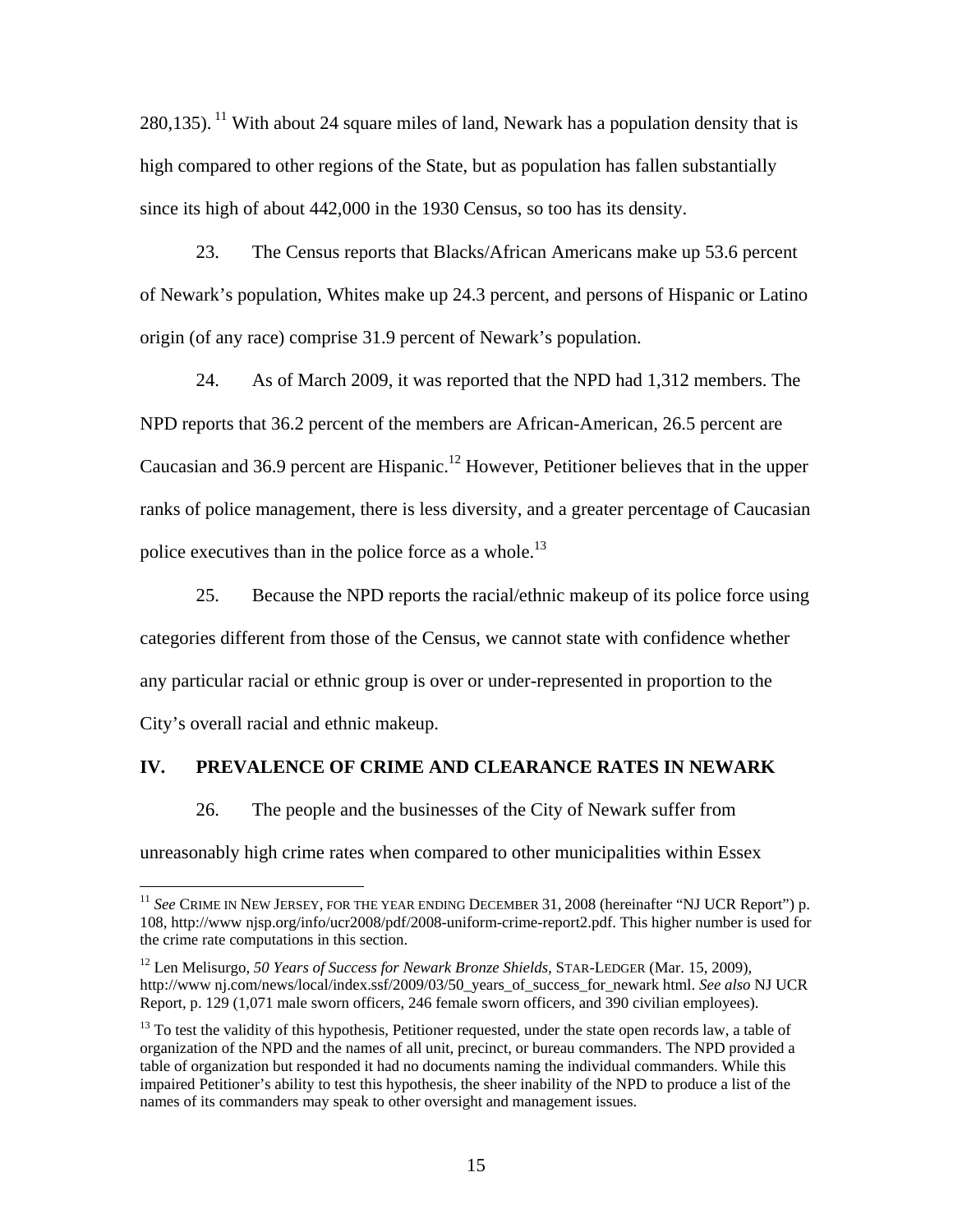County and the State of New Jersey. According to the State of New Jersey's 2008 Uniform Crime Report, there were 2,769 violent "index" crimes and 10,722 nonviolent "index" crimes known to the police during 2008 in the City of Newark.<sup>14</sup>

27. Thus, the UCR report shows that Newark had a total index crime rate of 48.2 per 1,000 residents; a violent crime rate of 9.9 per 1,000 residents; and a nonviolent crime rate of 38.3 per 1,000 residents. In contrast, in 2008, the State as a whole had a total index crime rate of 26.2/1000; a violent crime rate of 3.3/1000; and a nonviolent crime rate of  $22.9/1000^{15}$ 

28. Most notably, for 2008, these data show that Newark's violent crime rate was three times the state average.

29. Turning to murders, in 2008, Newark had 69 murders, which was itself the lowest number since 2002, and the total number of murders increased again in 2009.<sup>16</sup> In 2008, that represented a murder rate of 0.246 per 1,000 residents. However, in 2008, the State had 376 murders, at a rate of 0.045 per 1,000 residents.

<sup>&</sup>lt;sup>14</sup> See NJ UCR Report, pp. 128-29. Statistics compiled by the Petitioner from the NPD's monthly reports for 2009 showed 2,596 violent crimes and 8,822 nonviolent crimes. However, these only include crimes processed by the NPD, and do not include crimes processed by other law enforcement agencies operating within Newark, such as the county sheriff, university police, or transit police.

<sup>15</sup> *Id.* at 12, 128.

<sup>&</sup>lt;sup>16</sup> See Newark homicides increase for the first time in 3 years, STAR-LEDGER (Jan. 1, 2010), http://www nj.com/news/index.ssf/2010/01/newark\_homicides\_increase\_for html. There have been frequent disputes between citizen groups and law enforcement agencies, and even among law enforcement agencies, about the correct computation of the number of murders in Newark. *See, e.g.*, Alexi Friedman, *Newark Police, Essex County Prosecutor's Office Dispute Number of City Murders*, Star-Ledger (Jan. 5, 2010), http://www.nj.com/news/index.ssf/2010/01/newark\_police\_essex\_county\_pro.html (setting forth competing claims that 2008 murders were either 67 or 72 and that 2009 murders were either 77 or 80). Petitioner's figure of 69 murders for 2008 is drawn from the state crime report.

In a sense, these disputes are irrelevant to the underlying issue that Newark's residents suffer from an unreasonably high crime rate, because if the NPD's calculation is right, Newark's murder rate would "only" have been 5.3 times the state average in 2008, not 5.5 times. This is hardly comfort to residents of a city ravaged by both homicidal violence and the levels of police misconduct described in this Petition.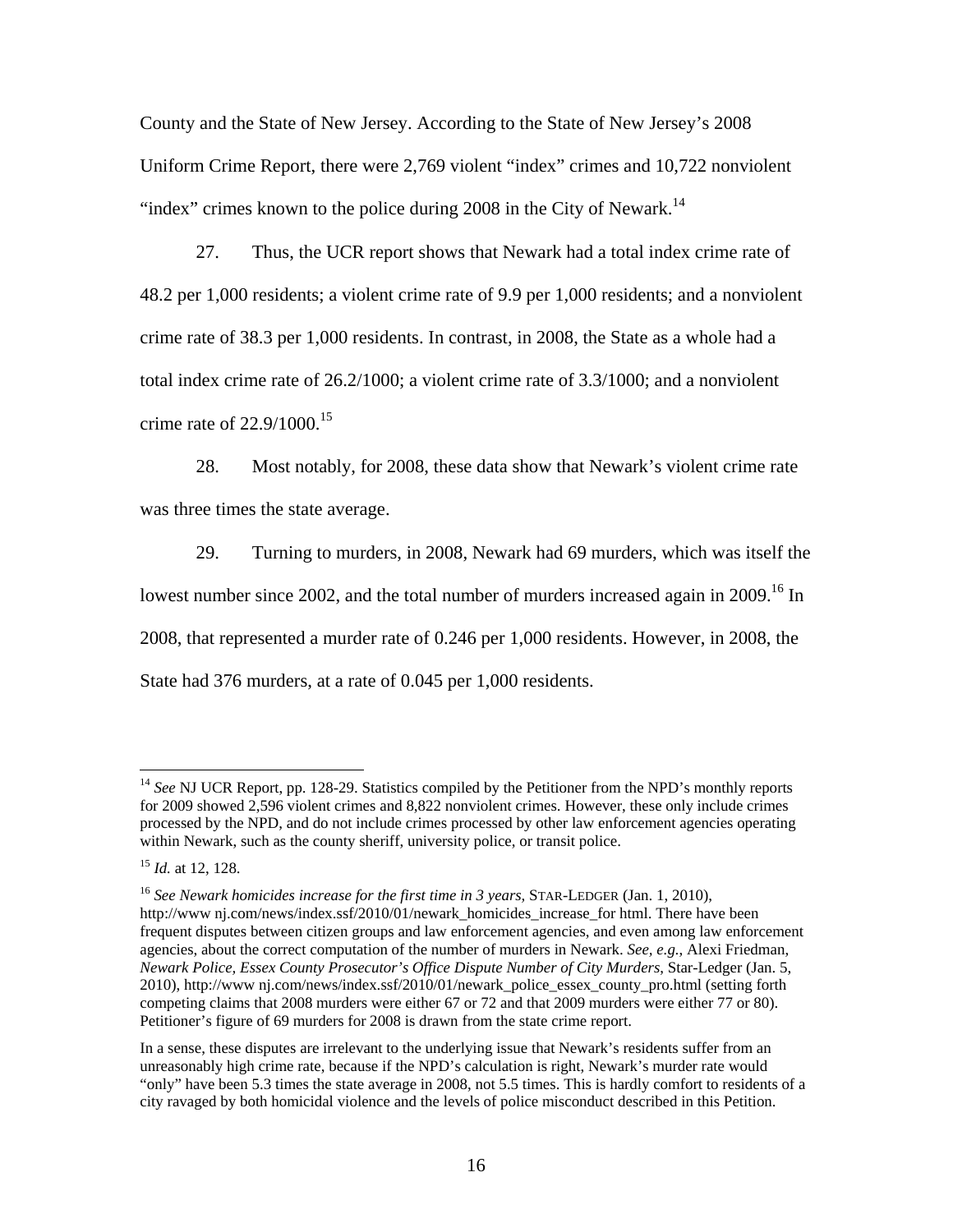30. This means that Newark's 2008 murder rate was 5.5 times the State

average.

 $\overline{a}$ 

| <b>CRIME RATE COMPARISON BETWEEN</b><br>NEWARK AND THE STATE OF NEW JERSEY<br>2008                                                                                          |  |                  |  |  |  |
|-----------------------------------------------------------------------------------------------------------------------------------------------------------------------------|--|------------------|--|--|--|
| <b>STATE OF NJ</b><br><b>OFFENSE / OFFENSE</b><br><b>NEWARK</b><br><b>NEWARK CRIME</b><br><b>CRIME RATE</b><br><b>CRIME RATE</b><br><b>RATE COMPARED</b><br><b>CATEGORY</b> |  |                  |  |  |  |
| <b>TO NJ CRIME RATE</b>                                                                                                                                                     |  |                  |  |  |  |
| All index crime<br>26.2/1,000<br>48.2/1,000<br>1.8 times higher                                                                                                             |  |                  |  |  |  |
| 9.9/1,000<br>3.3/1,000<br>All violent index crime                                                                                                                           |  | 3.0 times higher |  |  |  |
| 0.246/1,000<br>0.045/1,000<br>5.5 times higher<br>Murder                                                                                                                    |  |                  |  |  |  |
| Crime rate comparison between Newark and the State of New January 2008. These<br>TADI E 2                                                                                   |  |                  |  |  |  |

**TABLE 3 Crime rate comparison between Newark and the State of New Jersey, 2008. These data are drawn from, or computed using, the figures in the 2008 NJ UCR Report.** 

31. For 2009, it has been reported that the number of murders statewide fell slightly, from 376 to 335. In Newark, however, the number of murders increased from 69 to at least 77. Assuming the population for both the State and Newark remained the same in 2009, it means the Newark murder rate was 6.9 times the State average for 2009.

32. The people served by the NPD fare no better when case clearance rates $17$ are studied. In response to a records request made by Petitioner under the State's open records law, the NPD produced its monthly UCR reports for the period of January 1, 2008 to December 31, 2009. Petitioner's analysis of these forms, reproduced in the Appendix, shows that in many categories of crime, the NPD's case clearance rates remain well below state averages:

<sup>&</sup>lt;sup>17</sup> A case is considered "cleared," for most purposes, when the police arrest a suspect for a crime known to them. *See* UNIFORM CRIME REPORTING HANDBOOK (Rev. 2004), p. 150. It does not necessarily mean, however, that prosecutors obtained a conviction or plea for that level of offense, or for any offense.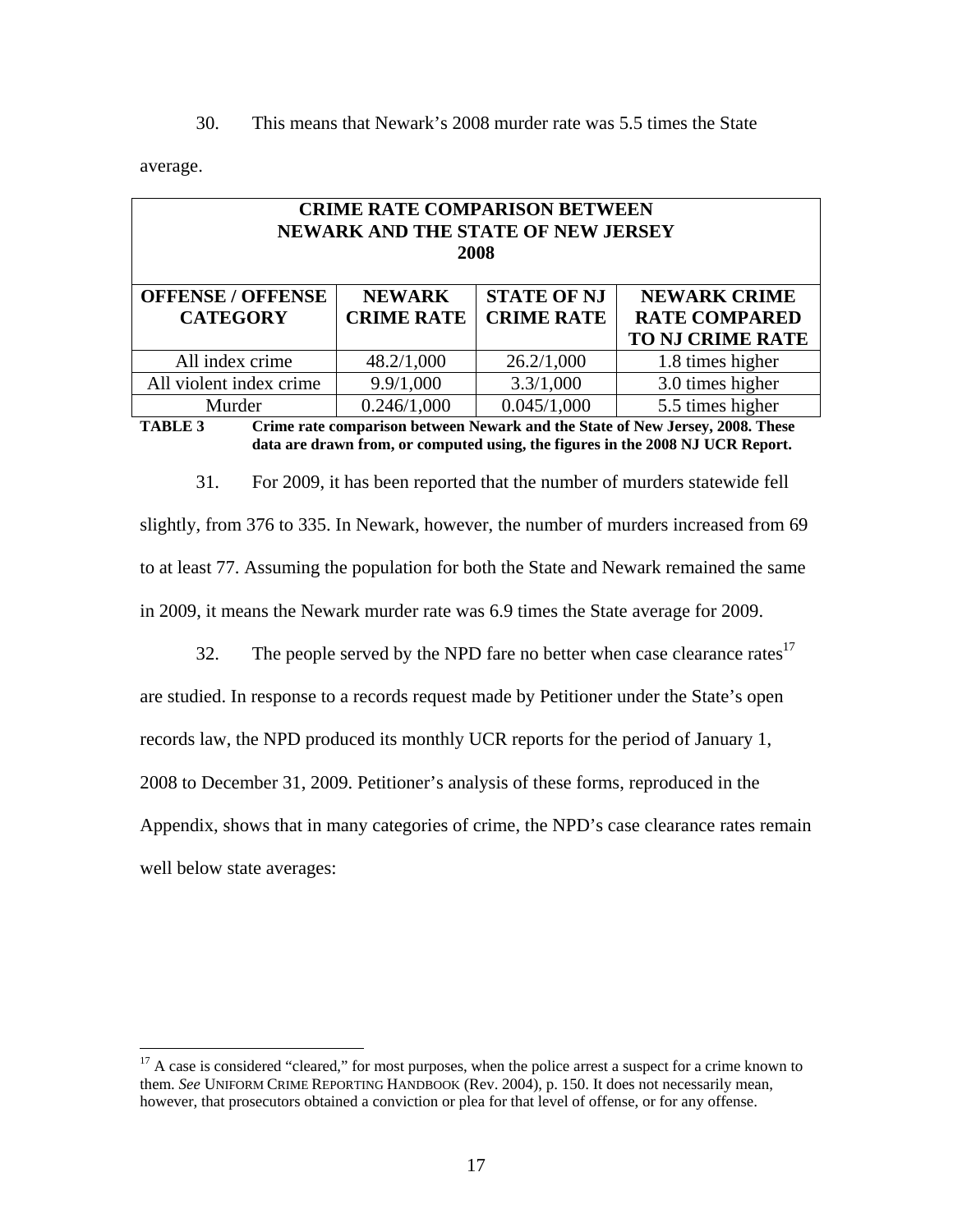|                           | ZUUO FIIND ZUUZ                |                   |                   |
|---------------------------|--------------------------------|-------------------|-------------------|
| <b>OFFENSE</b>            | <b>STATEWIDE</b>               | <b>NPD</b>        | <b>NPD</b>        |
|                           | <b>CLEARANCE</b>               | <b>CLEARANCE</b>  | <b>CLEARANCE</b>  |
|                           | <b>RATE, 2008<sup>18</sup></b> | <b>RATE, 2008</b> | <b>RATE, 2009</b> |
| Murder                    | 60.6 %                         | 49.3 %            | 31.6 %            |
| Rape                      | 41.1 %                         | 56.9%             | 57.4%             |
| Robbery                   | 26.4 %                         | 22.7 %            | 21.0%             |
| <b>Aggravated Assault</b> | 59.0 %                         | 51.4 %            | 44.1 %            |
| <b>Burglary</b>           | 13.8 %                         | 16.1 %            | 10.4 %            |
| Larceny                   | 19.2 %                         | 11.0%             | 10.3 %            |
| Motor Vehicle Theft       | 5.5 %                          | 0.4%              | $0.5\%$           |
| All violent index crimes  | 43.7 %                         | 36.6%             | 32.4 %            |
| All index crimes          | 20.1 %                         | 14.1 %            | 12.7 %            |

## **COMPARISON OF STATEWIDE AND NPD CASE CLEARANCE RATES, 2008 AND 2009**

**TABLE 4 Comparison of statewide and NPD case clearance rates, 2008 and 2009. Shaded boxes indicate clearance rates lower than statewide rates for 2008. Statewide clearance rates are drawn from the 2008 UCR Report. Newark data are computed using the UCR forms supplied to Petitioner by NPD following a request under the state open records laws.** 

## **V. THE ROLE OF THE SPECIAL LITIGATION SECTION**

33. The Special Litigation Section, United States Department of Justice, has

previously taken action against local and state law enforcement agencies who

demonstrate disregard for the constitutional and legal rights of people. Pursuant to 42

U.S.C. § 14141, when a law enforcement agency has engaged in a "pattern or practice of

conduct" that has the effect of "depriv[ing] persons of rights, privileges, or immunities

secured or protected by the Constitution or laws of the United States," it may file a civil

action to obtain the necessary systemic remedies to eliminate these patterns and practices.

34. The DOJ has investigated and either publicized findings and/or filed complaints and/or entered into consent decrees with at least 21 law enforcement agencies around the United States.

<sup>&</sup>lt;sup>18</sup> Statewide crime rates and clearance rates for calendar year 2009 have not been published as of yet.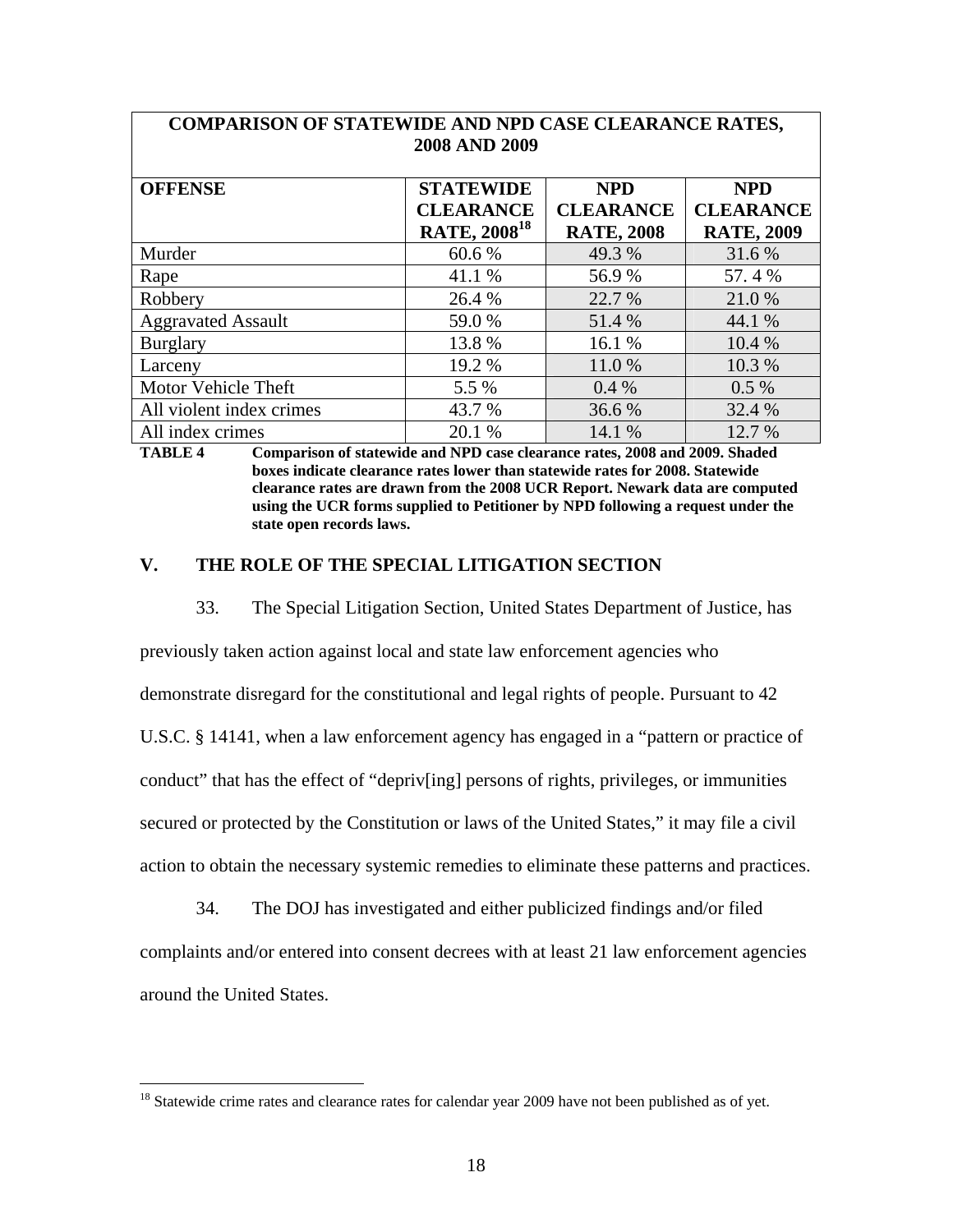35. These DOJ responses include an investigative letter recommending changes to policies, use of force practices, and IA practices, and the adoption of an early warning system and enhanced community relations activities in the Inglewood, California Police Department.<sup>19</sup> That investigation came in response to the police killings of five unarmed people during a span from 2003 to 2009, along with officer complaints about a lack of training, an ineffective and conflict-ridden IA process, and records showing excessive use of conductive energy devices, $^{20}$  along with civil litigation that was filed and later settled for \$2.45 million. $^{21}$ 

36. The DOJ issued and publicized a similar investigatory letter for the Yonkers Police Department<sup>22</sup> in response to "allegations of excessive force and discriminatory policing by members of the Yonkers Police Department."23 The DOJ did the same with respect to the Austin, Texas Police Department in 2008.<sup>24</sup> A similar investigation began in March 2004 in the Virgin Islands, and was resolved by a consent decree reciting that the Government alleged a "pattern or practice of excessive force throughout the Virgin Islands Police Department."25 More recently, the DOJ commenced an investigation into the police department of East Haven, CT, prompted by allegations

 $19$  http://www.justice.gov/crt/split/documents/inglewood\_pd\_Jail\_findlet\_12-28-09.pdf.

<sup>20</sup> *Inglewood police have repeatedly resorted to deadly force*, L.A. TIMES (Dec. 28, 2008), http://www.latimes.com/news/local/la-me-inglewood28-2008dec28,0,2459345.

<sup>21</sup> *Inglewood to pay \$2.45 million to settle claim in 2008 police shooting death*, L.A. TIMES (Mar. 23, 2010), http://latimesblogs.latimes.com/lanow/2010/03/inglewood-to-pay-24-million-to-settle-claim-in-2008-police-shooting-death html.

 $^{22}$  http://www.justice.gov/crt/split/documents/YonkersPD\_talet\_06-09-09.pdf

 $^{23}$  http://yonkersinsider.wordpress.com/2009/10/12/flyer/

 $^{24}$  http://www.justice.gov/crt/split/documents/AustinPD\_taletter\_12-23-08.pdf

<sup>&</sup>lt;sup>25</sup> http://www.justice.gov/crt/split/documents/VIPD\_CD\_03-23-09.pdf at  $\P$ 1.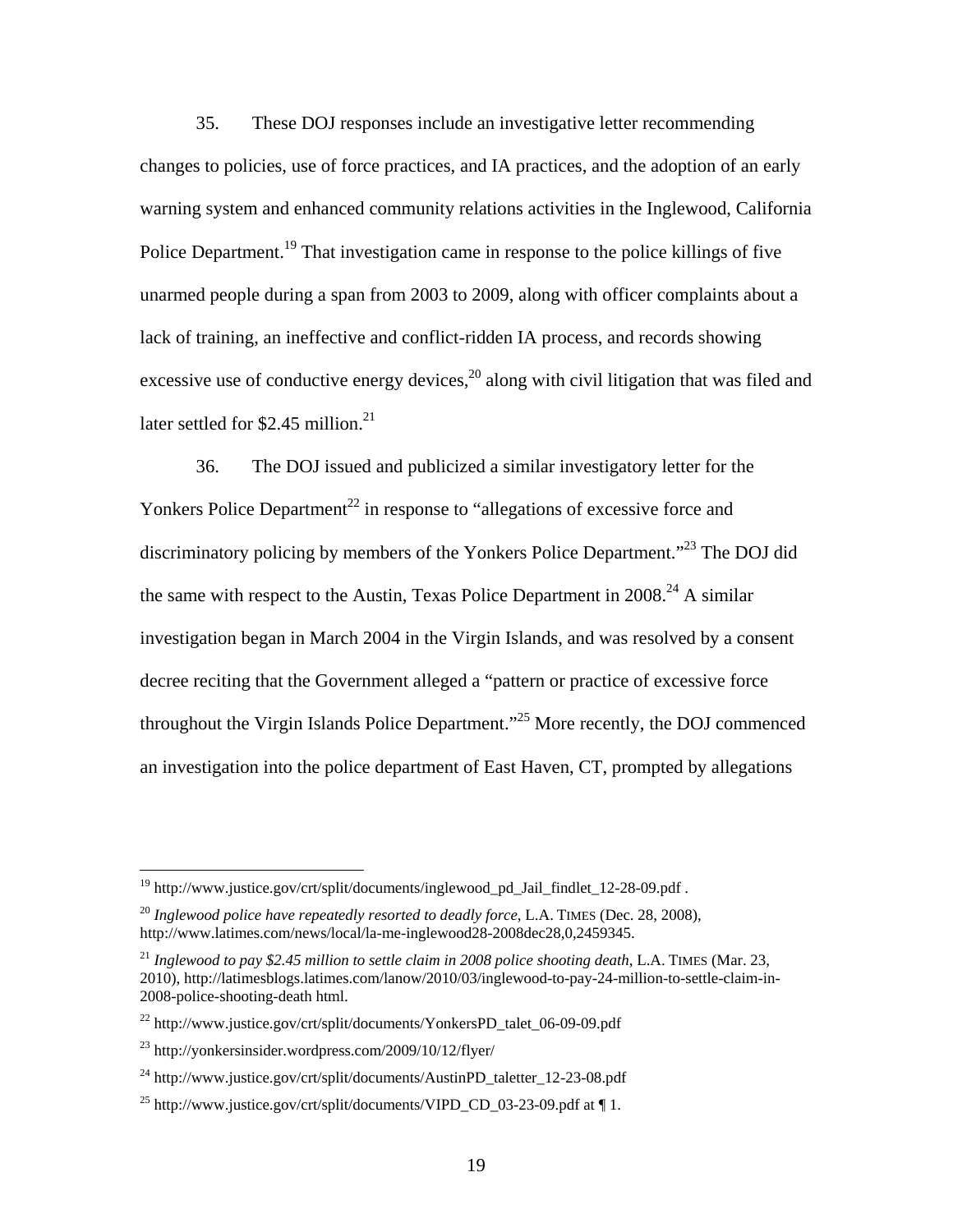of discriminatory policing, improper stops and seizures, false arrests, excessive force and beatings, and retaliation against people who documented police misconduct.<sup>26</sup>

37. The problems identified below in the NPD are at least as severe as those in other municipalities where the DOJ took action.

38. When intervening to remedy misconduct by a local police department, the DOJ has generally imposed a combination of remedies including a court-appointed independent monitor, operational policy and oversight mechanisms, training protocols, and accountability systems.

39. This "core set of reform mechanisms"<sup>27</sup> is especially appropriate with regard to the NPD in light of the excessive force and improper arrests and stops that NPD engages in. In addition, other reforms to calm labor-management relations within the NPD would be equally appropriate.

40. Federal intervention can bring about reforms in the NPD by ensuring that it has state-of-the-art policies on use of force, citizen complaints, early intervention systems, officer training and other matters involving policing.<sup>28</sup> Even if NPD had such policies, however, the critical task is to ensure that those policies are aggressively implemented.<sup>29</sup> Such a task can only be performed by an independent monitor, and this

http://www.pmranet.org/conferences/OSU2009/papers/Chanin,%20Joshua%20M.%20Implementing%20Se ction%2014141%20Pattern%20or%20Practice%20Reform%20-

%20Evidence%20from%20Four%20Police%20Departments.pdf

<sup>26</sup> *See* Nina Bernstein, *Connecticut Town Grapples with Claims of Police Bias*, N.Y. TIMES (Apr. 22, 2010); *see also* Letter of Yale School and St. Rose of Lima Church to Shanetta Cutlar and Mark Kappellhoff, March 26, 2009.

<sup>27</sup> Joshua Chanin, *Implementing §14141 "Pattern or Practice" Reform: Evidence from Four Police Departments*,

<sup>28</sup> See Samuel Walker & Morgan McDonald, *An Alternative Remedy for Police Misconduct: A Model State "Pattern or Practice" Statute,* 19 CIVIL RIGHTS LAW JOURNAL 479, 505-10 (2009).

 $^{29}$  *Id.* at 510-16.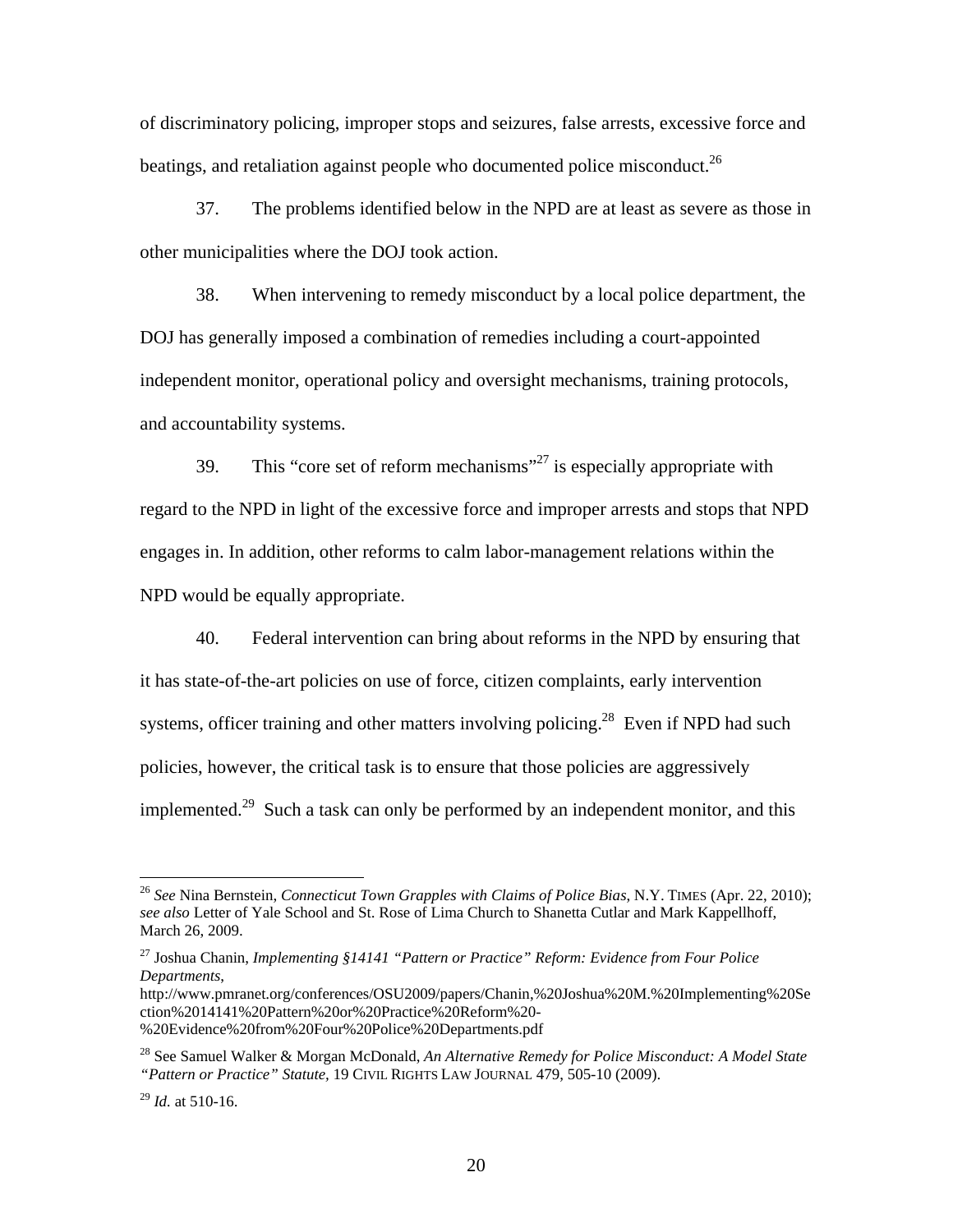is a position that the NPD has expressly refused to adopt on its own initiative, despite decades of calls for such a position.<sup>30</sup>

41. Under the tenure of the present police director, Garry McCarthy, the NPD convened a "Steering Committee" of police officials, other government officials, and representatives from nongovernmental organizations to review and examine reforms to the NPD. The Steering Committee held approximately a dozen meetings between March 2010 and May 2010. The Petitioner has participated in these meetings. However, the outcomes arising from these meetings fell far short of the systemic reforms that are needed to eliminate the pattern of wrongful conduct and practices in the NPD.

42. In particular, the outcome of this review process was basically limited to: (a) a plan to renovate some police precincts and other buildings if funding can be found; (b) a plan to create a new police website (http://www.newarkpdonline.org/), which was to be rolled out on May 1, 2010 but which was delayed until approximately July 1, 2010; (c) directives to ensure that internal affairs complaints will be accepted at any time, and at any location, in accordance with long-standing state directives;<sup>31</sup> (d) a proposal to drop the Drug Abuse Resistance Education (DARE) curriculum and one of the city's Explorer posts in favor of another curriculum and other activities for students; (e) an effort to provide each officer with about four hours per year of new community relations and sensitivity training; (f) conducting a police services satisfaction survey; (g) the design of a new motto, mission, and values for the NPD; (h) the securing of funding to place video

<sup>30</sup> *City of Newark v. Benjamin*, 144 N.J. Super. 58 (Ch. Div. 1976) (discussing the Newark City Council's court battle opposing a citizen referendum petition for a civilian police review board), *aff'd*, 144 N.J. Super. 389 (App. Div. 1976), *aff'd*, 75 N.J. 311 (1978); Deborah Jacobs, *The Best Way to Curb Police Abuse*, Star-Ledger (Oct. 22, 2008) (advocating "an independent monitor armed with subpoena power and expertise in police practices [to] assess the work of the [NPD] and recommend ways to improve policies, practices and department culture").

<sup>31</sup> Nevertheless, the Petitioner has identified recent noncompliance with this directive. *See* paragraph 200.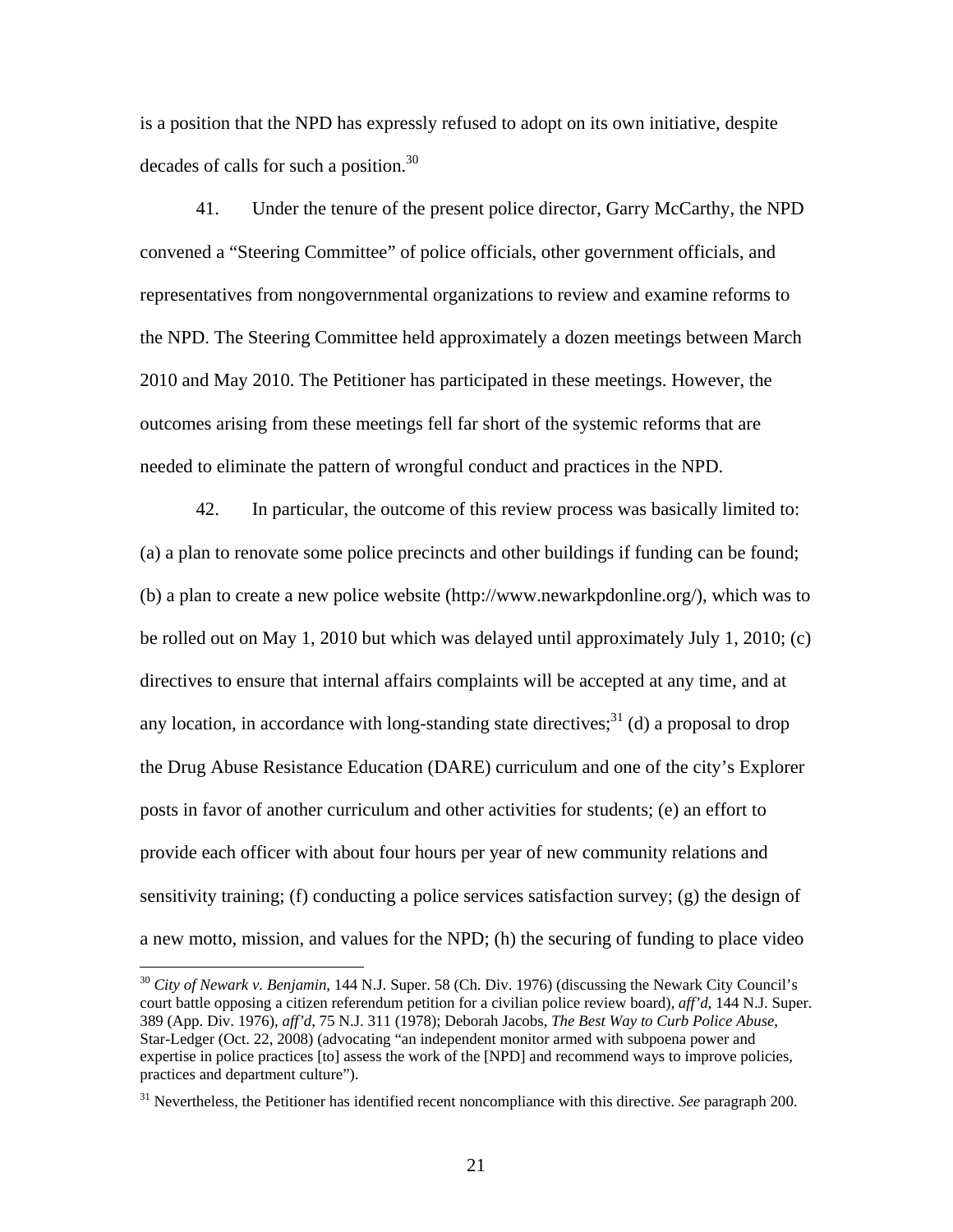cameras in a small subset of the NPD's marked patrol vehicles; (i) presenting a play about community policing on or about June 22, 2010; and (j) implementing a deficient early warning/risk management system, with several important elements in the system missing, including a comprehensive list of trigger events.

43. The changes NPD implemented, in effect, were mostly cosmetic. Indeed, the NPD specifically rejected a number of other reforms to its policies and practices recommended by the Petitioner and others. For example, it rejects – as the City has for decades – the idea of an independent monitor or civilian police review board. It promised to put video cameras in just a small subset (approximately 40) of its patrol cars. And its early warning system omits several important trigger events that have been found useful in other early warning/risk management systems, like the filing of a tort claim against an officer, the filing of a lawsuit against officer, prosecutorial declinations due to searchand-seizure misconduct, or an officer pressing a charge against a suspect that involves a high degree of potential for abuse, such as assault on a police officer, loitering, or obstruction  $32$ 

44. Indeed, as the DOJ has noted on other occasions, the mere fact that some reforms are proposed, or even implemented, should not divest the Special Litigation Section of an appropriate role in police oversight.<sup>33</sup> In the case of the NPD, the few reforms implemented don't begin to address the entrenched problems that contribute to misconduct and corruption at NPD.

<sup>32</sup> Compare, for example, the Consent Decree in *United States v. City of Detroit*, Civ. A. No. 03-72258 (E.D. Mich. June 12, 2003), ¶ 80. Moreover, the State of New Jersey makes similar recommendations, which Newark has elected not to follow. *See* footnote 150 and accompanying text.

<sup>33</sup> *See, e.g.*, Letter of Shanetta Cutlar to Marc Ott and Arturo Acevedo, Dec. 23, 2008 (despite "significant improvements" in updating some policies, an investigative letter and continued review by the DOJ remained appropriate).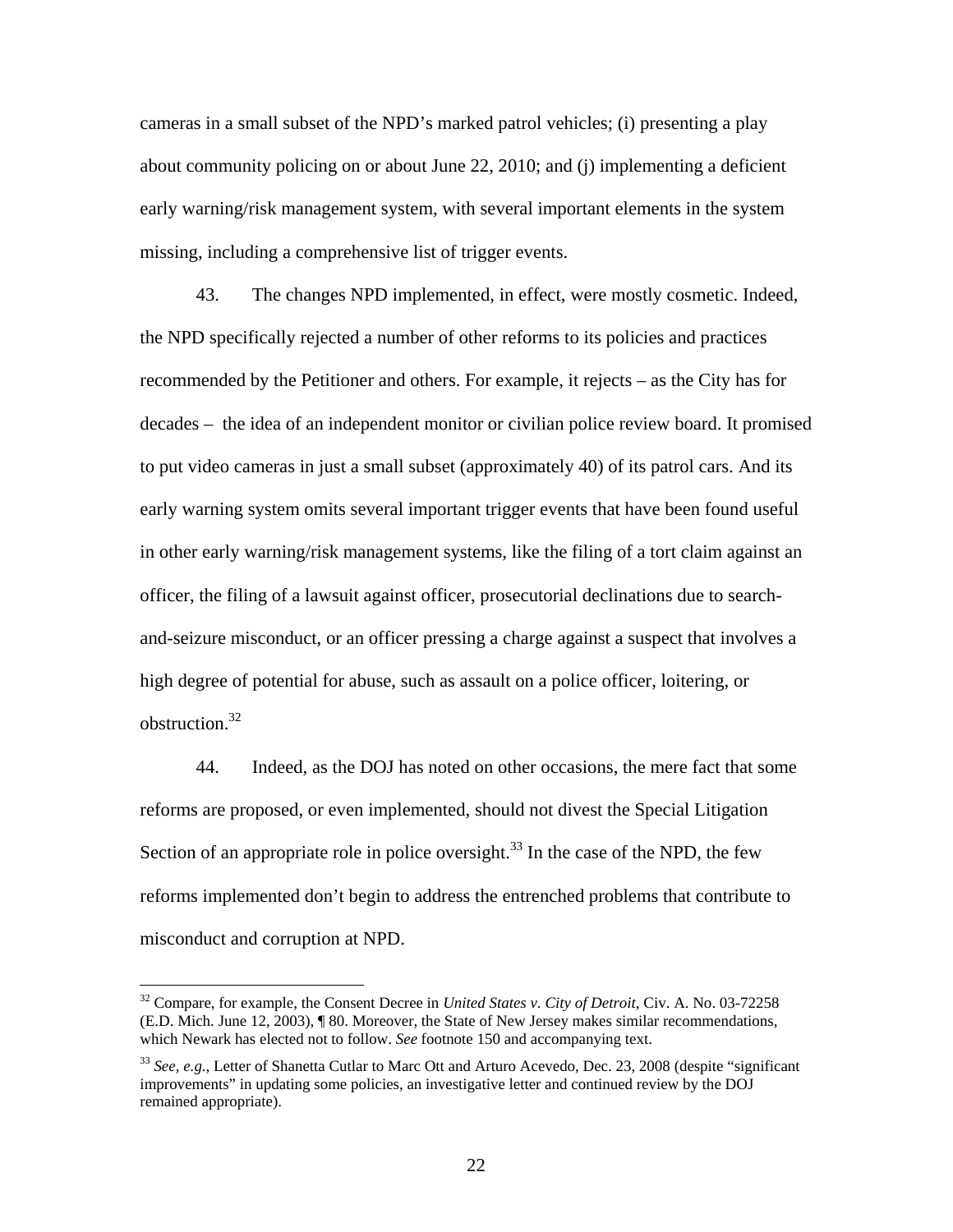45. The record shows extensive misconduct by NPD against citizens and its own employees. The operation of the civil and criminal justice system has not been enough to remedy this pattern, and the delays in obtaining resolutions of filed cases suggest that the justice system does not even provide speedy remedies to individuals. Moreover, the NPD refuses to implement the necessary reforms to bring this pattern to an end. The only thing that can bring this pattern to an end is federal intervention under 42 U.S.C. § 14141.

### **NPD MISCONDUCT**

## **VI. CIVIL LITIGATION AGAINST THE NPD RESOLVED THROUGH SETTLEMENT OR OTHERWISE**

46. The sheer number of federal and state lawsuits filed against the City of Newark because of the acts or omissions of the NPD, which is more fully explained in Sections VI and VII of this Petition, is an indication of dozens of people who have (a) been mistreated at the hands of the NPD; (b) successfully obtained representation by counsel; and (c) have cleared the procedural prerequisites to filing suit (e.g., a state tort claims law that requires notice of intent to sue on state-law claims within 90 days after accrual, and a two-year statute of limitations for both state-law and civil rights claims). Given the hurdles to bringing litigation, it is manifest that the number of actual incidents of misconduct that occurred against citizens is far greater than the number of lawsuits filed. All lawsuit and settlement documents described in sections VI and VII of this Petition – alphabetized by plaintiff and which comprise four large binders – are being simultaneously produced to the Special Litigation Section with this filing.

47. Another factor justifying federal intervention is the evidence of the number of claims against the NPD that have actually been settled or resolved. While both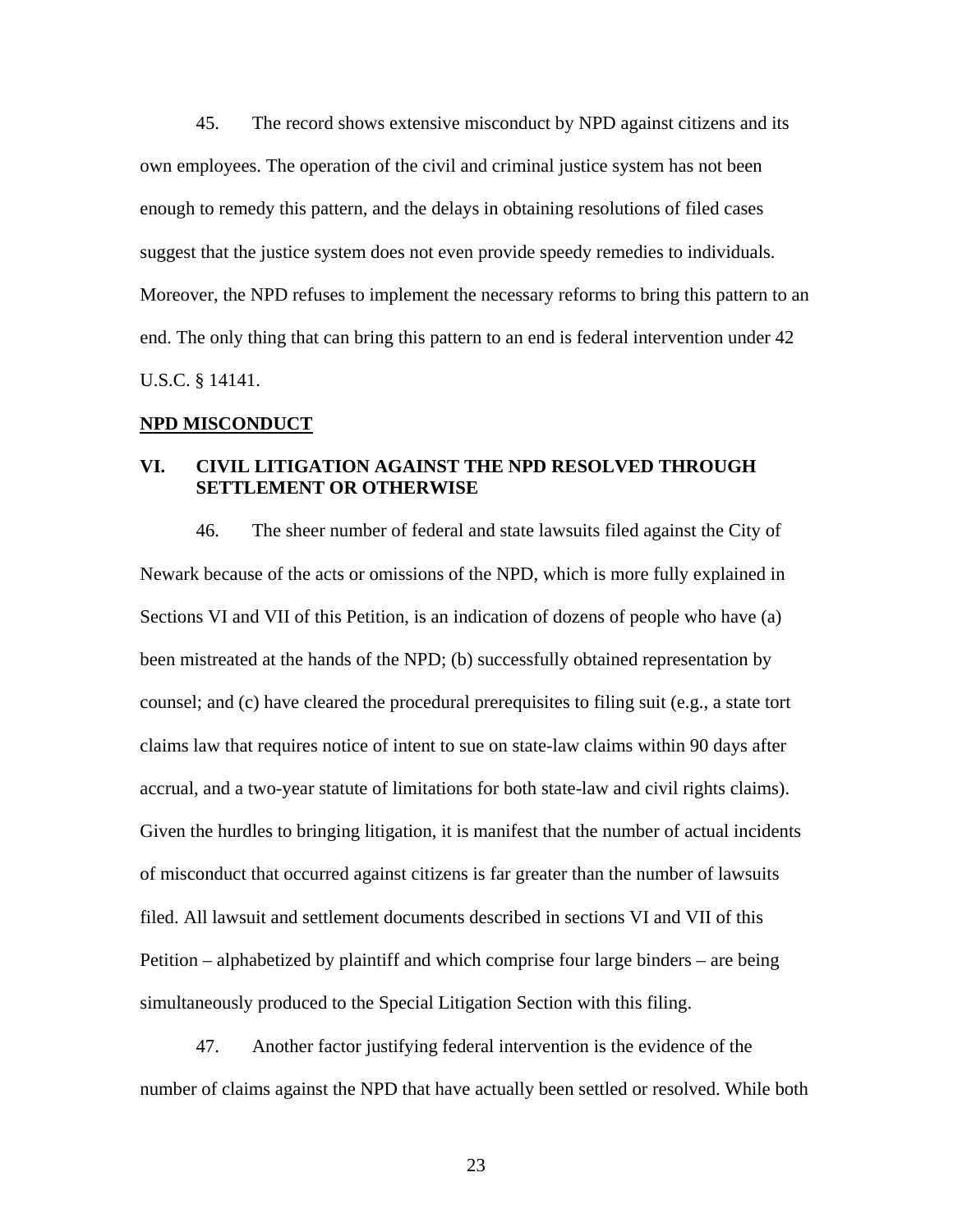sides to a litigation settlement generally do so without any admission of liability, the fact that a lawsuit is settled generally speaks to the merit of the suit and the risk of a higher damages award if the case is ultimately tried. The 38 resolutions reported below would alone suggest a long-standing but uncorrected pattern of misconduct within the NPD.

48. The City of Newark, indeed, has made affirmative attempts to keep case settlements from public scrutiny. Some of the settlements below (e.g., those described in paragraphs 81 and 84) were not even approved at regular twice-monthly city council meetings; rather, some of the larger settlements were instead approved at "special" or "agenda" meetings with more limited public notice, and for which limited information is available from the municipal website listing meeting information. And in one case involving a \$1 million settlement brought by the estate of a citizen who died in custody (*see* paragraph 60), the resolution does not appear *at all* in the online database of city council business. The reason for this is undetermined.

## **A. Resolved Cases Involving Citizen Complaints Of NPD Brutality, False Arrests, Or Other Misconduct**

49. In Section VI(A), Petitioner identifies 26 cases which involve allegations by citizens of misconduct by the NPD (some with multiple plaintiffs), and which cases were settled or otherwise resolved within the Study Period. Section VI(B) will identify like cases (some of which have multiple plaintiffs) that involve the settlement of labor or employment claims brought by NPD employees.

50. For these cases, the names of the officers involved and the place where the unlawful conduct occurred is stated, if it could be gleaned from the complaint or other pleadings reviewed by the Petitioner. The cases are presented in reverse chronological order. The facts as presented in sections VI(A) and (B) are a report of the facts that have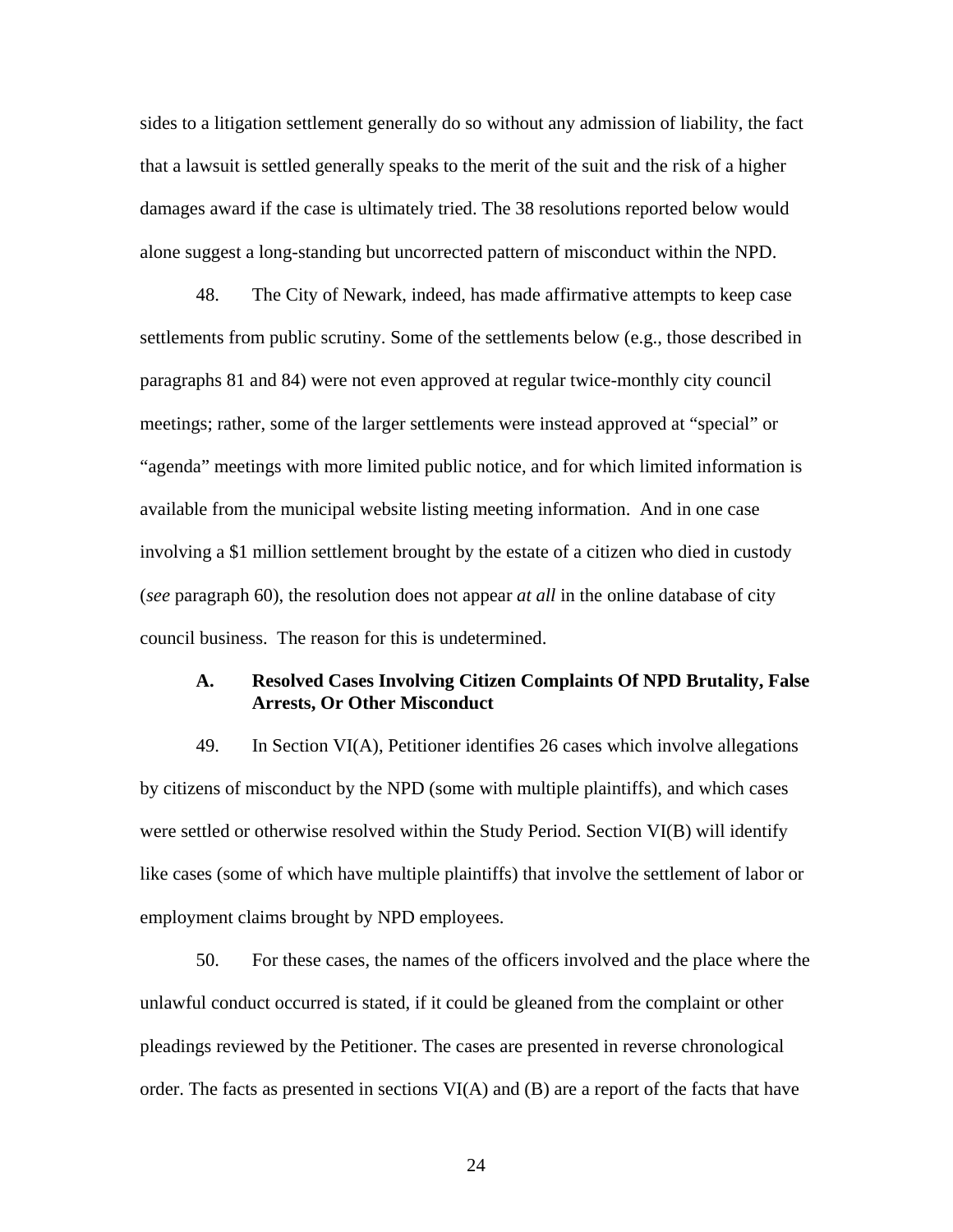been pleaded in court filings, and unless noted, have not been independently verified by the Petitioner. The fact of settlement and the amount of settlement are drawn from court files, records of the Newark city council, or in responses to requests for documents under New Jersey's open records law.

| CLAINS MADE IN CHIZENS' LAWSULIS AGAINST NPD<br><b>RESOLVED JANUARY 1, 2008-JULY 1, 2010</b>                                                                              |                                 |  |  |
|---------------------------------------------------------------------------------------------------------------------------------------------------------------------------|---------------------------------|--|--|
| <b>CLAIM</b>                                                                                                                                                              | <b>NUMBER OF RESOLVED CASES</b> |  |  |
| <b>Excessive Force</b>                                                                                                                                                    | 10                              |  |  |
| <b>False Arrest</b>                                                                                                                                                       | 10                              |  |  |
| Internal Affairs improprieties                                                                                                                                            | 7                               |  |  |
| <b>Improper Conduct</b>                                                                                                                                                   | 5                               |  |  |
| <b>Unlawful Search</b>                                                                                                                                                    | 4                               |  |  |
| Negligence                                                                                                                                                                | 4                               |  |  |
| <b>Malicious Prosecution</b>                                                                                                                                              | 3                               |  |  |
| Death in Custody                                                                                                                                                          | $\mathcal{D}_{\mathcal{A}}$     |  |  |
| Bribery/Attempted Bribery                                                                                                                                                 |                                 |  |  |
| <b>Planting Evidence</b>                                                                                                                                                  |                                 |  |  |
| <b>Mistreatment of Journalist</b>                                                                                                                                         |                                 |  |  |
| Total number of settled cases<br>(Note: several kinds of claims can be asserted in a<br>single case, so individual claim types do not add up<br>to total number of cases) | 26                              |  |  |
| Total cases where settlement amount<br>known                                                                                                                              | 20                              |  |  |
| <b>Total dollar value of known resolutions</b>                                                                                                                            | \$2,041,617                     |  |  |

**CLAIMS MADE IN CITIZENS' LAWSUITS AGAINST NPD** 

**TABLE 5 Claims made in citizens' lawsuits against NPD which were settled or resolved January 1, 2008-July 1, 2010** 

### 51. **Unlawful search, Excessive Force and False Arrest/Settlement/June**

**2010/ \$35,000.** In 1999, Sharonda Qualls was called to testify in a homicide trial. She

offered testimony supporting the defendant's alibi. In an effort to intimidate her from

testifying, an Essex County Sheriff's Detective stated he was going to pay a visit to her

home at  $\overline{\text{REDACTED}}$  and "knock down some doors." He repeated the threat

after her testimony. The next day, an officer from the NPD (an agency that regularly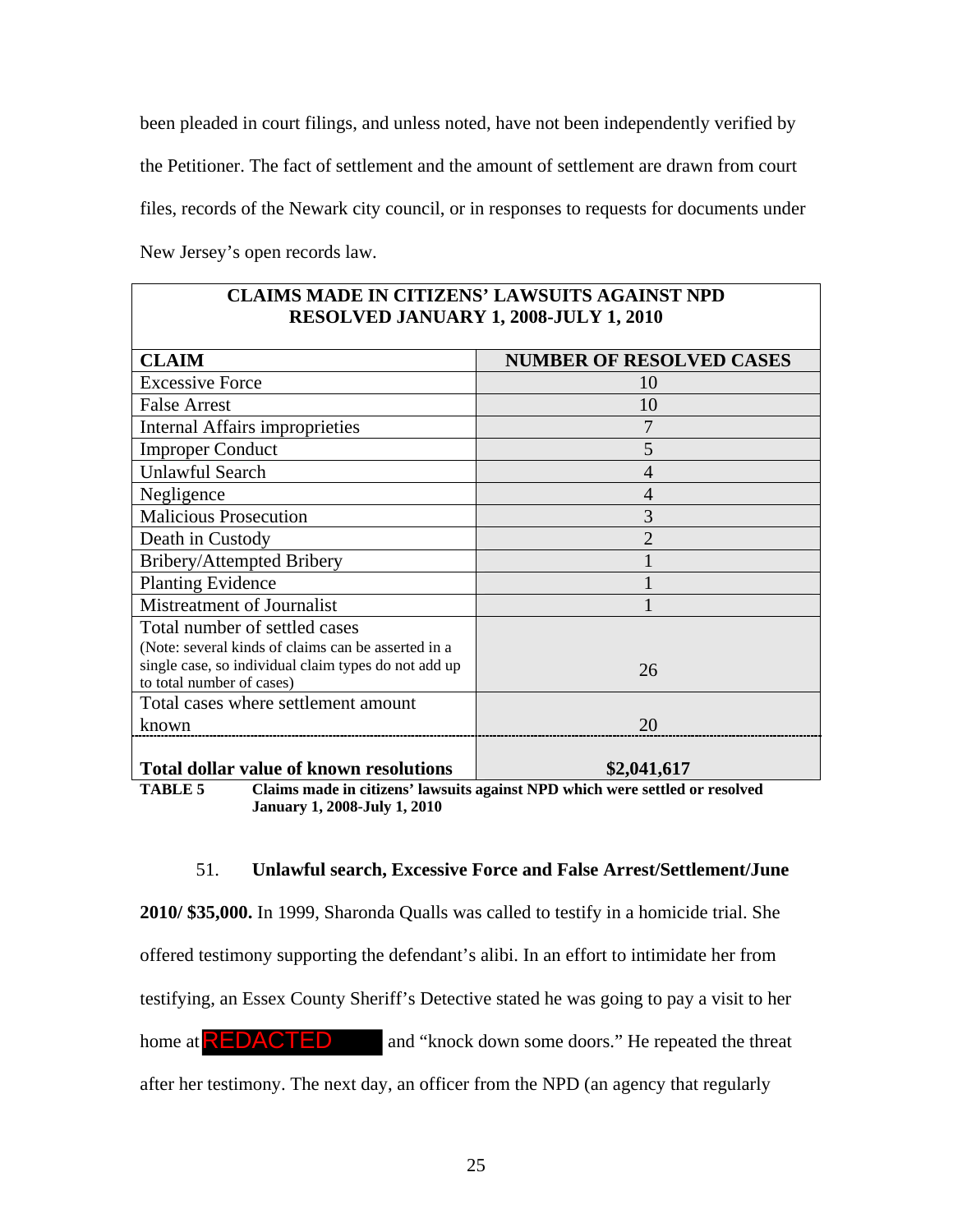works with the Essex Sheriff) obtained a search warrant for her home. One week later, after a mistrial was declared in the criminal case, 10-20 Newark police officers raided her home on the basis of the 8 day old warrant. The aging warrant, in turn, had been based on faulty information supplied by a confidential informant. During the raid, the officers involved ransacked Ms. Qualls' apartment, stole money and other property, and generally terrorized Ms. Qualls and her children. Ms. Qualls was also forced to submit to a body cavity search in the presence of male police officers. She was never arrested or charged with any criminal conduct arising from this matter. Ms. Qualls commenced a federal suit (No. 01-cv-2680) against Newark, the Essex Sheriff and the involved officers (who included NPD officers Willie Thomas, Stephanie Treadwell, Daryl Strickland, Gary Prystauk, Rocco Buglione and Julian Jova. In 2005, the City and some of the officers were dismissed as defendants; however, in June 2010, the case settled with the two remaining defendants. The City, on their behalf, made a \$35,000 payment to Qualls.

52. **Excessive Force, Internal Affairs and False Arrest/Settlement/June 2010/\$ Unknown.** In April 2006, Mary Cheeseboro and several members of her family were attending a barbeque when she observed police officers stop a car and assault the juvenile occupants of the car. When she asked the police to stop this assault, the officers turned on her and her family, handcuffing her and throwing her daughters on the ground and macing them. One of the daughters, a juvenile, was arrested and charged with obstruction of justice; these charges were ultimately dismissed. When Ms. Cheeseboro said that she was going to report the officers' actions to internal affairs, one of the officers said that they would release her daughter in exchange for her not filing the internal affairs complaint. In April 2008, Ms. Cheeseboro commenced a lawsuit against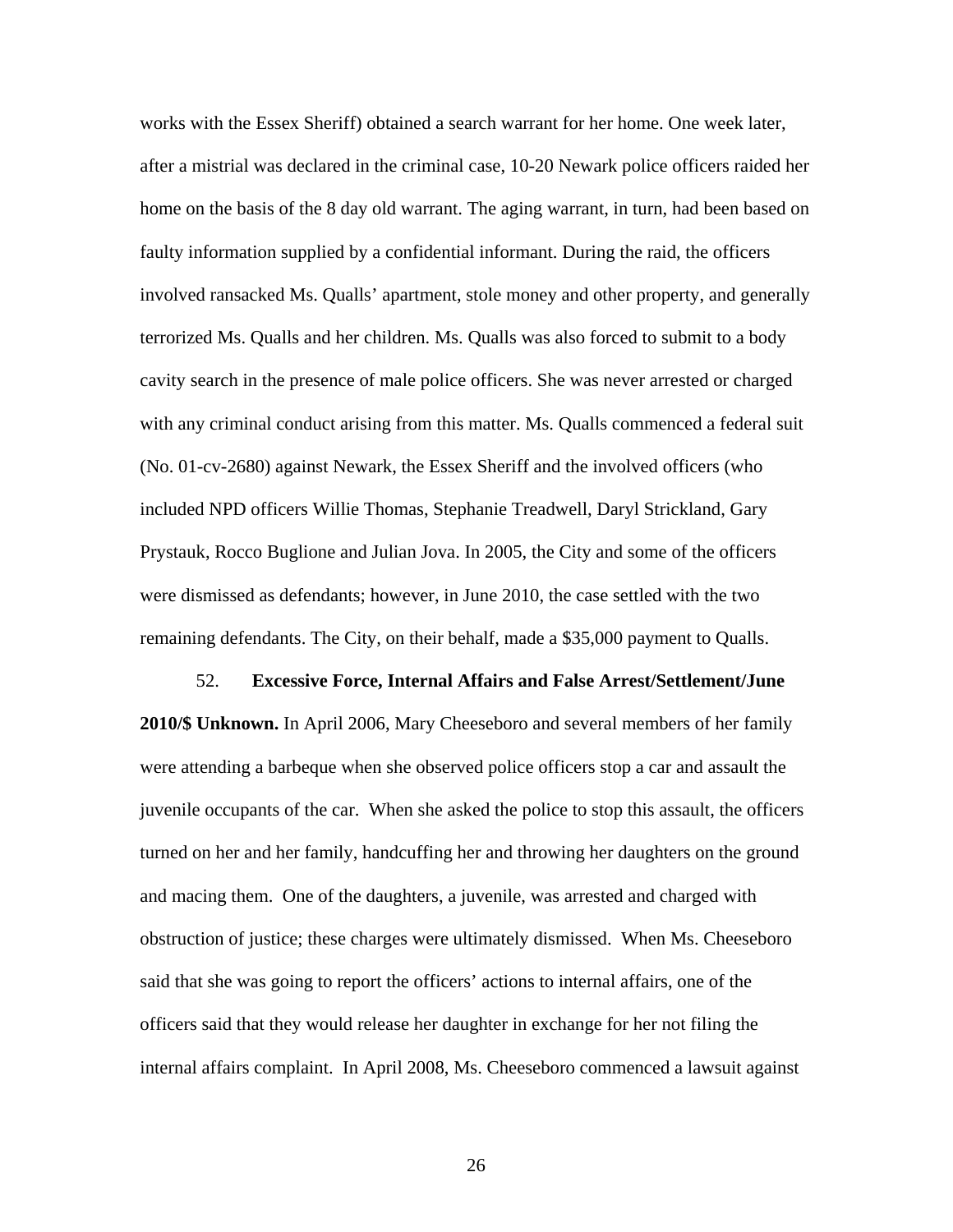the NPD and officers L. Guedes #9021, Perez #7730, Bradbury #7109, and Breaux #6992. Court filings show that the matter settled on or about June 24, 2010, but the settlement amount is unknown.

### 53. **Excessive Force, Internal Affairs and Attempted Bribery/**

**Settlement/May 2010/\$150,000.** On June 13, 2006, plaintiff Cornell Pendergrass was beaten by NPD police officer Michael Walker<sup>34</sup> at **REDACTED** Newark by repeated punches to the face, which ultimately required his jaw to be wired shut for several weeks. Co-plaintiff Minisiah Gbor attempted to videotape the officer's beatings on other people in the vicinity and when Officer Walker and his partner, Officer Larry Brown, saw her videotaping, they assaulted her as well. When Mr. Pendergrass filed an internal affairs complaint about the incident, an acquaintance received a threatening telephone call in retaliation for the complaint. Some weeks later, Walker attempted to bribe Mr. Pendergrass to "forget about everything." On or about May 19, 2010, the plaintiffs' federal lawsuit (No. 08-cv-2936) was settled for \$150,000.00. Adding insult to injury, the City even reimbursed Walker's lawyer an additional \$39,037 in taxpayer money for legal fees incurred in defending the case.

### 54. **Excessive Force/Settlement/April 2010/\$20,000.** On June 8, 2006,

plaintiff Dennis Ramos and his wife were at a diner at 6 Wilson Avenue, Newark. There was a fight between other patrons. Without provocation or cause, officer Landre Johnson<sup>35</sup> assaulted plaintiff and shoved him down a flight of stairs. A Lt. N. Jacobs and a Capt. Riley, present at the time, failed to stop or otherwise discipline Johnson for his

<sup>34</sup> Walker was later indicted for official misconduct for a separate incident. *See* paragraph 143.

<sup>35</sup> Johnson was sued for negligent driving while on duty in a separate case. *See* paragraph 63.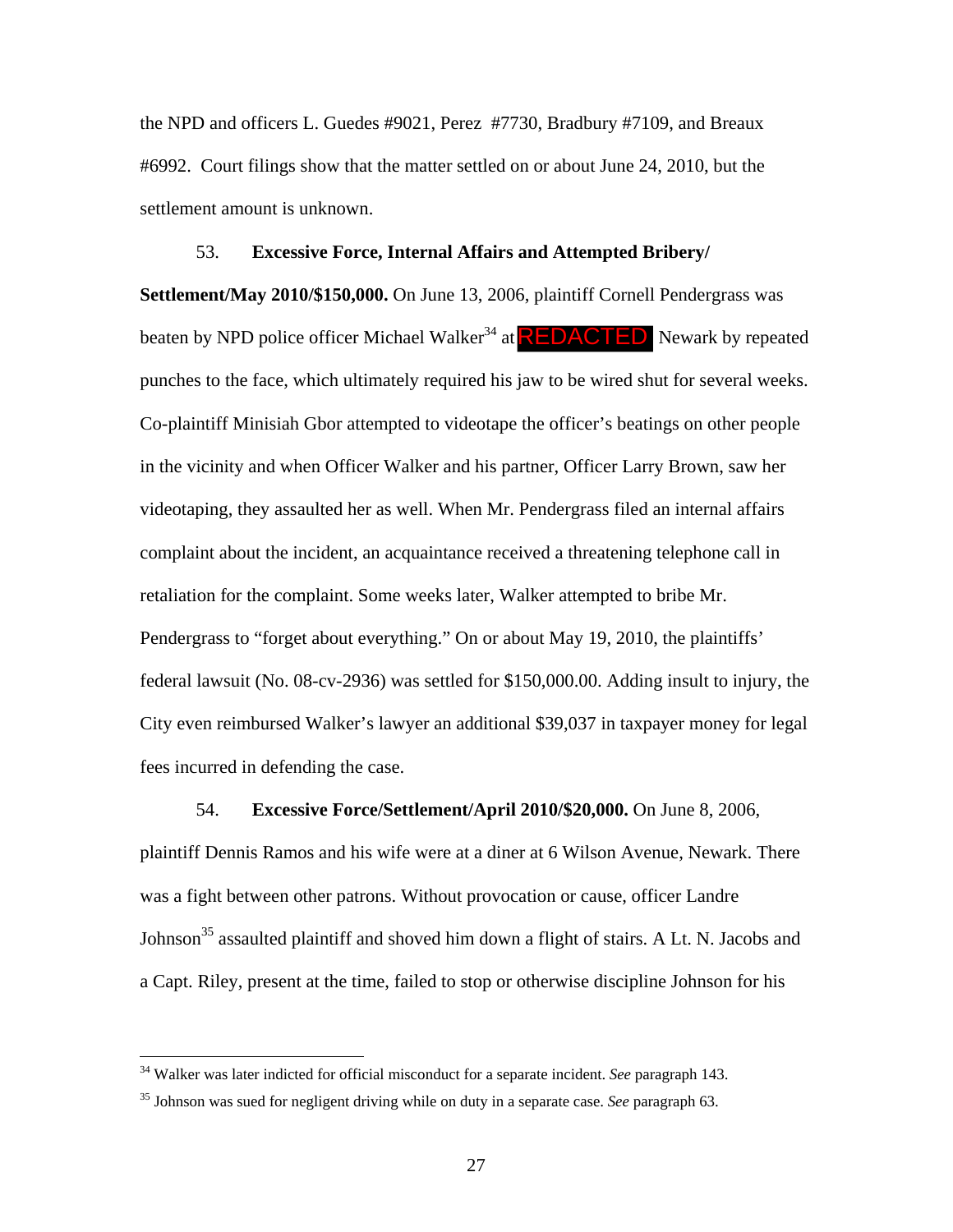misconduct. On or about June 2, 2010, the case (No. 08-cv-2770) was settled for a \$20,000.00 payment by Newark.

### 55. **Excessive Force and Internal Affairs/Settlement/March 2010/ \$**

**Unknown.** Charles W. Jones was arrested on an open warrant on November 7, 2007. While he was in custody at the  $5<sup>th</sup>$  Precinct, another prisoner asked where he could file an internal affairs complaint, a question that Mr. Jones answered. Police officer Eusebio Moreira overheard the request and Mr. Jones' answer, and retaliated against him by striking him on the face and body, resulting in broken bones and facial fractures. The severe beating left Jones' jaw broken in two places, so that it had to be wired shut and a metal plate inserted in his chin. The officer's beating also knocked out a tooth. None of the other police present attempted to stop him. Moreira also charged Mr. Jones with aggravated assault and making terroristic threats; the charges were later dropped. The police advised Mr. Jones that an investigation would be conducted, but they failed to investigate or adequately investigate his allegations. Mr. Jones sued the police department and Moreira in an action pending in state court (No. ESX-L-4394-09; *see also* Newark Notice of Tort Claim dated Dec. 7, 2007). State court records indicate the case was settled as of March 9, 2010 but the settlement amount is unknown at this time.

### 56. **Improper Conduct and Internal Affairs/Settlement/March 2010/ \$**

**Unknown.** On Feb. 9, 2008, at the corner of Ridgewood and Avon Ave., plaintiff Kevin Hill was driving his car, when an unmarked SUV cut him off. Five men in plain clothes, wearing "skull caps" or ski masks, jumped out of the car with guns drawn but not announcing themselves as police. Believing that he was under attack from street gang members, Mr. Hill threw the car into reverse, and immediately collided with another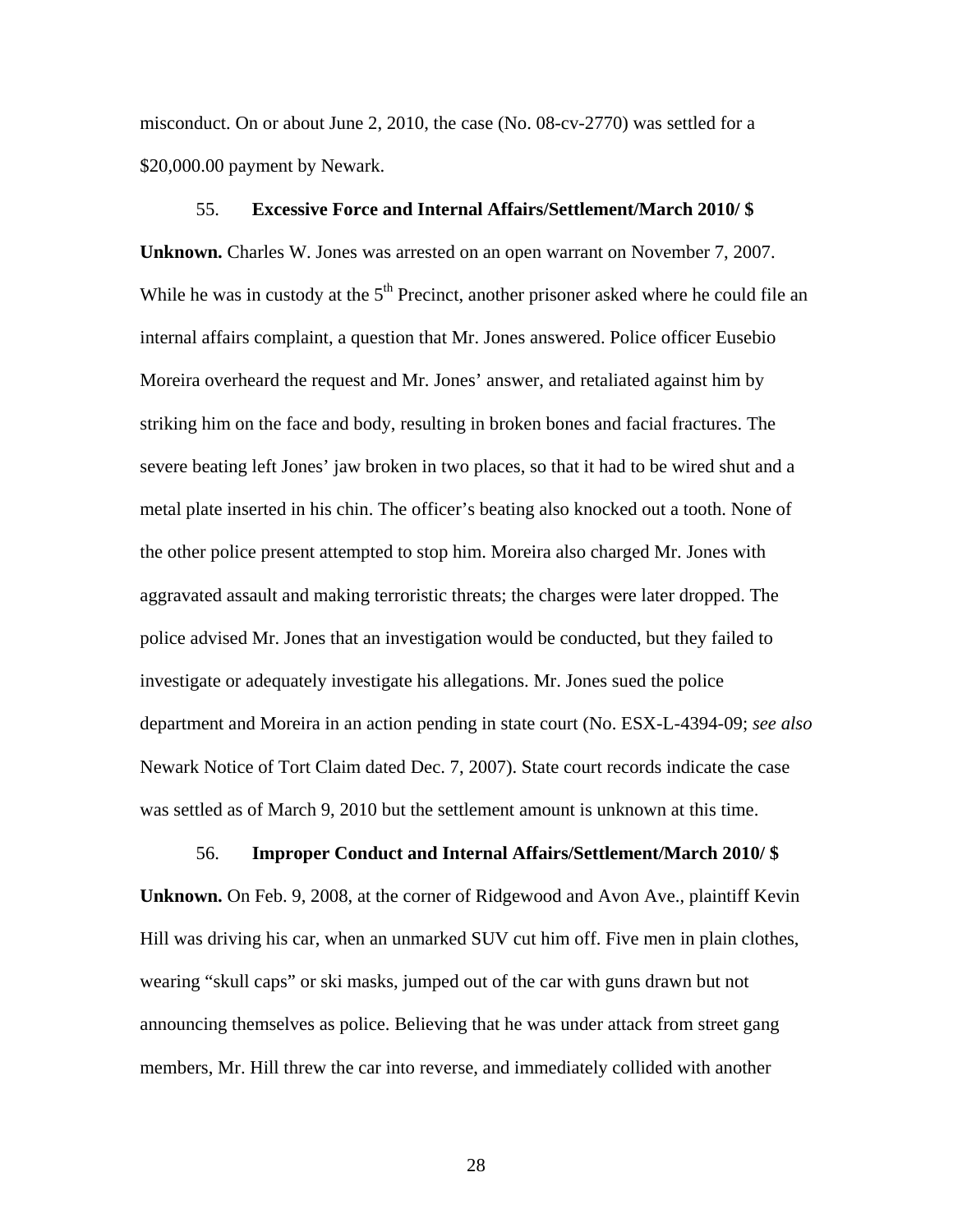police car. Mr. Hill and his sister were violently removed from the vehicle, handcuffed, and verbally abused. He received three traffic summonses, which were later dismissed. Mr. Hill promptly made a complaint about the incident to IA, but no one from the NPD ever contacted Mr. Hill or his sister. Approximately two weeks later, another officer followed him to his house and made unwarranted threats against him, and briefly detained him. Mr. Hill believes this was in retaliation for his IA complaint. He and his sister filed a federal lawsuit (No. 08-cv-6237) against the city and officers Neil Minovich, $36$  Whyhidi Wilson,  $37$  Elvis Lugardo, Brian Lovejoy, Neil Laurie, and Jason West.<sup>38</sup> The suit was reported on the PACER system as having settled on or about March 31, 2010, but the settlement amount is unknown at this time.

#### 57. **False Arrest, Improper Conduct and Mistreatment of Journalist/**

**Settlement/January 2010/\$55,000.** In September 2007, a journalist for a local paper discovered a dead body near Foundry Street. He and his editor, Roberto Lima, notified the police. When the police arrived, NPD lieutenant Samuel DiMaio harassed the photographer about his immigration status, which the state attorney general later found to be in violation of a state law enforcement directive on discrimination. Mr. Lima attempted to intervene in DiMaio's harassment of the photographer. DiMaio then ordered

<sup>&</sup>lt;sup>36</sup> Another case where Minovich is a defendant – a death in custody case – is described in Paragraph 64. Minovich, whose most recent service with the NPD was in the city's  $5<sup>th</sup>$  Precinct, retired on March 1, 2010. *See* http://www.newarksoa.org/SOA/Announcements\_files/March%202010%20Complete.pdf.

 $37$  NPD officers are required to file Use of Force Reports ("UFRs") when they use certain kinds of enumerated force against suspects. Petitioner sought and obtained the UFRs for Newark for the period of January 2006 through December 2009 under the state open records law and has analyzed them and compiled them into a database. Measured by the number of UFRs filed, Wilson is among the top 10 users of force in the 1,300-member NPD.

<sup>38</sup> In *State v. Owens*, 2008 WL 834366 (Mar. 28, 2008), the Appellate Division affirmed a trial court motion suppressing evidence seized during a June 28, 2007 arrest by NPD officer Jason West. The court determined that West acted wrongfully by opening a closed container found inside a vehicle without first obtaining a warrant for the search.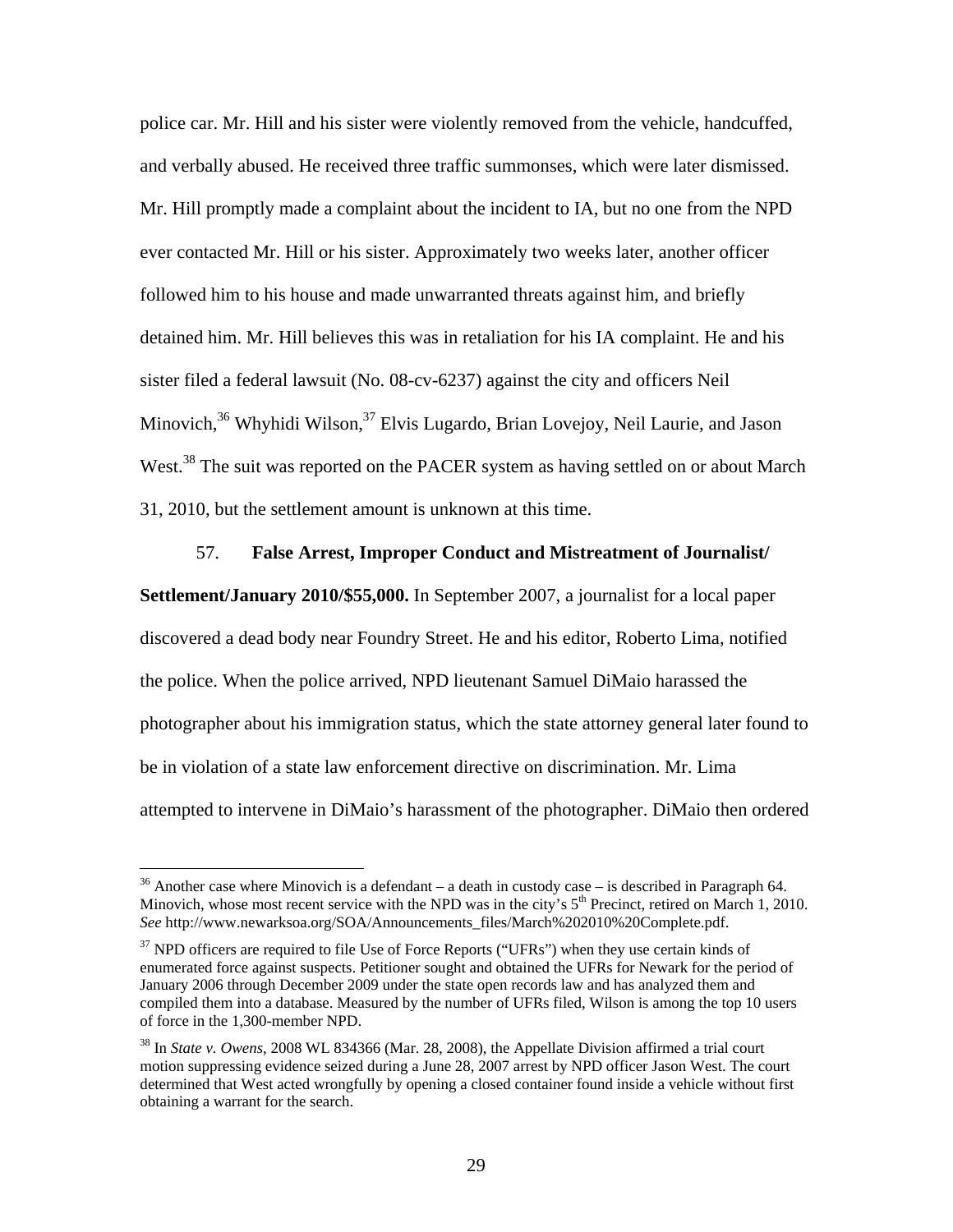the seizure of the photographer's camera and demanded copies of his pictures, all without a warrant. On the orders of the NPD police director, Garry McCarthy, and another officer, Lydell James, Mr. Lima was then arrested and only released when he agreed to turn over copies of the pictures taken by his photographer. In addition, when Mr. Lima sought a meeting with the Newark mayor over the incident, the police parked vehicles outside his office in an effort to intimidate him. Mr. Lima sued the city and various officers (No.  $08$ -cv-426)<sup>39</sup> and the case settled in January 2010 for \$55,000.00, but an ongoing dispute over counsel fees remains on appeal.

#### 58. **Negligence/Arbitration/January 2010/\$12,000.** Plaintiff Dulci L.

Chamberlain alleges than on September 13, 2007, on Frelinghuysen Avenue, she was struck by a motor vehicle being operated carelessly by an NPD officer, "John" Burnell.<sup>40</sup> Court records show that the case (No. ESX-L-5505-08) was arbitrated on January 20, 2010, and that the arbitrator awarded \$12,000.00 in favor of plaintiff and against "Bernal." The City itself was not found to have any liability. Court records do not show that either party timely filed paperwork requesting judicial review of the arbitral award.

59. **False Arrest/Settlement/January 2010/\$90,000.** Thomas Michael Stewart operates a legitimate towing business and had been contracted to tow improperly parked vehicles from an apartment complex in a neighboring town, Belleville. After towing seven illegally parked vehicles from the complex, a NPD Captain, Felipe Gonzalez,<sup>41</sup> ordered the arrests of Mr. Stewart and two of his employees on or about May

<sup>&</sup>lt;sup>39</sup> The Petitioner was counsel to Mr. Lima in this lawsuit.

 $^{40}$  No one with the surname Burnell could be identified as employed by the NPD. However, the agency employs a Joseph A. Bernal (the surname used by the arbitrator in the award).

<sup>41</sup> *See also* paragraph 96 (describing Gonzalez' status in a separate lawsuit alleging that officers planted false evidence) and paragraph 98 (describing Gonzalez's role as defendant in another lawsuit alleging negligent operation of a motor vehicle while on duty).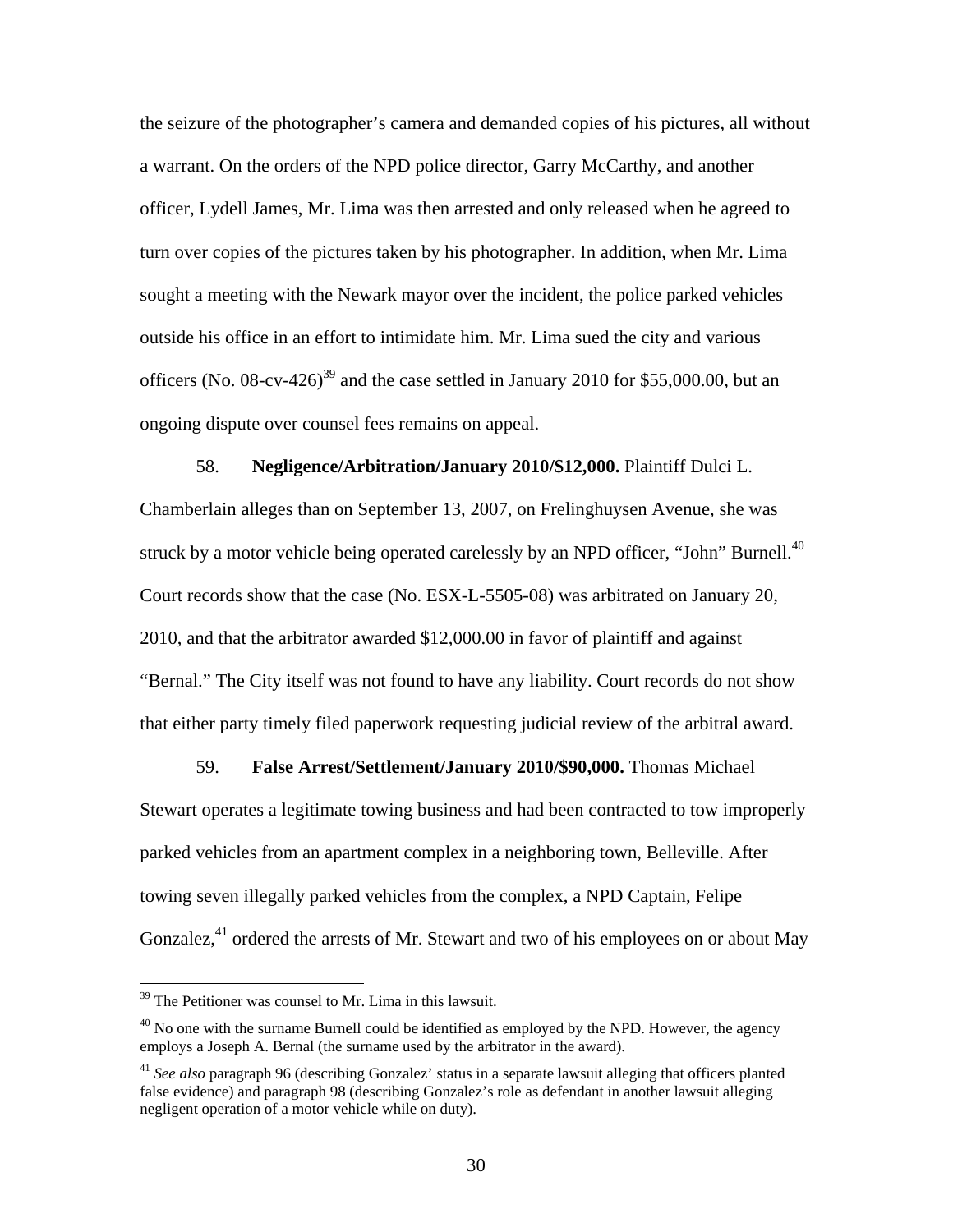11, 2007, and had them detained for a lengthy period of time and seized their property; then, no charges were pursued and all records of the incident were destroyed. In or about January 2010, the City of Newark paid plaintiffs \$90,000.00 to resolve the lawsuit (No. ESX-L-3584-08 / 08-cv-3250 following removal). Gonzalez remains as the precinct commander in charge of Newark's  $5<sup>th</sup>$  Precinct, which covers the southern parts of the city.42

60. **Death in Custody/Settlement/December 2009/\$1,000,000.** In January 2005, a car driven by Rasheed Moore collided with a police car at the intersection of 18th Avenue and South 13th Street in Newark. When the officers, Matthew Ruane<sup>43</sup> and Pasquale Popolizio, exited their car, a struggle ensued. Mr. Moore and his passenger were unarmed, but Ruane fired 13 shots at Mr. Moore. He died at the scene. In early 2007, Moore's executor brought suit against the police. (No. ESX-L-410-07). In December 2009, a jury found that both officers used excessive force and awarded \$1.1 million in damages. Before the jury considered punitive damages, the case settled for \$1 million.<sup>44</sup> Of note, no records of the resolution of this case appear in the online postings of Newark City Council business. The reason for this could not be determined.

61. **Excessive Force, Improper Conduct and Internal Affairs/Settlement/ October 2009/\$30,000.** A state lawsuit (No. ESX-L-8649-06) was filed in October 2006 by Luis Cal against the NPD and officers Arnold Borrero, Lillian Carpenter, Richard

<sup>42</sup> *See* http://www nj.com/news/index.ssf/2010/05/crime\_reduced\_in\_5th\_precinct.html.

<sup>&</sup>lt;sup>43</sup> In addition to shooting Moore, Ruane also had two other on-duty shootings, one of them fatal. In addition, he is named as being involved in two other instance of misconduct, described in paragraphs 75 and 184. Moreover, for the period covered by Petitioner's database, Ruane has filed the fourth-highest number of UFR reports in the entire NPD. *See* footnote 37 for more information about the UFR database.

<sup>44</sup> Charles Toutant, *Newark Police Shooting Victim's Family Wins \$1M for Excessive Use of Force*, NEW JERSEY LAW JOURNAL (Dec. 16, 2009).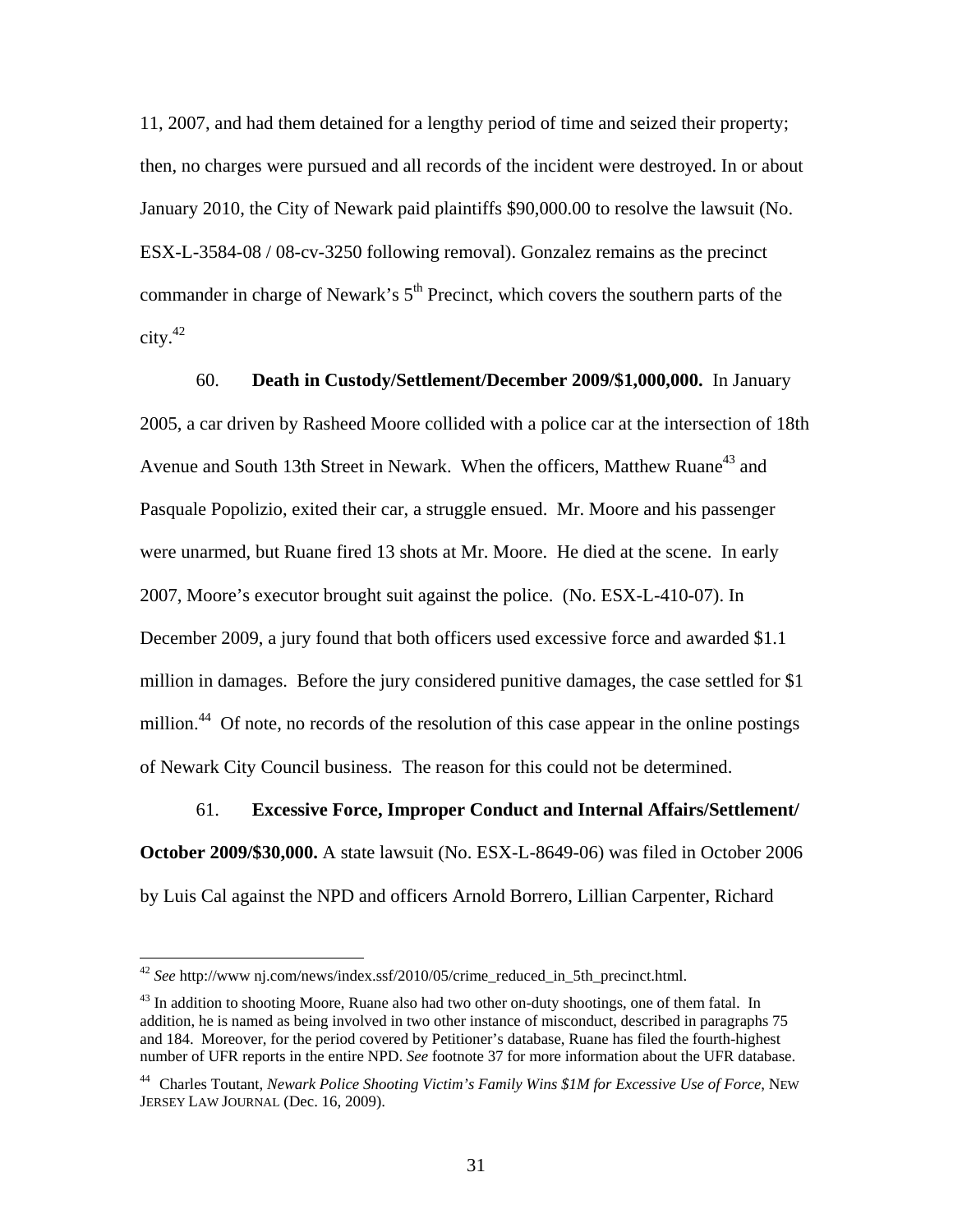Cuccolo, Crystal Burroughs, Albert Cicalese, Anthony Ambrose, Irving Bradley and the officer bearing badge #6916.<sup>45</sup> In October 2004, Borrero stopped a motorist, Sara Lesende at the corner of Jefferson and Elm Sts., and became extremely agitated during the course of the stop, ultimately punching Ms. Lesende in the face and assaulting her.<sup>46</sup> Borrero then drew his weapon and pointed it at some bystanders, one of them being the plaintiff, Luis Cal, and threatened to shoot them. The complaint further alleges that other defendants – Carpenter, Cuccolo, Burroughs, Cicalese, Ambrose, and Bradley – knew or should have known of Borrero's extensive disciplinary history<sup>47</sup> and despite this, allowed him to remain as an officer in the NPD without disciplining him for this or other incidents.48 On or about October 21, 2009, Mr. Cal's case settled for \$30,000.00; Ms. Lesende's case remains pending.

### 62. **Unlawful Search, Malicious Prosecution, and Planting Evidence/**

REDACTED

**Settlement/October 2009/\$ Unknown.** In January 2002, a number of Newark police

detectives approached the home of plaintiff Kenyetta Nevous at After

the detectives disabled only one of the two surveillance cameras at the house, the

remaining camera captured the detectives conducting a warrantless entry into the home,

 $45$  According to another database, Tony Smith is the bearer of badge #6916.

<sup>46</sup> *See* Charles Toutant, *Judge Reinstates Civil Rights Claim of Newark Cop's Excessive Use of Force*, New Jersey Law Journal (May 24, 2010), p. 7.

 $47$  In particular, Borrero has an extensive disciplinary record of serious violations. In an opinion filed in a case brought by Ms. Lesende, *Lesende v. Borrero*, Civ. A. No. 06-4967 (D.N.J. May 19, 2010), Judge Debevoise explained that:

Borrero's disciplinary record lists 45 internal affairs complaints resulting in the imposition of 15 penalties. In three separate matters, three Administrative Law Judges ("ALJs") found that Borrero was not credible or made false statements. Borrero's record includes four excessive force allegations (none of which were sustained), a sustained false reporting complaint, and a sustained allegation of assisting an out-of-state bounty hunter's search for a fugitive in New Jersey.

 $^{48}$  On or about June 12, 2009, the Superior Court denied the City of Newark's motion to dismiss Mr. Cal's claims against the City alleging deficiencies in hiring, training, supervision, and internal affairs investigations.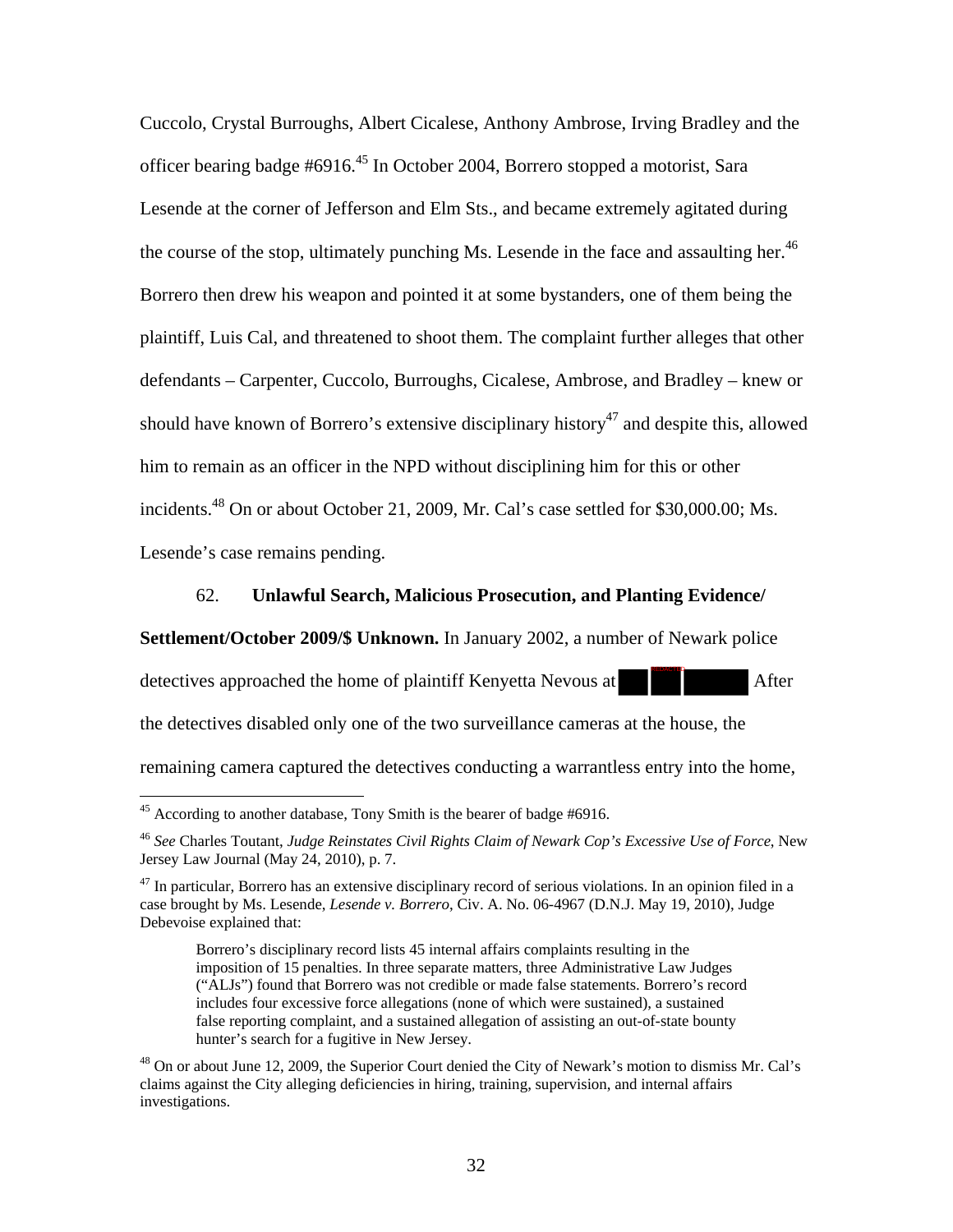and planting as evidence a gun and ammunition that one of the detectives had been carrying in his waist band. The detectives then falsely arrested plaintiff for gun possession charges. The detectives also stole plaintiff's car for use in a drug bust operation. Ms. Nevous brought suit against the City (No. ESX-L-829-04), the various detectives, and other law enforcement agencies. Court documents show that the case was settled on or about October 13, 2009 but the settlement amount is unknown at this time.

63. **Negligence/Settlement/June 2009/\$39,043.** On November 30, 2008, Labeeb Abdullah was injured in a motor vehicle accident involving a NPD patrol vehicle driven by officer Landre Johnson,<sup>49</sup> and at least one other car, at Camden Street and  $16<sup>th</sup>$ Avenue. He later sued (No. ESX-L-9501-08) and received a \$39,043.75 settlement from the City of Newark.

64. **Death in Custody/Settlement/June 2009/\$60,000**. In October 2006, on Sherman Avenue, Warren Lee was confronted by two NPD officers, Lt. Neil Minovich<sup>50</sup> and Sgt. Anthony Costa, who suspected the presence of illegal drugs. The stop quickly escalated, with Minovich and Costa becoming extremely violent, viciously beating and punching Mr. Lee. Mr. Lee then began showing signs of medical distress (which the police say came from an attempt to swallow a bag of drugs); but whatever the cause, the officers said that he was "faking" and did not assist him or call an ambulance. Mr. Lee later died, and his father commenced suit against the NPD (No. 07-cv-4909). The case settled in June 2009, with taxpayers paying \$60,000.00 to resolve this wrongful death claim.

<sup>&</sup>lt;sup>49</sup> The complaint refers to "Landry" Johnson, but the only person with a similar name in the employ of the NPD is Landre Johnson. He was sued for police brutality in a separate case, *see* paragraph 54.

<sup>50</sup> *See also* paragraph 56 and accompanying footnote regarding another claim about Minovich's conduct.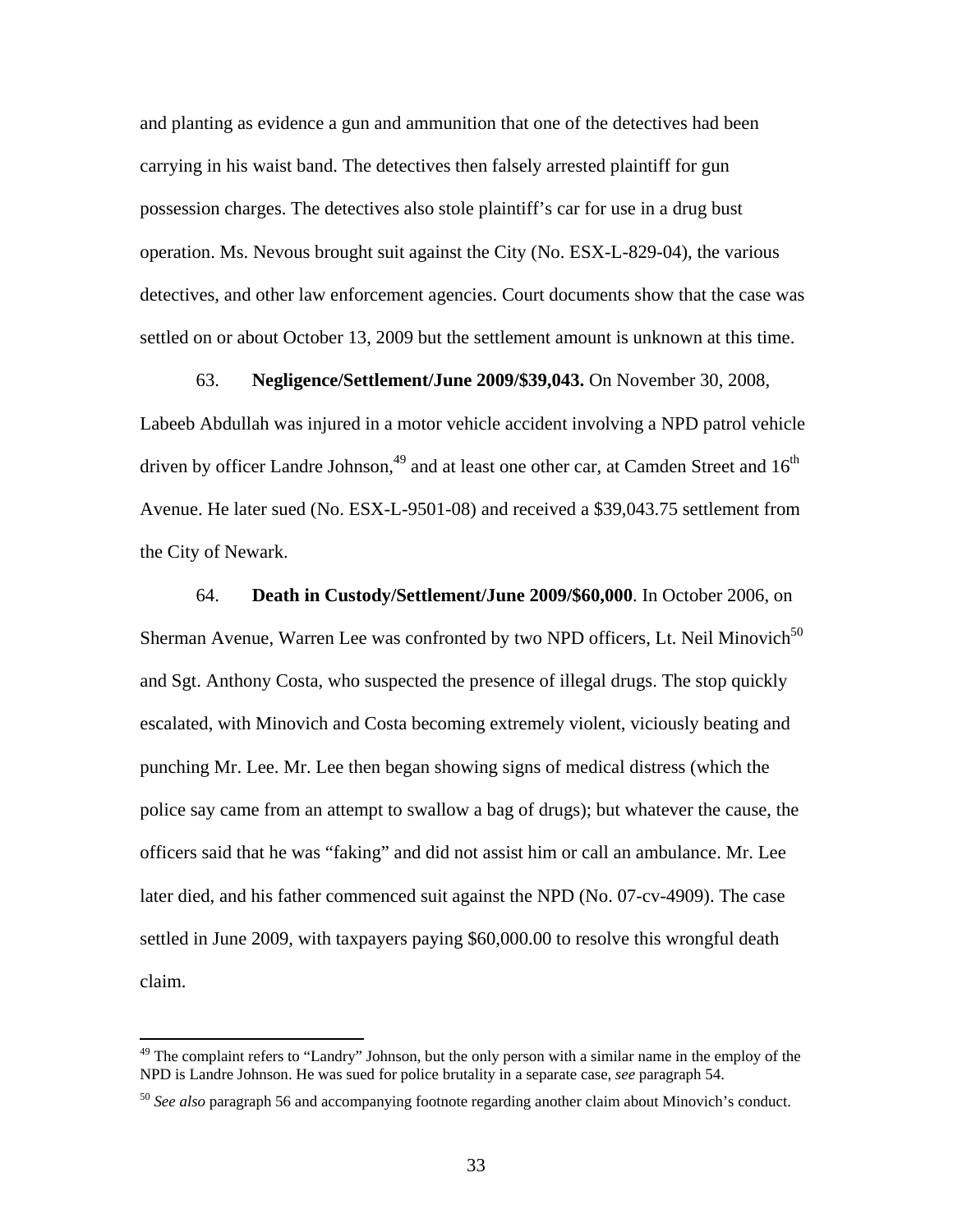#### 65. **Unlawful Search and Improper Conduct/Settlement/May 2009/\$**

**Unknown.** After a nearby shooting, NPD officers A. Lima, Detective FNU Gonzalez and Detective FNU Clarkin demanded entrance to the home of plaintiffs Kent and Donna on March 21, 2005. The police threatened to arrest him or "blow his brains out" if he refused entrance. The police searched the house, and humiliated them during the warrantless search, and also separated the plaintiffs' children from the parents for questioning while the search was performed.<sup>51</sup> Plaintiffs were never charged with any crime. Plaintiffs commenced a federal suit (No. 07-cv-1298) on March 20, 2007 and on or about May 3, 2009, the suit settled for a \$10,000.00 payment by Newark. The retaliation described in the footnote below is not covered by this settlement. Mitchell at **REDACTED** 

66. **Improper Conduct and Internal Affairs/Settlement/February 2009/\$** 

**Unknown.** Elvin Serrano, who was in the midst of a nasty divorce, went to his home in Belleville to pick up his belongings. His mother-in-law initiated a confrontation, and soon after, her son, NPD officer Raymond Ojeda, arrived at the scene with Belleville police. At Ojeda's urging, and due to a Belleville police captain wanting to maintain a "working relationship" with the NPD, the Bellville officers ordered Mr. Serrano to leave his own house. He then attempted to file a complaint with the Newark IA bureau at 22 Franklin Street, where a female Detective, M. Weber, refused to accept his complaint.<sup>52</sup> The PACER system shows that his lawsuit (No. ESX-L-9043-07; after removal 08-cv-996)

<sup>&</sup>lt;sup>51</sup> Thereafter, on August 10, 2009, one of the Mitchells' children, **REDACTED**, was harassed and wrongly cited for a curfew violation by officers FNU Reyes and FNU Hearts. Then, on August 12, 2009, the same officers kicked in the front door of the Mitchells' home and falsely detained another person at the home and ran his credentials. All of the foregoing was "in retaliation for previously filing a federal civil rights lawsuit against the" NPD. *See* Notice of Tort Claim dated November 4, 2009.

 $52$  Mr. Serrano's suit does not identify Detective Weber's first name. However, NPD employed a Maryanne Weber, who was herself implicated in another lawsuit alleging the mishandling of an internal affairs complaint. *See* paragraph 70.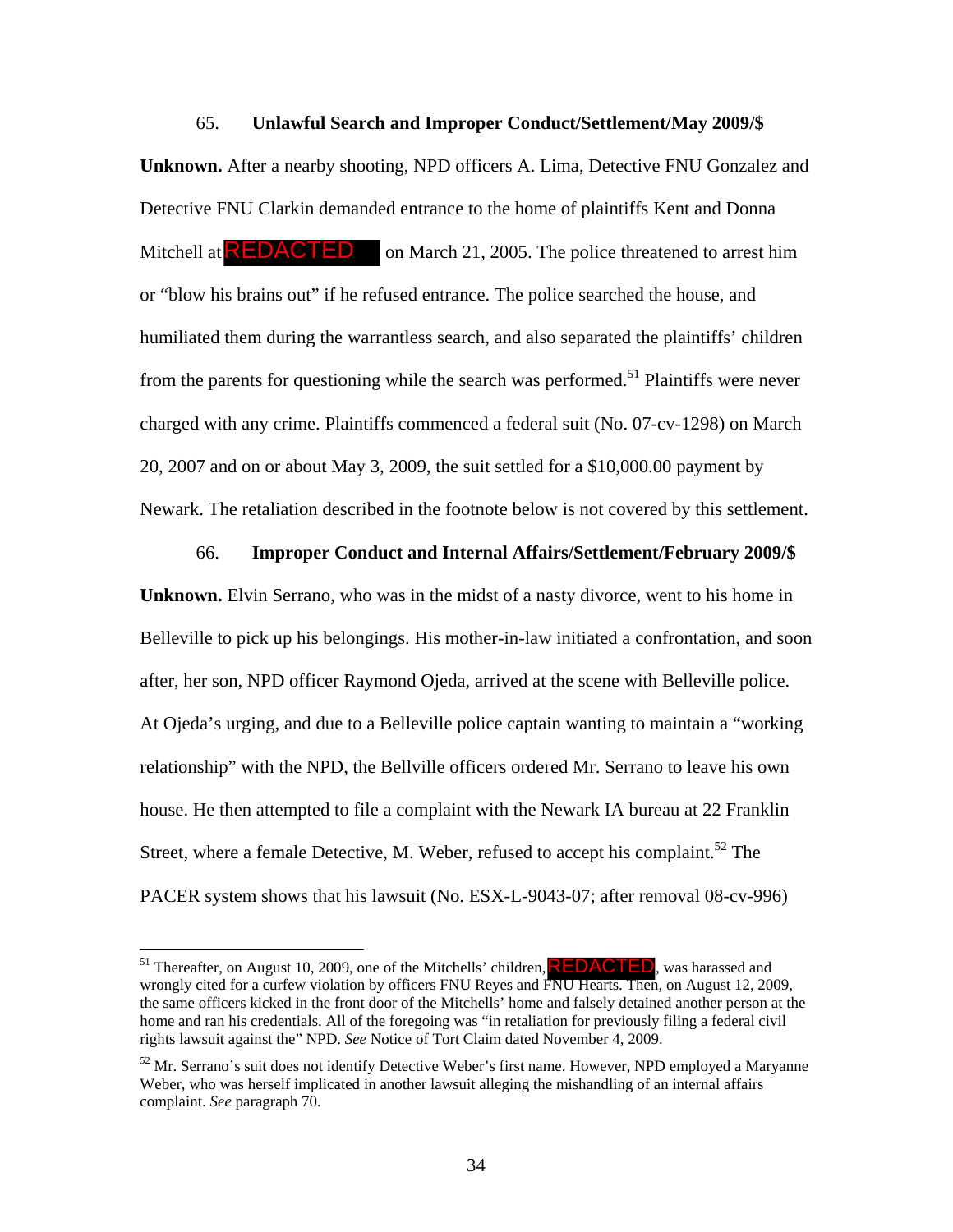was settled on or about Feb. 6, 2009, but there is no evidence of the amount Mr. Serrano was paid.

67. **Negligence/Settlement/January 2009/\$37,500.** On or about September 18, 2005, Andres Herrera Lopez was driving down Johnson Street, with the path of travel narrowed due to other cars being illegally parked. After he scratched one or more cars by accident, he was arrested by NPD officers Anthony Maldonado and Roger Mendez and two other officers bearing badges numbers 7348 and 9438, who used excessive force in the course of the arrest. He filed suit in state court (No. ESX-L-7237-07) and in January 2009, he received a \$37,500.00 settlement.

68. **Excessive Force/Settlement/January 2009/\$60,000.** Saleem Lighty was stopped by NPD officers Alan Knight,<sup>53</sup> Michael Morgan #9788,<sup>54</sup> Joseph Conzentinos #6731,<sup>55</sup> and Angel Vila #8039 on September 25, 2006. The stop occurred on Clinton St. between  $16<sup>th</sup>$  and  $17<sup>th</sup>$  Streets.<sup>56</sup> A check of his name revealed an outstanding warrant. The officers did not advise him of the warrant, and when Mr. Lighty asked why he was being arrested, an officer hit him in the face with a flashlight or fist, which fractured his jaw. The other officers failed to intervene. His federal lawsuit (No. 06-cv-5977) was settled in or about January 2009, with taxpayers giving Lighty \$60,000.00 for the excessive force used by NPD officers.

<sup>53</sup> *See* paragraph 100 regarding another lawsuit making serious allegations of brutality against Alan Knight. That suit alleges that Knight has a history of at least 62 internal affairs investigations, including 26 allegations of conduct, excessive force, or improper arrest.

<sup>54</sup> *See* also paragraph 156 regarding other allegations against Morgan. Moreover, for the period covered by the Petitioner's database, Morgan was the second-highest filer of UFR reports in the entire NPD. *See* footnote 37 for further information on Petitioner's Use of Force database.

<sup>&</sup>lt;sup>55</sup> This officer is also identified in paragraph 156 as being involved in some misconduct.

<sup>&</sup>lt;sup>56</sup> This is the location listed in the Complaint. A review of a city map shows the location in question is more likely Clinton Avenue between South 16th and South 17th Streets.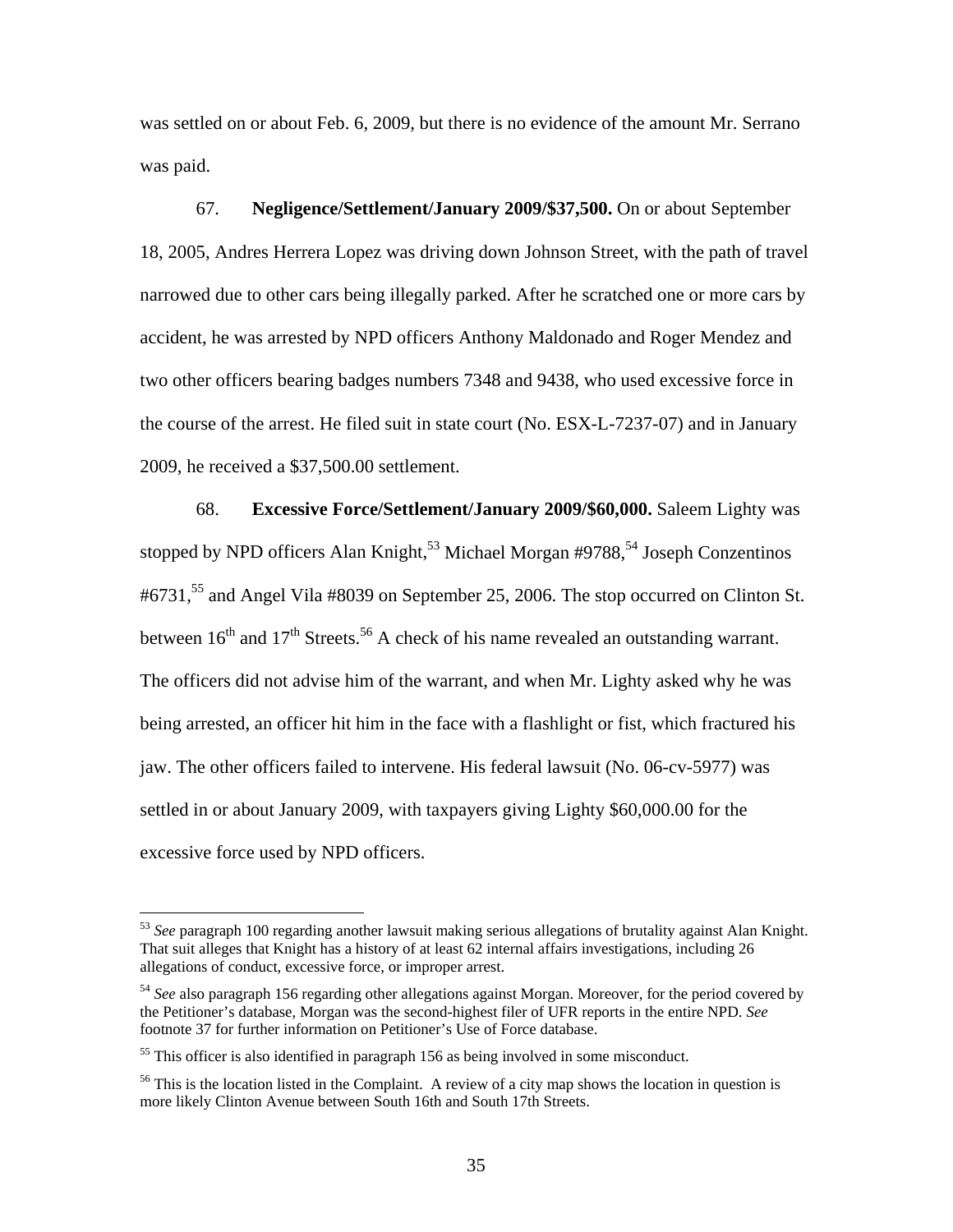#### 69. **False Arrest and Excessive Force/Settlement/December 2008/\$30,000.**

In October 2003, Christina Robinson and Shalina Thorne and several family members had dinner at a Newark restaurant at 67 Ferry Street. When another patron began smoking, one of the diners had an asthma attack. A dispute with restaurant employees ensued, culminating in a Newark plainclothes detective, Antonio Rendiero,  $57$  arresting Ms. Robinson and Ms. Thorne and using excessive force in doing so. No charges were ever filed. Ms. Robinson and Ms. Thorne brought a lawsuit (No. ESX-L-8227-05) which was settled in December 2008 with a payment of \$30,000.00 by the City of Newark.

### 70. **False Arrest, Malicious Prosecution and Internal Affairs/**

**Settlement/October 2008/\$7,500.** Plaintiff Raul Davila, who was dating the cousin of NPD officer Thomas Cinque, has been repeatedly harassed by Cinque.<sup>58</sup> He called IA to report Cinque on or about March 29, 2005. The IA call was handled by defendants Maryann Weber<sup>59</sup> and Jerry Calabrese. In response to and retaliation for the complaint, Mr. Davila was charged with terroristic threats for making the IA complaint, arrested, and detained for three days. Once the prosecutor learned the details and heard the IA tape, he agreed there was no basis for the criminal charges against Mr. Davila, and dismissed the charges on or about October 27, 2005. Mr. Davila sued in federal court (No. 07-1304), and in the course of the case, another IA complaint (IOP # 04-979) against Cinque was disclosed. On or about October 12, 2008, the case was settled for \$7,500.00.

 $57$  Rendiero, whose badge number is 9276, has had at least five neglect of duty complaints brought against him during his service with the NPD. All five complaints known the Petitioner have been sustained. At least one of those complaints led to a suspension.

<sup>&</sup>lt;sup>58</sup> Cinque has a lawsuit pending against the City for wrongfully terminating his employment, apparently for reasons unrelated to the Davila matter. *See* paragraph 131.

<sup>59</sup> Weber was implicated in another lawsuit involving a mishandled internal affairs complaint. *See* paragraph 66.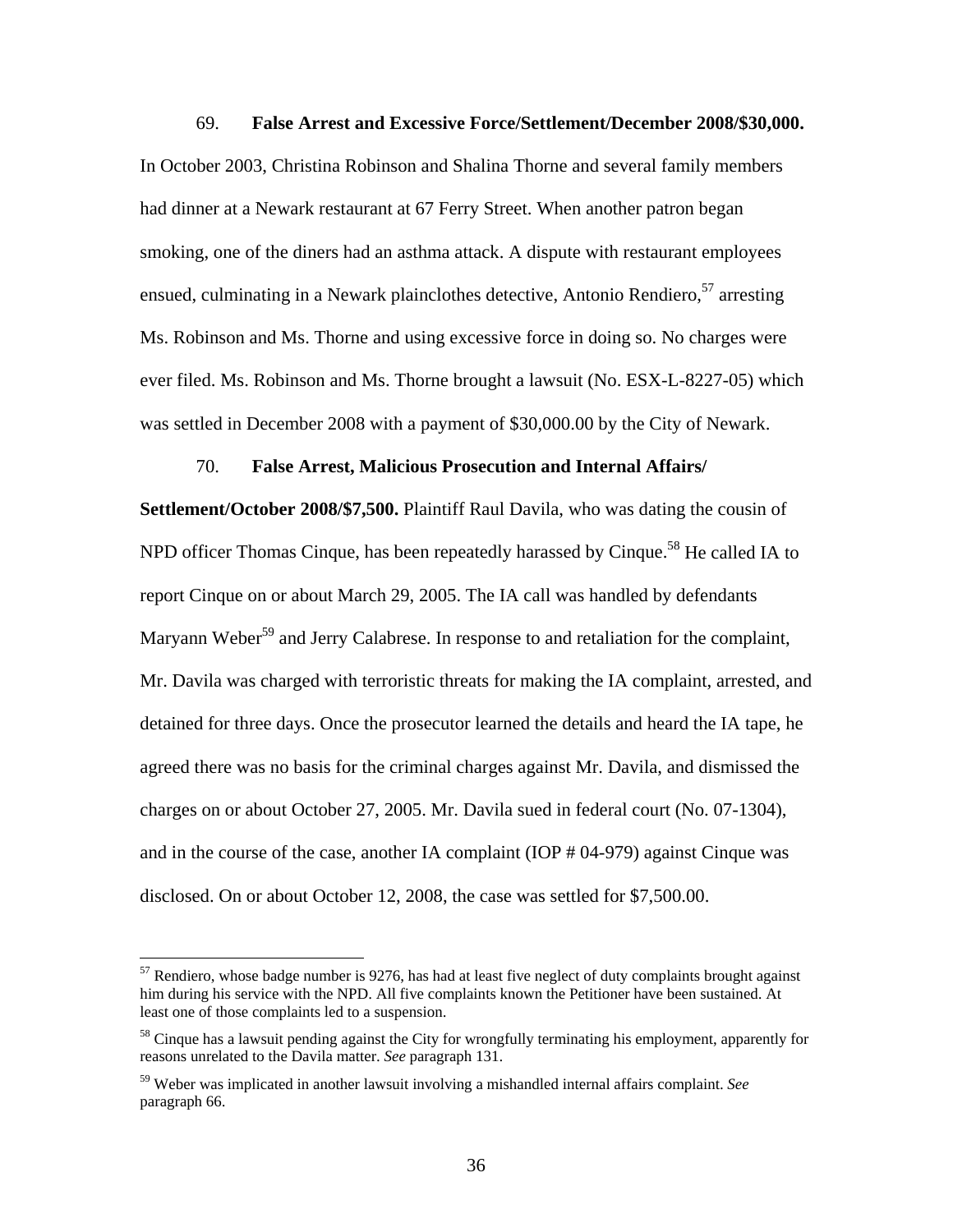#### 71. **False Arrest and Malicious Prosecution/Settlement/October 2008/**

**\$48,824.** Cleveland Johnson, a City of Newark employee, was baselessly accused of official misconduct and forgery without a proper investigation by the NPD, in or about May 2003. The charges against him were eventually dismissed. He filed suit for false arrest and malicious prosecution (No. 05-cv-531). In or about October 2008, Newark paid Mr. Johnson \$48,824.06 in settlement of his claims.

72. **Negligence/Settlement/September 2008/\$80,000.** On May 5, 2005, Carmen Morales and Jessica Perez were passengers in a motor vehicle that was struck by an NPD police car negligently being driven by NPD officer Jessica Mendez. The accident occurred on Summer Avenue. A lawsuit (No. ESX-L-6671-05) ensued, and on or about September 3, 2008, the suit was settled for \$80,000.00.

73. **Repeated False Arrests/Settlement/June 2008/\$8,750.** On October 17, 2005, plaintiff Al-Tarik Johnson was stopped at a motor vehicle checkpoint and suddenly arrested and taken to jail. The purpose of the arrest was not disclosed until several hours later, when he was advised he was wanted on an assault warrant. Defendants continued to interrogate plaintiff multiple times, but it was a case of mistaken identity, as neither photographs nor fingerprints matched, and he was ultimately released two days later. Mr. Johnson complained to the NPD internal affairs unit. Representatives from IA interviewed him but failed to communicate any case disposition or resolution to him. On March 5, 2006, Mr. Johnson was arrested a second time and held for over two hours. Despite these errors, defendants never purged the misinformation from their databases, and Mr. Johnson was denied a job on the basis of these false arrests. His lawsuit (No.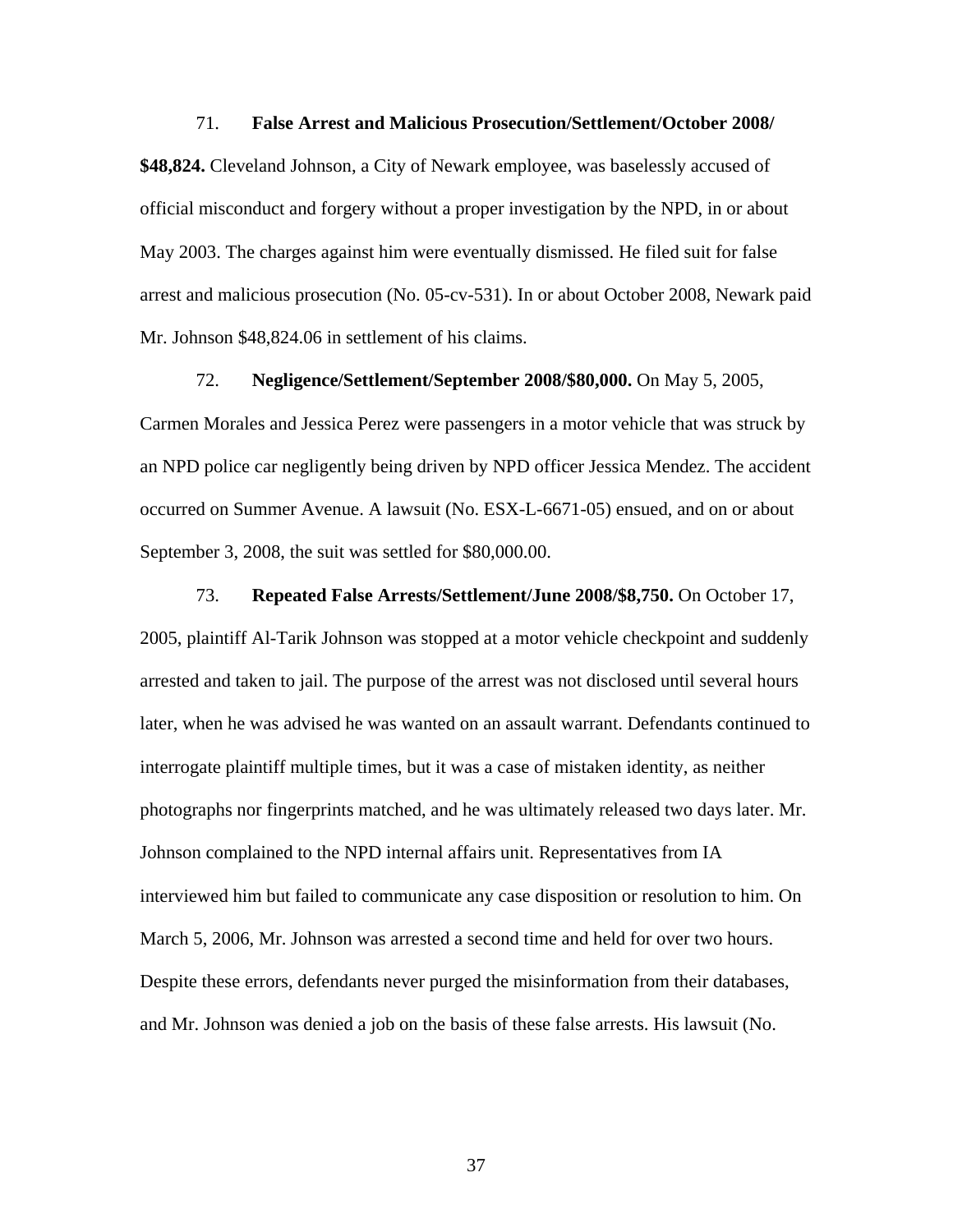ESX-L-8239-07; 08-cv-1049 following removal) was settled on or about July 7, 2009, for \$8,750.00.

74. **Unlawful search and Excessive Force/Settlement/April 2008/\$250,000.** On July 19, 2001, the NPD raided a home located at  $REDACTED$ . In the course of the raid they threw a device into a sofa bed where plaintiff Lateesha Williams was sleeping with two children. The device caused a fire in the sofa bed that severely burned Ms. Williams and her children. Ms. Williams brought suit (No. ESX-L-4970-03) against the City and several officers – S. Galvano, Frank Rossi, John Kirk, Eric Brown, J. Byrd, K. Rubel, Joseph Watson, Oscar Davis, P. Bumalang and Joseph Penevolpe. In April 2008, the city authorized a settlement with Ms. Williams and her children in an amount not to exceed \$250,000.00.

75. **False Arrest/Settlement/February 2008/\$21,000.** Larry James claims in a suit (No. ESX-L-7269-06, after removal 06-cv-5074) that he was falsely arrested on September 16, 2004 by NPD officer Matthew Ruane,  $60$  who claimed he was the person named in an arrest warrant for "Norris Canty." Although the names did not even closely resemble one another, Mr. James spent four days in the Newark jail, after which he was transported to Cumberland County and then released the next day. In February 2008, Newark taxpayers paid James \$21,000.00 to settle the case.

76. **Excessive Force and False Arrest/Settlement/January 2008/\$7,000.** On or about July 24, 2006, at **REDACTED**, plaintiff Amadu Musa was detained, beaten, and pepper-sprayed<sup>61</sup> by NPD officers Edgardo Gonzalez and Silas Smith, Jr.<sup>62</sup>

<sup>60</sup> *See also* paragraphs 60 and 184 regarding other allegations against Ruane.

<sup>61</sup> On the issue of pepper spray, *see* footnote 98.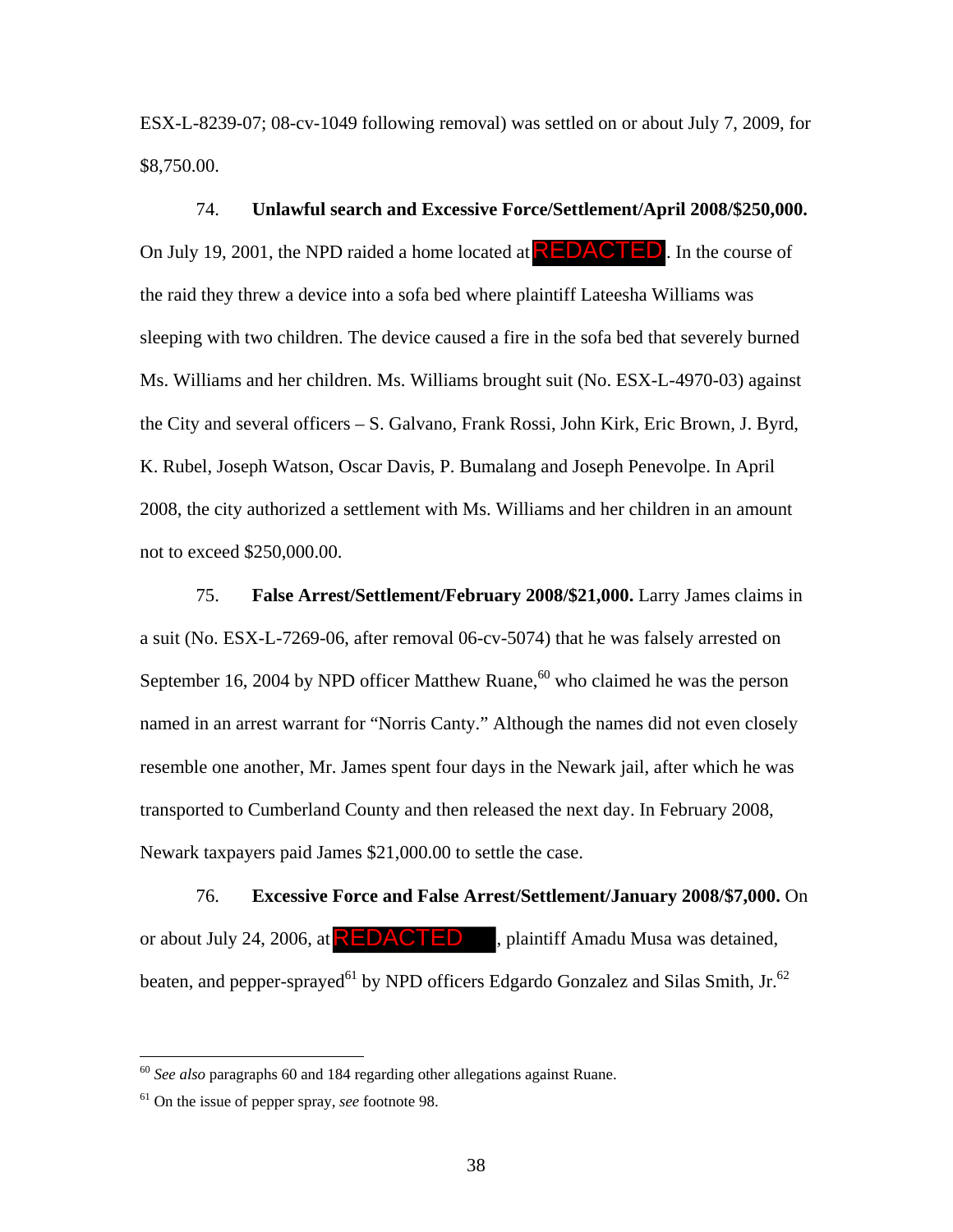The officers also maligned him for being from Africa. His federal lawsuit (No. 06-cv-4496) was settled on or about February 11, 2008 for \$7,000.00.

77. The Petitioners are not aware of any evidence that any officer involved in any of the foregoing cases were disciplined for the conduct that led to these lawsuits, or that any discipline was disclosed to the public at large or to the Newark police force, or that they made any individual contributions to the foregoing settlements. A major contributing factor is the fact that IA matters are considered confidential under a state attorney general policy. Also contributing to this is the lack of an independent auditor or monitor or civilian review board able to report these facts to the public.

78. However, even assuming that any of the foregoing officers were disciplined or directly or indirectly contributed to these monetary settlements, such facts have not been publicly disclosed. This undermines the goal of general deterrence that can be obtained from a justice system including a police discipline system, namely, the disclosure of punishment to deter others from engaging in misconduct, along with public acknowledgement that a violator has transgressed defined norms of conduct.

## **B. Resolved Cases Involving Employee Complaints of Discrimination, Employment, or Labor Relations Issues**

79. In this section, Petitioner discusses 12 other civil lawsuits filed against the NPD that were resolved within the Study Period, brought by NPD officers or employees. Generally, these relate to employment discrimination, breaches of labor contracts, and the like.

 $62$  In 1999, Smith and three other officers stood trial for beating a suspect or allowing other officers to beat the suspect, but were acquitted of the charges. *See* Ronald Smothers, *Metro Briefing*, N.Y. TIMES (Aug. 8, 2001), http://www nytimes.com/2001/08/08/nyregion/metro-briefing-new-jersey-newark-police-chargesdropped html.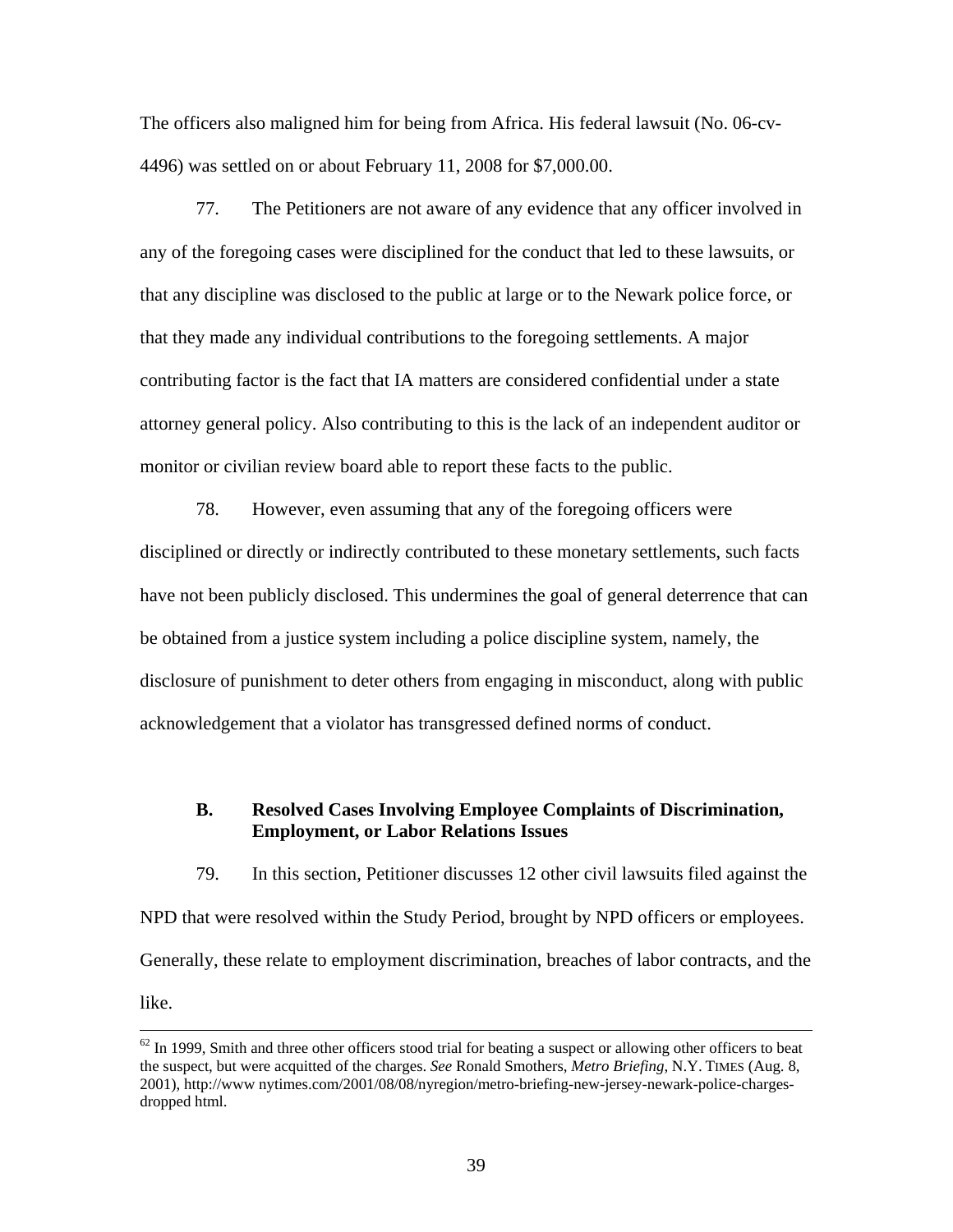80. As in the prior section, the settlements here are presented in reverse chronological order of the date of settlement. The facts as presented here are a report of the facts that have been pleaded in court filings, and except where noted, have not been independently verified by the Petitioner. The fact of settlement and the amount of settlement are drawn from court files, records of the Newark city council, or in responses to requests for documents under New Jersey's open records law.

| <b>CLAIMS MADE IN EMPLOYEES' LAWSUITS AGAINST NPD</b><br><b>RESOLVED JANUARY 1, 2008-JULY 1, 2010</b> |                                 |
|-------------------------------------------------------------------------------------------------------|---------------------------------|
| <b>CLAIM</b>                                                                                          | <b>NUMBER OF RESOLVED CASES</b> |
| Retaliation                                                                                           | 8                               |
| Discrimination                                                                                        | 5                               |
| Harassment                                                                                            | 3                               |
| Assault                                                                                               | $\overline{2}$                  |
| Abuse of Subpoena                                                                                     | $\overline{2}$                  |
| Overtime                                                                                              |                                 |
| Other                                                                                                 |                                 |
| Total number of resolved cases                                                                        |                                 |
| (Note: several kinds of claims can be)                                                                |                                 |
| asserted in a single case, so individual                                                              | 12                              |
| claim types do not add up to total number                                                             |                                 |
| of cases)                                                                                             |                                 |
| Total cases where resolution amount                                                                   |                                 |
| known                                                                                                 | 12                              |
| <b>Total dollar value of known resolutions</b>                                                        | \$2,691,503                     |

**TABLE 6 Claims made in employees' lawsuits against NPD which were settled or resolved January 1, 2008-July 1, 2010** 

### 81. **Harassment, Retaliation and Abuse of Subpoena/Partial**

**Settlement/June 2010/\$185,000.** NPD officers Yessennia Rodas Montalvo and Jose

Montalvo allege in a federal lawsuit (No. 06-cv-1505) that they were the victims of a

discriminatory and retaliatory campaign against them by NPD executives. For example,

they were subjected to harassment, gossip, and false allegations about their personal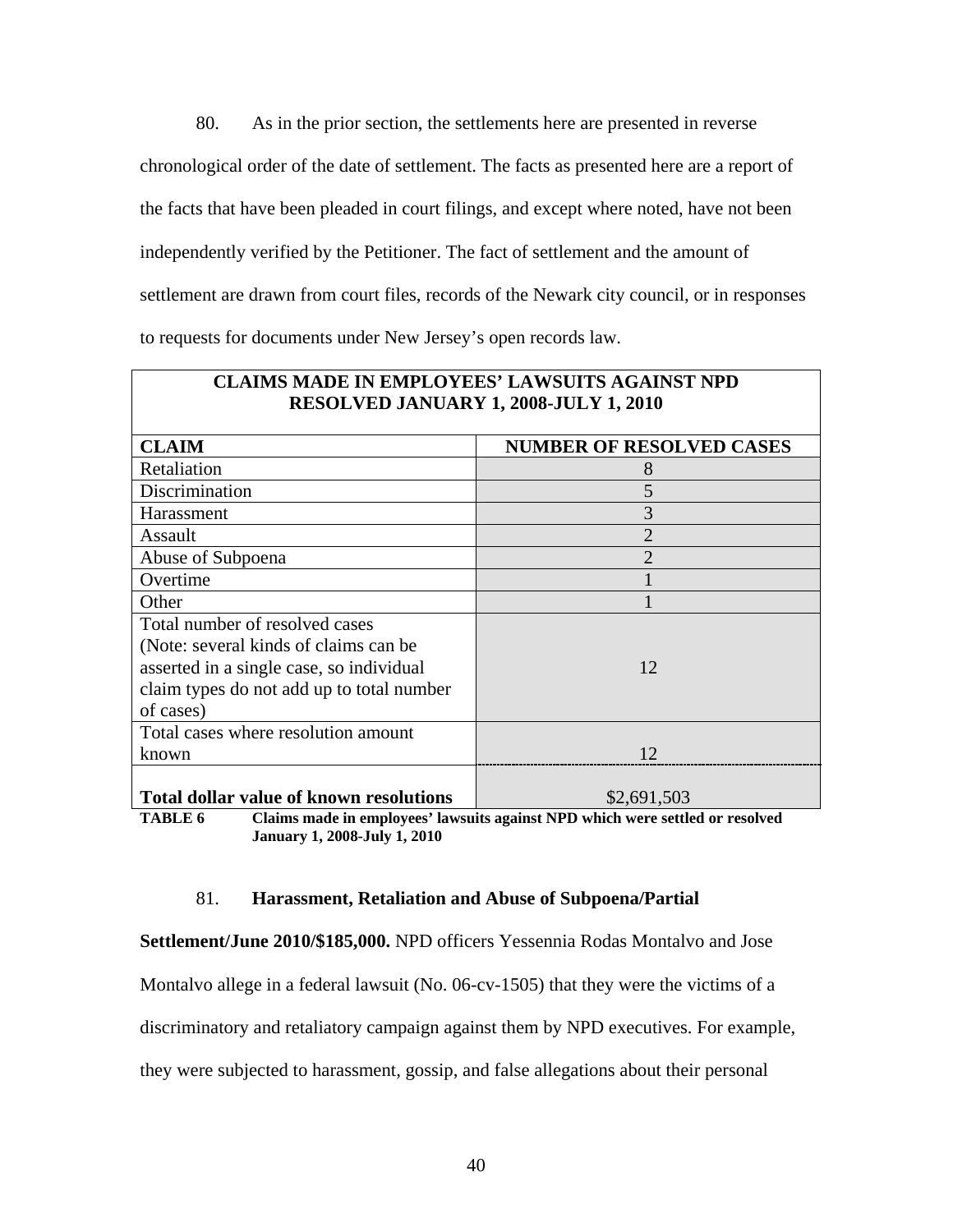relationships, including a false claim that they had engaged in sexual activity on a conference table in the NPD's communications office. As part of that campaign, Yessennia Montalvo was assigned to work at the city jail, where other male officers made sexually hostile remarks and exposed her to pornography. In addition, Jose Montalvo's ex-wife, Lillian Mejias, committed an assault and battery upon her. Jose Montalvo was also assigned to unfavorable details such as the cell block and foot patrol. In addition, like other officers (*see* paragraph 85 and accompanying footnote), the Montalvos used a website in their off-duty hours to raise these abuse-of-authority and other matters of public concern, and in response, Newark police officials misused grand jury subpoenas to learn their true identities. Complaints made by both of the Montalvos about their hostile work environment and other misconduct were ignored by superior officers, while they were subjected to frivolous or baseless disciplinary charges. On or about June 30, 2010, Yessennia Montalvo's case was settled for \$185,000.00. Jose Montalvo's case remains pending.

#### 82. **Retaliation and Wrongful Termination/Verdict/June 2010/\$600,000.**

Darren Nance, an African-American former NPD officer, sued the City for the retaliation visited upon him when he made reports of pervasive racism in the NPD between 1990 and 1996. Rather than address his reports, the NPD instead mounted a campaign of retaliatory discipline against him, which ultimately culminated in his dismissal. Mr. Nance sued in 1997 (No. 97-cv-6184) but the claims were not tried to a jury until June 2010. The jury awarded Mr. Nance \$600,000 in compensatory and punitive damages. Issues about reinstatement, pension credits, and counsel fees remained unresolved as of the date of this Petition.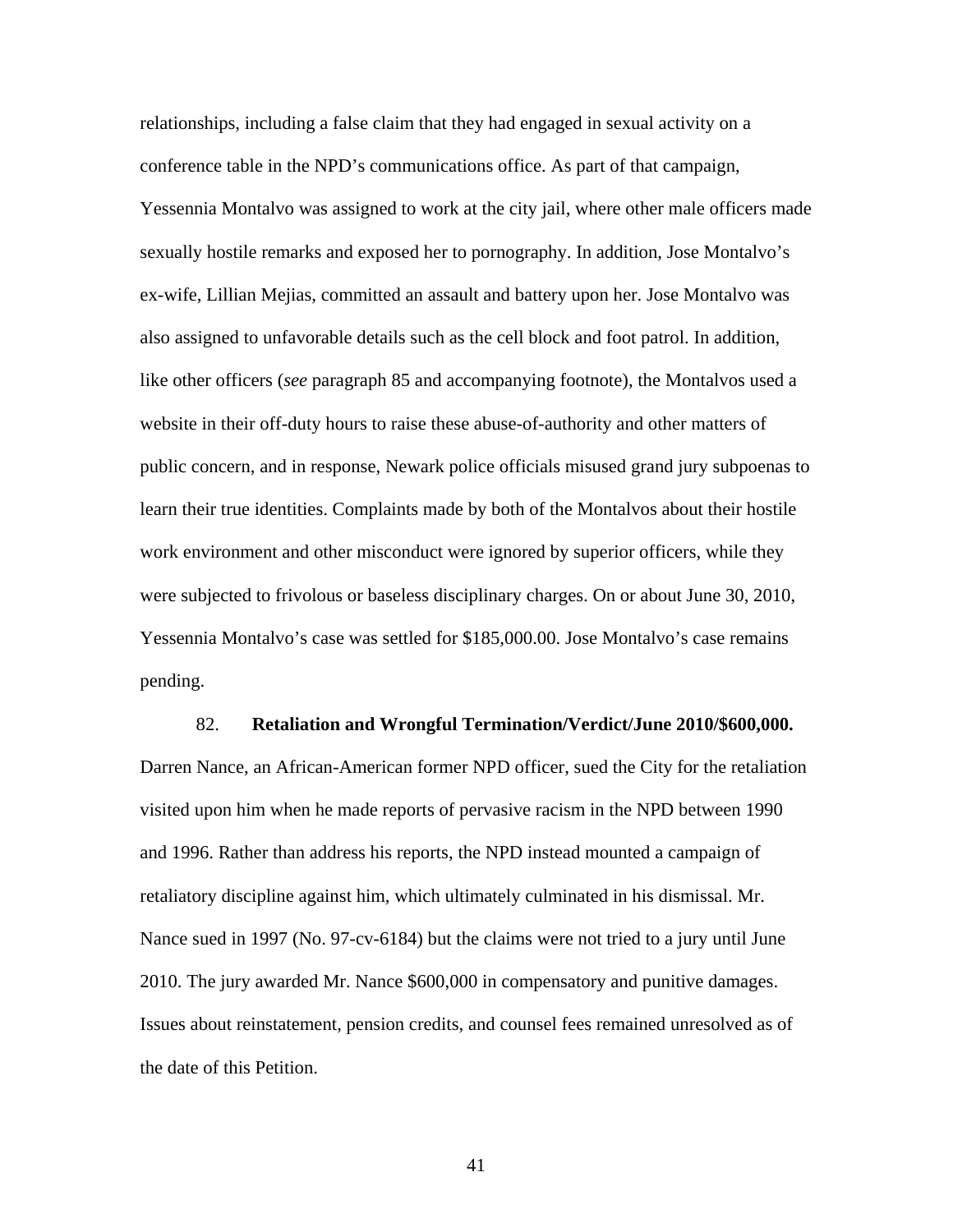83. **Overtime/Settlement/March 2010/\$365,000.** Newark police officers Michael Kraynanski and Gary Bootes $^{63}$  were responsible for the care of the dogs in the NPD canine unit. In a federal lawsuit (No. 08-cv-938), they claim the City violated federal labor laws by refusing to pay them overtime for the time spent with the dogs during off-duty hours, specifically, the time spent "training, walking, feeding, grooming, [and] cleaning up after" the dogs. On or about March 17, 2010, the City of Newark settled the claim by paying the two men \$365,000.00 in taxpayer money.<sup>64</sup>

### 84. **Religious Discrimination and Retaliation/Settlement/December**

**2009/\$129,178.** Several years ago, the EEOC brought a complaint against the NPD on behalf of officer Anthony Kerr and others, on the grounds of religious discrimination. Despite the City's efforts to repeatedly challenge the court rulings, all the way to the Supreme Court, Mr. Kerr and the EEOC won the case. Among other things, the court rulings allowed Mr. Kerr to wear a beard while performing his duties as a police officer. In retaliation for his successful suit, the NPD misused its disciplinary system, "which functions based on alternating purposes, and for uneven application amongst the workforce for racism, nepotism, separatism, cronyism and [] preferential treatment or favoritism." Specifically, NPD filed a number of unfounded disciplinary charges against Mr. Kerr, and subjected him to multiple police trial boards, each having "gross procedural errors for intentional results, discriminatory bias, and disparate treatment."

<sup>63</sup> In another case, *Montalvo v. City of Newark*, No. 06-cv-1505, a Rule 56.1 statement alleges that Bootes "pistol whipped another Police Officer, but he retired without discipline and was permitted to retire with full pension rights." The above-mentioned overtime settlement is over and above his discipline-free retirement.

 $64$  On or about June 25, 2010, a group of six current and former police officers – James Kniepp, Joseph Martin, Kenneth Brown, William Tartis, Antonio Gonzalez and Donna Sapienza – filed a similar federal lawsuit (No. 10-cv-3254) alleging that they are owed overtime pay for their off-duty care of their dogs. That case remains pending.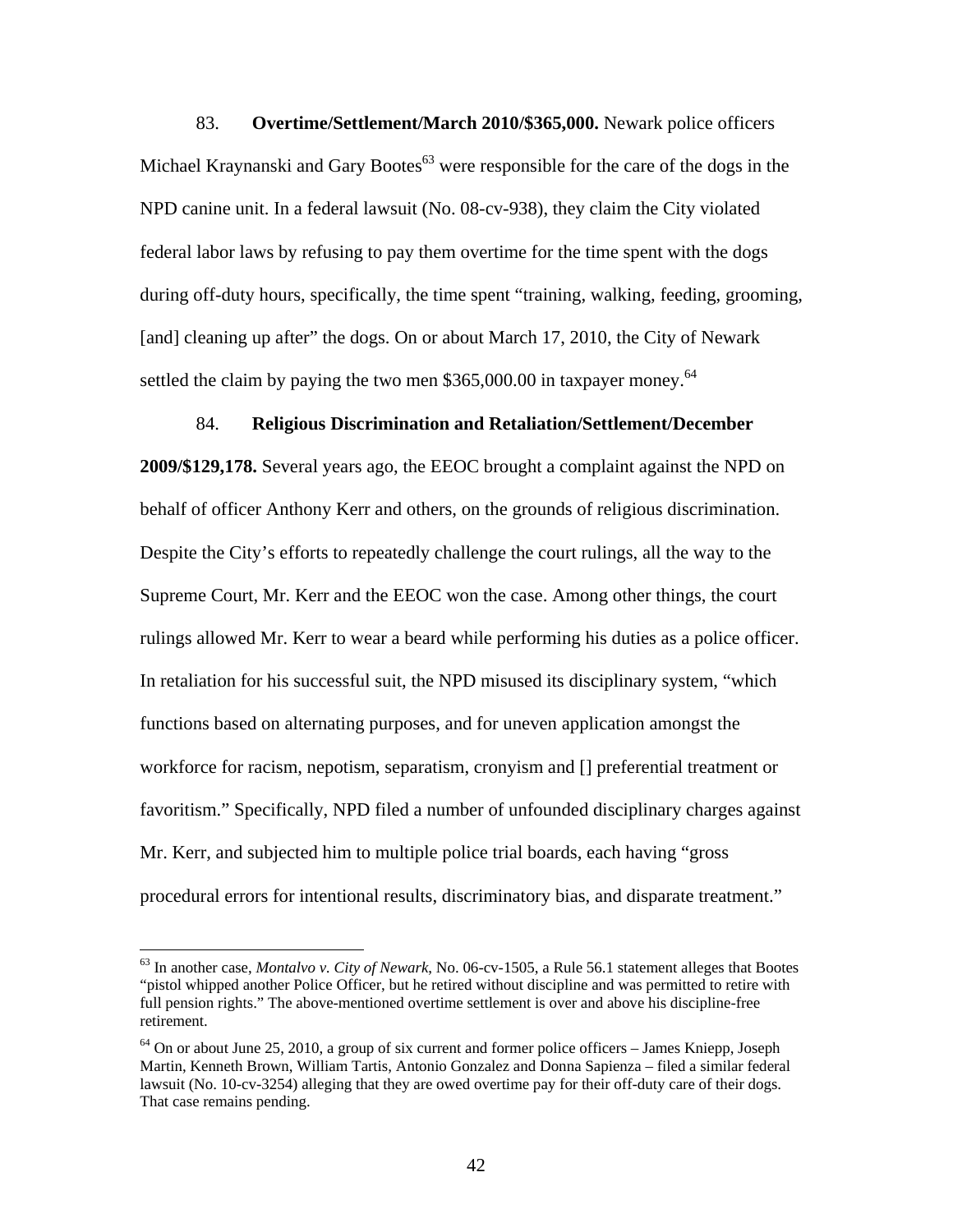These trial boards ultimately led to his being terminated as a police officer. Mr. Kerr then commenced a federal case (No. 08-cv-3660) against the NPD and several officers involved in the retaliation and discrimination against him. On or about December 8, 2009, Mr. Kerr and the City settled the case, and he received \$129,178.14 from taxpayer coffers.

### 85. **First Amendment and Abuse of Subpoena/Settlement/May**

**2009/\$147,325.** A 15-year veteran of the NPD, officer Louis Wohltman, exercised his First Amendment rights by criticizing NPD leadership on an internet bulletin board. He, along with other officers, had posted messages about "matters of public interest and concern," namely, the honesty, integrity and competence of certain NPD commanders. He did on his own time, and not as a police officer. In response to this exercise of First Amendment rights, the NPD improperly obtained and used Essex County grand jury subpoenas, serving them on the internet site and various internet service providers. The subpoenas were improperly drawn, were not supervised by either the grand jury or a prosecutor, and were not signed by a prosecutor or issued by a court. The NPD then improperly used this evidence to bring Mr. Wohltman up on disciplinary charges, and he was then suspended for a total of nine months. Mr. Wolhtman sued in federal court (No. 07-cv-5871) and his claims were ultimately settled on or about May 19, 2009, for \$147,325,22.<sup>65</sup>

<sup>&</sup>lt;sup>65</sup> Other officers brought similar claims against the City for violations of their First Amendment right to speak. These included Philip Wesley Smith, whose Complaint was filed in federal court at No. 08-cv-1332. Two other officers, Jose Montalvo and Yessennia Montalvo, who already had a federal case pending against the City for other matters (No. 06-cv-1505) also amended their complaint to add claims about the violation of their free speech rights. Yessennia Montalvo received a \$185,000 settlement for all her claims, *see* paragraph 81, while Jose Montalvo's claims remain pending.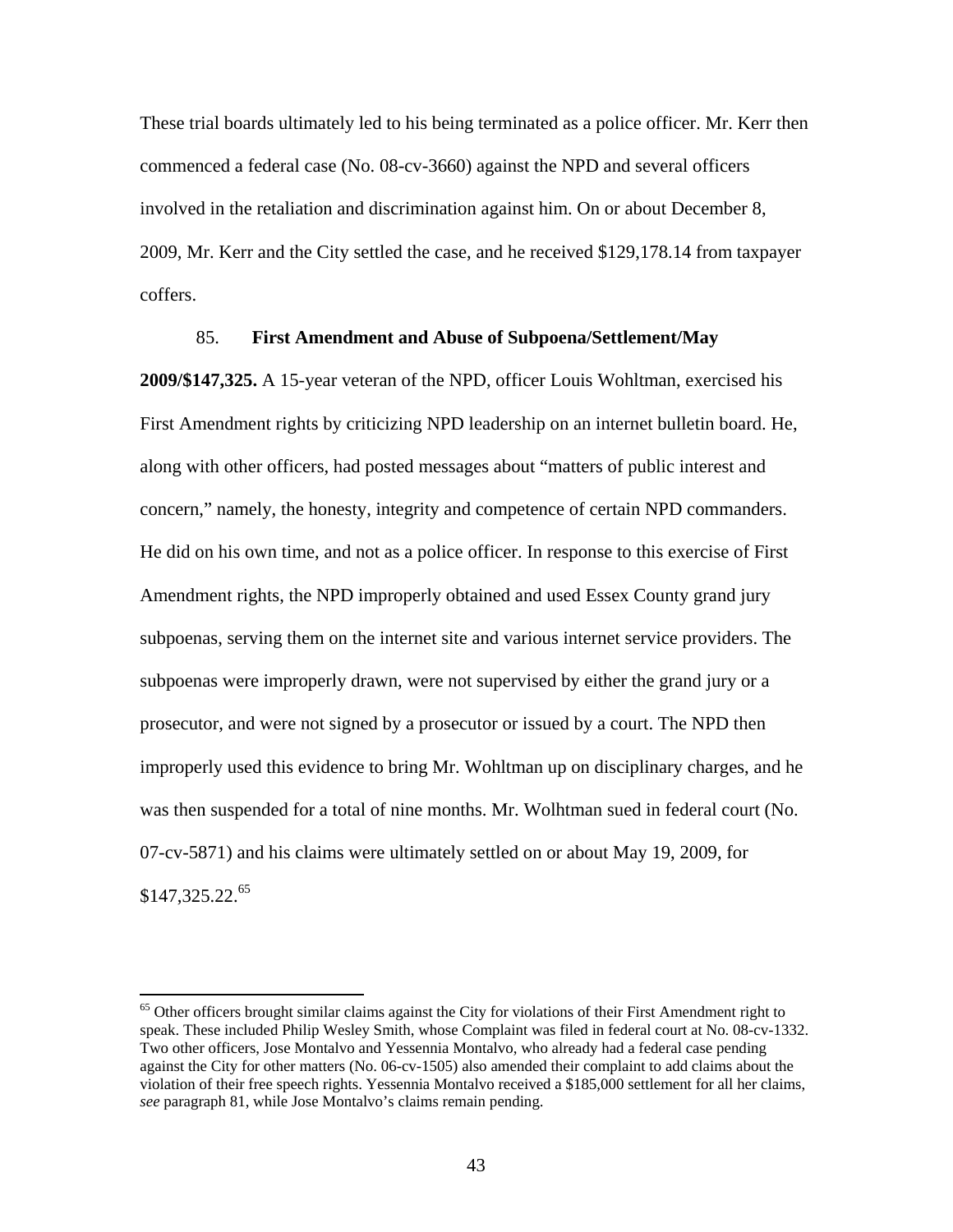86. **Assault and Retaliation/Settlement/April 2009/\$90,000.** Newark police officer Francisco Vilasoa claims in a state lawsuit (No. ESX-L-5761-08) that he was assaulted by a fellow officer, Lt. Vincent Ucci,  $66$  and then retaliated against when he made complaints about the assault. Specifically, on September 6, 2007, in front of other police officers and at least one prisoner at the  $4<sup>th</sup>$  Precinct, Ucci engaged in an uncontrolled outburst of temper and curse words, and "tried to choke Vilasoa to death," leaving him with neck injuries and other bruising. Rather than properly investigating Ucci, the department relieved Mr. Vilasoa of his firearm 4 days later, and Internal Affairs officers escorted him to a hospital and put him out on stress leave. According to Mr. Vilasoa, the stated policy of NPD is for all officers to conduct themselves in a nondiscriminatory, non-harassing and non-retaliatory way, but that policy is not enforced against some officers, like Ucci, who have "a violent anger management problem, leading to abuse of other officers in the workplace." On or about March 24, 2009, the case settled with the taxpayers paying Mr. Vilasoa \$90,000.00.

87. **Discrimination and Retaliation/Settlement/March 2009/\$350,000.** An NPD detective, Janell Robinson, sued the NPD for discrimination and retaliation (No. ESX-L-5145-06). Her complaint describes an escalating series of harassment upon her, beginning in 2001 when then-Lieutenant (and later police chief) Irving Bradley began sexually harassing another NPD officer. With Ms. Robinson aiding and encouraging her, the other officer complained of Bradley's conduct. In retaliation, Bradley changed Ms. Robinson's shift to a late-night shift, then assigned her a walking post without a vehicle, and filed false disciplinary charges against her. During the summer of 2004, Bradley

<sup>66</sup> Other allegations about Ucci are described in paragraph 89. In another case, *Montalvo v. City of Newark*, No. 06-cv-1505, a sworn Rule 56.1 statement alleges that Ucci "threatened . . . Police Officer Alice Wilkins with his service weapon and there was not even an investigation."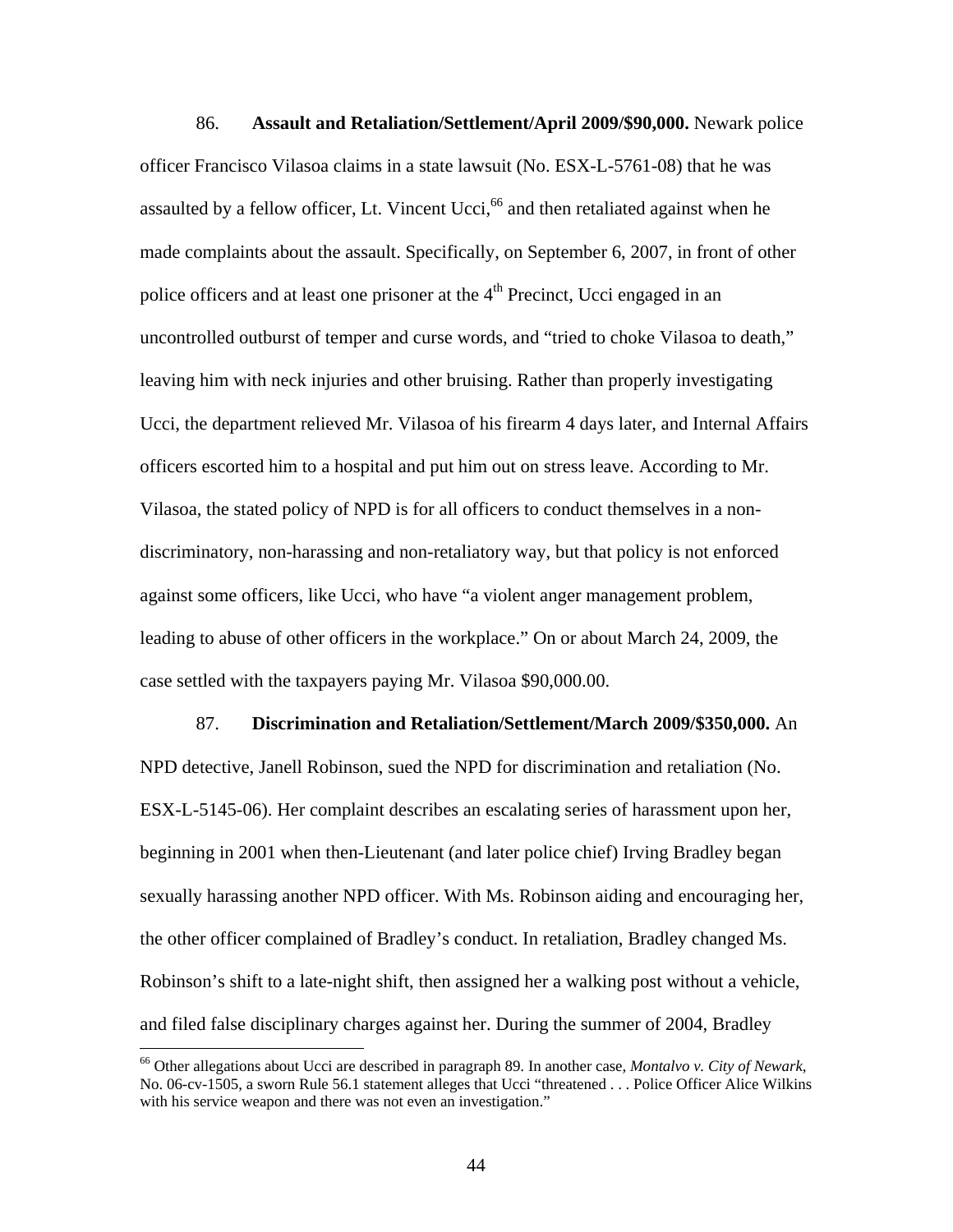began stalking Ms. Robinson at a franchise business she owned. Later that year, another detective, Sgt. Dennis Sanders<sup>67</sup> called the franchisor's headquarters in an unwarranted attempt to insinuate there was something amiss with her business. According to Robinson, "[o]ther officers who operated outside businesses were not investigated in this manner." She was also assigned dangerous and unfavorable patrol duties and subjected to other forms of harassment. Robinson sued the City, along with Sanders, Bradley, and Anthony Ambrose in June 2006. In March 2009, the case settled with her receiving a payment of \$350,000.00.

88. **Discrimination and Harassment/Settlement/January 2009/\$195,000.** Newark police officers Jacob Hernandez, Anthony Wade and Juan Ramos were targeted for an "Integrity Test" by the NPD Internal Affairs unit on January 28, 2005. Though the officers had done nothing wrong, the "Integrity Test" degenerated into an abusive, harassing, and discriminatory interrogation of the three officers. Kurt Ebler, $^{68}$  the captain in charge began yelling and conducted an illegal search and seizure of one of the officer's bags. Other Internal Affairs officers, Darrin Maresca,<sup>69</sup> Derrick White and Dennis Sanders<sup>70</sup> later arrived, and ordered the officers into an unmarked patrol car as if they were common criminals about to be charged with a crime. Later, White and Maresca transferred the targeted officers to another police station to be interrogated through tormenting and bullying by Sanders, Lieutenant Umar Abdul Hakeem and Sergeant William Thomas. Throughout this, the targeted officers requested, but were denied,

 $67$  Sanders played a role in another incident of misconduct, described in paragraph 88.

<sup>&</sup>lt;sup>68</sup> Ebler was one of the officers involved in the retaliatory campaign against officer Louis Wohltman for his exercise of First Amendment rights. Wohltman's case is discussed at paragraph 85.

<sup>69</sup> *See* paragraph 107 regarding another allegation of misconduct by Maresca.

<sup>70</sup> *See* paragraph 87 regarding another settled case involving Sanders.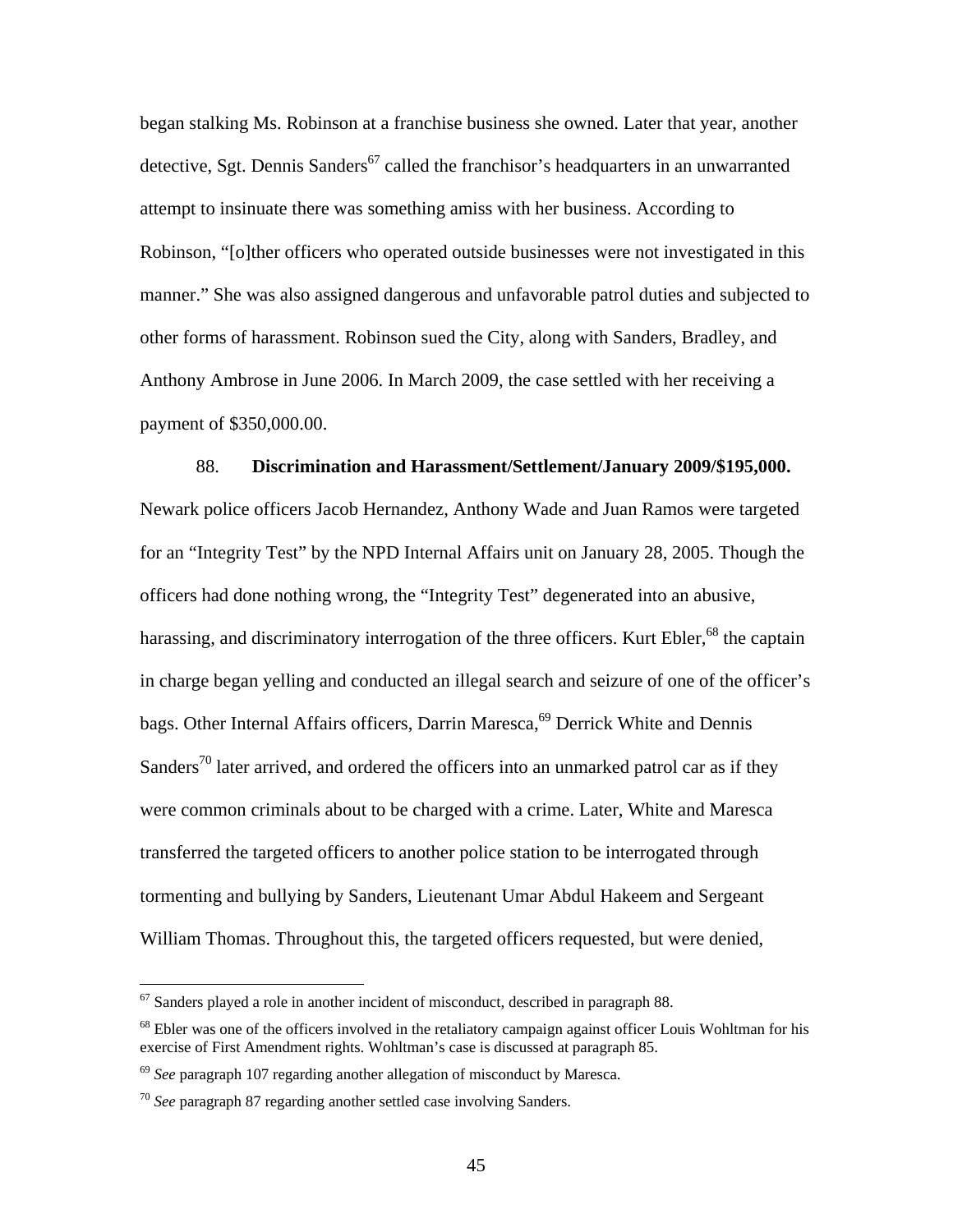access to a union representative. The three officers filed suit in August 2005, and the case was then removed to the district court (No. 05-cv-5153). In or about January 2009, the case was settled at a \$195,000.00 expense to taxpayers.

89. **Discrimination, Retaliation and Assault/Settlement/November 2008/ \$65,000.** While on patrol on June 29, 2004, Newark police officer Joyia Miles was alerted to a domestic violence incident/fight at a bar, involving Newark police sergeant Darnell Henry. When she responded, Henry assaulted her, causing various injuries and permanent scarring. There was "initial discussion" of an Internal Affairs investigation, but it came to nothing, as Ms. Miles was neither interviewed nor contacted as part of the investigation. Less than three weeks later, her superior, Lieutenant Vincent Ucci,  $1^1$  began a retaliatory campaign against Ms. Miles over the incident, taunting and denigrating her, and subjecting her to a severe and discriminatory work environment. Her lawsuit against the NPD (No. ESX-L-1679-06; 06-cv-1587 after removal) states that she, like other African-American police officers, suffered retaliation for standing up for her rights, and states that the NPD's equal employment opportunity employment policy is mere "window dressing." Her case was settled in or about November 2008, with taxpayers paying her \$65,000.00.

#### 90. **Harassment and LGBT discrimination/Settlement/November**

**2008/\$135,000.** Plaintiff Christine Locke, an NPD officer, was injured while on duty in a car accident. After she returned to duty, an NPD captain, Richard Cuccolo, engaged in a campaign of repeated harassment, including suggestions that she was malingering and ultimately calling her a "f—king dyke" in a November 2004 incident. Other retaliation,

 $71$  Ucci retired from the NPD on "accidental disability" as of August 1, 2008. Other allegations of misconduct involving him are described in paragraph 86.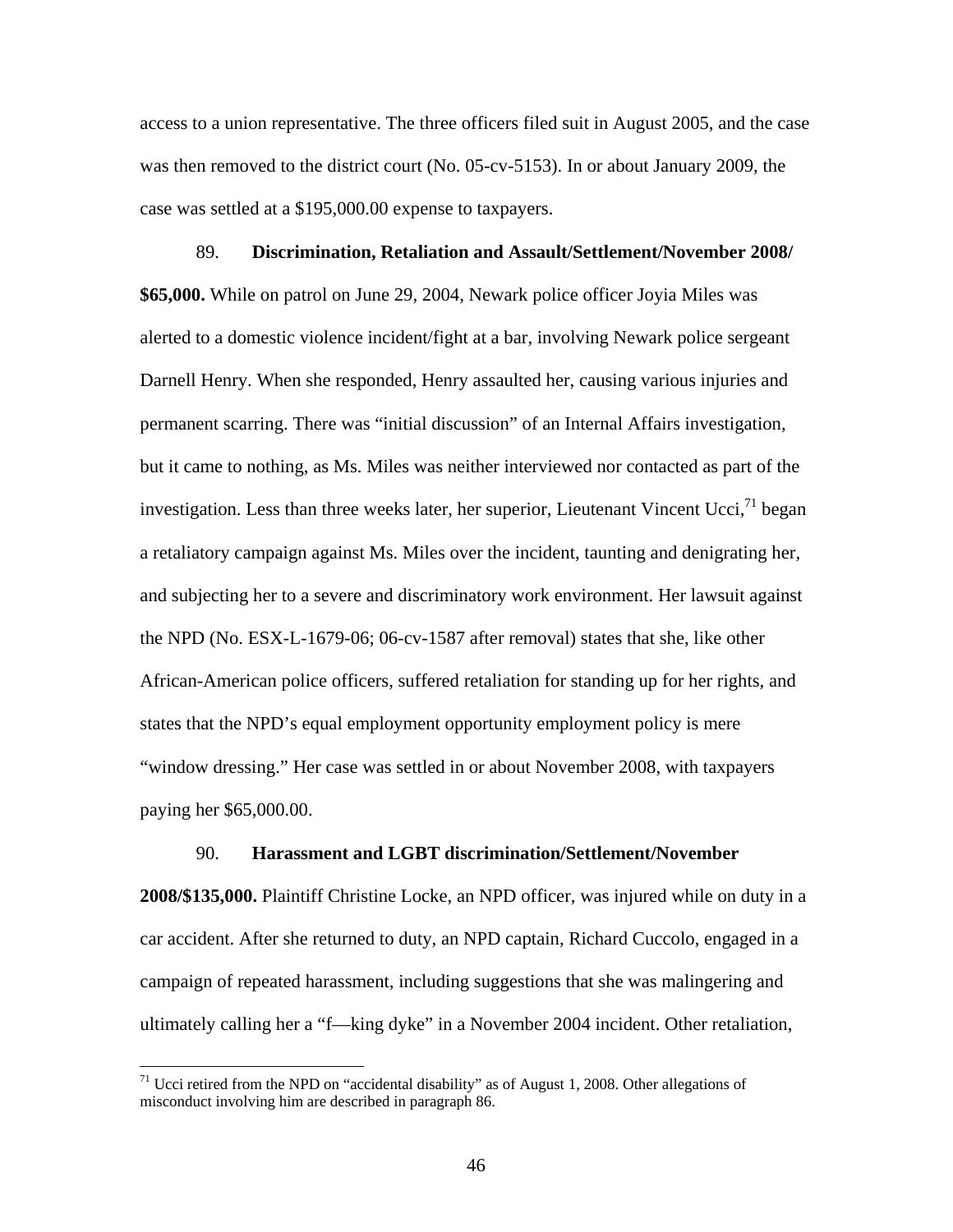including the filing of frivolous disciplinary charges against her then ensued through at least 2006. Ms. Locke filed suit in March 2008 (No. ESX-L-2759-06), and in or about November 2008, she settled her lawsuit for \$135,000.00. Cuccolo, as of January 2010, remained the head of the Newark Police Academy.

91. **Retaliation/Settlement/July 2008/\$220,000+.** In July 2008, the City of Newark paid \$220,000.00 to police officer Kenneth Rankin, who alleges in an administrative case (No. CSV 07899-07) that he was wrongfully removed from the NPD, twice – once in 2001, allegedly due to political retaliation, and again in 2006, due to his involvement in a prescription drug scam.<sup>72</sup> News accounts state that Rankin, whose father was a former police director in Newark, had joined the force in 1995, and had been "harassed and mistreated by superiors and political enemies of his father, who himself had been fired by former mayor Sharpe James."<sup>73</sup> This campaign of harassment ended with his firing in 2001, which he appealed. While the appeal was pending, Rankin was arrested and put into a pretrial intervention program (PTI) for his alleged involvement in a prescription drug scam in another county. When he completed the PTI, he joined a police academy class, but was fired again, this time by the current police director. He then sued before the state Office of Administrative Law. In June 2008, Rankin and the City reached a settlement that awarded him \$139,000.00 plus a retroactive salary increase, and an additional \$81,000.00 for his attorneys' fees.

92. **Retaliation/Settlement/July 2008/\$210,000+.** Anthony Buono, as of 2002, was a lieutenant in the NPD. Buono supported Cory Booker in the 2002 mayoral

<sup>72</sup> Chanta L. Jackson, *Newark will pay \$220,000, rehire cop*, STAR-LEDGER (Jul. 8, 2009), http://www nj.com/newark/index.ssf/2008/07/newark\_will\_pay\_220000\_rehire html.

 $^{73}$  The elder Mr. Rankin received \$400,000 in settlement of his own claims against the City for retaliation.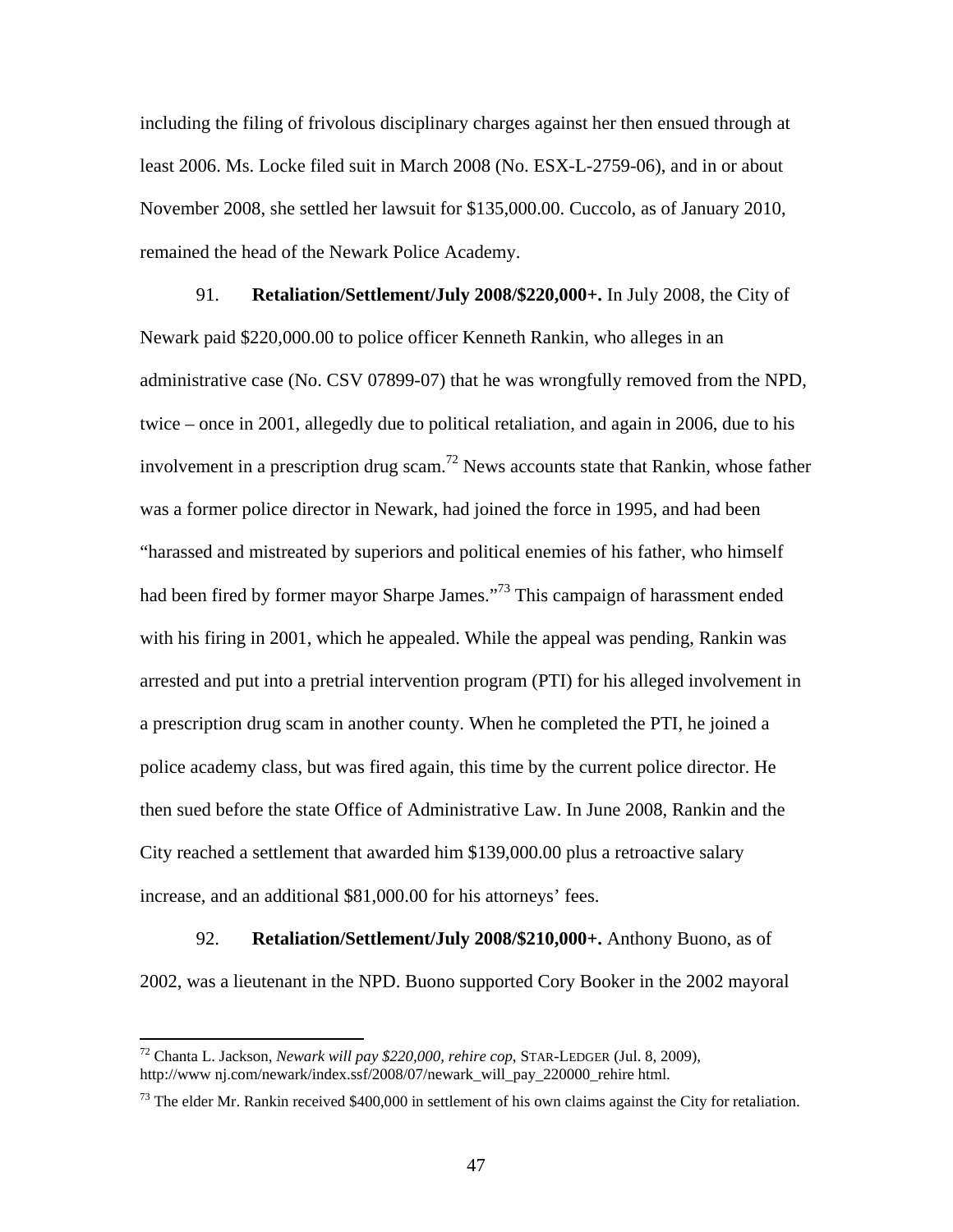election. After the incumbent mayor, Sharpe James, defeated Booker, Buono's complaint alleges that James "openly and vehemently expressed his intention to retaliate against City workers if they politically supported Cory Booker" and that city officials created a "'list' of individuals who were purportedly politically affiliated with Cory Booker." True to their stated intentions, various city officials, including police officials, retaliated against Buono. Less than a month after the election, he was transferred to undesirable work assignments, namely, a "punishment detail" working at the city jail. Then, between May 2004 and July 2004, Buono was given a series of "Warning Notices" which made false allegations of misconduct by Buono. After the series of Warning Notices, several notices of disciplinary action followed between July 2004 and November 2004, and Buono's attempts to resolve the matter through internal channels went unheeded. Eventually, in November 2005, Buono was demoted to sergeant on the basis of a meritless disciplinary charge. In June 2006, Buono filed a state lawsuit which was then removed to federal court (No. 06-cv-3414), naming the City and Anthony Ambrose, who had served as police chief or police director during the relevant times. According to a federal judge's order and city council records, the case was resolved in July 2008, with the settlement including (a) a payment to Buono "not to exceed" \$210,000; (b) the reinstatement of Buono to Senior Lieutenant, Step 4; and (c) the immediate promotion of Buono to Captain, Step 3.

93. As with the citizens' complaints, the Petitioners are not aware of any evidence that any officer involved in any of the foregoing cases were disciplined, or that their discipline was disclosed to the public at large or to the Newark police force, or that they made any individual contributions to the foregoing settlements. Thus, as with the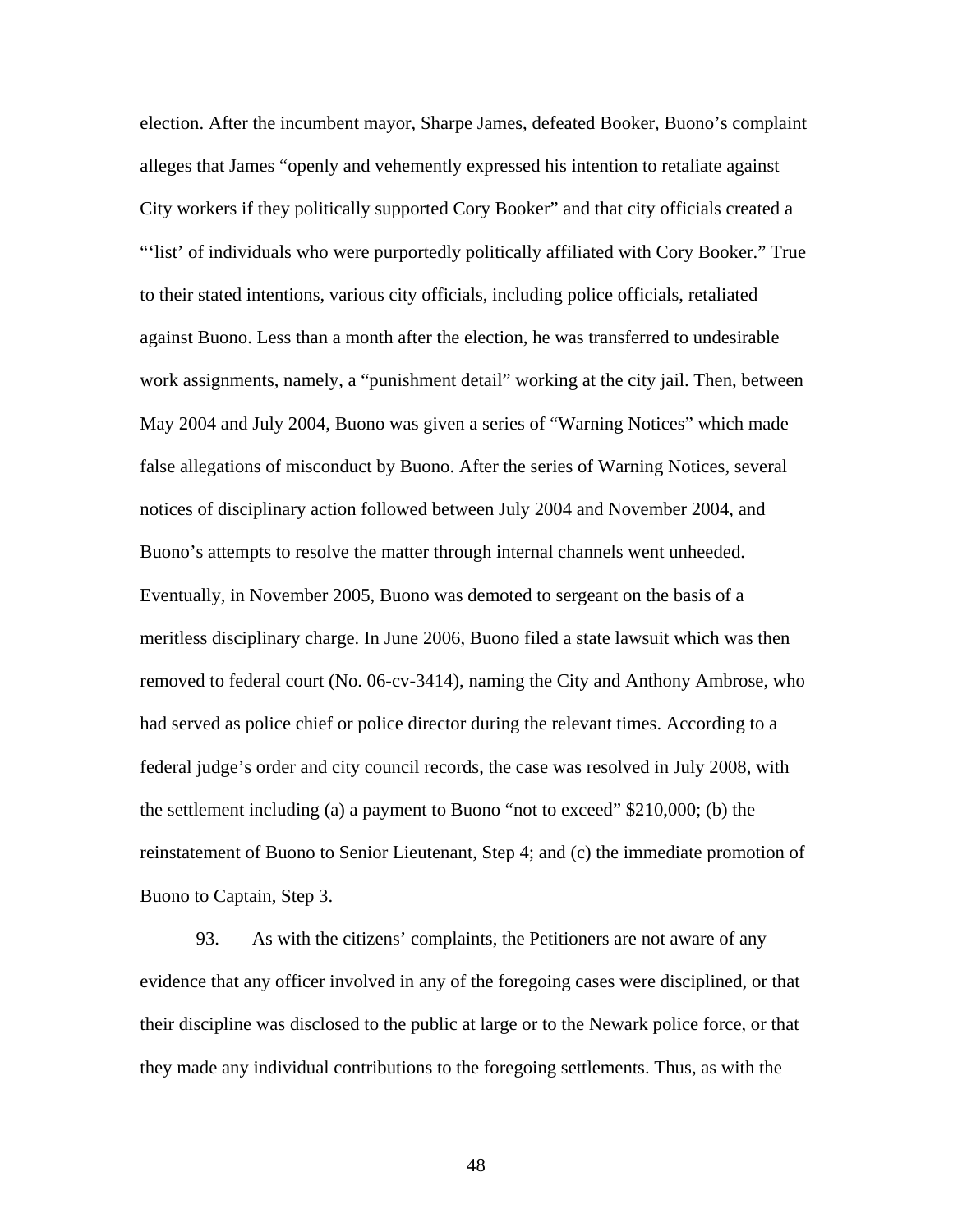citizens' lawsuits, even assuming that any of the foregoing officers were disciplined or directly or indirectly contributed to these monetary settlements, such facts have not been publicly disclosed. This undermines the goal of general deterrence that can be obtained from a justice system including a police discipline system, namely, the disclosure of punishment to deter others from engaging in misconduct, along with public acknowledgement that a violator has transgressed defined norms of conduct.

## **VII. PENDING CIVIL LITIGATION AGAINST THE NPD**

94. Even without considering the settled cases, the fact that litigants are frequently asserting claims against a police department can signal the need for reform. From a review of public files, Petitioner has ascertained that the following 37 suits (30 by citizens and 7 by employees) were brought against the City of Newark within the Study Period and remain pending. These include claims of misconduct against citizens (e.g., excessive use of force, false arrest, negligence relating to persons in custody, and the like) or mistreatment of its own employees (e.g., discrimination, retaliation, etc.). An additional 12 cases brought within the Study Period were also settled within that time, and were discussed in the previous section. The cases presented in this section contain allegations which have not been proven or disproven in court.

## **A. Pending Cases Involving Citizen Complaints of NPD Brutality, False Arrests, or Other Misconduct**

95. The pending citizen cases discussed here are presented in reverse chronological order of the date of filing. The facts as presented here are a report of the facts that have been pleaded in court filings, and except where noted, have not been independently verified by the Petitioner.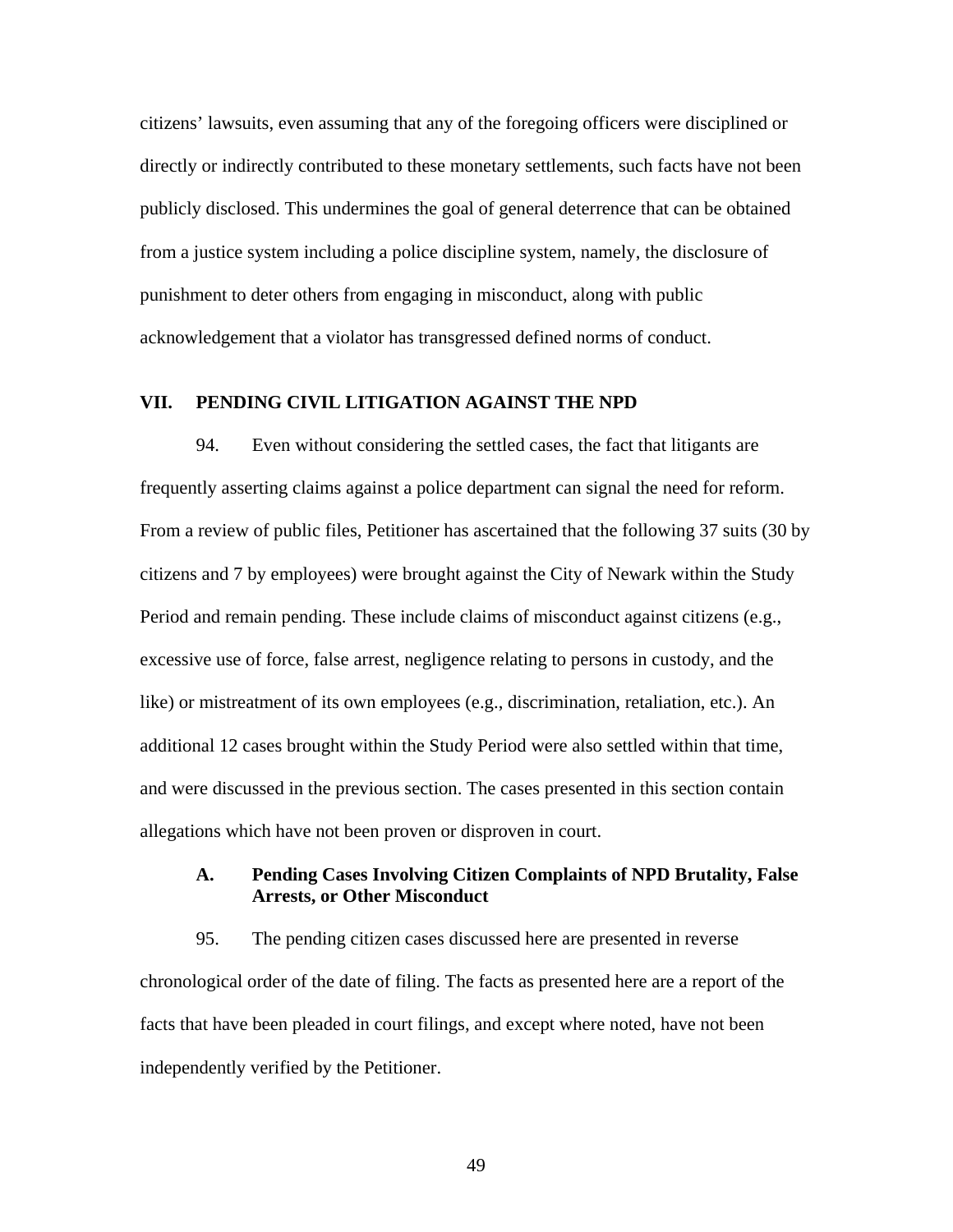| <b>CLAIM</b>                              | <b>NUMBER OF PENDING CASES</b> |
|-------------------------------------------|--------------------------------|
| <b>Excessive Force</b>                    | 13                             |
| <b>False Arrest</b>                       | 13                             |
| <b>Malicious Prosecution</b>              | 5                              |
| Negligence                                | 4                              |
| Internal Affairs improprieties            | 4                              |
| Discrimination                            | $\mathcal{D}_{\mathcal{L}}$    |
| Death in Custody                          |                                |
| Unlawful Search                           |                                |
| <b>Planting Evidence</b>                  |                                |
| Mistreatment of Journalist                |                                |
| Other/Unknown                             | 8                              |
| Total number of cases                     |                                |
| (Note: several kinds of claims can be)    |                                |
| asserted in a single case, so individual  | 30                             |
| claim types do not add up to total number |                                |
| of cases)                                 |                                |

## **CLAIMS MADE IN PENDING CITIZENS' LAWSUITS AGAINST NPD JANUARY 1, 2008-JULY 1, 2010**



96. **Planting Evidence/Litigation Filed/March 2010.** Luis Velasco, in a state lawsuit (No. ESX-L-2561-10) claims that during a motor vehicle stop on October 4, 2008 in the 5th Precinct, officer Gregory Hamilton planted drugs (crack cocaine) and drug paraphernalia on him, while his partner officer Beverly Gravely, looked on and failed to stop Hamilton's actions. His lawsuit, which also names the  $5<sup>th</sup>$  Precinct commander, Felipe Gonzalez,<sup>74</sup> remains pending. The case has also received media attention. *See N.J. corrections officer sues Newark police for alleged framing, false arrest*, STAR-LEDGER (Jul. 9, 2010).

# 97. **LGBT Discrimination, Malicious Prosecution and Internal Affairs/**

**Litigation Filed/February 2010**. Diana Taylor, in a state lawsuit (No. ESX-L-1465-10)

<u>.</u>

<sup>74</sup> *See also* paragraphs 59 and 98 regarding other litigation involving Capt. Gonzalez.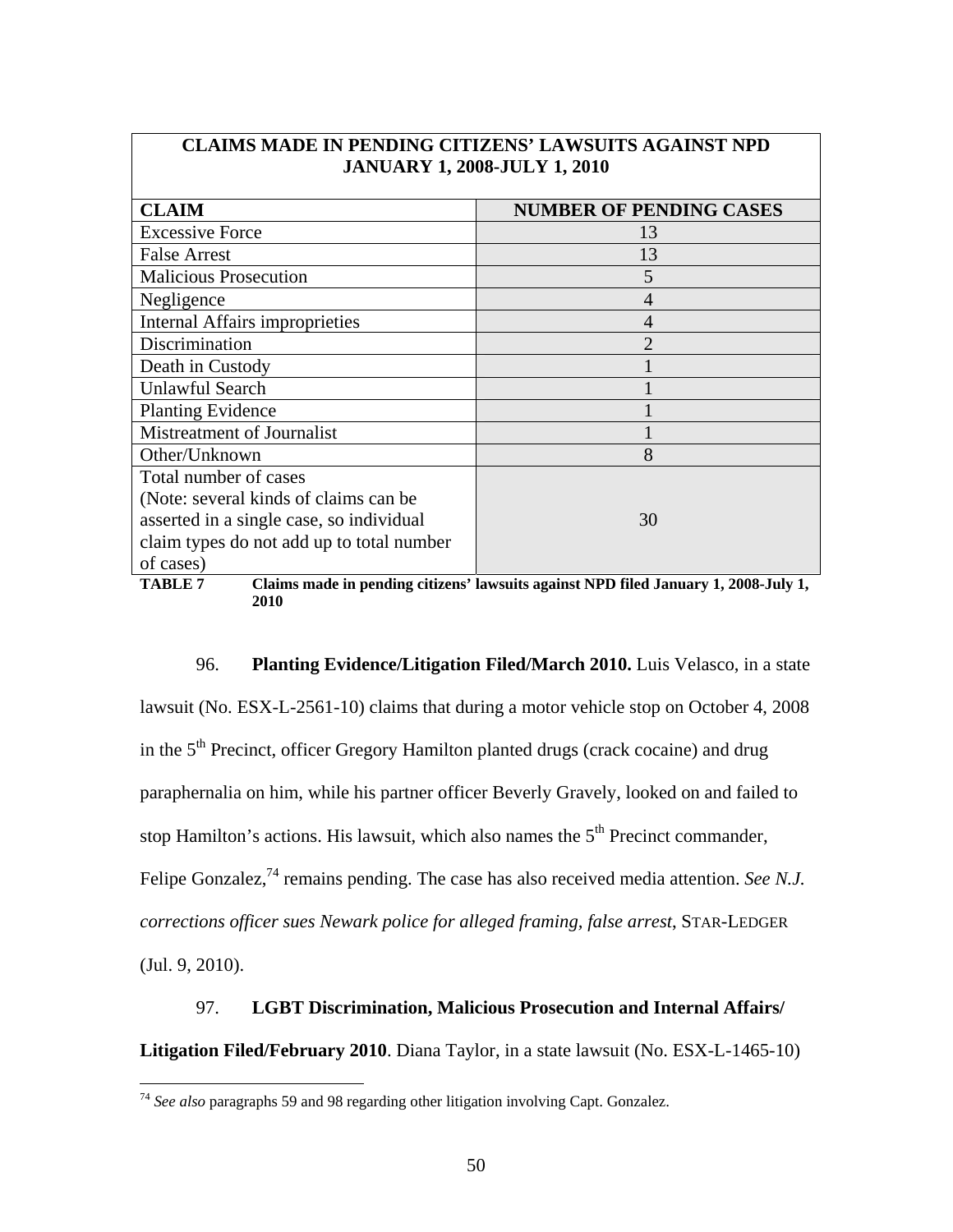claims that on March 23, 2009, she was falsely stopped by two NPD officers, G. Maiorano and C. Nunez, and harassed based on her gender expression. Ms. Taylor, who is transgendered, was called a "chick with a dick" and a "faggot." When the officers refused her request to stop harassing her, they arrested her and transported her to Newark's  $2<sup>nd</sup>$  Precinct, where she was further tormented by other officers. When Taylor stated she was going to report the officers to internal affairs, they re-cuffed her, placed her in a police car, and drove her to her house, and threatened to have local gang members retaliate against Taylor if she went through with the complaint. During a later attempt to file an IA complaint against the officers, a Lt. Carrillo<sup>75</sup> first tried to dissuade her from filing a complaint and when she appeared at the station, refused to accept her complaint. A full month after the incident, Taylor was formally charged with three offenses, but the charges that led to Taylor's arrest were dismissed when the officers failed to appear in court.<sup>76</sup>

98. **Negligence/Litigation filed/January 2010.** Darren Billings, in a state lawsuit (No. ESX-L-466-10) claims that on or about September 23, 2008, a Newark police captain, Felipe Gonzalez, $^{77}$  negligently injured him in a motor vehicle accident near Nye & Bergen Aves.

<sup>&</sup>lt;sup>75</sup> There are three individuals with the surname of Carrillo in the employ of the NPD (Leonardo, Manuel and Miguel). It is not clear which of these individuals interacted with Ms. Taylor, nor is it clear whether he was the same Lieutenant Carrillo (pleaded as "Carillo") mentioned in the misconduct described in Paragraph 116.

<sup>76</sup> In addition, on the issue of mistreatment of LGBT persons by the NPD, *see generally* Andrew Jacobs, *In a Progressive State, a City Where Gay Life Hangs by a Thread*, N.Y. TIMES (Dec. 2, 2007) (stating that LGBT persons face "sometimes callous treatment by the police" including being "ridiculed and intimidated by the police"). The article details a 2007 incident involving a bias incident and homophobic slurs by NPD officer Vincent Cordi.

<sup>77</sup> *See also* paragraphs 59 and 96, regarding other litigation involving Gonzalez.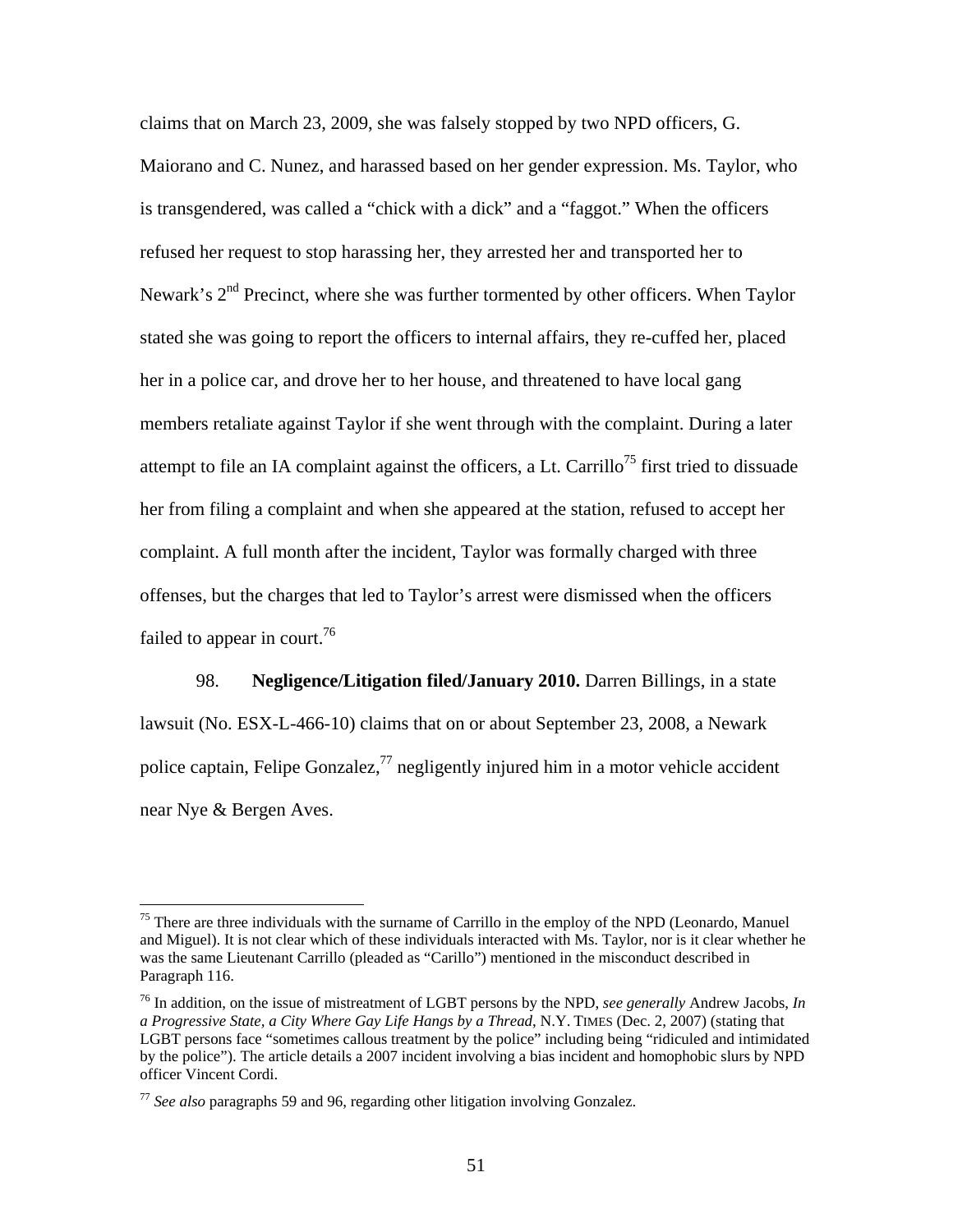99. **False Arrest and Negligence/Litigation Filed/December 2009.** Ronald Ragin, in a state lawsuit (No. ESX-L-42-10) claims that on December 27, 2007, he was arrested as a result of a bench warrant issued for his son, Ronald McLean. After being wrongfully arrested, Mr. Ragin was detained at the municipal jail, and while there, another prisoner who had been negligently searched, began smoking crack with a crack pipe, and then attacked Mr. Ragin with the crack pipe, Mr. Ragin lost one eye, and incurred medical bills of over \$68,000 in the process. His complaint says that police officers FNU Herran #  $9388^{78}$  and FNU Muhammad<sup>79</sup> were the officers on duty at the jail responsible for the negligent search. Adding insult to injury, the police also charged him with simple assault for the incident, which delayed his medical treatment. For further details, *see also* Notice of Tort Claim of Cynthia Ragin filed April 1, 2008.

#### 100. **False Arrest and Malicious Prosecution/Litigation filed/October 2009.**

Qandeel Nixon was unlawfully stopped by the NPD at **REDACTED** on October 29, 2007, and later arrested and charged with attempted murder and other crimes. During the interrogation, Mr. Nixon asked for an attorney, but the aggressive interrogation continued for at least another 30 minutes. He remained incarcerated for 20 days until he was released, but it was not until 11 months later that the charges were dropped. His lawsuit for malicious prosecution and other violations (No. ESX-L-8786- 09; 10-cv-188 following removal) remains pending.

#### 101. **Excessive Force, Malicious Prosecution/Litigation filed/October 2009.**

In June 2008, two youths were playing with a water gun near  $\sf{REDACTED}$  . A

<u>.</u>

 $78$  Other sources indicate an Alonzo Herran is employed by the NPD with approximately 12 years' service.

 $79$  Three persons with a surname of Muhammad are employed by the NPD, Harold Muhammad, Murad Muhammad, and Toye Muhammad. Petitioner was unable to ascertain which one of them is targeted in Mr. Ragin's suit.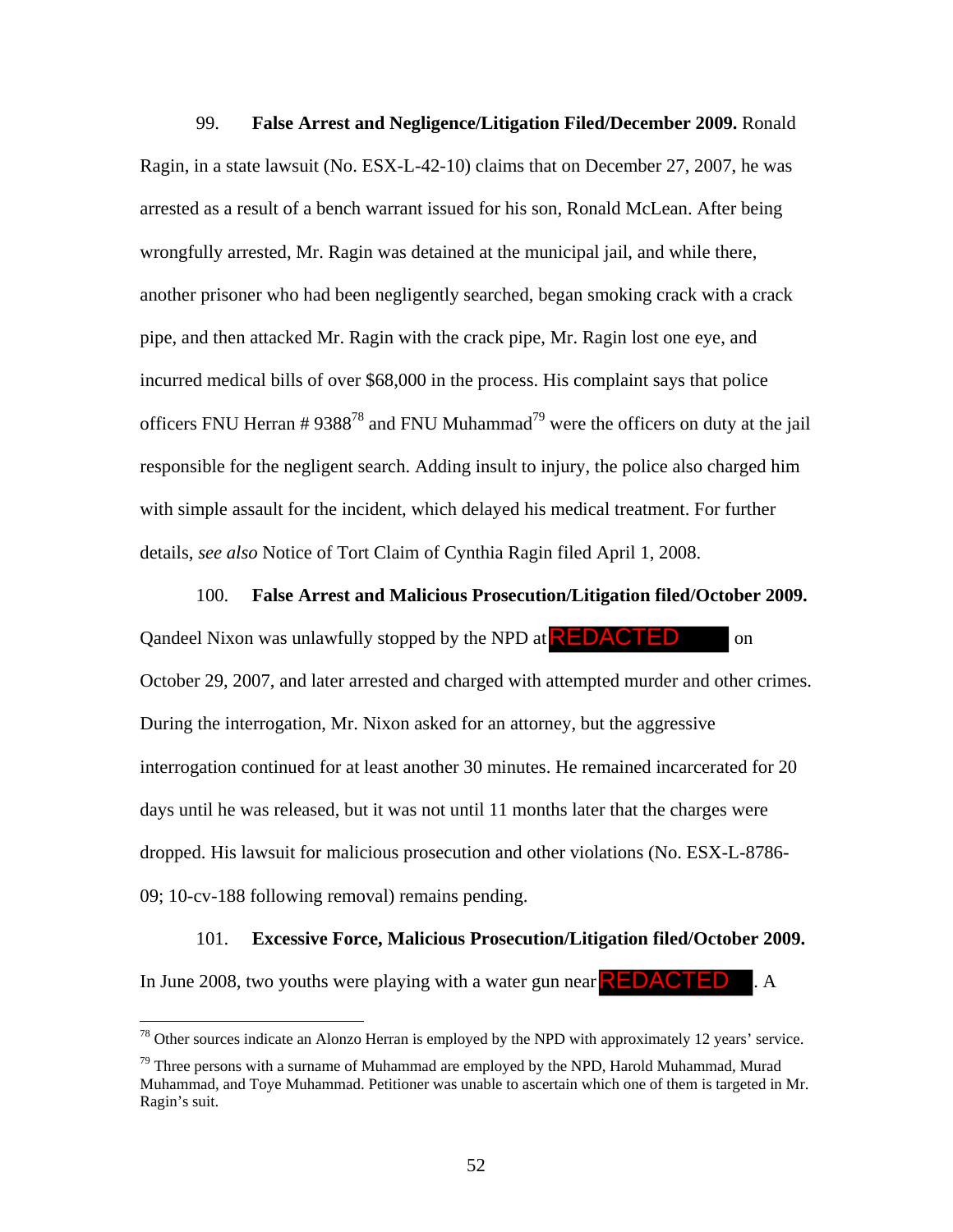pickup truck driven by NPD officer Alan Knight approached them, asking if they had sprayed a man down the street with their water gun. The boys replied they had not, and entered the gate at the home of plaintiff Jose Quinonez. Knight, wearing plain clothes and not showing his police badge, followed them through the gate. Mr. Quinonez asked what was going on and ultimately asked Knight to leave his property. In response, Knight ran up the stairs, grabbed Mr. Quinonez and threw him down the stairs, and struck him in the head with his firearm. After cuffing him, Knight continued his violent assault for several minutes, punching him, kicking him, and shoving his head and face into the ground. Following the unprovoked assault, Knight charged Mr. Quinonez with aggravated assault on a police officer, and was detained for almost two weeks at the Essex County Juvenile Detention Center. Mr. Quinonez alleges in his federal complaint (No. 09-cv-4801) that the City of Newark knew that Knight posed a substantial risk to the citizens of Newark, given his record of 62 internal affairs investigations during his career, including 26 allegations by citizens of conduct, excessive force, or improper arrest, and did nothing about it. His case remains pending.<sup>80</sup>

102. **False Arrest and Malicious Prosecution/Litigation filed/October 2009.**  In a state lawsuit, since removed to federal court (No. ESX-L-8764-09 / following removal 10-cv-186), Sharonda Goodloe alleges she was falsely stopped, arrested, and subjected to illegal procedures to force her to make a false confession of crimes. The charges against her were eventually dropped. She names officer Ray Arocha as one of the officers involved. The suit remains pending.

<sup>80</sup> *See also* paragraph 68 regarding another lawsuit against Knight.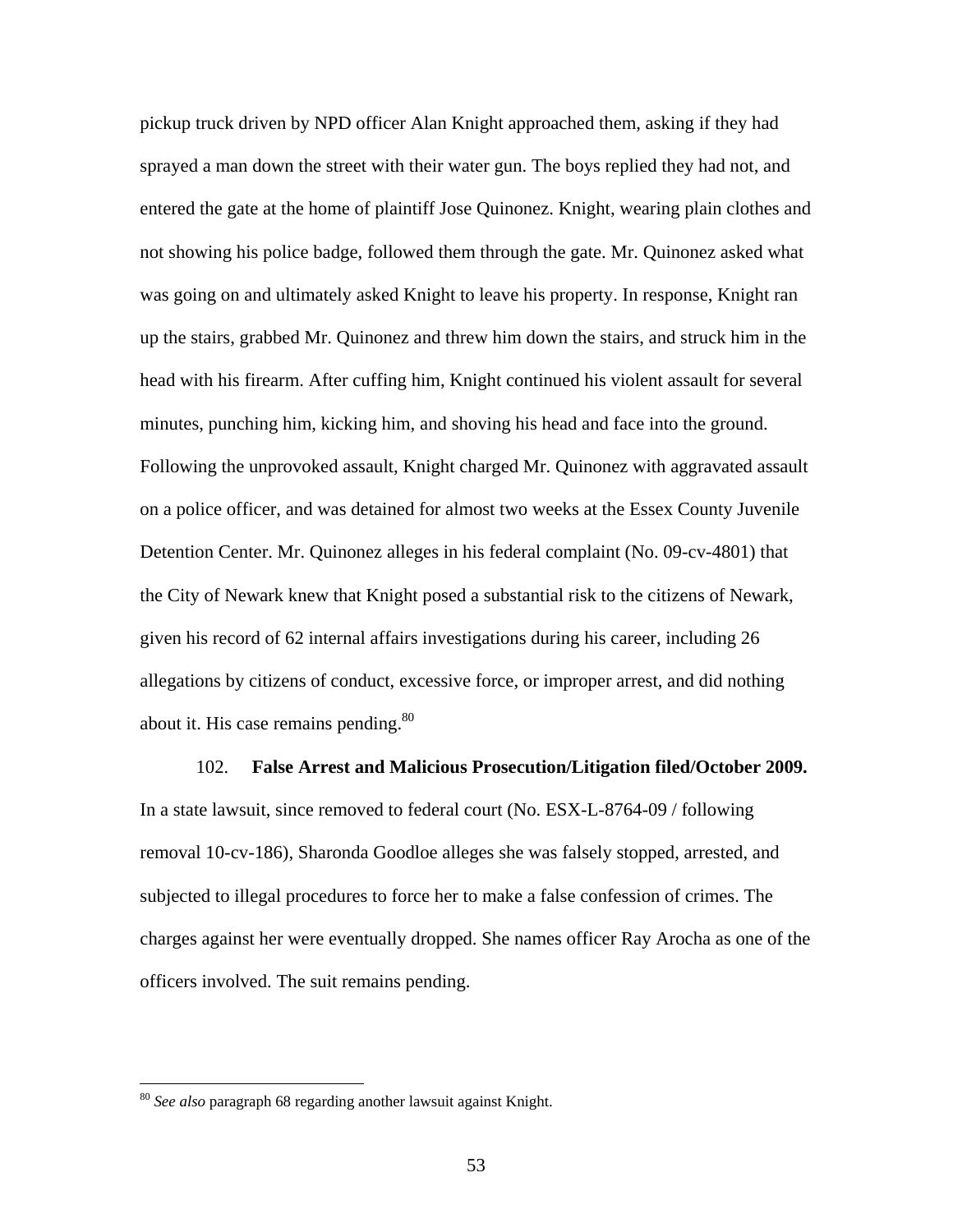103. **False Arrest, Mistreatment of Journalist and Extortion/Litigation filed/October 2009.** On October 26, 2008, journalist James Quodomine was filming a demonstration on Springfield Avenue in Newark. A city special police officer, Brian Sharif, ordered him to put the camera away, and when Mr. Quodomine declined, he forcibly arrested him, saying "I hate the press . . . I can do whatever I want." As the trial date for the disorderly persons charge approached, an attorney from the Newark corporation counsel's office made an improper offer to dismiss the criminal charge against Mr. Quodomine in exchange for a release from civil liability. Mr. Quodomine declined the offer, and the Essex Prosecutor eventually dismissed the criminal charge against him. Mr. Quodomine has a federal lawsuit (No. 09-3596) pending against Newark. In one of the rare instances where police executives disclosed disciplinary action against an officer, press reports indicate the officer was suspended.<sup>81</sup> However, no additional details are known about what discipline, if any, was imposed on Sharif. Video of news coverage of the incident is available at

#### http://www.youtube.com/watch?v=CTAAZBT0rBU.

1

104. **False Arrest, Assault, and Malicious Prosecution/October 2009.** In May 2007, Newark police raided Peter LaBrada's home, seeking to arrest him on a charge of murder. In the course of arresting him, they repeatedly assaulted him. He remained in jail for three days until bail was posted. Despite a lack of physical evidence, conflicting eyewitness evidence, and credible alibi evidence, the police pressed Mr. LaBrada's prosecution until March 21, 2009, when the Essex County Prosecutor

<sup>81</sup> *See* Carly Rothman, *Newark suspends special police officer after arrest of TV cameraman*, STAR-LEDGER (Oct. 27, 2008), http://www.nj.com/news/index.ssf/2008/10/newark\_special\_police\_officer.html.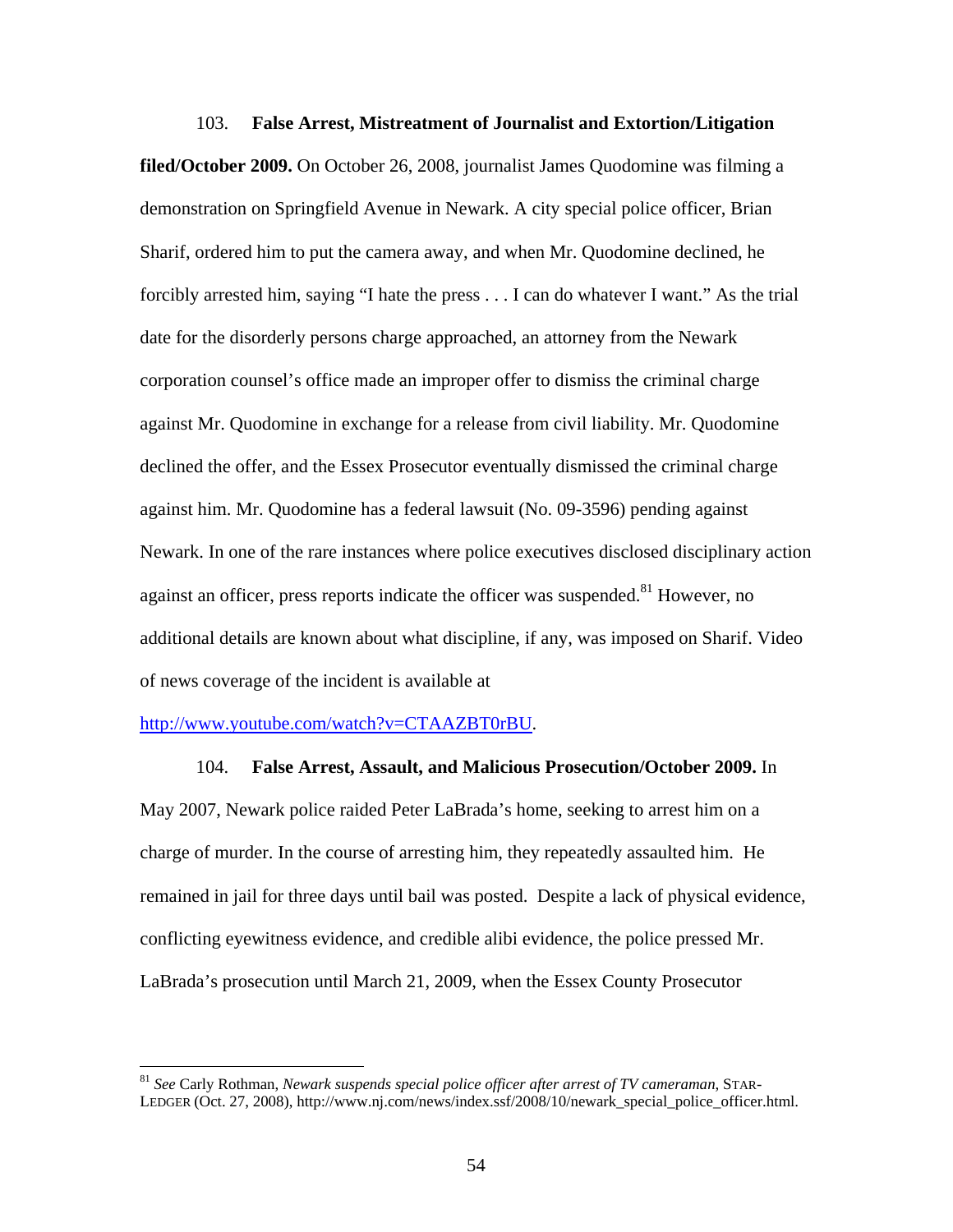dismissed the case against him.<sup>82</sup> Mr. LaBrada has filed a lawsuit (No. ESX-L-7291-09; prior to venue transfer No. MON-L-2569-09) over his mistreatment.

105. **Excessive Force/Litigation Filed/September 2009.** On September 6, 2007, Trace Morris was approached by five police officers at **REDACTED** 

Newark. At least one of the officers, Jeffrey Bouie, assaulted Morris "by punching him into a state of unconsciousness, which beating resulted in severe and permanent debilitating spinal [cord] injuries and paralysis." Taken to the Newark city jail, Mr. Morris' medical needs were ignored, and he lay on his stomach for three days while he defecated and urinated on himself. Eventually he was taken to the hospital, and while there, "the arresting officers [were] rejoicing and laughing about plaintiff's injury stating 'we f<sub>\_\_\_</sub> him up.''<sup>83</sup> Mr. Morris' federal lawsuit (No. 09-cv-4561) remains pending.

#### 106. **Harassment and False Arrest/Litigation Filed/September 2009.**

George Tillery alleges that on March 9, 2007, several police officers illegally entered his business, stole cash and cigarettes, and harassed his customers. They also filed criminal charges against him that were ultimately dismissed.<sup>84</sup> NPD officers continue to harass his customers and target him for unwarranted inspections because he had previously brought complaints to the NPD internal affairs unit. His federal lawsuit (No. 09-cv-4696) remains pending.

<sup>82</sup> *See* John Martin, *Essex prosecutor ends case against Monmouth man accused in Newark killing*, STAR-LEDGER (Mar. 25, 2009), http://www.nj.com/news/index.ssf/2009/03/essex\_prosecutor\_drops\_charges html and John Martin, *Newark homicide case evokes shadows of doubt*, STAR-LEDGER (Oct. 4, 2008), http://www nj.com/news/index.ssf/2008/10/newark\_homicide\_case\_evokes\_sh.html.

<sup>83</sup> For another case involving Bouie's misconduct earlier that year, *see* paragraph 115. Bouie is also named in a tort claim notice described in paragraph 196.

<sup>&</sup>lt;sup>84</sup> Several individual officers and two private entities are named in the Complaint, but it is not clear what role each defendant played; accordingly, a more detailed description is omitted.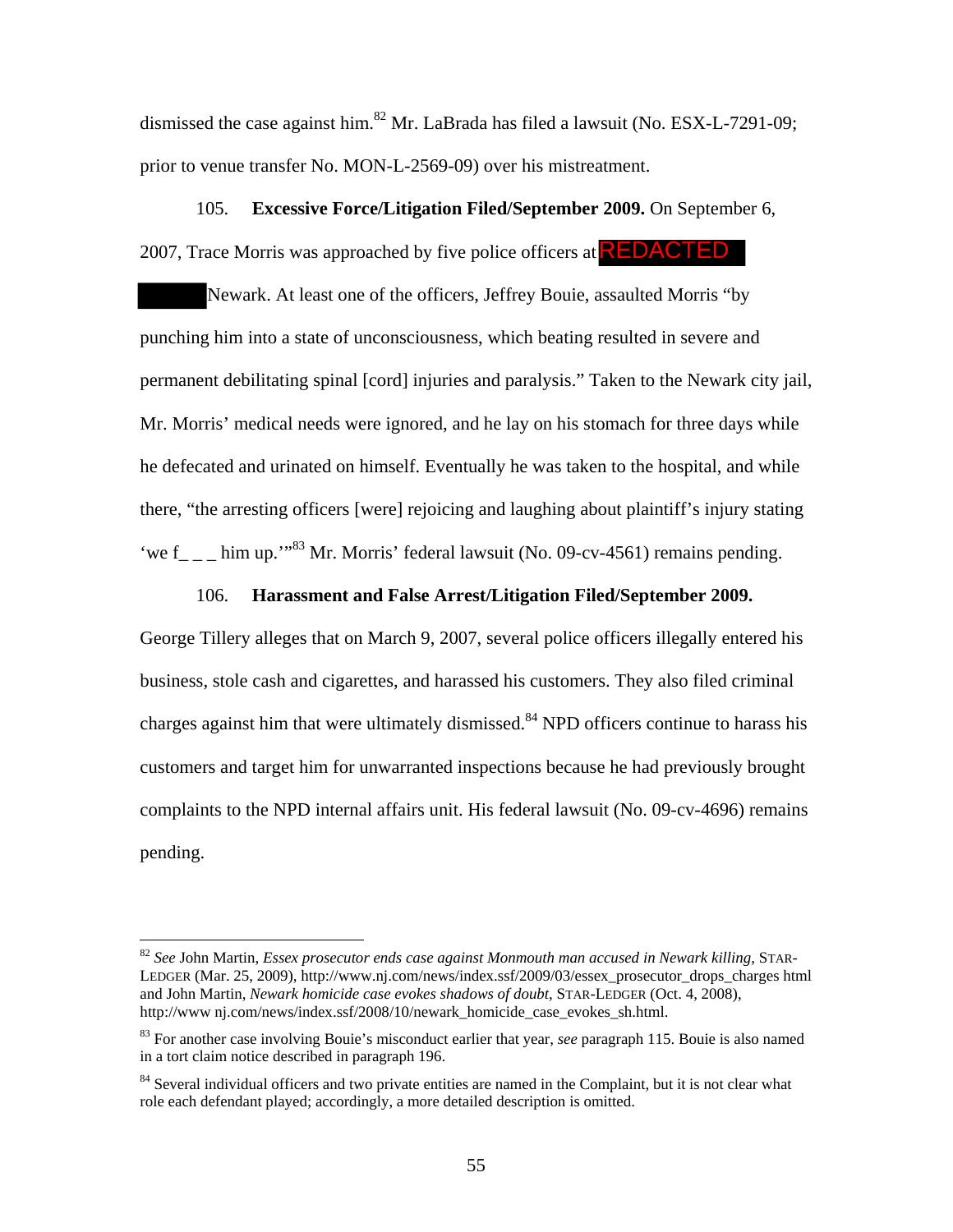107. **False Arrest, Excessive Force Against Juvenile, and Internal Affairs /Litigation Filed/July 2009.** On July 17, 2007, **REDACTED**, a juvenile, was approached by NPD officers Antonio Tavares and Anthony Matos. They ordered him to admit involvement in a crime; when he refused, they threatened to throw him over a bridge. Told by a supervisor to take **REDACTED** home, they instead took him to a secluded location, beat him, urinated on him, and left him there. When **REDACTED** complained to internal affairs, he produced the T-shirt he was wearing during the incident to an internal affairs lieutenant, Darrin Marasco.<sup>85</sup> The NPD claimed it found no evidence of urine on the shirt, but then claimed to have lost it when **REDACTED** requested it be returned to his attorney. **REDACTED**, lawsuit also names Adolph Vasquez as a defendant because he was the supervisor of Tavares and Matos. His federal lawsuit (09-cv-3449) remains pending; *see also* Newark Tort Claim No. CO900407 filed Sept. 12, 2007. **n Filed/July 2009.** On July 17, 2007, **REDACTED**, a juvenile, was<br>ed by NPD officers Antonio Tavares and Anthony Matos. They ordered h<br>olvement in a crime; when he refused, they threatened to throw him over<br>bld by a super

108. **False Arrest and Excessive Force/Litigation Filed/April 2009.** On April 20, 2007,  $REDACTED$ , a minor, was violently arrested by NPD officers near Graymond High School in Newark. The arrest was based on a false and mistaken belief that he was in a gang and was therefore involved in a car theft. He was kept on "house arrest" for  $2\frac{1}{2}$  months, until the police caught the actual car thief. Mr. Harrison's lawsuit against the NPD (No. 09-cv-1849) remains pending.

**109. Excessive force and Internal Affairs/Litigation Filed/April 2009.** On June 14, 2008, a Pop Warner football coach, Kelvin James, was driving a car with two of his teenage players, Tony Ivey and Faheem Loyal, at 18<sup>th</sup> Street and Clinton Avenue,

<sup>85</sup> *See* paragraph 88 regarding allegations made in a settled lawsuit against this officer.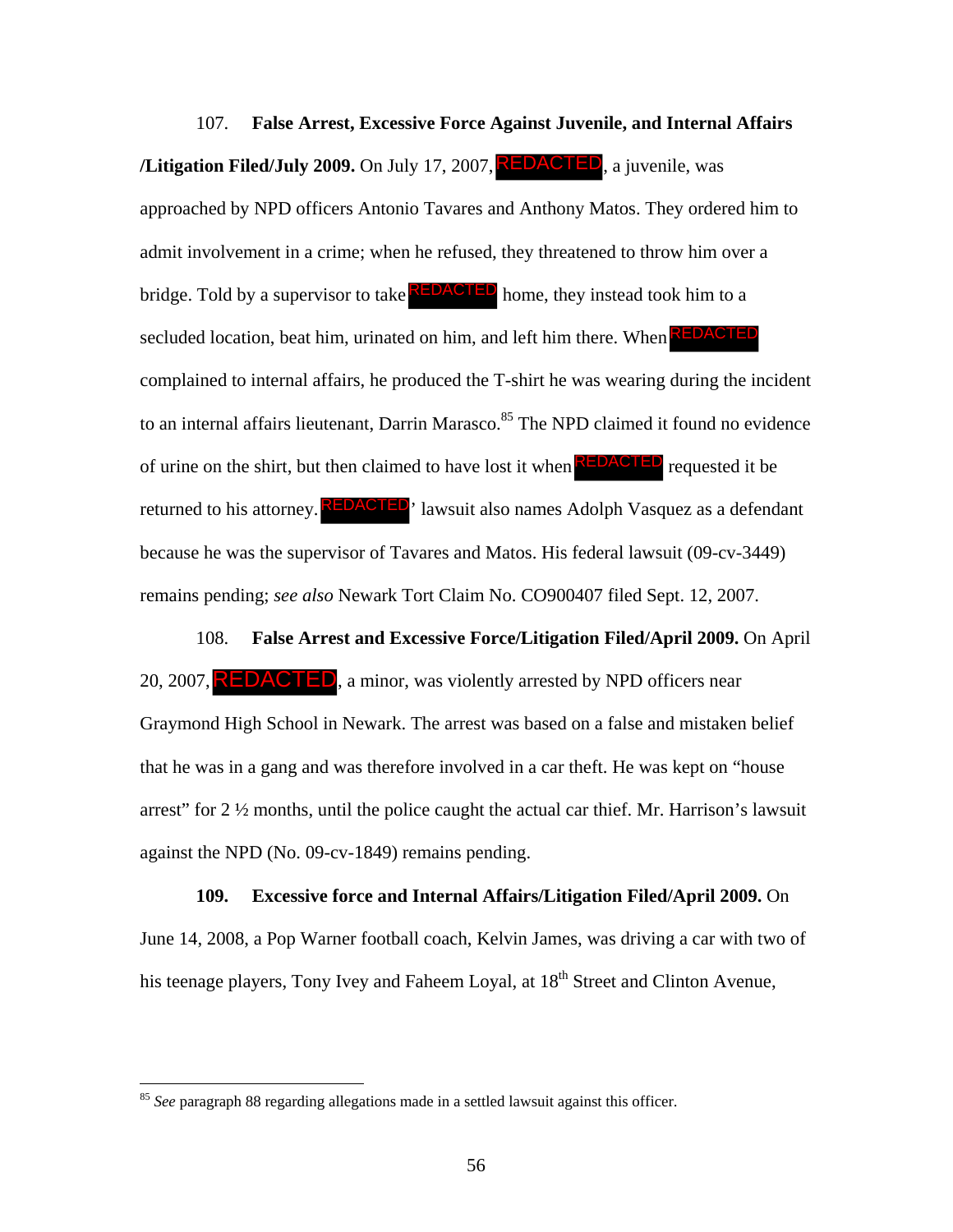Newark. A car filled with five plainclothes detectives, Norberto Sanchez, <sup>86</sup> Maik Alexandre,<sup>87</sup> Josue Martinez, <sup>88</sup> Rod Simpkins and William Richardson, suddenly stopped them, approached them with guns drawn, pulled them out of the car, and began verbally abusing them, telling them "you have no f\*\*\* rights . . . we're the cops, we do whatever we f\*\*\* want." They then conducted a nonconsensual car search, finding only football equipment. An internal affairs investigation into this misconduct was mishandled by being referred back to the gang unit" on the grounds that it involved "three black males," rather than being investigated by IA personnel. A lawsuit on behalf of the coach and players (No. ESX-L-3458-09) remains pending.<sup>89</sup>

## 110. **Excessive Force and Unlawful Search/Litigation Filed/February 2009.**

Claiming they were responding to a "domestic violence complaint," a full complement of five NPD officers (Detectives Richard Weber #9088,<sup>90</sup> Gialanella #7970,<sup>91</sup> Turzani #7278,<sup>92</sup> Sanchez #8014<sup>93</sup> and Patela #7998<sup>94</sup>) appeared at the door of <mark>REDACTED</mark> in Newark on May 6, 2007, and aggressively forced themselves into the premises. Seeing that no domestic violence had occurred, they nevertheless conducted a warrantless search

<sup>86</sup> Sanchez is reportedly under investigation by the prosecutor for other misconduct. *See* paragraph 208.

 $87$  Alexandre filed 18 Use of Force reports in the Petitioner's database, the third highest amount in the entire NPD. For a more detailed description of the UFR database, *see* footnote 37. In addition, *see* paragraph 156 for other allegations against Alexandre.

<sup>&</sup>lt;sup>88</sup> A tort claim alleging other misconduct by Martinez is described in paragraph 156.

<sup>89</sup> Petitioner is counsel to the plaintiffs in this lawsuit.

<sup>90</sup> For another lawsuit naming Weber as a defendant, *see* paragraph 118.

<sup>91</sup> For other issues involving Gialanella, *see* paragraph 214 and accompanying footnote.

 $92$  Other citizens have made allegations against Turzani for other incidents, as described in paragraphs 118, 160, and 162.

<sup>93</sup> *See also* paragraph 152 for other allegations about Sanchez's conduct.

 $94$  Other databases show that Badge #7998 is assigned to Officer Victor Patela. In 2007, Patela was named as a defendant in another lawsuit (*Feggans v. Newark*, No. ESX-L-9787-07) where he was accused of being involved in a January 2005 beating that led to the death of a suspect in custody. For other incidents involving Victor Patela, *see* paragraphs 118 and 185.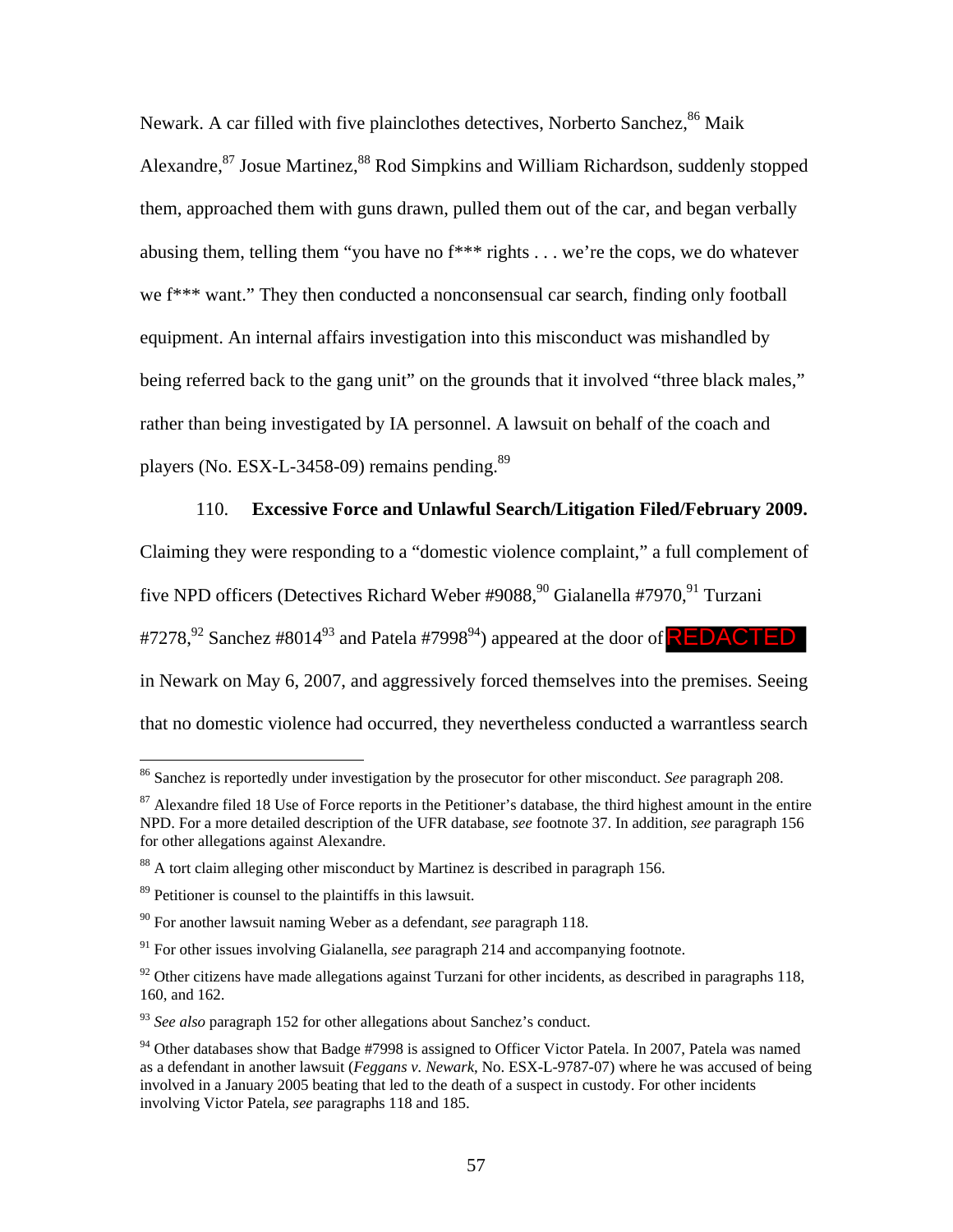of the house without the consent of the occupant, as well as a search of the vehicle of plaintiff Shantel Wade. The search of the house revealed "contraband" for which Ms. Wade was criminally charged, although the charges against her were later dismissed. Her federal lawsuit (No. 09-cv-544) remains pending.

111. **Excessive Force/Litigation filed/February 2009.** Ibrahim M. Ibrahim claims, in a state lawsuit (No. ESX-L-3740-09), that he was assaulted, verbally abused, and terrorized, by one or more NPD officers in an incident that occurred on August 11, 2007.

112. **False Arrest/Litigation Filed/January 2009.** Felix Brenya claims in a state lawsuit (No. ESX-L-399-09) that on January 15, 2007, NPD officers Elizabeth Malave and J. Reyes arrested him without probable cause. The charges against him were dismissed on the motion of the municipal prosecutor.

113. **Excessive Force/Litigation Filed/October 2008.** Plaintiff Rudy Kinchen claims in a pending lawsuit (No. ESX-L-8034-08) that on October 5, 2006, at REDACTED

, Officer Michael Ramirez, Badge No. 9034, and other unknown officers, accused Mr. Kinchen of drinking in public and, "at gunpoint," "ordered [him] on his knees against the gate of his residence" then "struck . . . numerous blows to [Kinchen's] head, grabbed his head and ear [and] snapped his head," causing "head, eye and neck" injury. Mr. Kinchen also accuses Ramirez of pouring beer in his face. Mr. Kinchen, who was unarmed during the incident, alleges this was because he was of African-American descent.

114. **Negligence/Litigation Filed/October 2008.** Plaintiff Nereida Perez claims in a lawsuit (No. ESX-L-8388-08) that on July 25, 2007, Officer Manuel Sauto, Jr.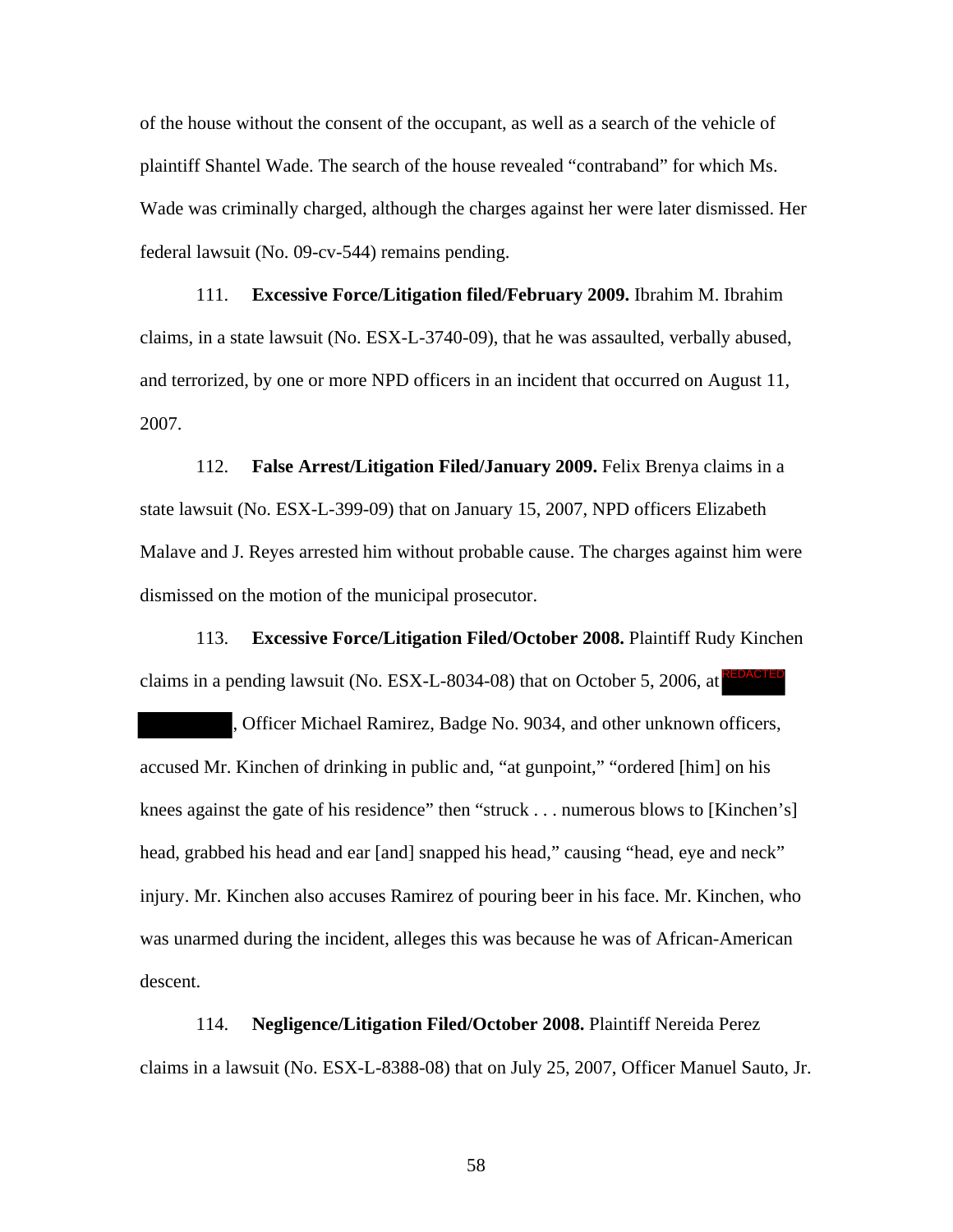"drove down South  $19<sup>th</sup>$  Street in the wrong direction without the aid of lights or sirens. As he drove down the street," he struck Ms. Perez's car as she was lawfully pulling out of her driveway. The violent collision resulted in most of Ms. Perez's teeth being "knocked out of her mouth" and she suffered other permanent back, chest, and knee injuries. Her case remains pending.

## 115. **Excessive Force and False Arrest/Litigation Filed/September 2008.**

Plaintiff Johan DeCosta was lawfully walking on **REDACTED** in Newark on March 8, 2007, when several police officers including J. Bouie<sup>95</sup> jumped out of an unmarked police car and chased him. After catching him, they beat him and unlawfully arrested him, and after taking him to the police station, failed to render the necessary medical assistance. His federal lawsuit (No. 08-cv-4417) remains pending.

116. **Excessive Force and False Arrest /Litigation Filed/ September 2008.**  Plaintiff Felix Rosario's girlfriend's mother was dating an NPD lieutenant, Manny Carillo.<sup>96</sup> On September 9, 2006, Rosario and his girlfriend got into a verbal argument and he damaged her mother's car. When Lt. Carillo learned of this, he "went into a rage." Carillo then organized a posse consisting of him and officers Robert Leonard, Wayne Pugh,  $97$  Jose Ferriera and J. Burgos, who forcefully entered Mr. Rosario's house, beat him, and sprayed a chemical spray in his eyes.<sup>98</sup> When Mr. Rosario was taken to the

<sup>&</sup>lt;sup>95</sup> Other sources show a Jeffrey Bouie in the employ of the NPD since 1995. Bouie stands accused, in another civil lawsuit, of savagely beating another citizen later that year. *See* paragraph 105. In addition, *see* paragraph 196 regarding another allegation of misconduct by Bouie.

<sup>&</sup>lt;sup>96</sup> The lawsuit spells the officer's name as "Carillo." However, records show a "Manuel Carrillo" in the employ of the NPD.

<sup>97</sup> For claims of another act of misconduct by Wayne Pugh, *see* paragraph 200.

<sup>&</sup>lt;sup>98</sup> A Newark police executive has represented to the ACLU than the NPD "doesn't issue chemical spray" to its officers. Email of Stephen McAllister to Flavio Komuves, Mon 4/26/2010 12:04 PM. Accordingly, it is not clear where the unknown officer obtained the chemical spray described in this litigation.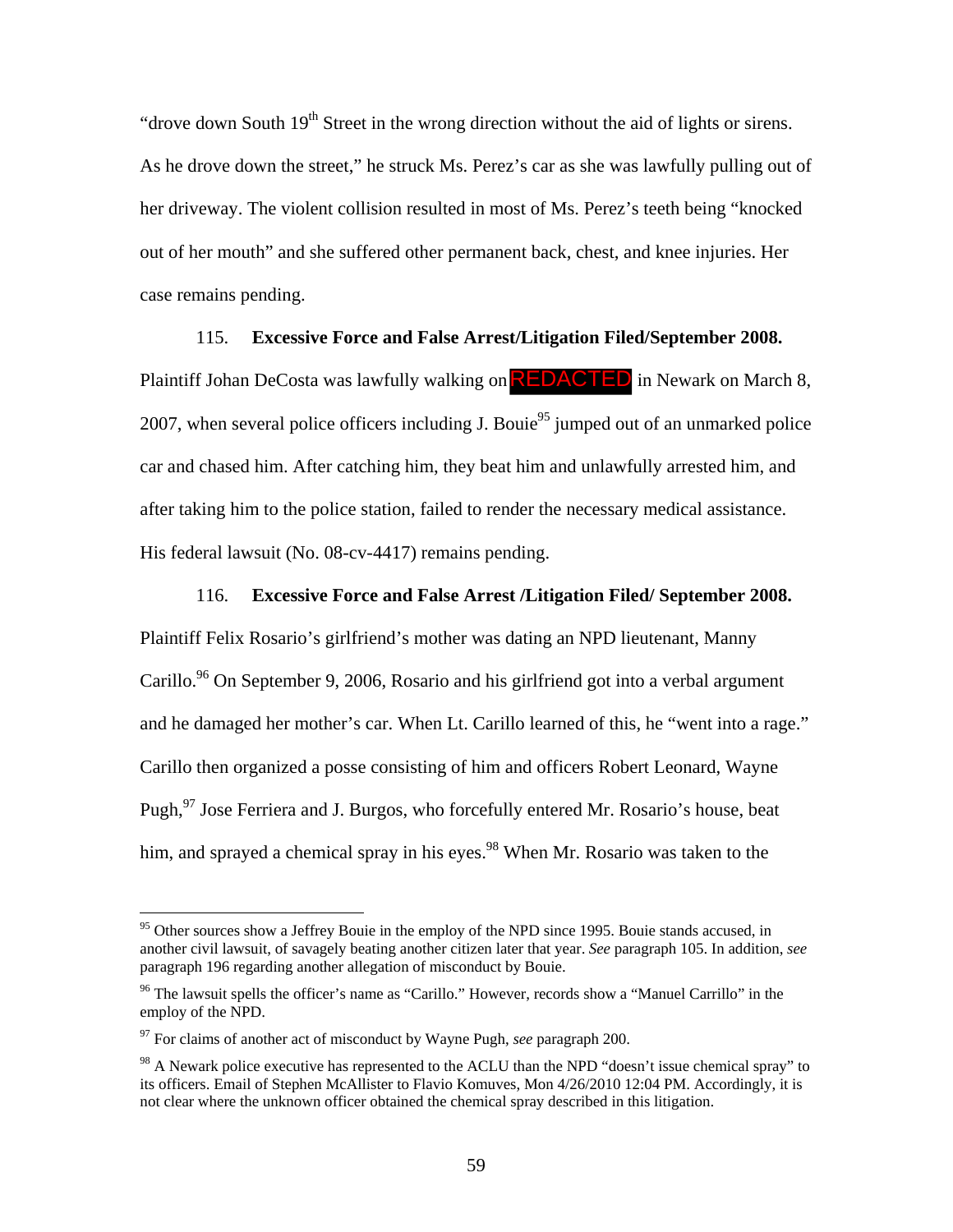hospital, another officer beat him again. Then, the officers filed assault charges against him, and waited five days before taking Mr. Rosario before a judge. Mr. Rosario's lawsuit (No. 08-cv-4495) remains pending.

117. **Excessive Force, Internal Affairs and Retaliation/Litigation Filed/ September 2008.** On September 18, 2006, plaintiff Shannon Taylor was stopped and arrested on an outstanding warrant. After the arrest, he was held in the back of a police car for several hours and ultimately transported to the city jail. There, he asked to see a police supervisor to complain about his mistreatment. This led to him being beaten by officers Vernon Parker,<sup>99</sup> Kyle Bowman, and Mary Louise Bailey. Taylor's lawsuit against the city (No. 08-cv-4651) was filed September 17, 2008 and remains pending. In addition, Parker, Bowman, and Bailey were indicted for official misconduct in connection with this incident (*see* paragraph 145).

118. **Corruption and Theft/Litigation Filed/September 2008.** In a lawsuit (No. ESX-L-7960-08), plaintiff Karen Clinton claims that seven police officers removed a fire safe from her home, believing it contained drugs. The safe actually contained \$32,000.00 in cash belonging to plaintiff, her children and grandchildren, and the police only accounted for \$1,500.00, having stolen the rest. Clinton's suit names Lt. William

<sup>99</sup> Detective Parker was himself arrested in March 2008 on criminal charges of sexual assault. *See*  paragraph 145. Parker himself filed a Notice of Tort Claim against Newark on or about July 23, 2008, where he claims that on or about April 23, he was wrongfully suspended from duty while the criminal charges were pending.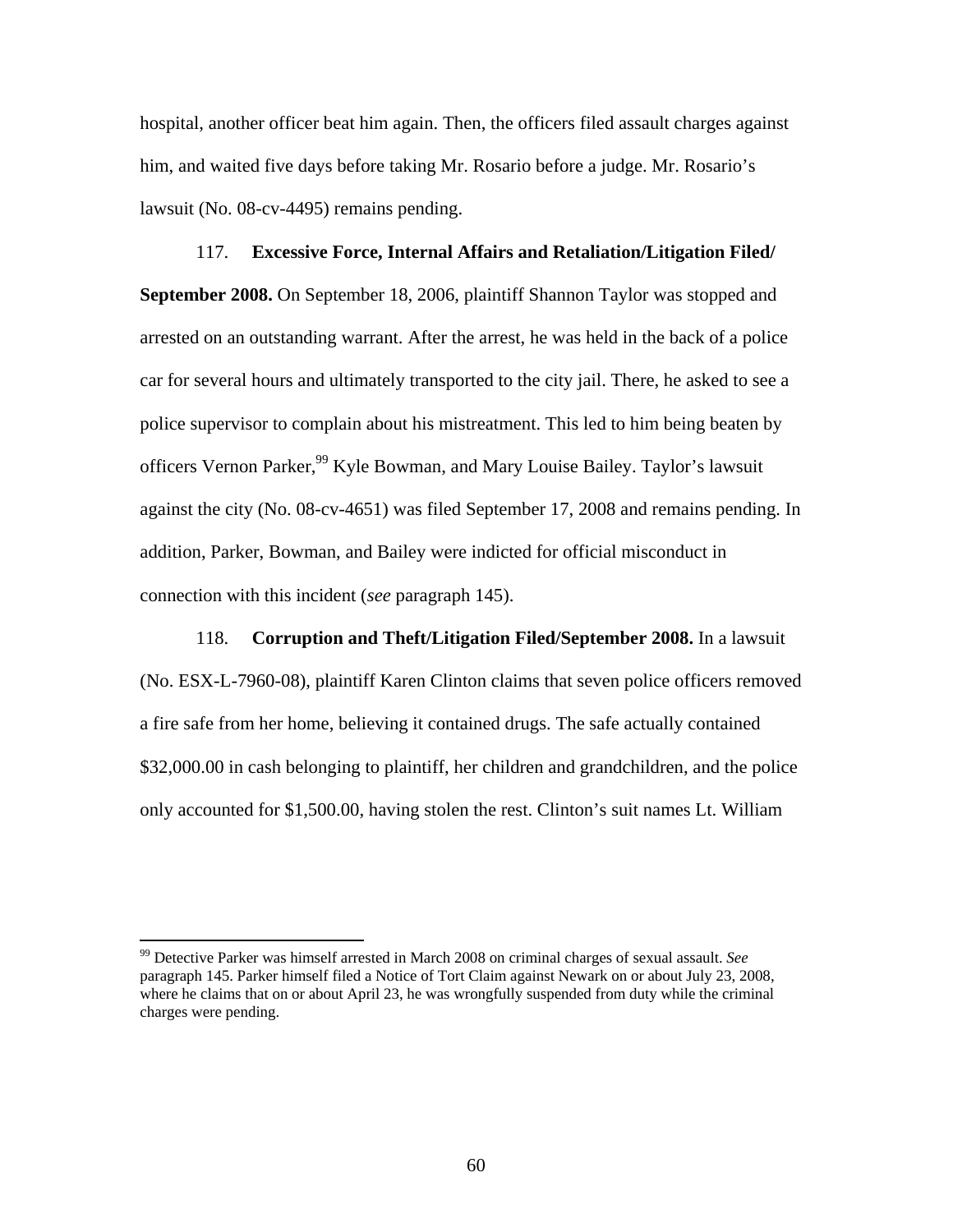Mehalaris #7131 $^{100}$  and Officers Patela #7998 $^{101}$ , McCoy #7967, Weber #9088, Turzani  $\text{\#}7278$ ,<sup>102</sup> Rivera #6965, and Figueroa #7708 as responsible for the misconduct.

## 119. **Death in Custody/Litigation Filed/July 2008.** On July 30, 2006,

Chakhan Nance was shot and killed by officers Jose Dopazo and Samad Washington.<sup>103</sup> Prior to that, he was either handcuffed or subdued. The case (No. ESX-L-6062-08) was dismissed for procedural grounds in May 2009 without an adjudication on the merits.

## 120. **Excessive Force and LGBT discrimination/Litigation Filed/June 2008**.

During a Portuguese Festival in Newark, on June 11, 2006, plaintiff Rogelio Caraballo, Jr. was assaulted, kidnapped, beaten, and abused by NPD officers Antonio Cruz and Rafael Cabrera. Also present at the scene and failing to intervene were Det. James Cullen and Lt. John Evangelista. Caraballo states that sexual orientation discrimination was one of the motives for his beating. His case (No. ESX-L-4429-08 and 08-cv-3381 following removal) remains pending.

121. **False Arrest/Litigation Filed/April 2008.** In a federal lawsuit (No. 08-

cv-1948), William Thompson claims that on May 29 - May 30, 2007, he was falsely

arrested, wrongfully detained, and subjected to verbal abuse at police headquarters.

<sup>&</sup>lt;sup>100</sup> Mehalaris was recently suspended for one day for unknown reasons which may or may not be related to this litigation. *See*

http://www.newarksoa.org/SOA/Announcements\_files/March%202010%20Complete.pdf, p. 5.

<sup>101</sup> For other incidents involving Victor Patela, *see* paragraphs 110 and 185.

<sup>&</sup>lt;sup>102</sup> Although this officer's first name is not stated in the complaint, other sources indicate that the NPD has employed a Philip Turzani since 1994. Other citizens have made allegations against Turzani for other incidents, as described in paragraphs 111, 160, and 162.

<sup>&</sup>lt;sup>103</sup> Samad Washington has an extensive disciplinary history with the NPD. In 2003, Washington was suspended for 60 days for insubordination, violations of subpoena rules, and conduct unbecoming in connection with an angry dispute with a fellow officer in the Essex County Courthouse. *See* Dkt. No. CSV01323-01 (OAL Nov. 18, 2003) and Merit System Board Minutes, Feb. 24, 2004, No. B-28. The judge made public all of Washington's prior disciplinary history, including a 2-day suspension in 1993 for a false statement; a 3-day suspension in 1992 for disobeying orders; a 1994 incident involving a subpoena; a 2-day suspension in 1992 for disobeying orders; a 5-day suspension in 1999 for insubordination; and an 80-day suspension in 2000 for insubordination. *See id.*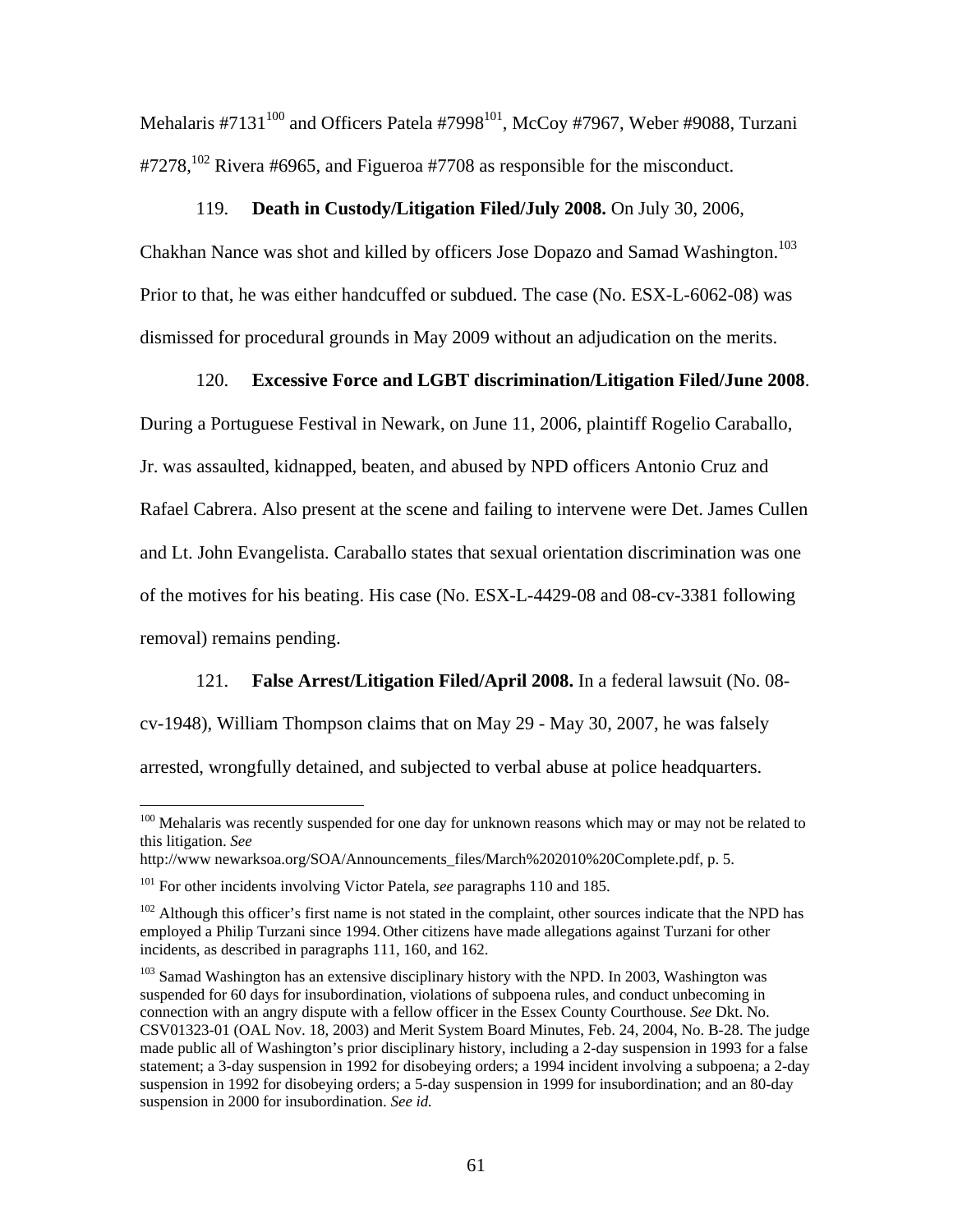122. **Negligence/Litigation Filed/April 2008.** In a lawsuit filed in state court on April 2, 2008 (No. ESX-L-2775-08), Paolo Branco claims that a Newark motorcycle officer, Benito Torres, drove the bike carelessly and collided with Branco's motorcycle on Interstate 78 in Newark.

123. **Excessive Force/Litigation Filed/February 2008.** Kassim Copeland, in a state lawsuit (No. ESX L-1543-08) claims that on May 18, 2005, while driving on Route 78, he was pulled over by NPD Officers Walter Melvin #6425 and Kevin Wright #7237, and while exiting the vehicle he was shot twice in the back by the officers without provocation or cause. Further, Mr. Copeland claims that Officers Melvin and Wright falsified the police reports and charges filed against him. The charges and complaints against Mr. Copeland were ultimately dismissed.

124. **False Arrest/Litigation Filed/January 2008**. McKinley Burks claims, in a state lawsuit (No. ESX-L-361-08), that Newark police officer Anderson C. Walker $^{104}$ falsely arrested him on February 2, 2006 at the Mount Vernon School in Newark. The suit remains pending.

#### 125. **Sexual Assault and Failure to Supervise/Litigation Filed/January**

**2008.** In a lawsuit filed in January 2008 (No. ESX-L-389-08), plaintiff Quheisha Mitchell claims that she was sexually assaulted by a Newark police captain, Ralph Boswell, in his patrol car in the West Ward of Newark on February 2, 2006. Mitchell claims that the City knew of Boswell's "vicious and immoral and unlawful tendencies" and was indifferent to

 $104$  In 2001, Walker was given a 25-day suspension for "language, conduct in public and private, derogatory reference, public disparagement, and addressing the public" for an incident that occurred in July 1997. *See* http://www.state.nj.us/csc/msb/01/011218m.htm. Prior to that, he received a ten-day suspension for violating rules "governing conduct of police officers in public and private and the use of indecent language" for a 1995 incident. He also had four other prior suspensions. *See Walker v. Newark Police Dept.*, No. CSV7655-99, http://lawlibrary rutgers.edu/oal/html/initial/csv7655-99 1 html. Finally, Walker is also the subject of another complaint discussed at paragraph 181.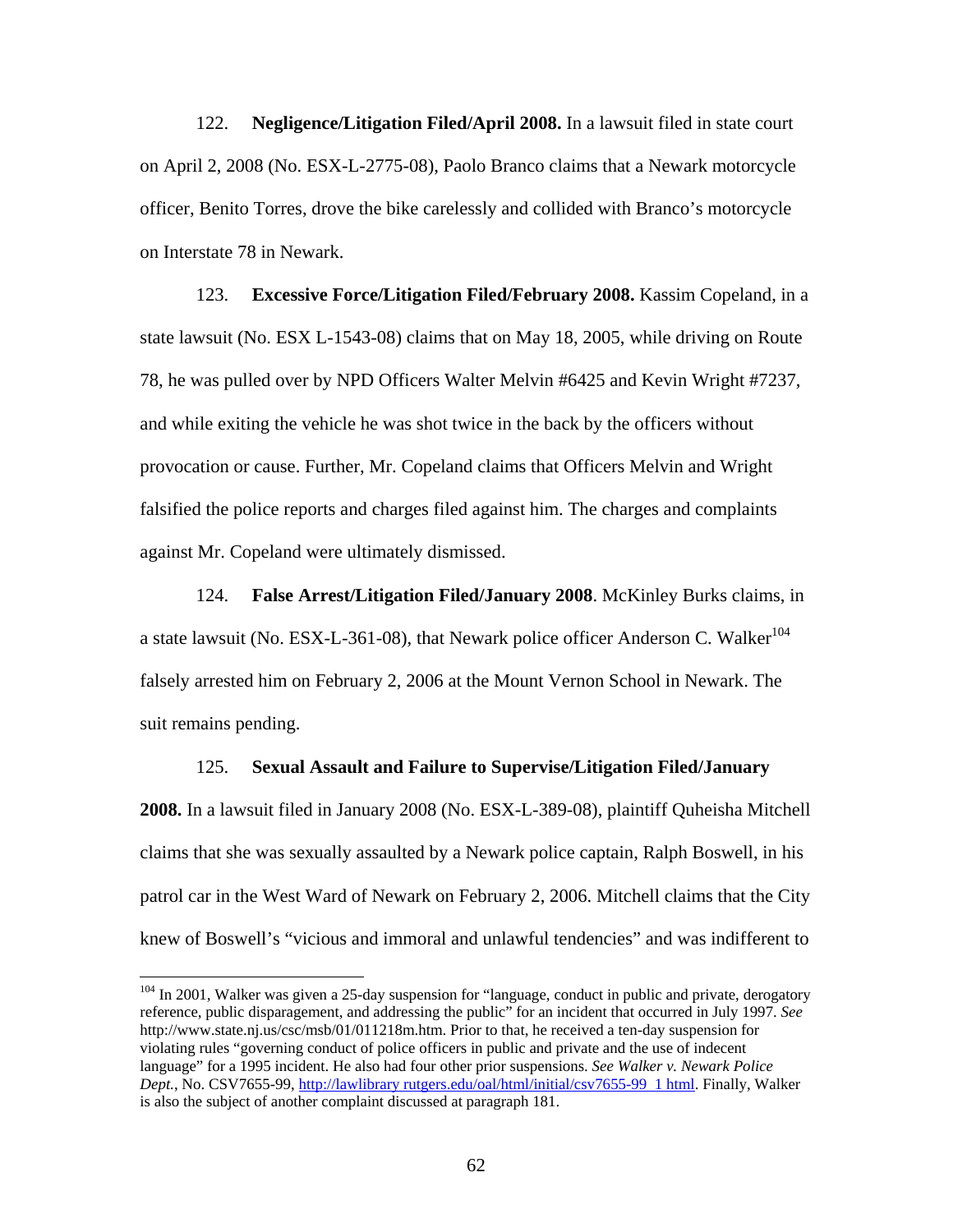them by promoting him and letting him remain on duty. According to other sources, Boswell, at the time of the attack on Mitchell, was awaiting trial on criminal charges that he had groped an officer under his supervision.

126. **Except where noted, there is absolutely no evidence that any officers named in any of these lawsuits were disciplined or sanctioned in any way for these incidents.**

# **B. Pending Cases Involving Employee Complaints of Discrimination, Employment or Labor Relations Issues**

127. In this section, Petitioner describes the seven pending lawsuits known to it where employees of the NPD have lawsuits against it alleging employment

discrimination or other types of employee or labor issues.

128. As with the prior section, the pending employee cases discussed here are presented in reverse chronological order of the date of filing. The facts as presented here are a report of the facts that have been pleaded in court filings, and except where noted, have not been independently verified by the Petitioner.

| <b>CLAIMS MADE IN PENDING EMPLOYEES' LAWSUITS AGAINST NPD</b><br><b>JANUARY 1, 2008-JULY 1, 2010</b> |                                |
|------------------------------------------------------------------------------------------------------|--------------------------------|
|                                                                                                      | <b>NUMBER OF PENDING CASES</b> |
| Discrimination                                                                                       |                                |
| Retaliation                                                                                          |                                |
| Favoritism                                                                                           |                                |
| Other                                                                                                | 3                              |
| Total number of cases                                                                                |                                |
| (Note: several kinds of claims can be asserted in a                                                  |                                |
| single case, so individual claim types do not add up<br>to total number of cases)                    |                                |

**TABLE 8 Claims made in pending employees' lawsuits against NPD filed January 1, 2008- July 1, 2010. This data does not include the pending cases described in paragraph 81 and footnote 64.**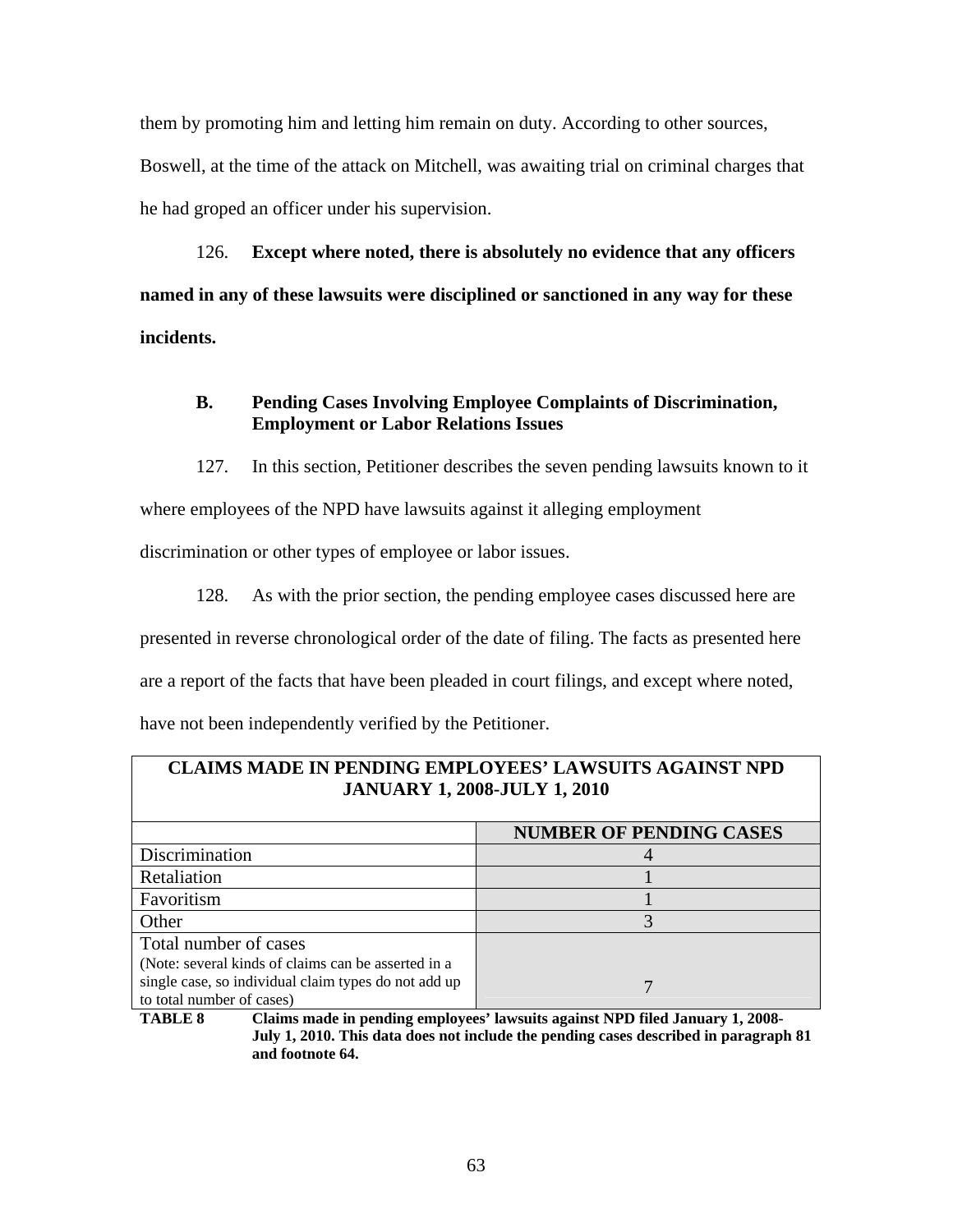129. **Racial Discrimination/Litigation Filed/Jan. 2010.** In or about early 2010, the DOJ Civil Rights Division filed suit against the State of New Jersey accusing it of using a racially- and ethnically- discriminatory civil service test for promotions to police sergeant. Newark is one of the users of this discriminatory test, and thus has participated in this discrimination.<sup>105</sup>

130. **Discrimination and Favoritism/Litigation Filed/January 2010.** NPD captain Glenn Camuso claims in a state lawsuit (No. ESX-L-767-10) that he was denied a promotion to deputy chief out of personal bias and animosity, including his support for a political opponent of the incumbent mayor, and due to reverse race discrimination.

131. **Disability discrimination/Litigation Filed/November 2009.** Former police sergeant Thomas Cinque alleges that he was wrongfully terminated from the NPD in May 2008. His lawsuit was first filed in state court (No. ESX-L-9840-09) and later removed to federal court (No. 10-cv-225).

132. **Racial and gender discrimination/Litigation filed/March 2009.** Sharon Davis, a former NPD officer, filed a federal lawsuit (No. 09-cv-1032) against the City and several commanders alleging that the City of Newark engaged in racial and/or gender discrimination against her, along with violations of her constitutional rights. The complaint details a variety of retaliatory actions taken against her, and details how the discipline imposed on her was disproportionate in light of punishments imposed on other officers engaged in misconduct.

133. **Mismanagement and corruption/Litigation filed/March 2009.** Officer Fernando Ramirez states in a lawsuit (No. ESX-L-1102-09 and 09-cv-1693 following

<sup>105</sup> *See generally* Chris Megerian, *Justice Department lawsuit accuses N.J. of discrimination in written police tests*, STAR-LEDGER (Jan. 7, 2010),

http://www nj.com/news/index.ssf/2010/01/department\_of\_justice\_lawsuit.html.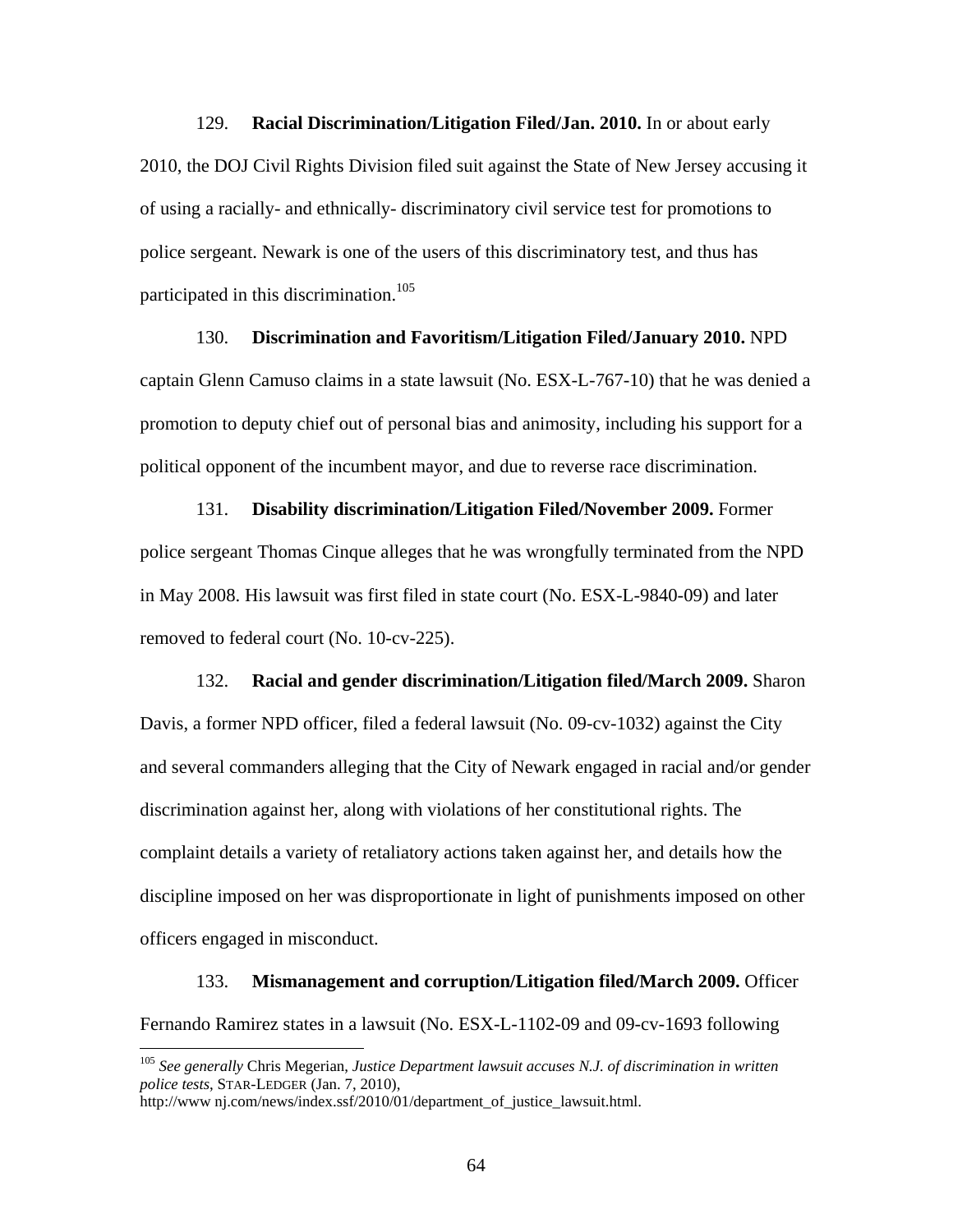removal) that a citizen accused him of wrongdoing, for which he was acquitted in a departmental trial. Afterward, police executives illegally subjected him to four more departmental trials over the same false charges.

134. **Retaliation/Litigation filed/May 2008.** Karama Thomas was a Newark special police officer who heard a shooting on July 18, 2005. She gave chase and apprehended a suspect. The defense subpoenaed her to testify at trial, which she did. Since then, Thomas has been subjected to an intense campaign of retaliation, including disparate disciplinary actions imposed upon her, resulting in her termination from the NPD. Her federal lawsuit (No. 08-cv-2452) remains pending.

135. **Insubordination/Litigation Filed/Feb. 2008.** The union representing Newark's sergeants, lieutenants, and captains likewise engaged in open, insubordinate confrontation with the police director, asserting that the director, though the chief executive of the department, should not have access to key operational and crimereporting data, and filed suit. *See* Superior Officers' Association-Newark Police Dept. v. City of Newark, No. ESX-L-0771-08). The union's position was ultimately overruled by the state attorney general's office.<sup>106</sup>

#### **VIII. CRIMINAL CHARGES AGAINST NPD OFFICERS**

1

136. Within the Study Period, various NPD officers have been charged with criminal offenses. Those known to the Petitioner are listed below. They are presented here in reverse chronological order of the date of the indictment or complaint. The facts as presented here are a report of what has been printed in media accounts, and except where noted, have not been independently verified by the Petitioner.

<sup>106</sup> *See generally AG: Newark police director entitled to crime data access*, STAR-LEDGER (Feb. 5, 2008), http://www.nj.com/news/index.ssf/2008/02/ the state attorney generals.html.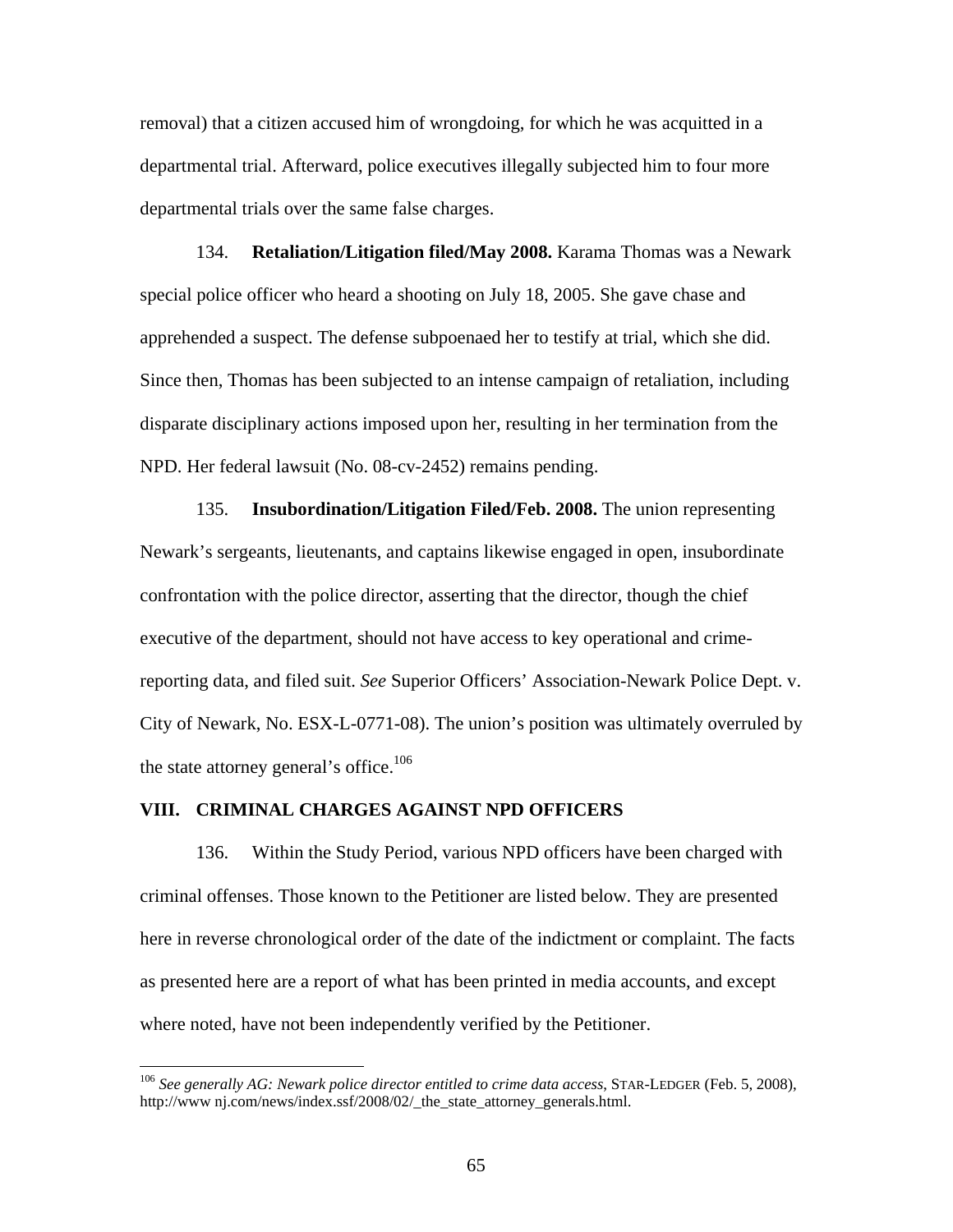| <b>CRIMINAL CHARGES FILED AGAINST NPD OFFICERS</b> |  |  |
|----------------------------------------------------|--|--|
| <b>JANUARY 1, 2008-JULY 1, 2010</b>                |  |  |
|                                                    |  |  |

| <b>ACCUSATION</b>                           | <b>NUMBER OF OFFICERS INVOLVED</b> |
|---------------------------------------------|------------------------------------|
| <b>Official Misconduct</b>                  |                                    |
| <b>Aggravated Assault or Assault</b>        | 4                                  |
| <b>Making False Statements</b>              | $\mathcal{D}_{\mathcal{A}}$        |
| Kidnapping                                  |                                    |
| Extortion                                   |                                    |
| <b>Obstruction of Justice</b>               |                                    |
| <b>Sexual Assault</b>                       |                                    |
| Other                                       | 3                                  |
| Total number of involved officers           |                                    |
| (Note: several kinds of offenses or counts) |                                    |
| can be asserted in a single case, so        | 13                                 |
| individual offense types do not add up to   |                                    |
| total number of officers involved)          |                                    |

**TABLE 9 Criminal charges against NPD officers, January 1, 2008-July 1, 2010** 

## 137. **Kidnapping/May 2010.** According to press reports, Michael Knight, a

NPD officer who is a driver for Newark's Public Safety Director, was arrested on May 7,

2010 for holding a hostage inside his home. This was an off-duty incident. Eight months before, Knight was also allegedly arrested on a domestic violence charge.<sup>107</sup>

# 138. **Obstruction of justice/May 2010.** A federal indictment released May 11,

2010 (complaint no. 10-3528) alleges that NPD sergeant Michael Lalley committed obstruction of justice by encouraging a witness to lie to federal authorities about sexual activity between the witness and Lalley, which occurred while the witness was underage.<sup>108</sup> Lalley has not been suspended pending resolution of these charges, and has instead been allowed to continue to serve on the police force.<sup>109</sup>

<sup>107</sup> *See Newark police veteran is accused of holding a hostage in Union Township home*, STAR-LEDGER (May 7, 2010), http://www.nj.com/news/index.ssf/2010/05/newark\_police\_veteran\_is\_arres html.

<sup>&</sup>lt;sup>108</sup> The indictment against Lalley revealed that at some point in or about 2009, a federal grand jury had been conducting investigations into allegations that certain NPD officers had been stealing money and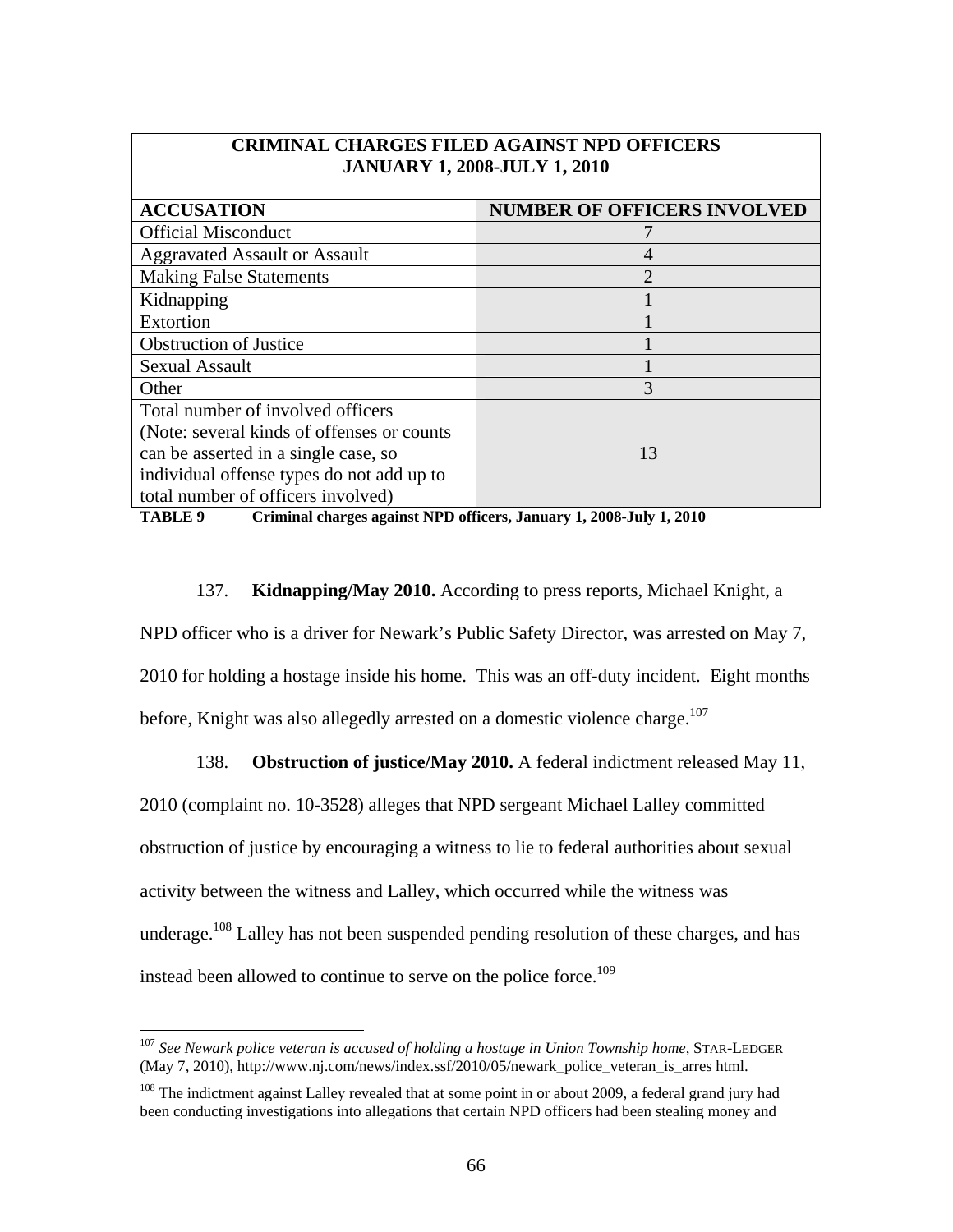139. **Official Misconduct/April 2010.** A Newark police officer, Alan Marfia, was arrested on April 22, 2010 and charged with official misconduct. (Case No. 10001567). Marfia is accused of giving information about undercover and surveillance information to officials in a longshoreman's union who were involved in corruption on the New Jersey waterfront.<sup>110</sup>

140. **Assault, Making False Statements/March 2010.** On March 24, 2010,

video cameras captured the police beating of **REDACTED**, a teenaged youth, at 55 Spruce St. The NPD officer involved, Angel Pared, was temporarily suspended and other officers on scene were transferred to administrative duty. Pared was later indicted for four counts, including aggravated assault and falsifying police reports about the incident.<sup>111</sup> (Case No. 10003149). Separately, **REDACTED** filed a Notice of Tort Claim stating his intent to sue the police and the individual officers involved. He states that the additional officers involved (none of whom have been charged criminally) are Franklin Murchison, Victor Garcia, and Anthony Rawa, Jr. Furthermore, despite his initial suspension, Pared was reinstated fewer than four months after the incident, but was placed on desk duty without a gun. 112

<sup>110</sup> *See* Chris Mergerian, *Longshoremen's union top official is accused of extorting workers at N.J. ports*, STAR-LEDGER (Apr. 22, 2010),

http://www.nj.com/news/index.ssf/2010/04/top\_official\_at\_longshoremen\_u.html.

http://www.nj.com/news/index.ssf/2010/06/newark police detective pleads.html

drugs from narcotics dealers and their associates. *See*

http://www.justice.gov/usao/nj/press/press/files/pdffiles/Lalley,%20Michael%20Indictment.pdf. The outcome of that investigation is unknown. Possibly related to this is the Newark Police Dept. Chief's Memorandum No. 2008-63, issued February 8, 2008.

<sup>109</sup> *See Newark detective accused of stealing drugs, paying minors for sex returns to work*, STAR-LEDGER (March 30, 2010), http://www.nj.com/news/index.ssf/2010/03/former\_newark\_detective\_charge html.

<sup>111</sup> *See* Alexi Friedman, *Newark cop charged with beating teen*, STAR-LEDGER (May 4, 2010), http://www.nj.com/news/jjournal/index.ssf?/base/xclude/1272954468301180.xml&coll=3

<sup>112</sup> *See* Alexi Friedman, *Newark police detective pleads not guilty to assault on teen, falsifying reports*, STAR-LEDGER (June 7, 2010),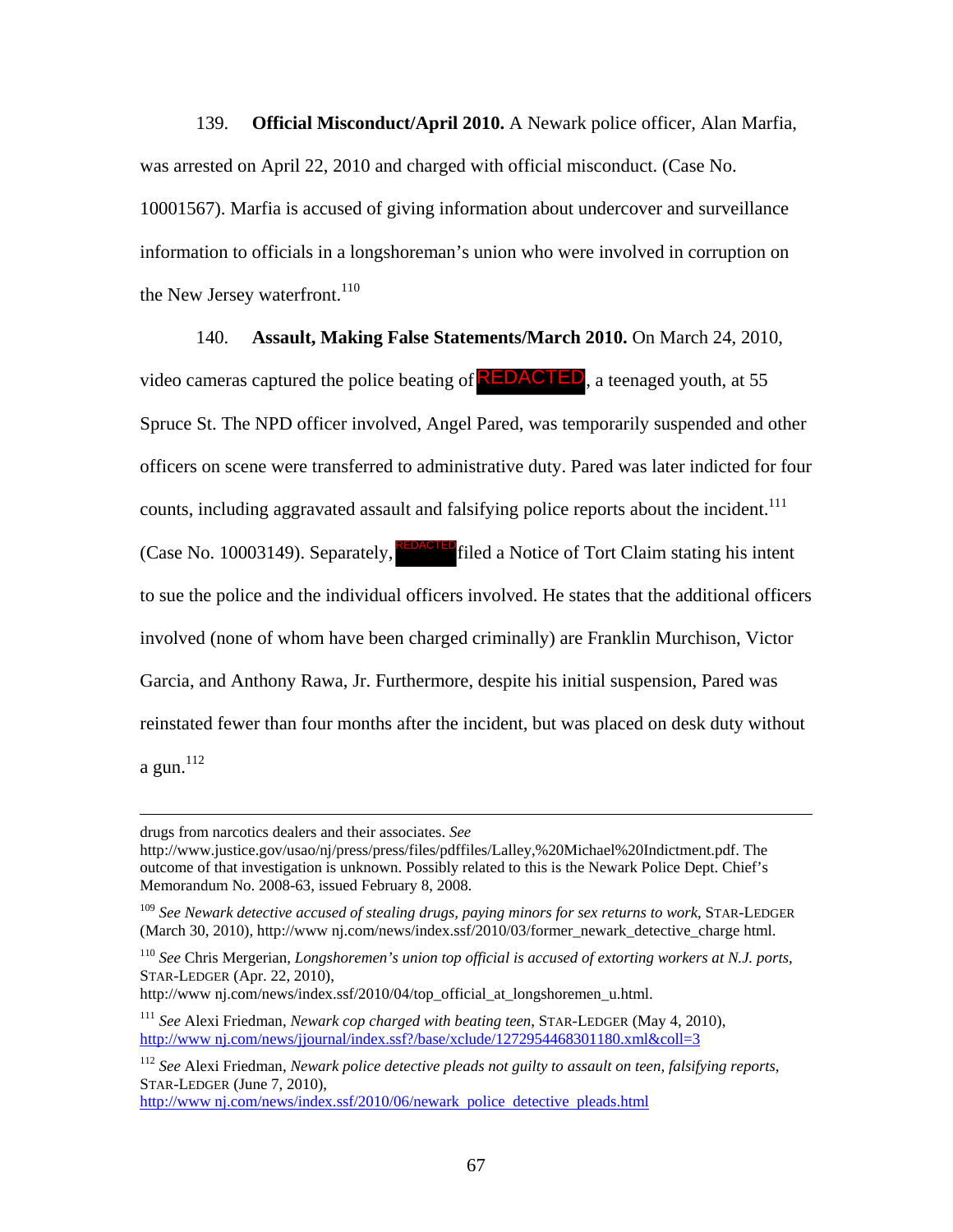141. **Conspiracy, Official Misconduct and Theft/December 2009.** An NPD officer, Lawrence Furlow, was charged with conspiracy, official misconduct and theft by taking cash from criminal suspects and planting evidence on them. The charges were filed in 2004, but the trial against Furlow did not occur until December 2009; it resulted in hung jury and the State indicated it plans to retry the case. Charges against the codefendant, NPD officer Darius Smith, were not expected to be tried until some time in 2010. Both officers were said to have been under suspension since their arrests.<sup>113</sup>

142. **Extortion/November 2009.** The Essex County Prosecutor has confirmed that a Newark detective, Darryl Taylor, is under investigation for extortion after offering to pay a suspect's bail in exchange for cash.<sup>114</sup> A separate tort claim filed by the victim's lawyer provides further detail and indicates that this arises from his arrest at Newark's  $5<sup>th</sup>$ Precinct on September 5, 2009. He alleges that NPD officer Darryl Taylor, offered to post his bail in exchange for a cash payment. In addition, \$900 in cash from a paycheck was also stolen from the van where he was apprehended. In February 2010, the FBI took over the investigation of the case.<sup>115</sup>

143. **Official Misconduct and Making False Statements/Feb. 2009.** Two NPD detectives, Michael Walker<sup>116</sup> and Manuel Cancel, were indicted for showing a suspect's photo to a witness individually rather than in a photo array, and then making false statements about it. This misconduct led to an innocent man being falsely arrested.

<sup>114</sup> *See* Alexi Friedman, *Newark police detective is accused of extortion*, STAR-LEDGER (Nov. 12, 2009), http://www nj.com/news/index.ssf/2009/11/newark\_police\_detective\_accuse.html and Sarah Wallace, *Newark Police accused of extortion*, WABC News (Nov. 16, 2009), http://abclocal.go.com/wabc/story?section=news/investigators&id=7113839.

<sup>113</sup> *See* Alexi Friedman, *Newark police officer accused of shaking down drug dealers faces retrial*, STAR-LEDGER (Jan. 14, 2010), http://www nj.com/news/index.ssf/2010/01/newark\_police\_officer\_accused.html

<sup>115</sup> *See id*.

<sup>116</sup> *See* paragraph 53 regarding a settled lawsuit regarding Michael Walker.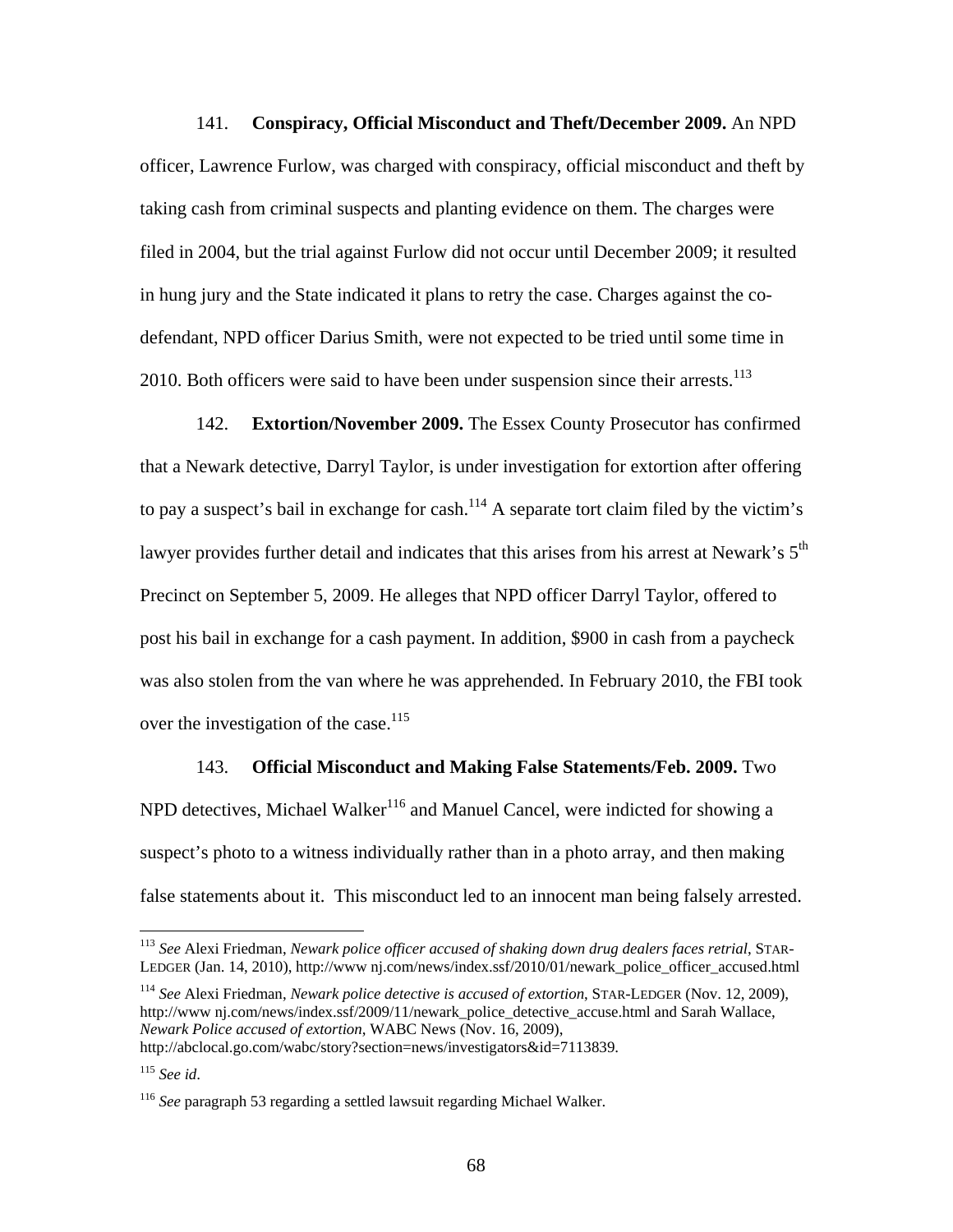(Indictment No. 09-08-2191-I). Newark's IA unit initially suspended them after their indictment, and then reinstated them.<sup>117</sup> In April 2010, their trial ended in a hung jury but no information was available about their retrial.

144. **Money laundering and Conspiracy/October 2008.** An NPD detective, Michelle Davis, was convicted in federal court of money laundering and conspiracy, by helping an admitted drug dealer hide the illegal proceeds of his criminal enterprise.<sup>118</sup>

145. **Aggravated assault and official misconduct/May 2008.** In May 2008, NPD officers Vernon Parker,<sup>119</sup> Kyle Bowman and Mary Louise Bailey were indicted for official misconduct in connection with the beating of a citizen.<sup>120</sup> A trial had been scheduled for July 2010.

146. **Sexual assault/March 2008.** In March 2008, NPD detective Vernon Parker was charged with 8 counts of sexual assault on a teenager.<sup>121</sup> A trial had been scheduled for July 2010.

## **IX. FILED TORT CLAIMS NOTICES ARISING FROM CONDUCT OF THE NPD**

147. In this section, we review tort claim notices on file with the City of

Newark. If a tort claim was filed with the City, and litigation subsequently ensued, the

<sup>117</sup> *See* Alexi Friedman, *Trial set to begin for Newark police officers charged with misconduct*, STAR-LEDGER (Apr. 20, 2010), http://www nj.com/news/index.ssf/2010/04/two\_newark\_officers\_plead\_not.html.

<sup>118</sup> *See* Michael Rispoli, *Detective convicted of aiding drug ring*, STAR-LEDGER (Oct. 29, 2008), http://blog nj.com/ledgerarchives/2008/10/detective\_convicted\_of\_aiding.html.

<sup>119</sup> Detective Parker was also arrested in March 2008 on criminal charges of official misconduct. *See* paragraph 146.

<sup>120</sup> *See* John Appezzato, *Three Newark cops indicted in beating of prisoner*, STAR-LEDGER (May 8, 2008), http://www.nj.com/news/index.ssf/2008/05/3\_newark\_cops\_indicted\_in\_beat.html.

<sup>121</sup> *See* Claire Heininger, *Newark police detective charged in sex assault*, STAR-LEDGER (Mar. 2, 2008), http://www.nj.com/news/index.ssf/2008/03/a decorated newark police dete html.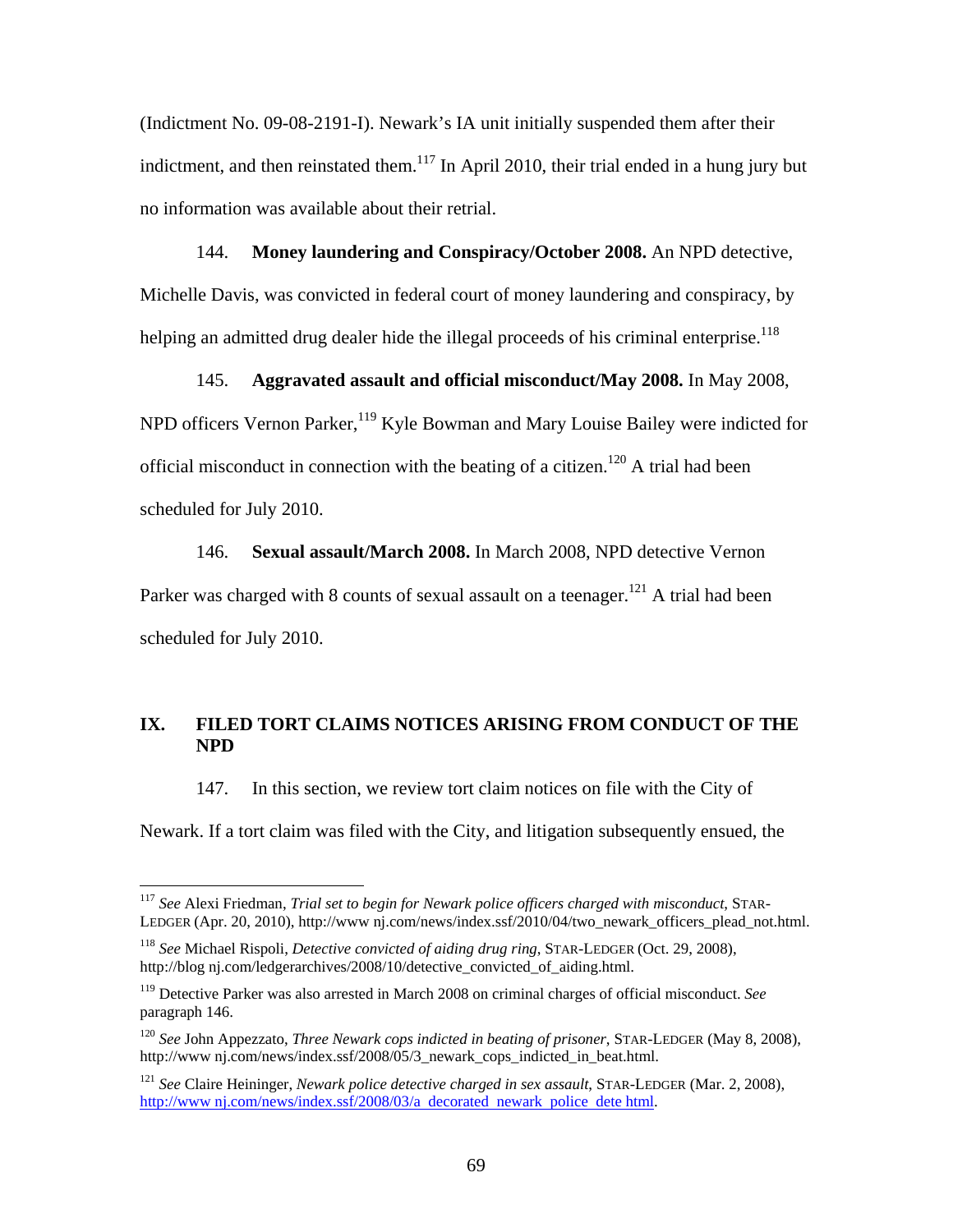tort claim will not be discussed in this section; rather it will be discussed in the

appropriate section of this Petition relating to settled cases and/or pending cases.

148. The facts as presented here are a report of what is on file with the City in the tort claims notice and except where noted, have not been independently verified by the Petitioner.

| <b>CLAIMS MADE IN NOTICE OF TORT CLAIMS FILED AGAINST NPD</b><br><b>JANUARY 1, 2008-JULY 1, 2010</b> |                               |  |
|------------------------------------------------------------------------------------------------------|-------------------------------|--|
| <b>CLAIM</b>                                                                                         | <b>NUMBER OF CLAIMS FILED</b> |  |
| <b>Excessive Force</b>                                                                               | 24                            |  |
| <b>False Arrest</b>                                                                                  | 24                            |  |
| <b>Improper Conduct</b>                                                                              | 10                            |  |
| Negligence                                                                                           | 6                             |  |
| <b>Unlawful Search</b>                                                                               | 5                             |  |
| Death in Custody                                                                                     | 3                             |  |
| <b>Malicious Prosecution</b>                                                                         | $\mathcal{D}_{\cdot}$         |  |
| Other/Unknown                                                                                        | 5                             |  |
| Total number of cases                                                                                |                               |  |
| (Note: several kinds of claims can be asserted in a                                                  |                               |  |
| single notice of tort claim, so individual claim types<br>do not add up to total number of cases)    | 50                            |  |

**TABLE 10 Claims made in notices of tort claims filed against NPD or its officers, January 1, 2008-July 1, 2010. Excludes tort claims that developed into civil litigation or criminal charges, which are discussed elsewhere in the Petition.** 

149. **Improper Conduct / April 18, 2010.** Troy Sweatnam was a passenger in

a vehicle involved in an accident with another vehicle at Van Buren Street and Clifford

Street in the City of Newark. The other driver, Thomas Wheiley, was engaged in

"careless and dangerous driving." After the accident, the other driver said he was an

undercover police officer and pulled his gun on Mr. Sweatnam.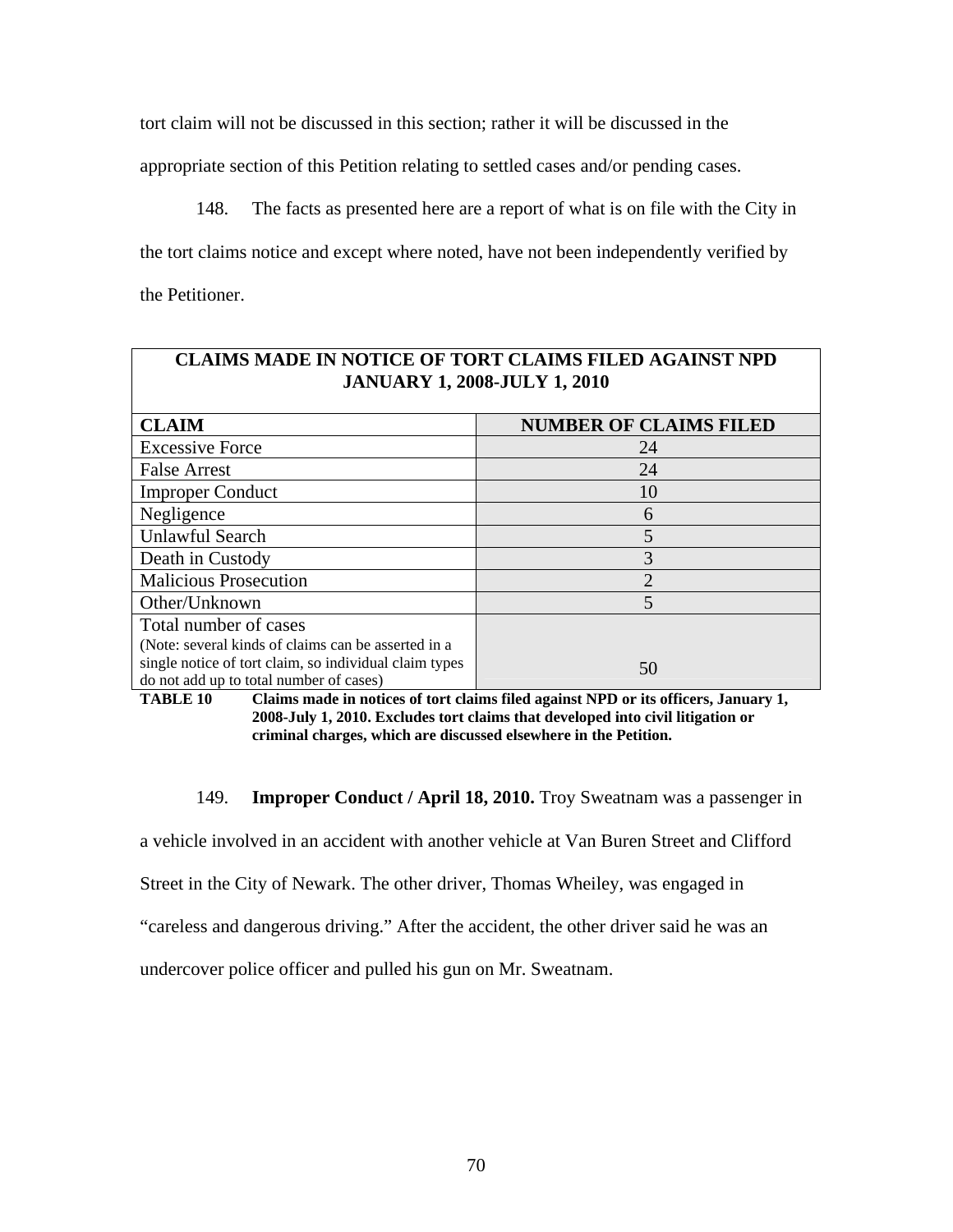150. **Improper Conduct, Negligence / March 18, 2010.** Al-Kabeer Clark was placed in the back of a police car driven by Victor E. Vazquez<sup>122</sup> of the 5<sup>th</sup> Precinct, who thought he could get a better cell phone signal by engaging in reckless driving and making multiple U-turns. As a result of his driving, the police car collided with another vehicle and Mr. Clark sustained injuries to his head, back and the rest of his body.

151. **Seizure of Property / February 18, 2010.** Mr. Francis Marass, a retired federal law enforcement officer, attempted to enter Newark City Hall but was stopped when he set off the metal detector. Mr. Marass then remembered that he had his pocket knife on his person. An officer confiscated the knife and refused to return it. When Mr. Marass said he was hesitant to leave without his property, he was forcibly escorted to the street, searched and placed in a police car. Mr. Marass was informed that if he did not leave immediately he would be taken to jail. Mr. Marass left the scene.

152. **Excessive Force / February 7, 2010.** Hassan Q. Williams was "brutally assaulted" while in custody at the  $4<sup>th</sup>$  Precinct by NPD officers I. Robinson (#7891) and Jenkins. Mr. Williams sustained head injuries and broken bones around his right eye, resulting in leaking of fluid and impaired vision.

153. **False Arrest / January 27, 2010.** Lynda A. Lloyd was wrongfully arrested on **REDACTED** while speaking with local residents by Detective Carlos Alvarado,123 Detective David Nieves, Sergeant Anthony Venancio, Detective Eric

<sup>122</sup> *See also* paragraph 175 regarding other allegations against Vazquez.

 $123$  There have been other allegations of misconduct by Carlos Alvorado. In a lawsuit filed November 25, 2005 (No. 05-cv-5536), Evans Fanor alleges that Alvorado repeatedly acted in an abusive and angry manner toward him while plaintiff tried to do his job as a patient advocate for University Hospital in Newark. The abuse culminated in Fanor's arrest on May 8, 2004, and his detention for 2 days. When Fanor said he was going to file internal affairs charges against Alvorado, Alvorado belittled and cursed at him, and refused to provide him with IA contact information. Eventually, the grand jury refused to indict Fanor on the more serious charges, and the municipal court dismissed the remaining disorderly persons offense. Discovery revealed that Alvorado had at least three other internal affairs reports for excessive force dated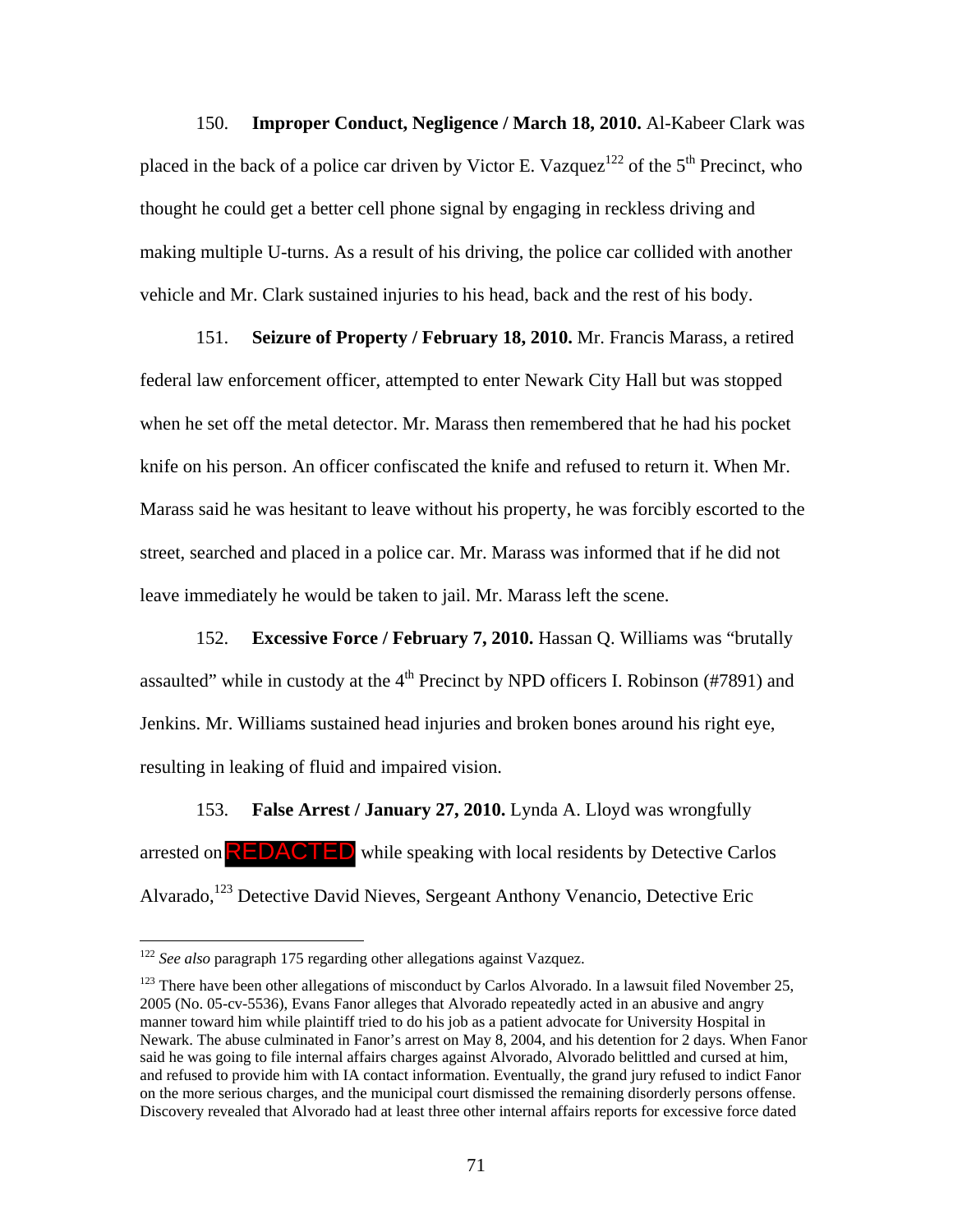Manns, Detective Stefan Engers and Officer Guisulle. Ms. Lloyd was held overnight in the municipal jail.

154. **Excessive Force, False Arrest, Improper Conduct / January 17, 2010.** Margret K. Barnes-Williams was sitting in her parked truck on **REDACTED**. Two police officers approached and asked for ID. The officers (one of them had badge #9780) asked Ms. Barnes-Williams to step out of the truck and then threw her into the vehicle frame. The officers then placed her in a police car and drove her to the  $5<sup>th</sup>$  Precinct. She complained of pain in her arm and was ignored. At the Precinct, Ms. Barnes-Williams was patted down and made to remove her shirt exposing one of breasts in a public area with male officers present. After being placed in a cell, Ms. Barnes-Williams asked to use a restroom but was ignored. Eventually Ms. Barnes-William's husband arrived and paid bail. She was never told the reason for her arrest. As a result of this incident, Ms. Barnes-Williams sustained physical injuries to her right arm and emotional damages leading to nightmares and a fear of police.

155. **Excessive Force / December 25, 2009.** Nelson Villaronga was arrested, handcuffed and beaten by Newark Police officer Henry Watson and another unknown officer. Mr. Villaronga's jaw was fractured in three separate places as a result requiring surgery.

156. **Excessive Force, False Arrest, Malicious Prosecution / October 31, 2009.** Rasheed Suber was sitting in a parked vehicle on **REDACTED** in the City of Newark. Two plainclothes police officers approached the vehicle, failed to identify themselves, and drew weapons, causing Mr. Suber to flee in his vehicle. The police

June 17, 2000; December 20, 2001; and May 19, 2003. The wrongful arrest claims were tried to a jury, with Fanor acting *pro se*. The jury found in favor of the City. The case is now on appeal to the Third Circuit.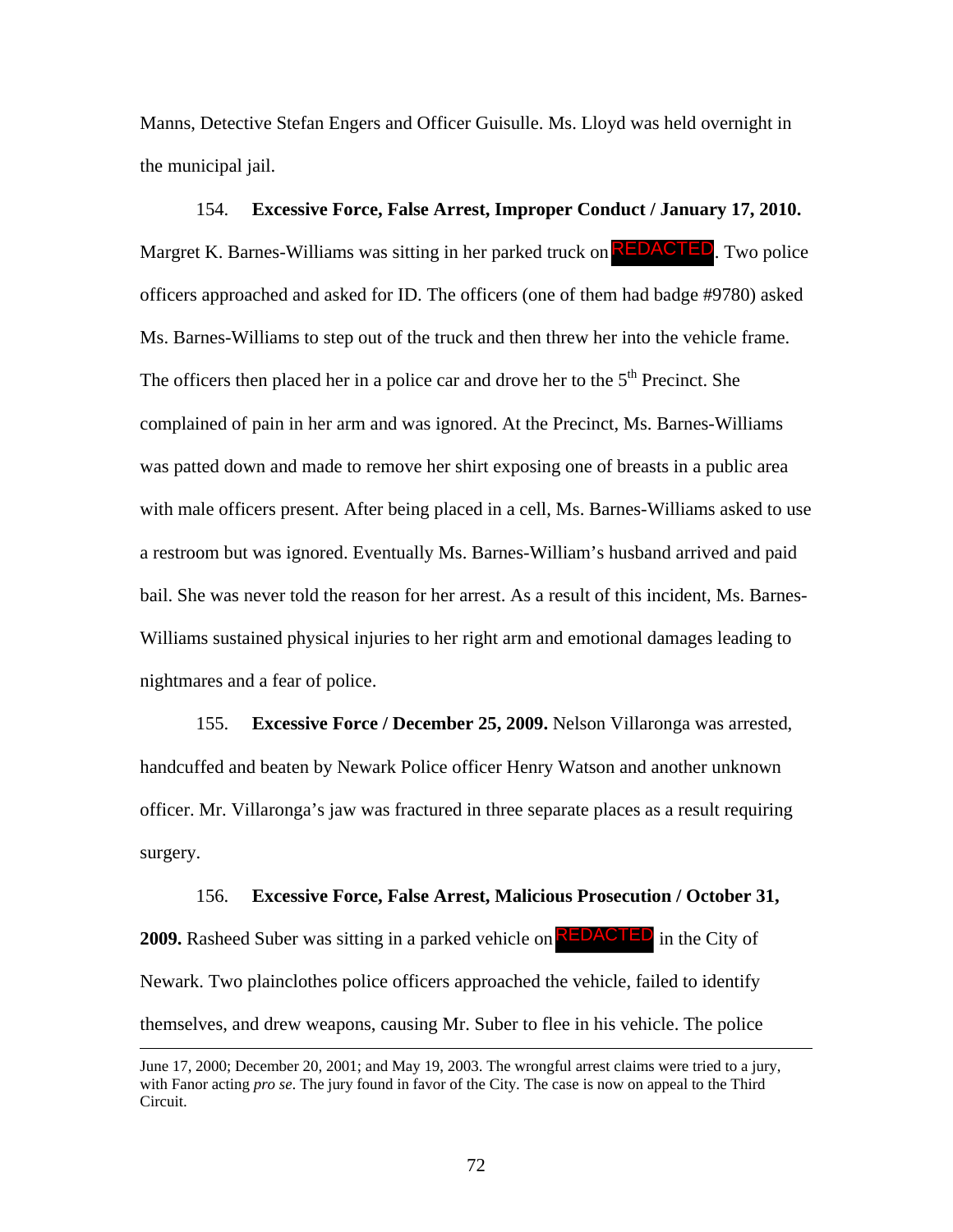eventually stopped Mr. Suber, dragged him from his vehicle and assaulted him before arresting him. The officers filed false reports and caused false charges to be filed against Mr. Suber, resulting in his incarceration. Mr. Suber names Police Officer Josue Martinez, Maik Alexandre,<sup>124</sup> FNU Minatee, FNU Johnson, Michael Morgan, and Sgt. Joseph Cozentino<sup>125</sup> as being responsible.

157. **Excessive Force, False Arrest / October 20, 2009.** Monique A. Rodwell voluntarily appeared at the NPD to provide information on an incident that occurred in her house. While being interviewed, Detective Anthony J. Williams physically assaulted and falsely arrested Ms. Rodwell.

158. **Excessive Force, False Arrest, Improper Conduct / October 13, 2009.** Shana Goodman approached a police car in need of assistance at  $15<sup>th</sup>$  Avenue and Bergen St. Officer Lenin Genao refused to help. When Ms. Goodman persisted, the officer got out of his car, hit Ms. Goodman, body slammed her to the road, placed his knee on her back, and handcuffed her. Ms. Goodman was detained from October 13 to October 16, 2009. As a result of this incident, she sustained injuries to her hip, eye and head and incurred medical expenses to treat her injuries.

159. **Improper Conduct, Unlawful Search and False Arrest / October 11, 2009.** Paul G. Bishop answered his door to find three unknown Newark Police officers outside his home at  $\mathsf{REDACTED}$ . Mr. Bishop's phone rang and he asked the officers to wait one minute. When he left to answer the phone, the officers entered the property and began to search. When Mr. Bishop asked if they had a warrant, the lead

 $124$  See paragraph 109 regarding allegations against Alexandre.

<sup>&</sup>lt;sup>125</sup> See also paragraph 68, discussing a settled misconduct lawsuit where both Morgan and Cozentino are named as parties.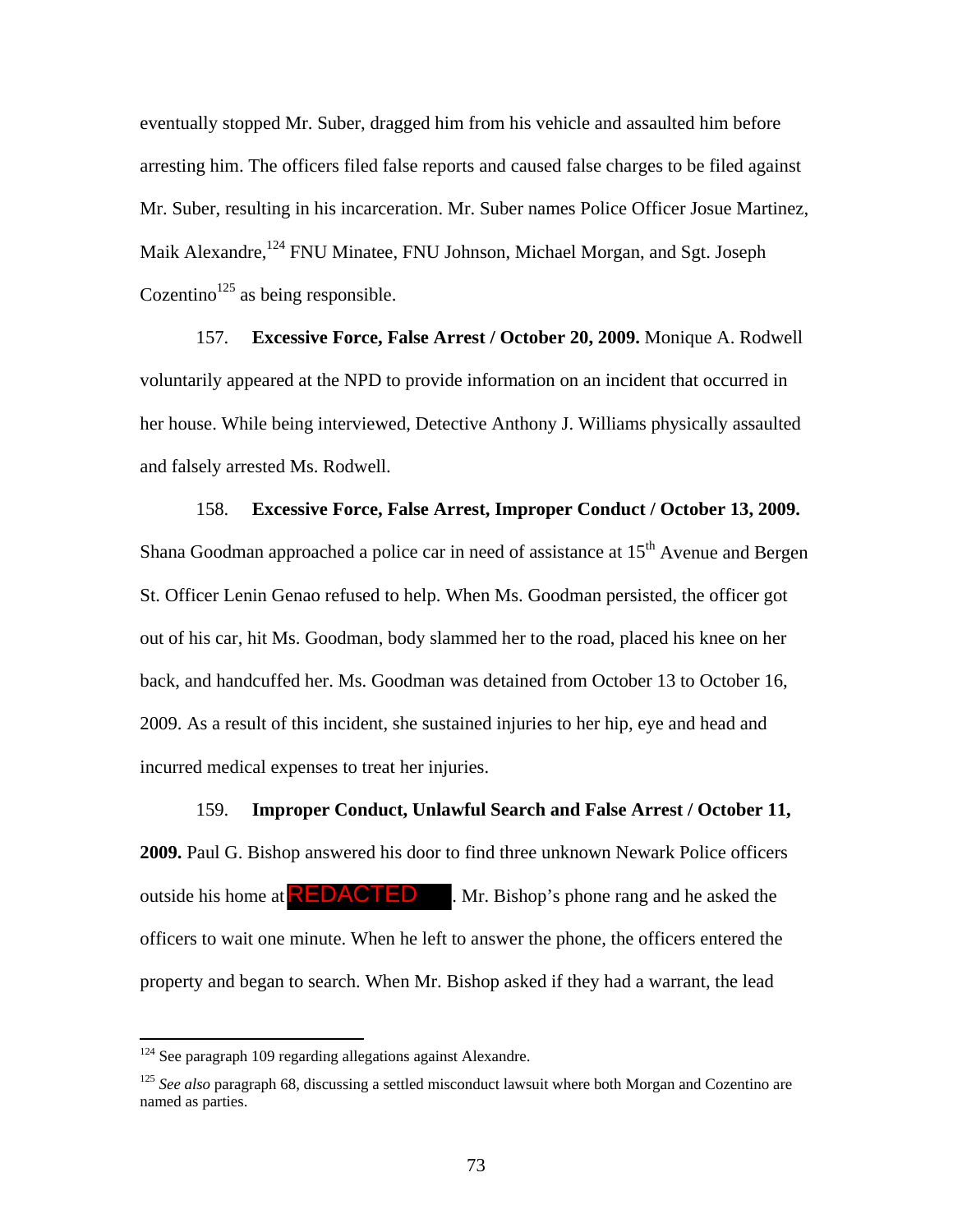officer replied that he did not need one. Mr. Bishop asked them to leave and they refused to do so. The officer's proceeded to "trash" the property and stole \$300-\$500 worth of valuables including DVDs, a watch, clothing and tools. Mr. Bishop was also falsely arrested.

160. **Excessive Force / September 9, 2009.** Jerry Louis Colon was assaulted by Newark Police officers including Sergeant Angel Sanchez (ID #8014)<sup>126</sup> and Detective Elliott DeLoach, Jr. (ID #7786).<sup>127</sup> Mr. Colon also names officers Turzani,<sup>128</sup> Spencer, DaSilva, Giordano and Vendrell<sup>129</sup> as being responsible. Mr. Colon suffered bruises, swelling of the face, and aggravation of his epileptic condition as a result and he was admitted to University Hospital where he was treated and incurring medical expenses.

161. **False Arrest / September 8, 2009.** Matthew D. Daniels was falsely arrested without probable cause by Newark Police Officer Feliciano and another unidentified officer (Badge #8007) in response to a call regarding a theft. The criminal complaint against him was ultimately dismissed.

### 162. **Excessive Force, Improper Conduct / August 15, 2009.** Karon S.

Braxton was assaulted by Newark Police Detectives Giordano and Turzani<sup>130</sup> and several other unknown police officers at Hawks Patio Lounge, 59-61 N. 9<sup>th</sup> Street. Mr. Baxton was assaulted a second time by the same detectives and officers at 1 Lincoln Ave Police

<sup>&</sup>lt;sup>126</sup> See also paragraph 110 regarding a lawsuit alleging other misconduct by Sanchez.

<sup>&</sup>lt;sup>127</sup> *See* paragraph 177 regarding other allegations against DeLoach.

<sup>&</sup>lt;sup>128</sup> Other allegations against Turzani, for other incidents, appear in paragraphs 111, 118 and 162.

<sup>129</sup> *See* paragraph 177 regarding other allegations against Vendrell.

<sup>&</sup>lt;sup>130</sup> Other citizens have made allegations against Turzani for other incidents, as described in paragraphs 111, 118 and 160.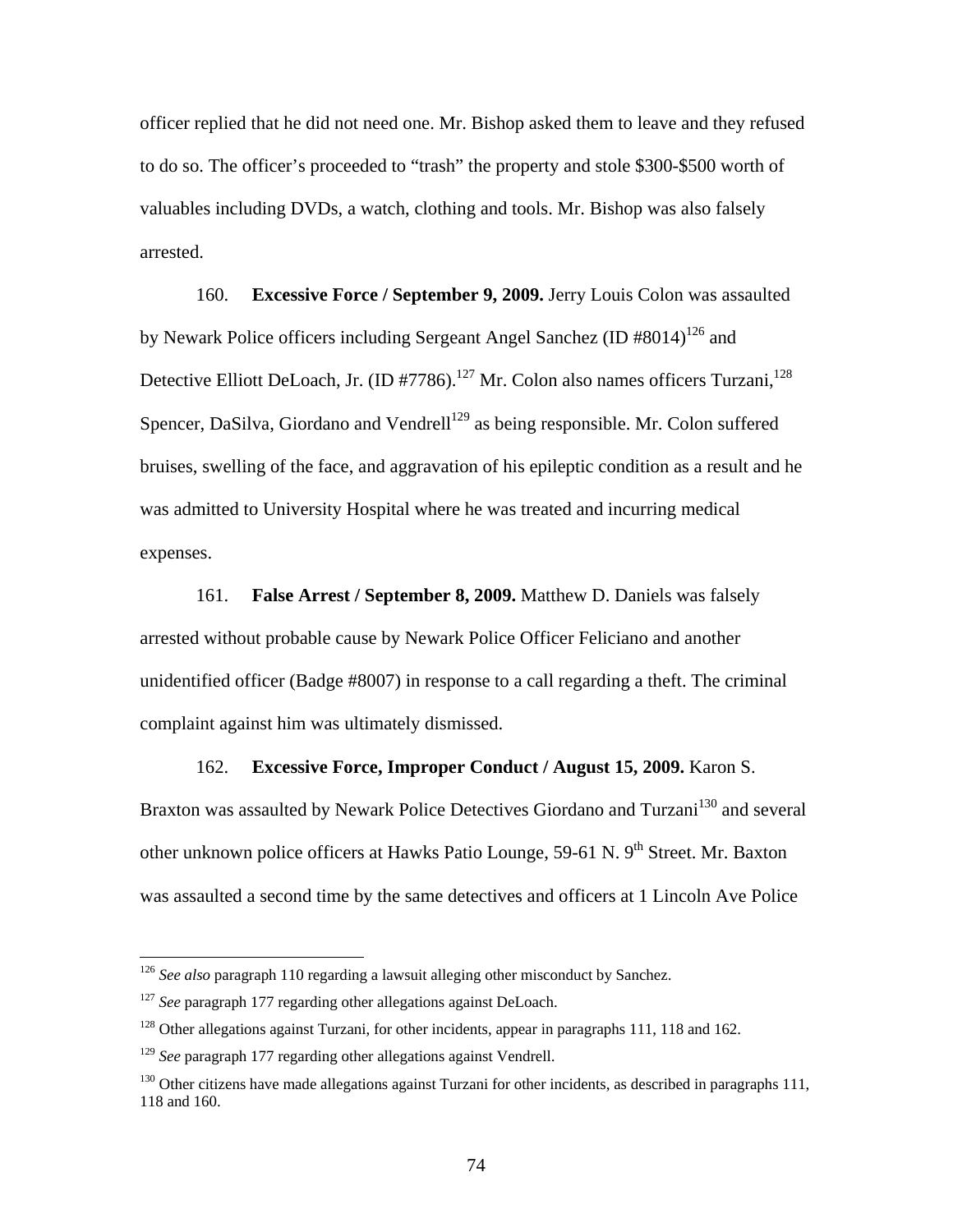Station  $(2<sup>nd</sup>$  Precinct). As a result, Mr. Baxton suffered permanent injuries to his head, face, neck, back, arms and legs and required medical treatment at UMDNJ hospital.

163. **False Arrest, Unlawful Search / July 22, 2009.** Angelita and Isabel Gonzalez were subjected to an unlawful breaking and entering by law officers at

, Newark, and were thereafter falsely arrested and imprisoned.

164. **Excessive Force / July 10, 2009.** Charles L. Mack was assaulted by Newark Police Officer Lt. Carillo in the North District (Second Precinct) Police Station lobby resulting in trauma and requiring treatment at a Veterans Facility.

165. **Excessive Force / July 8, 2009.** Mario Carreno was brutally assaulted at his residence at **REDACTED** by two or three Newark Police Officers. Mr. Carreno suffered head injuries, headaches, neurological injuries, and pain and suffering as a result.

166. **Negligence / July 3, 2009.** Marcus M. Holmes was arrested and held for three days as a result of open warrants. During this time, he stated numerous times that he felt ill, but was ignored by Newark Police officers and denied access to his prescription medications. Mr. Holmes was transferred to the Essex County Correctional Facility, which immediately recognized the severity of his illness and refused to admit him until he had been treated at a hospital. As a result of the delay in treatment, Mr. Holmes suffered severe and permanent damage to his liver and kidneys which may necessitate a transplant in the future.

167. **False Arrest / June 4, 2009.** The minor children of Mark Newton were falsely detained by Newark Police in a locked patrol car, suffering loss of freedom, fame and reputation. The officers using patrol units  $446$  and  $420$  ( $4<sup>th</sup>$  Precinct) are cited as responsible for the injuries to the children.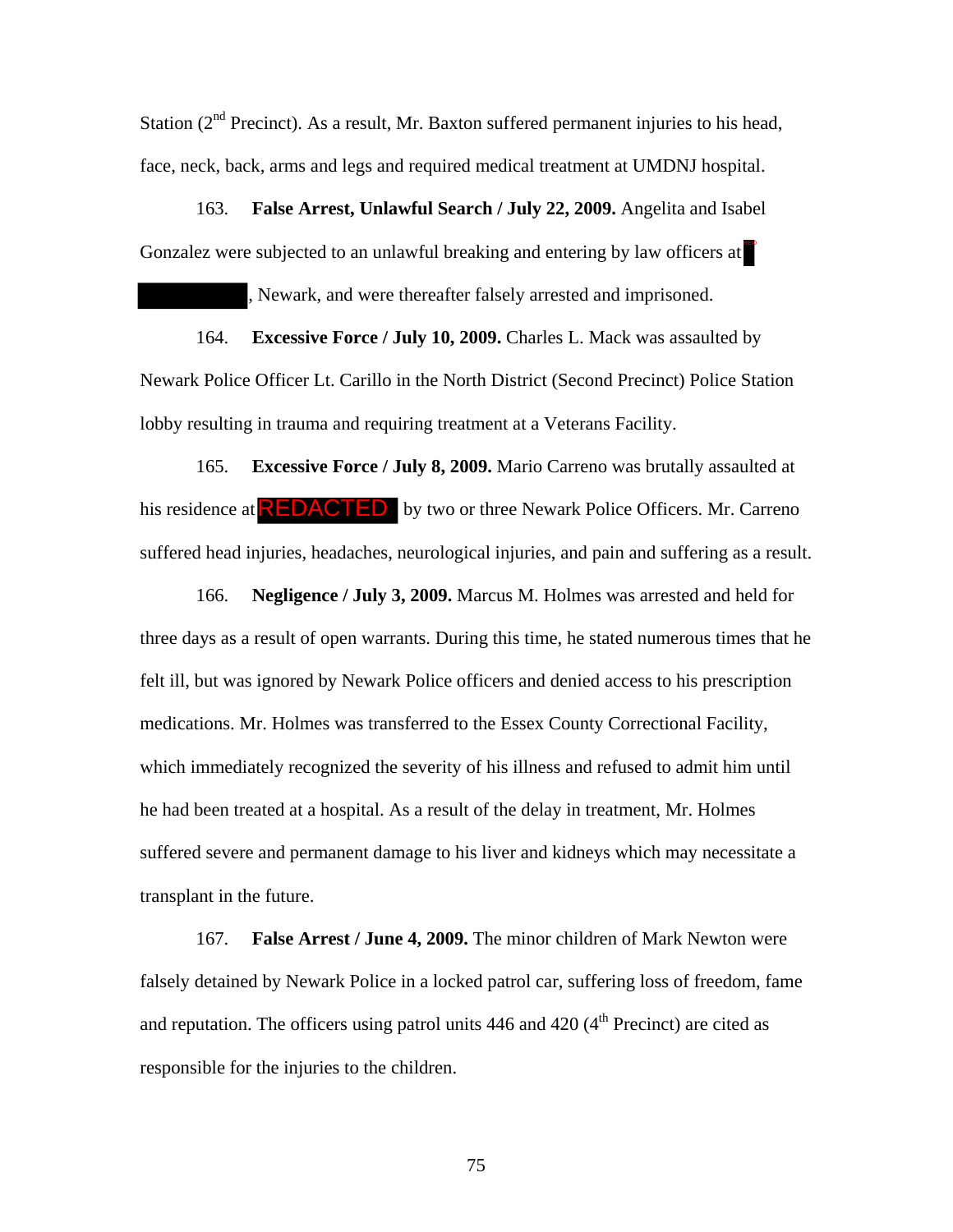168. **False Arrest / May 22, 2009.** Tyisha M. Colquit was wrongfully arrested while witnessing the arrest of her companion. Ms. Colquit suffered illegal search and seizure and emotional distress as a result. She identifies Officer Myesha Caraballo and Sgt. Marc Priccacante as responsible for her injuries.

169. **Excessive Force / May 18, 2009**. Kenneth Green was subdued by Newark Police officers. While prone and subdued, Newark Police Officer Daniel DeAmorin fired several gun shots into Mr. Green's back. As a result, Mr. Green suffered multiple gun shot wounds, severe injury to his angle which will require surgery, pain, suffering and emotional distress.

170. **Improper Conduct / April 21, 2009.** Robert F. Williams was accosted by Newark Police officers while crossing from Orange to James Street in front of REDACTED

. In the encounter with Officers Voloz and Sosan, the officers grabbed everything out of Mr. Williams' and his friend's pockets and threw them on the ground, making false accusations about drug possession. Mr. Williams' phone was damaged in the process.

171. **Excessive Force / April 18, 2009**. Daquan Yarde was assaulted by unknown Newark Police officers at "Sugar Rays" in Newark. This resulted in a contusion to his face.

172. **Excessive Force / April 17, 2009.** Jonathan Alvarado was assaulted by Newark Police Officer Omar Kenyatta Smith around his head and face on **REDACTED** 

. Mr. Alvarado's forehead and chin required stitches, his front teeth were cracked and knocked loose, and both of his eyes were injured, including permanent injury to his right eye.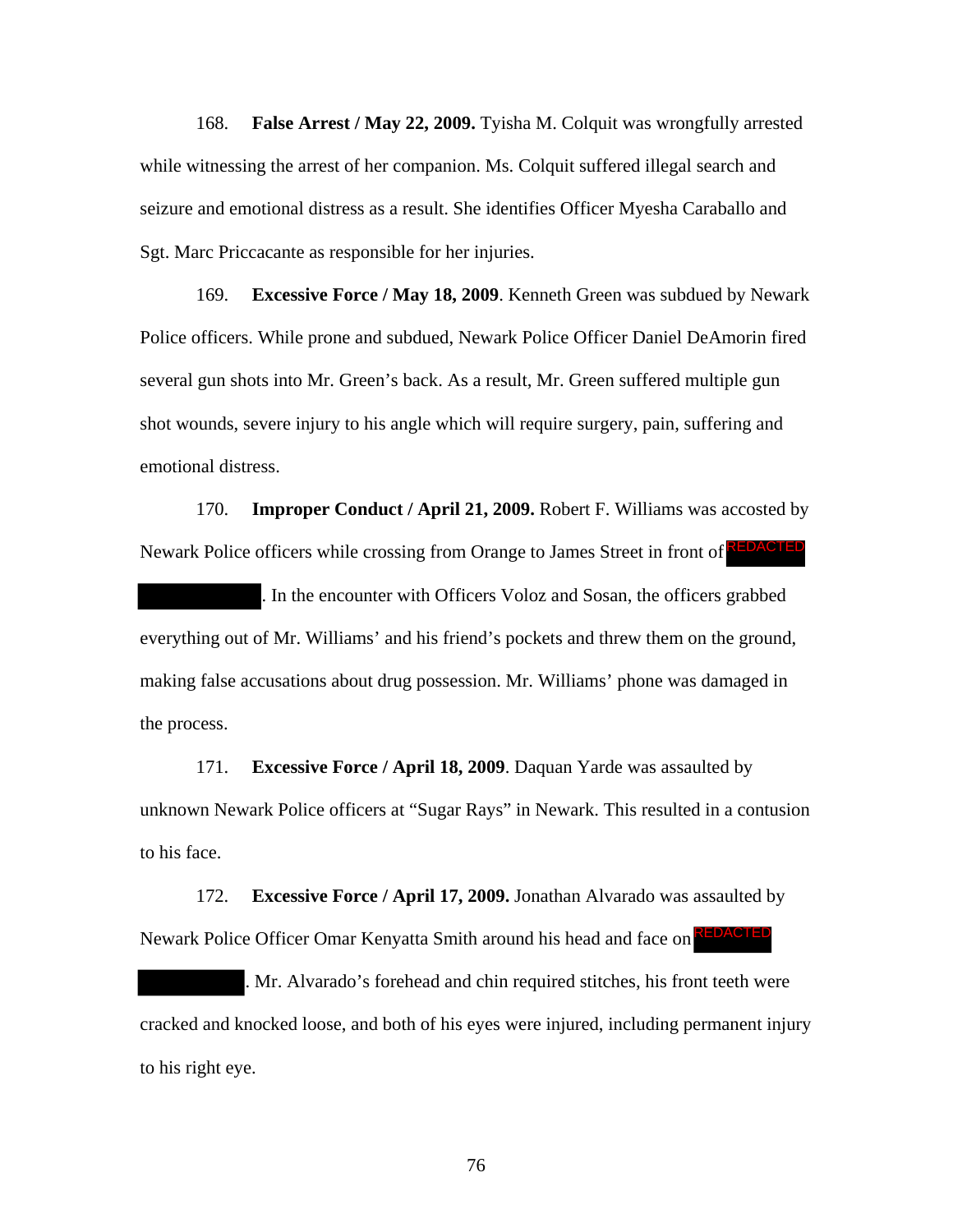173. **Death in Custody, Negligence / April 10, 2009.** Clifford Cook was arrested by Newark Police while recuperating from surgery. The officers took him to the police headquarters on Green Street. During his time in custody, the officers ignored his cries for medical help. When he became silent, the Police Officers took Mr. Cook to UNDMJ hospital where he was pronounced dead on April 11, 2009 at 9:50 am.

174. **Excessive Force / April 3, 2009.** Safiyyah Adams was assaulted by Newark Police Officer Montubay Simmons and other officers near REDACTED

. The attack resulted in injuries to her head, neck, throat, back, legs, arms, and other parts of her body and required treatment at UMDNJ hospital.

175. **Excessive Force / March 27, 2009.** Darnell I. Roberts was walking to a car with a friend on  $\mathsf{REDACTED}$  when he was assaulted by Newark Police Officers Richard Velez, Victor Vasquez,<sup>131</sup> and other officers. As a result, Mr. Roberts suffered a broken jaw, severe body aches, back pain and neck pain and required medical treatment at Newark Beth Israel Hospital.

176. **Seizure of Property / March 24, 2009.** Jose Rivera had property seized by police in connection with earlier charges. Judge D. Montes dismissed the charges against Mr. Rivera, but the city of Newark refuses to return Mr. Rivera's property.

177. **Excessive Force, False Arrest, Unlawful Search, Improper Conduct / March 23, 2009.** Christopher Ferraco was unlawfully stopped without probable cause at by Newark Police Officers Manuel Vendrell (Badge #9329), Elliot DeLoach (Badge #7786),<sup>132</sup> Alex Rodriguez (Badge #7476). Mr. Ferraco was strip searched and subject to a full body cavity search in public, the corner of  $REDACTED$ 

<sup>131</sup> *See also* paragraph 150.

<sup>&</sup>lt;sup>132</sup> *See* paragraph 160 regarding other allegations against DeLoach and Vendrell.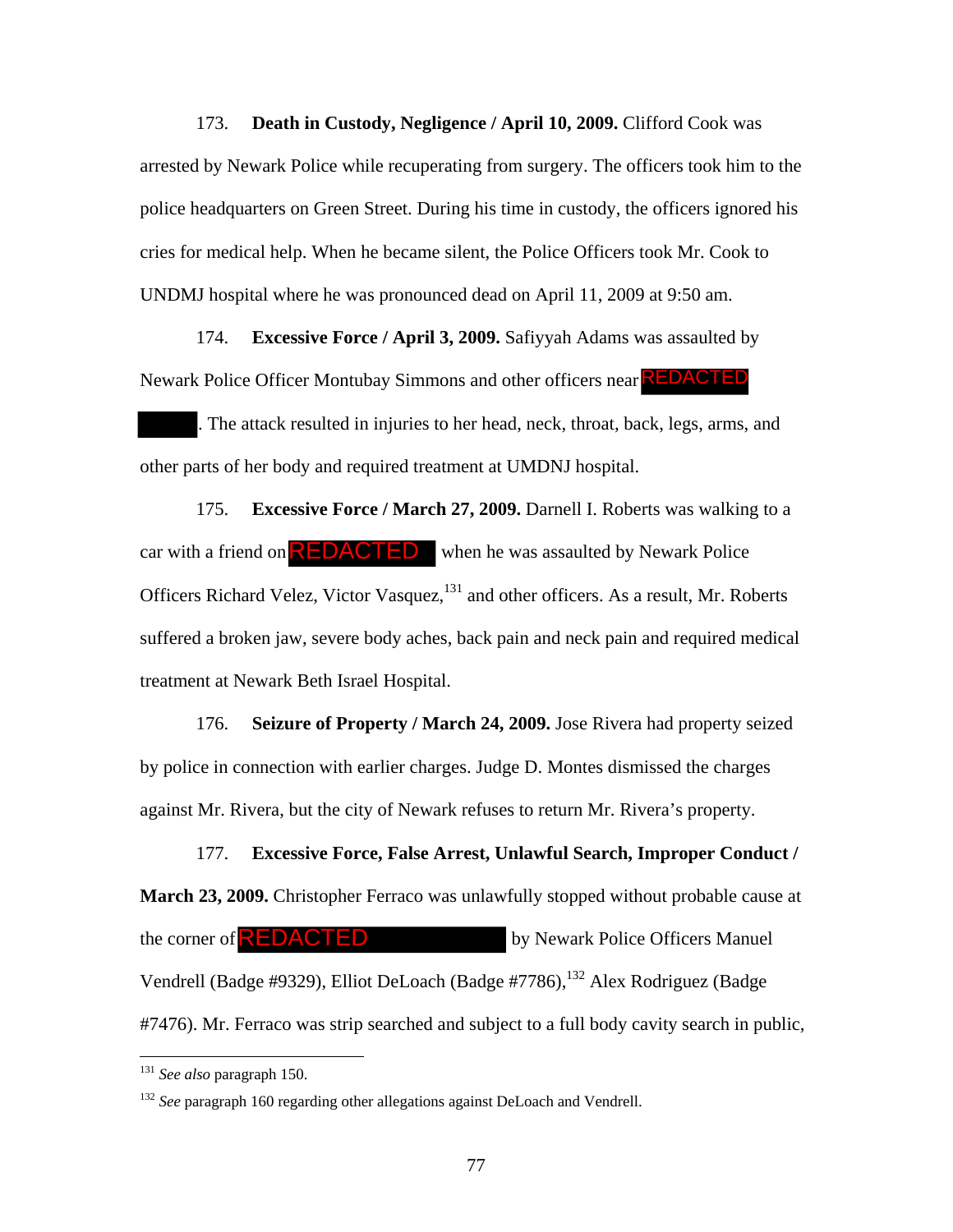in plain view of members of the public. Mr. Ferraco was then wrongfully arrested, imprisoned, and had false criminal charges filed against him. As a result, Mr. Ferraco was caused physical pain and suffering, humiliation, emotional distress, and suffered deprivation of liberty and invasion of privacy. Mr. Ferraco also names Bernard Bynum (Badge #6408) as a culpable party for failure to supervise these officers.

178. **False Arrest, Malicious Prosecution, Employment / March 19, 2009.**  Detective Taiboo Thomas, Det. Richard Williams, Det. Eddie Brown, Det. Rasheem Peppers, and Det. Horace McGloster were all wrongly suspended by the NPD, Deputy Chief John Rubel,<sup>133</sup> and Captain Raul Esteves. According to their respective tort claim notices, each of the detectives were suspended, maliciously and falsely charged and prosecuted, unlawfully arrested and detained, resulting in monetary and psychological

damages.

 $\overline{a}$ 

179. **False Arrest / February 24, 2009.** Curtis Clemons was arrested at , while waiting on the street for a friend to pick him up. He was charged by Officer A. Holland with loitering and obstruction. As a result, Mr. Clemons was unlawfully detained and humiliated.

REDACTED

180. **Negligence / February 23, 2009.** Roosevelt Knight was walking north on the sidewalk near Dr. Martin Luther King Jr. Blvd when he was struck by a vehicle being pursued by Newark police in a high-speed chase.<sup>134</sup> Mr. Knight suffered a skull fracture,

<sup>&</sup>lt;sup>133</sup> This may be an erroneous reference to Deputy Chief Keith Rubel.

<sup>&</sup>lt;sup>134</sup> In an effort to more fully investigate issues surrounding NPD's high-speed chases, Petitioner obtained a copy of the NPD's "Police Pursuit Summary Report-Annual Report 2008." The document describes 14 people in third-party vehicles and 2 pedestrians who were injured in police pursuits during that year, along with one death of a person in a pursued vehicle. Using the state open records law, Petitioner also asked for all police reports reflecting these 14 injuries to third parties or pedestrians, or deaths, as a result from NPD vehicular pursuits and/or high-speed vehicular pursuits, from January 1, 2008 to present. The NPD denied the request, thus impairing the Petitioner's ability to explore this point further.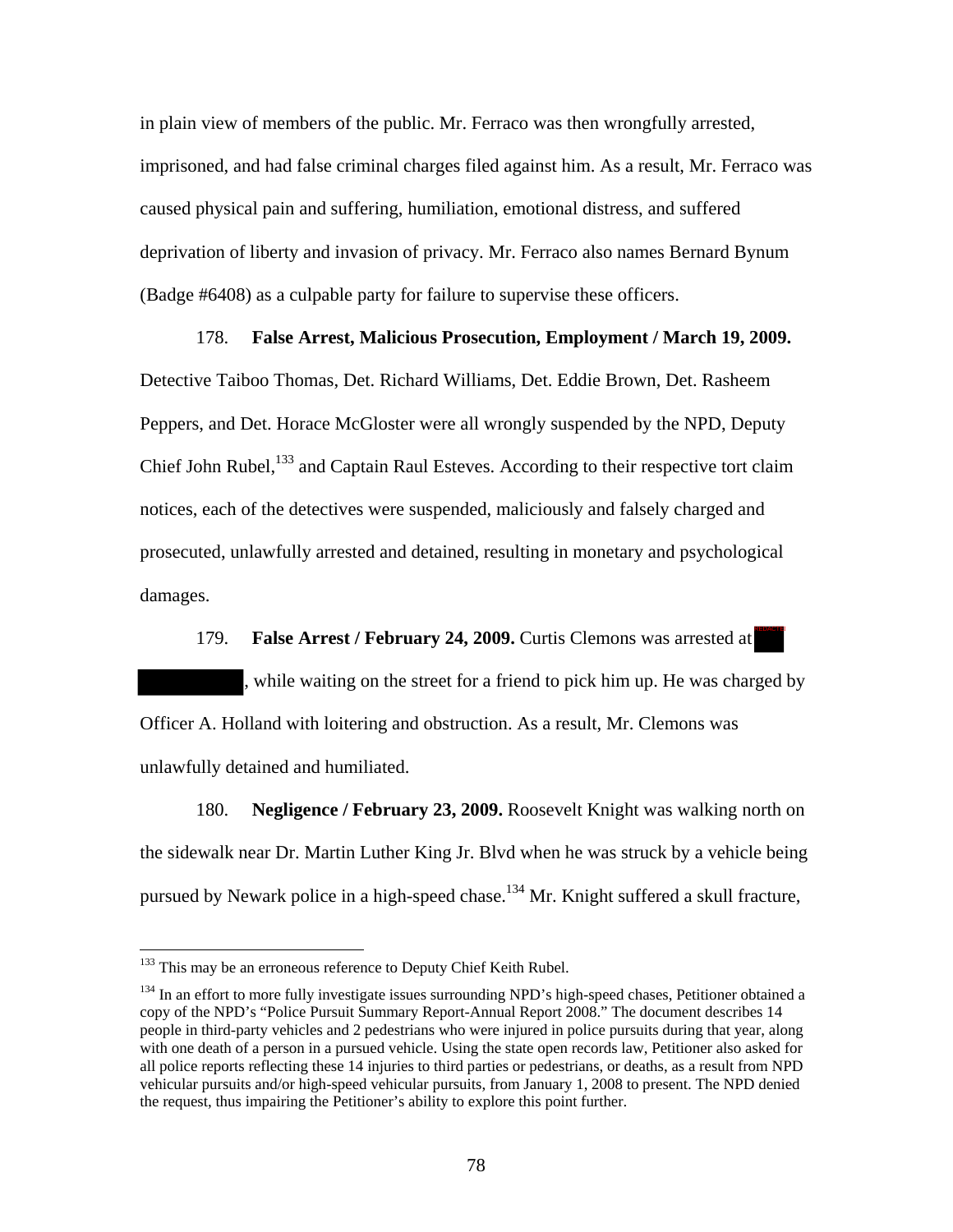fractures in his left and rights legs, multiple lacerations, a sprain to his right knee, fear, shock, horror and other traumatic injuries.

181. **False Arrest, Improper Conduct / January 5, 2009.** Jennifer L. Burlew was verbally and physically assaulted by Newark Police Officer Anderson Walker . For some six hours, Ms. Burlew suffered racial epithets and slurs about her sexual orientation and was pushed and groped. As a result, she suffered emotional distress.<sup>135</sup> REDACTED

182. **Excessive Force, Unlawful Search / January 4, 2009.** Carlos Simmons, Stacey Wilson, Angel Thornhill, Jamie Wilson and Jamar Wilson were present at

 in Newark when Newark Police Officers entered without a warrant and unlawfully searched and frisked Mr. Simmons. As a result, Mr. Simmons suffered emotional distress, trauma, and property damage.

183. **Excessive Force, False Arrest / January 1, 2009.** Sharon Webb was beaten with a flashlight by Newark Police Officer Doris Gonzalez. Ms. Webb suffered a broken wrist, permanent impairment to the use of her wrist, and permanent disfigurement to her lip. Moreover, Ms. Webb was arrested on false charges and jailed for seven days resulting in the loss of her job of four years.

184. **Negligence / December 26, 2008.** Seamona N. Abrams' had legally parked on a street and was not present in her vehicle when a Newark Police car driven by Matthew Ruane<sup>136</sup> crashed into Ms. Abrams' car during a high speed pursuit. Extensive damage to the right half of Mr. Abrams' car resulted.

<sup>&</sup>lt;sup>135</sup> Another complaint against Walker is detailed at paragraph 124. For a discussion of his extensive disciplinary history, *see* footnote 104.

<sup>136</sup> *See* paragraphs 60 and 75 regarding other lawsuits alleging misconduct by Ruane.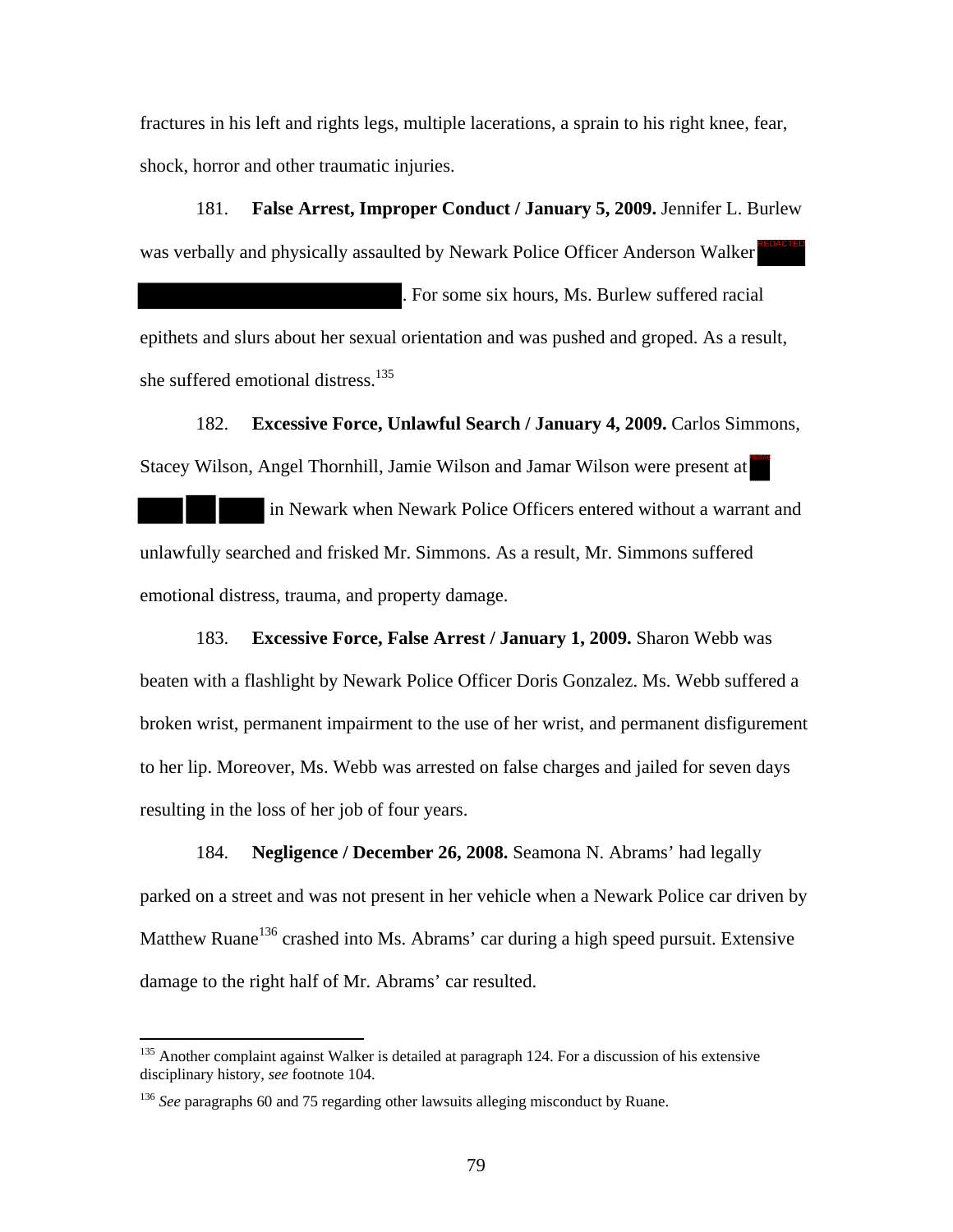185. **Excessive Force, Other / November 3, 2008.** Luis C. Fernandes was improperly injured, discriminated against, and denied due process of law by Newark Police officers including Officer Victor Patela.<sup>137</sup> Mr. Fernandes incurred legal expenses and was denied his rights as a result.

186. **Excessive Force, False Arrest / October 12, 2008.** Raechel E. Justice, Ishmael Pulliam, Isiah Pulliam, Imin Pulliam and Idris Pulliam were are was falsely arrested, falsely imprisoned, and assaulted by Newark Police resulting in various injuries. The arrests occurred at **REDACTED** 

187. **Excessive Force / September 15, 2008.** Nashawn Brown was, without cause, assaulted and battered by Newark Police officers causing severe, permanent, and disabling injuries.

188. **False Arrest, Unlawful Search, Improper Conduct / September 13, 2008**. Jody Pittman and her children were within the home of Ms. Pittman's nephew, at when two plainclothes Newark Police Officers knocked on the door. When Ms. Pittman opened the door and then stepped back furnish her nephew's ID as the officers requested, the officers entered the home and informed Ms. Pittman they did not need a warrant to do so. One began searching while the other interrogated Ms. Pittman. She asked the officers if she could leave with her children but they refused to allow her to leave or make any phone calls. When one of the officers discovered a revolver hidden under a mattress, he spun the gun in Ms. Pittman and her children's faces while taunting them. Ms. Pittman was then arrested and held in jail from September 13 to September 16, 2008. As a result, she lost her job, she was forced to sell her car and to REDACTED

<sup>&</sup>lt;sup>137</sup> For other incidents involving Victor Patela, *see* paragraphs 118 and 185.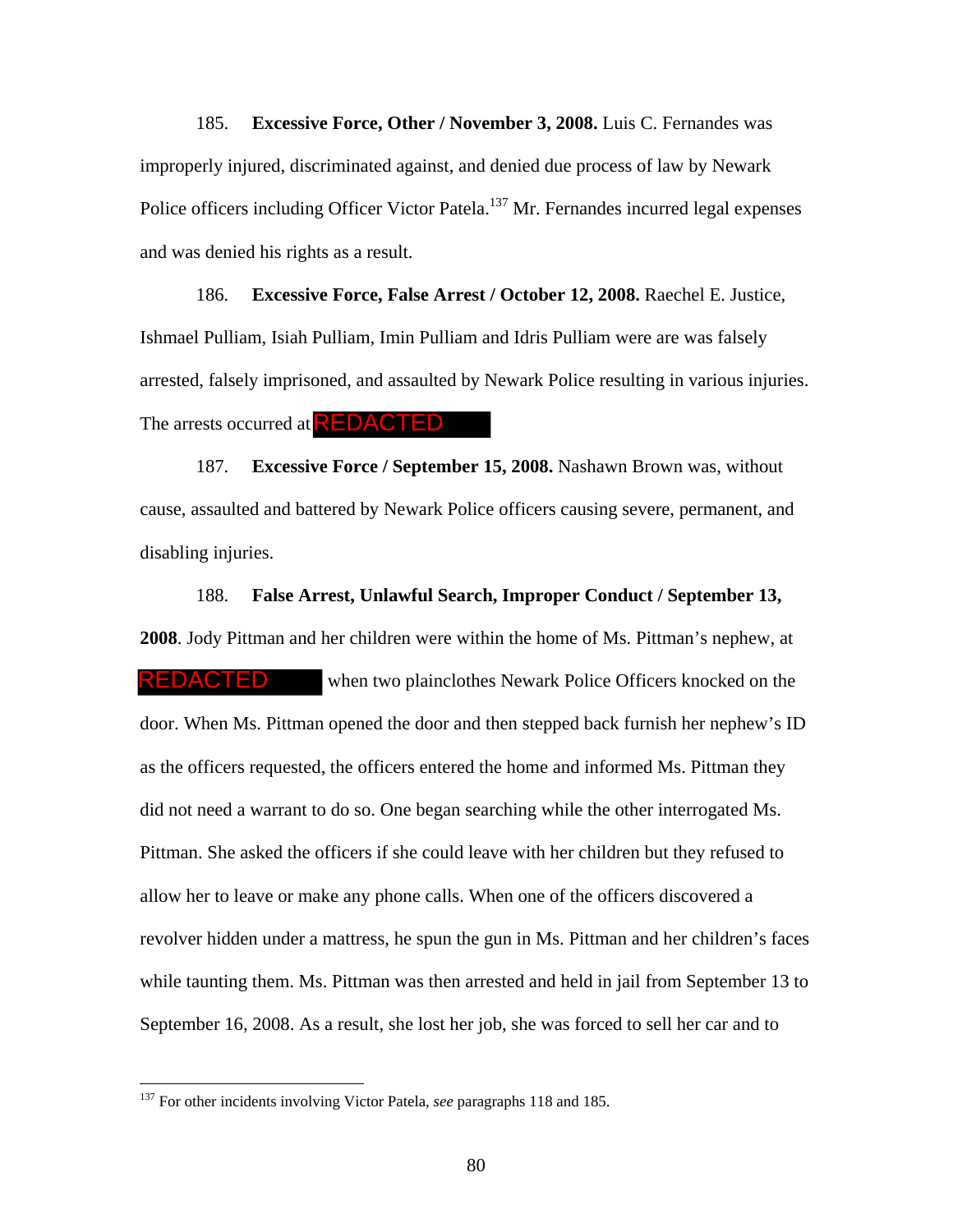terminate her lease early and move into a more affordable apartment in a different city. Ms. Pittman and her children suffered emotional and psychological damages. Ms. Pittman identifies Kevin Matthews, Jason West<sup>138</sup> and Orlando Rivera as the responsible officers.

189. **False Arrest / September 4, 2008.** Nelson Gomez was wrongfully arrested, detained and imprisoned by unknown Newark Police officers on Clifton Avenue, Newark. Severe psychological damage resulted.

190. **False Arrest / August 21, 2008.** Deborah Simmons was called by the Newark Police, who instructed her to come to the police station at 150 Keer St., Newark. When she arrived, Officer Juan Gonzales (Badge #7977) and others falsely arrested Ms. Simmons for an alleged charge of child abuse .

191. **Excessive Force, False Arrest / August 12, 2008.** Marcelle Higgs was wrongly stopped by Newark Police, at Bergen St. and South Orange Avenue, detained in his car, required to exit, assaulted (resulting in a broken femur), arrested and charged with resisting arrest and motor vehicle violations.

192. **Death in Custody / July 28, 2008.** Jamel Kemp died in custody after being "wrongfully and negligently" denied medical attention and left unattended by unknown police officers at the Green Strait Jail in the City of Newark.

193. **Excessive Force, Death in Custody / July 4, 2008.** Francisco Taveras was shot to death by Newark Police Officers despite explanations and pleas from bystanders that Mr. Taveras was mentally unstable and that emergency medical service should be called.

<sup>&</sup>lt;sup>138</sup> *See* paragraph 56 and accompanying footnote regarding a case settlement, and a separate appellate court decision, regarding misconduct by West.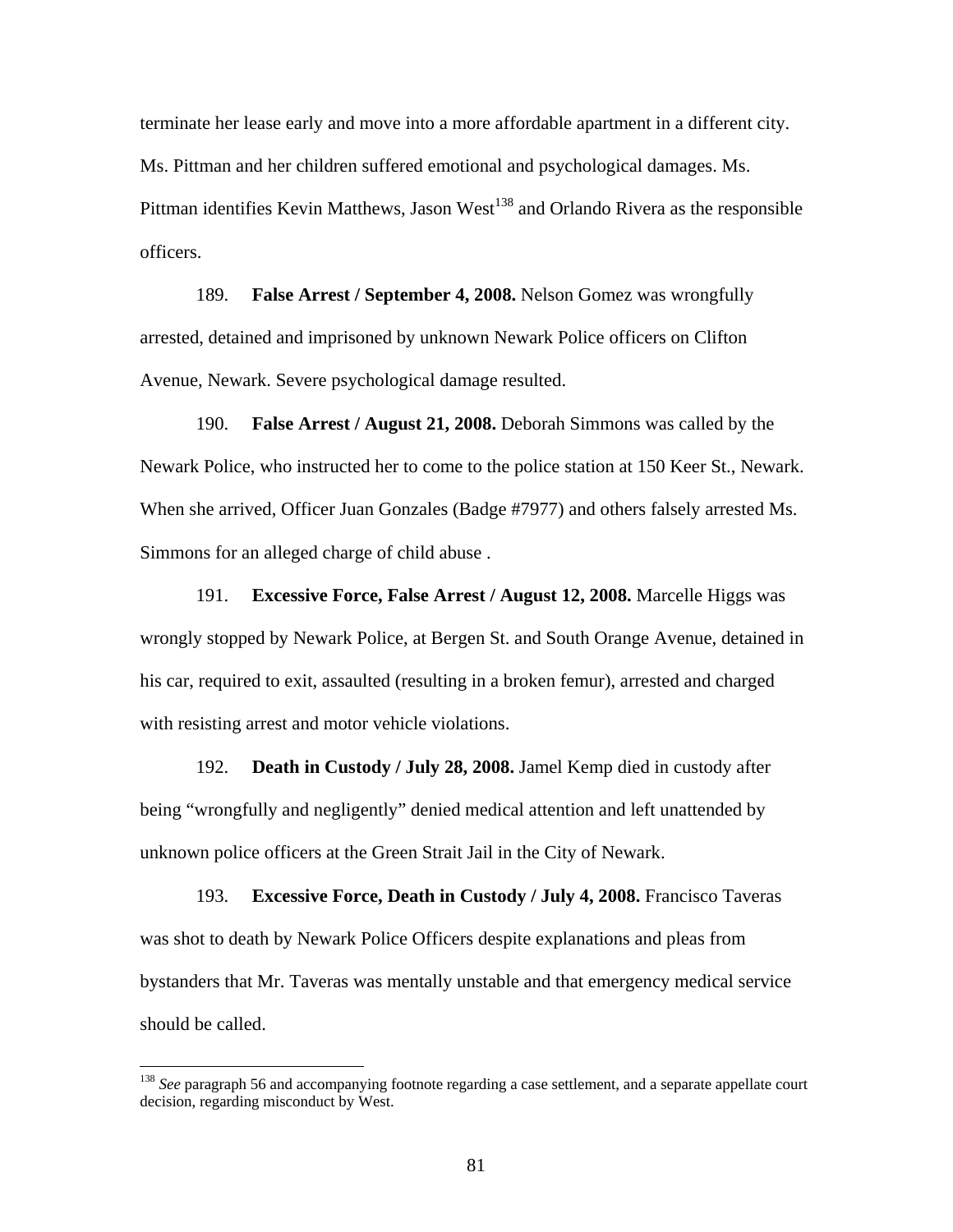194. **False Arrest / May 30, 2008.** Marco Mojica was wrongly and illegally arrested by unnamed Newark Police Officers (Badge #s 8000 and 7828) resulting in emotional distress and damage to Mr. Mojica's reputation.

195. **Excessive Force / April 29, 2008.** Antonio Cafaro was assaulted and battered by NPD Lt. Gregory Gilhooly resulting in multiple bodily injuries, severe emotional distress and post-traumatic stress disorder. The assault took place on

.

196. **False Arrest / April 15, 2008.** Leonard Wheeler was falsely arrested by Newark Police Officers Garrett, Ronald Bernan, Jeffery Bouie<sup>139</sup> and Jose Perez. As a result, Mr. Wheeler suffered emotional trauma and loss of reputation and character in his community.

197. **Negligence / April 6, 2008.** Yvonne Lightfoot was injured in a three way car accident with a police vehicle involved in an improper and reckless chase. The crash occurred at Madison Avenue and 11<sup>th</sup> St., Newark. As a result, Ms. Lightfoot suffered a right pelvic fracture, lumbar fracture, fractured rib, bilateral corneal abrasions, other pain and suffering, and her vehicle was totally destroyed.

198. **Excessive Force, False Arrest, Harassment / February 2, 2008.** John Goode was "accosted, assaulted, falsely imprisoned, falsely arrested, subject to harassment and abuse by [unknown] officers and agents of the Newark Police Newark. As a result, Mr. Goode suffered mental anguish and distress, injuries to his neck, back and extremities. Department" at  $REDACTED$ 

<u>.</u>

<sup>&</sup>lt;sup>139</sup> For other allegations of misconduct by Bouie, *see* paragraphs 105 and 115.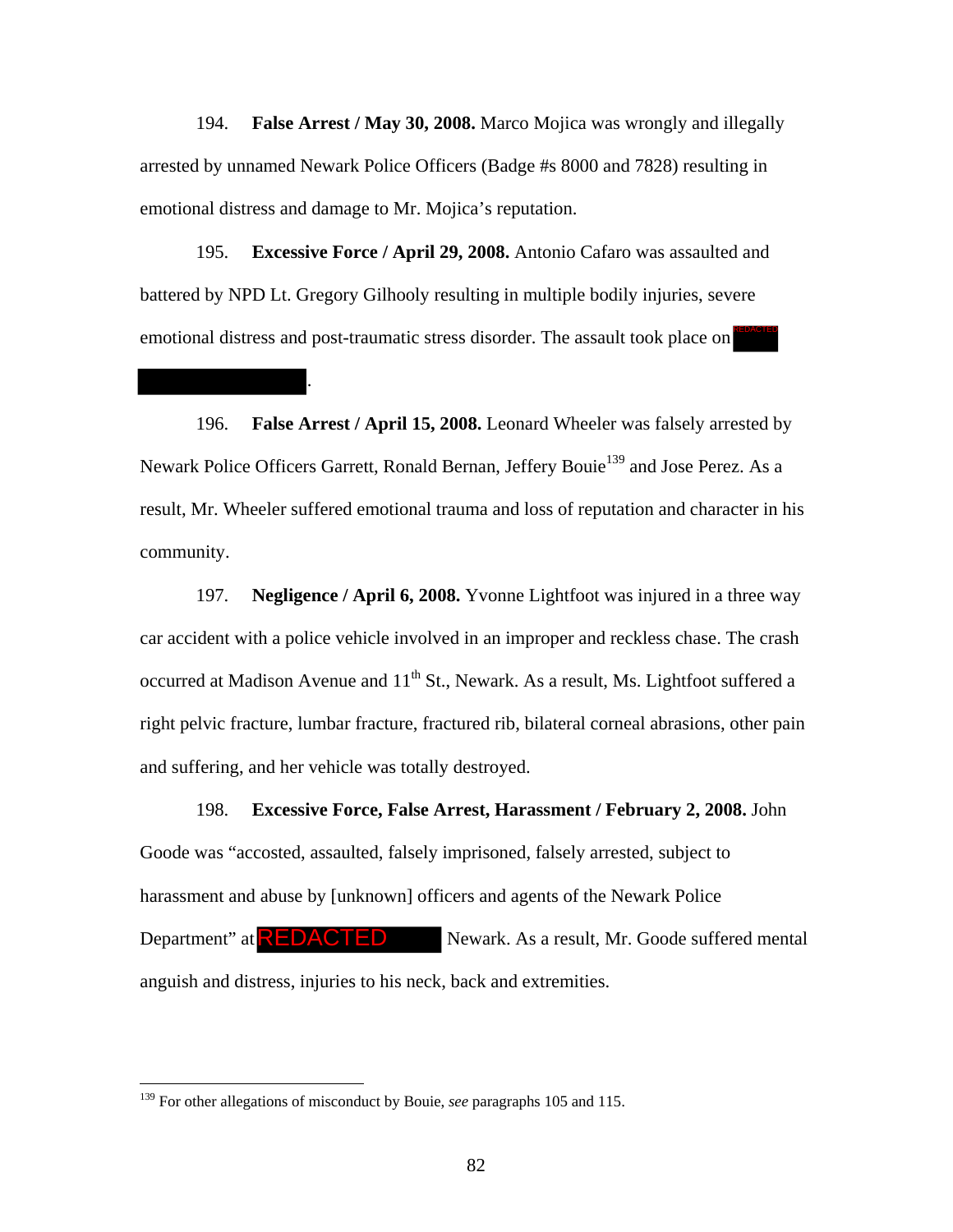# **X. OTHER COMPLAINTS OF MISCONDUCT BY THE NPD**

199. In this section, Petitioner identifies additional complaints which are known

to it, from public statements, news accounts, and complaints lodged directly with

Petitioner. In some of these cases, the complaining witness is identified by a code

number; Petitioner, however, can supply additional information upon request. The

complaints are presented in reverse chronological order of the date of the event.

| <b>OTHER CLAIMS OF MISCONDUCT AGAINST NPD NOT OTHERWISE</b><br>MENTIONED, JANUARY 1, 2008-JULY 1, 2010 |                              |  |  |
|--------------------------------------------------------------------------------------------------------|------------------------------|--|--|
|                                                                                                        | <b>NUMBER OF CLAIMS MADE</b> |  |  |
| Discrimination                                                                                         | C.                           |  |  |
| Unlawful Search                                                                                        | 4                            |  |  |
| <b>Internal Affairs improprieties</b>                                                                  | 3                            |  |  |
| <b>Excessive Force</b>                                                                                 | $\overline{2}$               |  |  |
| <b>Improper Conduct</b>                                                                                |                              |  |  |
| <b>Malicious Prosecution</b>                                                                           |                              |  |  |
| Death in Custody                                                                                       |                              |  |  |
| <b>Fatal Drunk Driving</b>                                                                             |                              |  |  |
| Other/Unknown                                                                                          | 12                           |  |  |
| Total number of cases                                                                                  |                              |  |  |
| (Note: several kinds of claims can be asserted in a                                                    |                              |  |  |
| single misconduct report, so individual claim types<br>do not add up to total number of cases)         | 21                           |  |  |

**TABLE 11 Claims of NPD Misconduct Not Otherwise Mentioned, January 1, 2008-July 1, 2010** 

### 200. **Noncompliance with Internal Affairs Directives/June 2010.** Petitioner

developed a protocol to test the NPD's claims that it had implemented new procedures and documentation (a poster and a brochure) to ensure that citizens could file IA complaints at any time and place, as required by state law. The study, conducted between June 15, 2010 and June 21, 2010, revealed only partial compliance. Of the four precincts where inquiries were made, one (the  $4<sup>th</sup>$  Precinct) said that complaints had to be filed at the IA building on  $16<sup>th</sup>$  Avenue, which is contrary to both NPD and state policy. In addition, none of the four precincts offered the IA brochure to the Petitioner's testers (one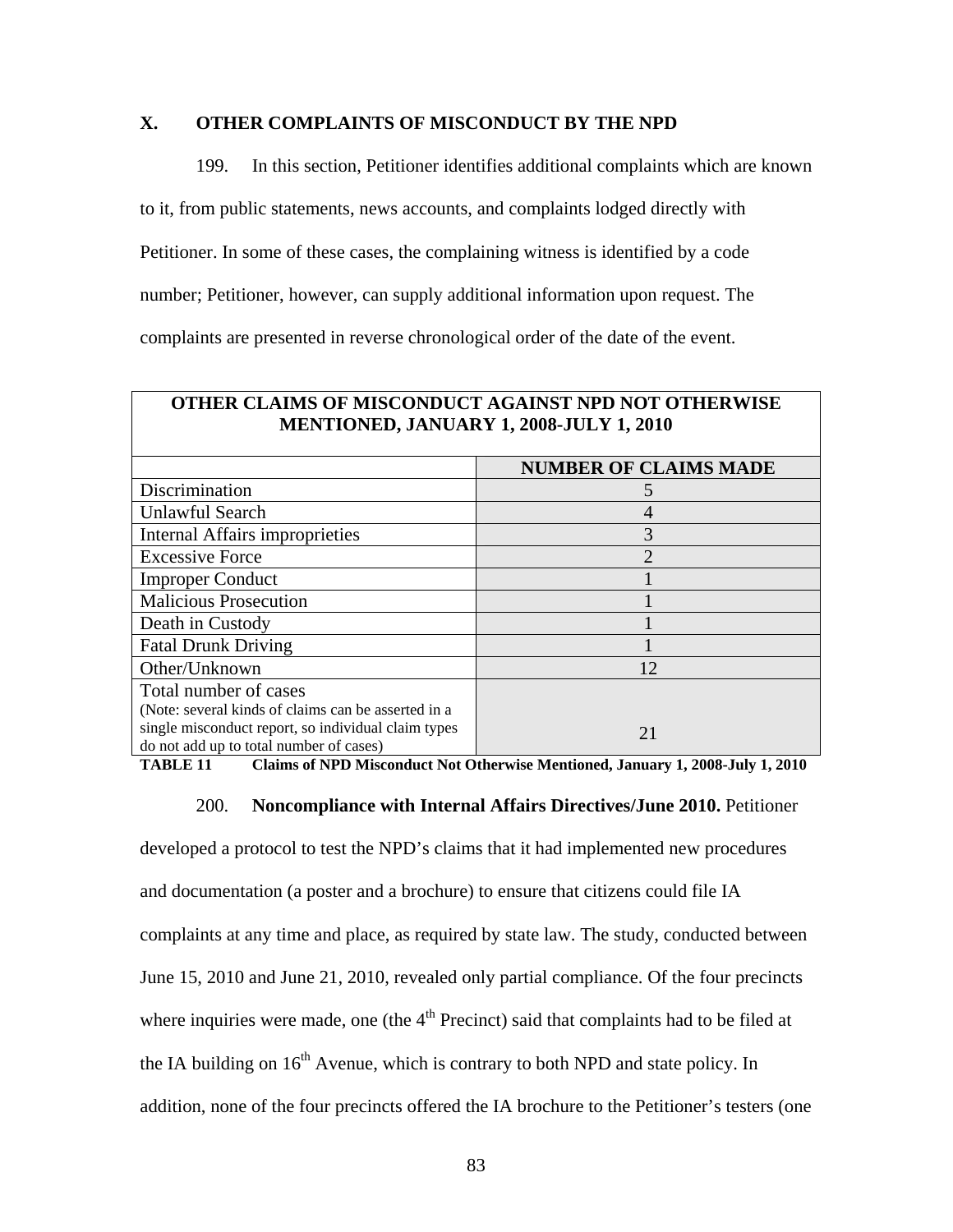said they had just run out of them). However, all four precincts tested prominently displayed the poster on the IA process which must be posted at all precincts.

201. **Excessive force/March 2010.** On or about March 12, 2010, a video camera captured a motor vehicle stop performed by NPD officers on Route 21 in Newark. The video shows NPD officer Wayne Pugh<sup> $140$ </sup> removing a suspect, Jamil Richardson, from the vehicle, throwing him on the ground, and then kicking him. On or about June 18, Pugh was charged with official misconduct for the incident (No. W-2010- 07777770714), but on or about June 25, 2010, the Essex County Grand Jury returned a no-bill on the charges.

202. **LGBT Discrimination/January 2010.** [CW #245] was falsely arrested on or about January 23, 2010. During the arrest, which occurred at the NPD North  $(2^{nd})$ Precinct, several officers there repeatedly made homophobic slurs against the witness.

203. **High-Speed Chase with Injuries/July 2009.** A news station showed an account of three innocent people who were injured in a police chase that ended at Hunterdon St. & Sheppard Avenue in Newark on or about July 23, 2009.<sup>141</sup>

204. **Malicious Prosecution and Neglect of Duty/June 2009.** The complaining witness, [CW #987], states that on June 29, 2009, an NPD officer, Tim Hart, launched a verbal tirade against a motorist who was driving legally on Maybaum and So. Orange Aves. He proceeded to write her a ticket. Having verbally abused the complainant and made false statements on the traffic summons, the officer then failed to appear for the first two court dates. After a trial, on the third listed court date, the court found the complainant not guilty of the traffic charges.

<sup>140</sup> For other allegations of misconduct by Pugh, *see* paragraph 116.

<sup>&</sup>lt;sup>141</sup> See http://www.youtube.com/watch?v=YtaDvQhsv5c.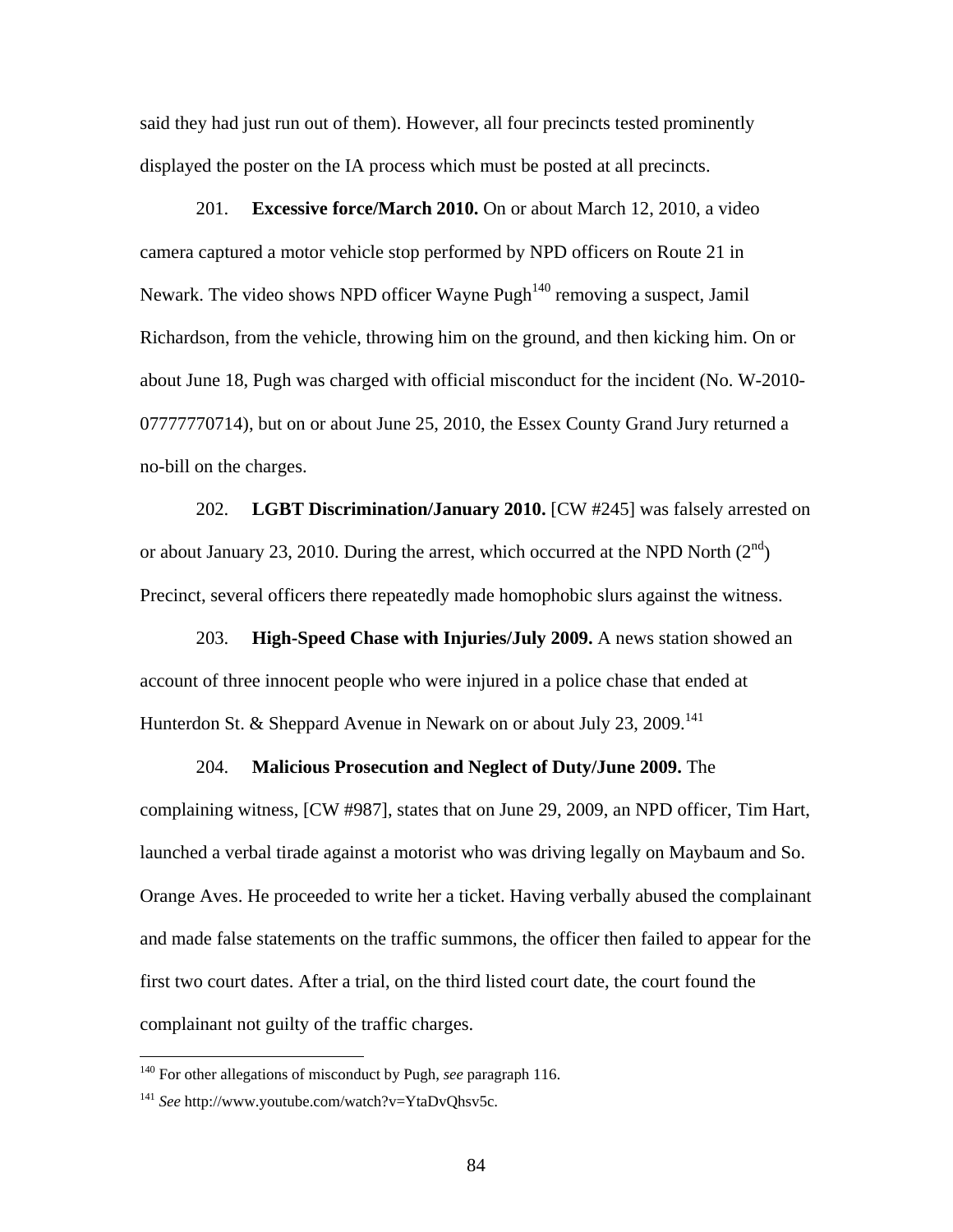205. **False arrest/June 2009.** On June 22, 2009, [CW # 740] was stopped by an NPD patrol car. The complainant provided his identification to the officer, and the officer claimed he was wanted on an open warrant from another municipality. However, the person named in the warrant was six inches shorter than the complainant, and had certain tattoos, whereas the complainant has no tattoos. The complainant was taken to the city jail, then taken twice to the county jail, before being released over a day and a half later.

206. **Death in custody/May 2009.** On May 15, 2009, Newark resident Basire Farrell died after being arrested. According to news accounts, the NPD internal affairs division opened an investigation into the matter. Other sources claimed that a conductive energy device was used on the subject.<sup>142</sup>

207. **Unlawful search and Harassment/May 2009.** In May 2009, the complainant, [CW #675], was at her house on **REDACTED** in Newark when two officers came to her door to ask about the whereabouts of a suspect. The witness said she did not know him, but the police returned minutes later, threatening to kick the door down and beginning the process of doing so. When she opened the door, continued verbal harassment ensued. In addition, the witness, who was partially undressed at this time, was then subjected to demeaning comments by one of the officers.

208. **Criminal Investigation/April 2009.** A Newark police detective, Norberto Sanchez, was said to be under investigation by the Essex County prosecutor's office on

<sup>142</sup> *See* Sharon Adarlo, *Newark man dies while in police custody,* STAR-LEDGER (May 16, 2009), http://www.nj.com/news/index.ssf/2009/05/newark\_man\_dies\_while\_in\_polic html and David Giambusso, *Family, community members march for Basire Farrell*, STAR-LEDGER (May 15, 2010), http://www nj.com/news/index.ssf/2010/05/family\_community\_members\_march.html.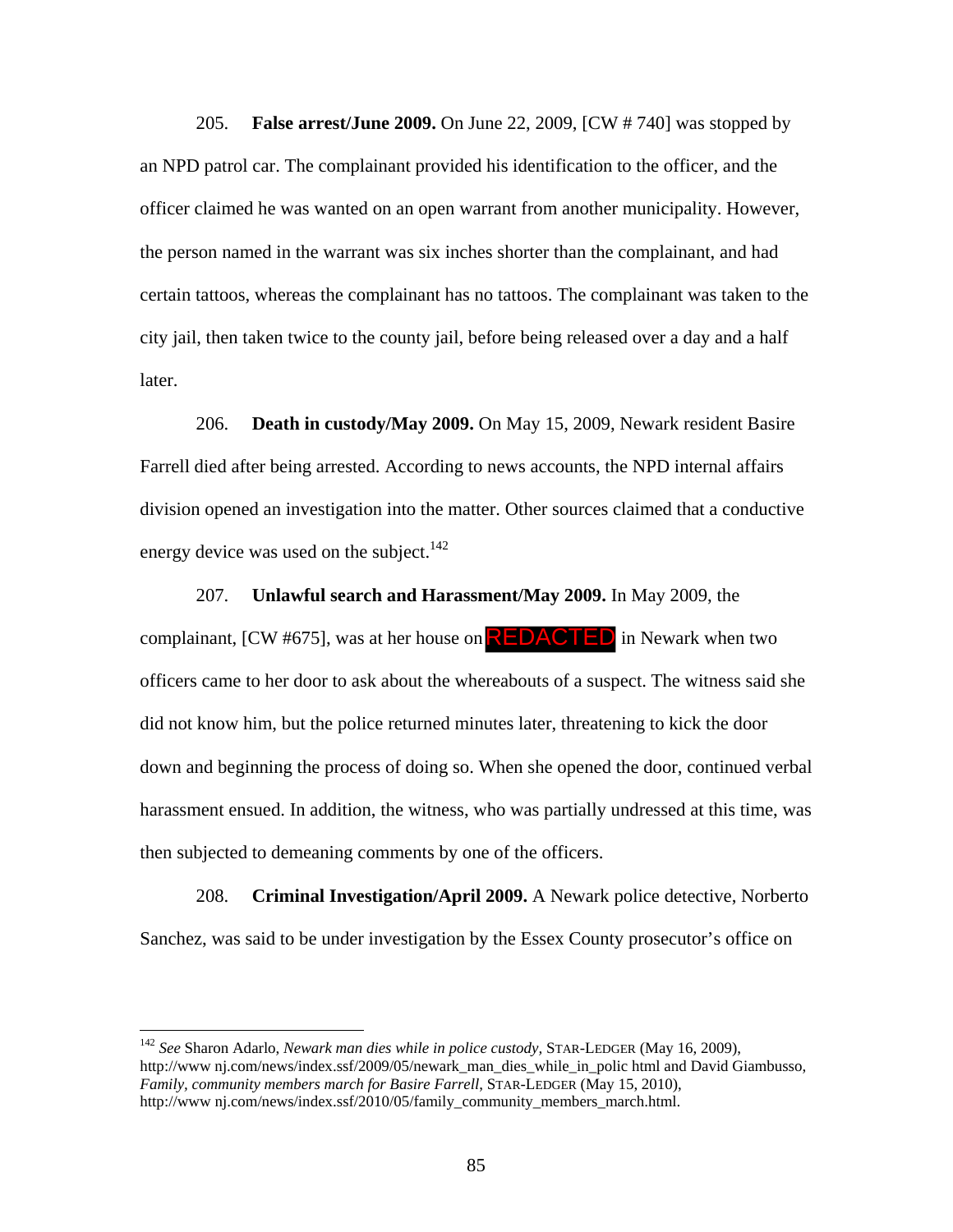two allegations: one that he fired his weapon improperly; another, that he used excessive force.<sup>143</sup> Petitioner was unable to determine the resolution, if any, of these accusations.

#### 209. **Misconduct of Police During Off-Duty Employment/February 2009.**

According to news accounts, the Essex County Prosecutor's office is investigating six Newark police officers**,** including Deputy Chief Anthony Perillo, who were providing private security at Newark's Robert Treat Hotel on Feb. 22, 2009, when gunmen shot three people after a dance. In other allegations of misconduct when NPD officers provide private security services, four other officers were suspended in January 2009 last month for allegedly refusing to hand their weapons over to a gun check the NPD set up for offduty officers at a concert at Newark's Prudential Center.<sup>144</sup>

210. **Unlawful Search, Improper Conduct and Internal Affairs/February 2009.** On February 22, 2009 [CW # 225] got lost at Ridgewood and W. Runyon Sts., in Newark. Five plainclothes detectives stormed the car and began searching the driver's person and his car. The driver stated he did not consent to the search, to which the police responded with a barrage of profanities and saying, "F\*\* your consent, I don't f\*\*\* care about your consent, you're being allowed to drive is a privilege which means you are subject to searches." The witness asked for the officers' names or identification, which they all refused, but the number on the police car was #517. Two written complaints to internal affairs by the witness were neither acknowledged nor investigated; an investigation only commenced after he went in-person to the department.

<sup>143</sup> *See* Paul Brubaker, In court, Newark police officer defends 18 shots fired at suspect, STAR-LEDGER (Apr. 14, 2009), http://www nj.com/news/index.ssf/2009/04/in\_court\_newark\_police\_officer html.

<sup>144</sup> *See* Joan Whitlow, *Lil Wayne, Newark police and guns. Oh my*, STAR-LEDGER (Apr. 3, 2009), http://blog nj.com/njv\_joan\_whitlow/2009/04/newark\_police\_lil\_wayne\_and\_th.html.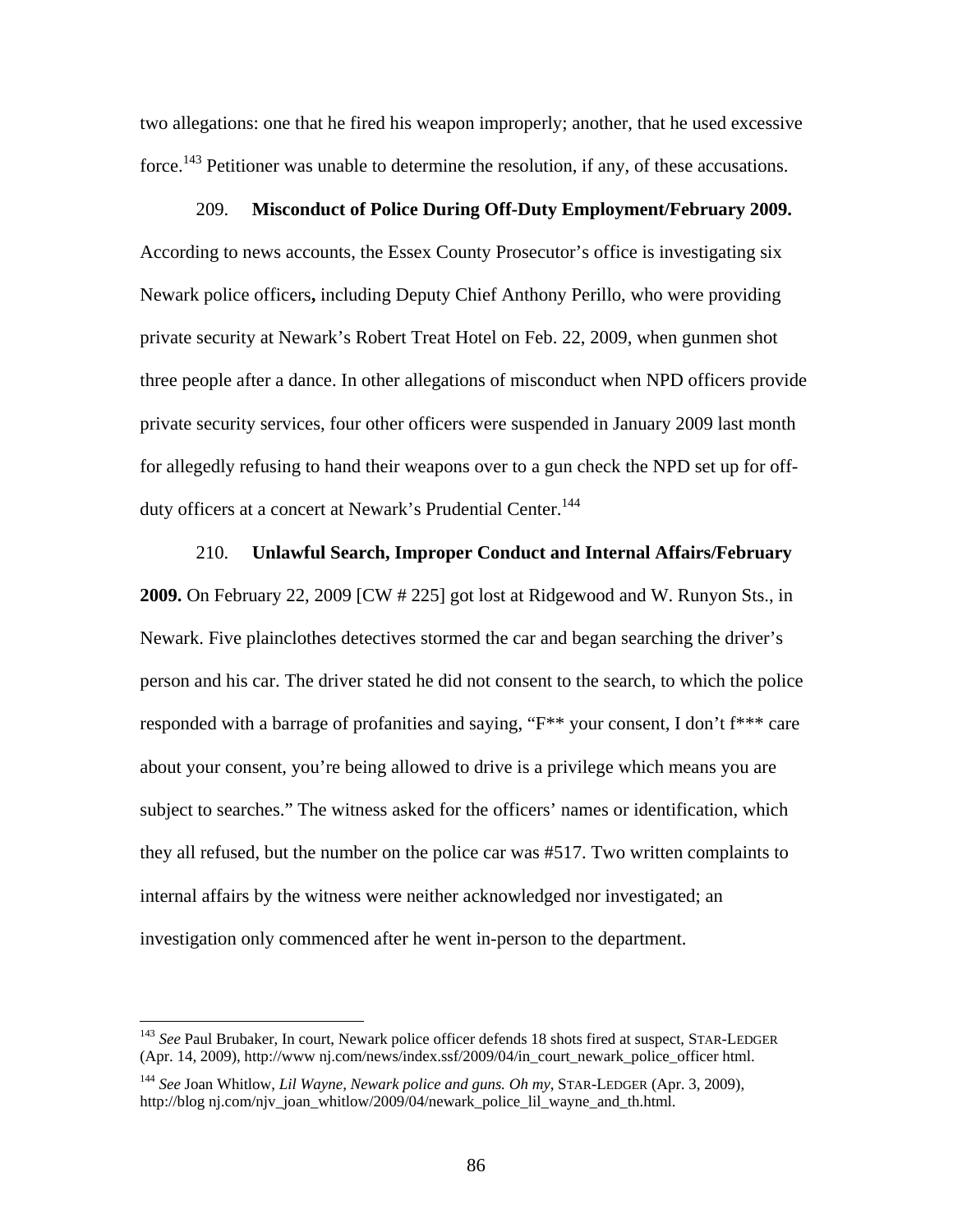211. **Internal Affairs/January 2009.** [CW #179] was arrested by NPD officers in December 2008. Thereafter, on January 9, 2009, he made a trip to the internal affairs office on  $16<sup>th</sup>$  Avenue in Newark to file a complaint. The internal affairs personnel refused to take his complaint.

212. **Unlawful search/December 2008.** In December 2009, NPD "SWAT Team" officers entered an apartment on **REDACTED** which was the home of [CW #928]. After a violent entry and search of the home, and berating and harassing the complainant, they found none of the drugs they were allegedly there to look for. The witness later learned that the SWAT Team had been targeting an apartment with a similar number, but they erred when targeting her apartment.

213. **LGBT Discrimination/November 2008.** [CW #030], a gay man, alleges multiple instances of mistreatment and homophobic slurs at the hands of the NPD. Most recently, after a burglary at his house in November 2008, the police refused to take a report, falsely arrested the complainant on an open warrant, and was detained in the city jail for nine days, where he was refused necessary medication.

214. **Corruption/September 2008.** NPD sergeants Christopher Gialanella and Fiore Purcell were caught cheating on a February 2006 exam for promotion to lieutenant. The Civil Service Commission (CSC) disqualified them for sitting for an exam for a three year period, but there is no evidence that any other discipline for their dishonest conduct was meted out. The CSC later relented and let them sit for a September 2008 exam, before their suspension period ended. The sergeants then argued that they lacked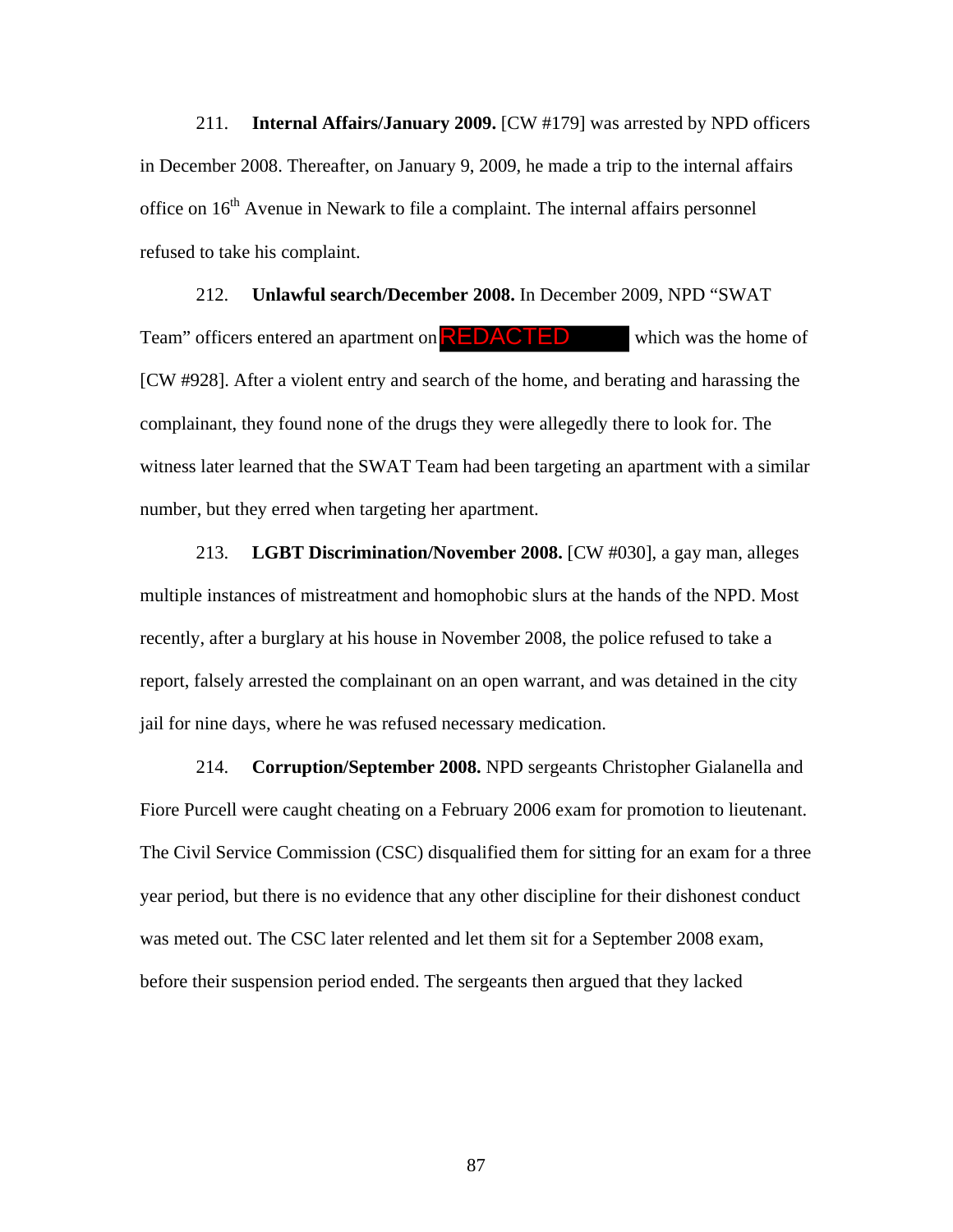sufficient time to study for the exam, and requested a make-up exam. The CSC denied the make-up exam.<sup>145</sup>

215. **Excessive Force and Demeanor/September 2008.** On or about September 6, 2008 [CW #677] urinated by his car in the Edison Parking lot on Bruen Street, behind Penn Station. Rather than issue a summons or a warning to the complainant, and unknown officer began shouting at him in an "aggressive and furious tone" and provided the license, registration and insurance requested by the officer. The unknown officer than grabbed the complainant by the shirt and punched him with his right fist about the head and left shoulder. He then arrested him and took him to the police station on Market Street, Ironbound section (3<sup>rd</sup> Precinct).

216. **Unlawful search, LGBT Discrimination and Retaliation/July 2008.** On July 15, 2008 [CW #127] held a dinner inside his home. A police officer who also lived in the building, [FNU] Figueroa, began harassing the witness's dinner guests for identification. About 20-30 minutes later, the officer and two fellow officers (one was FNU Valentine, the other is unknown) pounded on the witness's door and forced their way in. They conducted an illegal and warrantless search of the home, meanwhile uttering homophobic slurs and taunting the witness and his guests. After the witness filed a complaint with IA, other officers of that precinct approached him on three occasions and defamed him. An investigator with the Essex County Prosecutor later conducted an interview of the witness, and the witness said he was willing to testify to the grand jury to

<sup>&</sup>lt;sup>145</sup> See DOP Dkt. No. 2006-4370 (CSC Sept. 24, 2008). Previously to this incident, Gialanella had been indicted for official misconduct, assault, conspiracy, and making false statements, in connection with a 1999 incident involving an alleged beating of a suspect, but the charges were ultimately dismissed. *See Caruso v. City of Newark*, No. A-2529-04 (N.J. App. Div. Aug. 11, 2006). *See also* paragraph 110.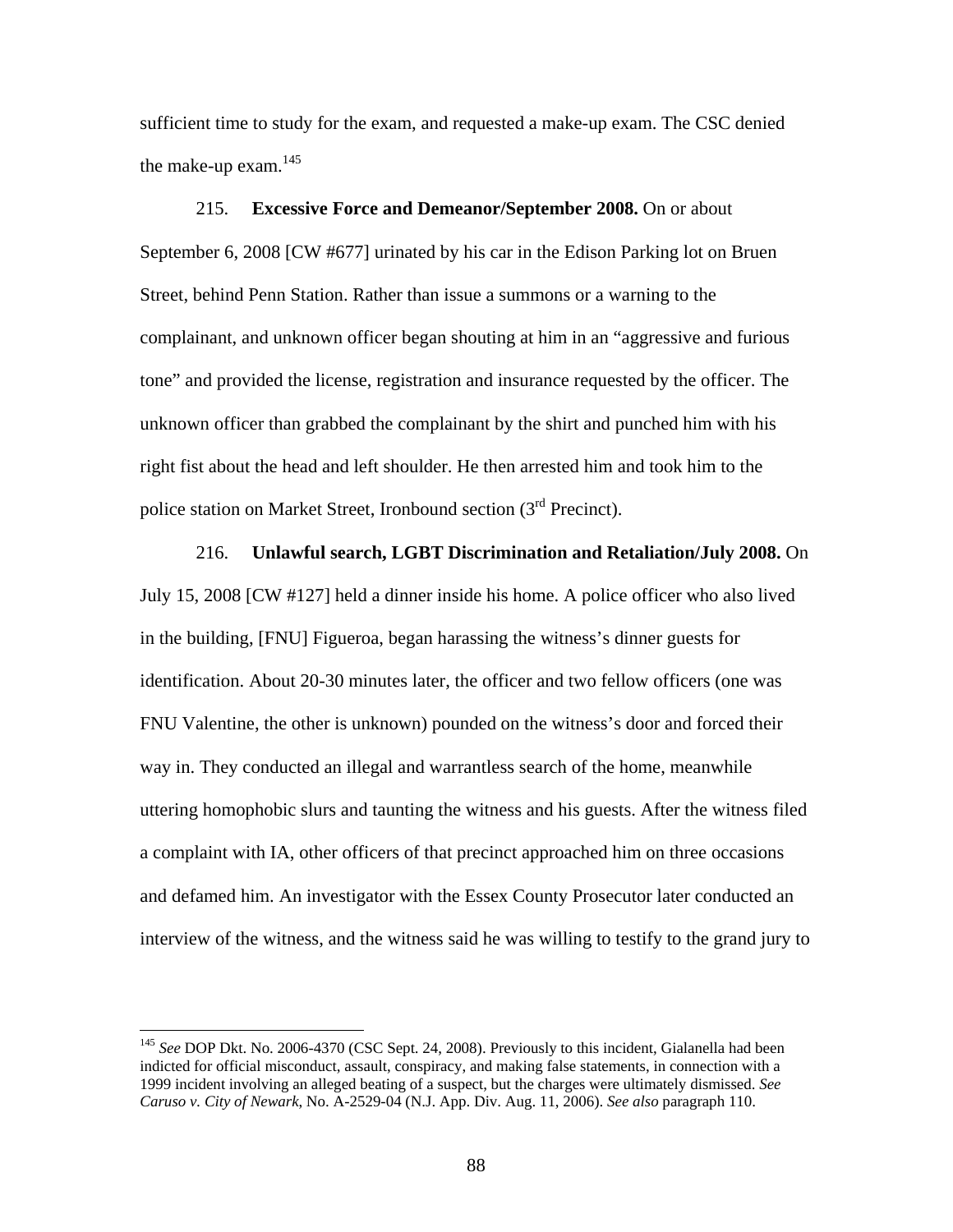give further evidence, but it is unknown whether the grand jury heard any testimony on the matter.

217. **Fatal drunk driving/July 2008.** An NPD detective, Mark Hulse, struck and killed a pedestrian, Joao Marques, while driving drunk and speeding on July 12, 2008, at the intersection of Market and Fleming Sts. in Newark. The detective avoided criminal charges for the incident beyond the DWI. The NPD, in a widely-criticized decision, only punished Hulse with a six-month suspension from the police force.<sup>146</sup> A civil suit filed just after the end of the Study Period is pending.

218. **Discrimination and favoritism/June 2008.** After an auto accident, former NPD officer John Jewell was terminated from the police force for disability. In a matter that is pending before the state Office of Administrative Law (No. CSV-11708- 08), he maintains that his designation as unfit for duty is erroneous, because other similarly situated officers have been allowed to remain on the force on light duty.

219. **Demeanor, Internal affairs/March 2008.** [CW #696] shares custody of a child with her ex-spouse. Transfers of custody are made at the "West Bigelow" police station  $(5<sup>th</sup>$  Precinct) due to prior altercations. In response to rude and abusive treatment by an officer there in March 2008, the witness attempted to file a complaint with the IA unit. The IA unit did not respond to her complaint in any manner.

220. **Discrimination and favoritism/January 2008.** Former NPD officer Eugene Collins claims in an appeal to the state civil service commission and state appeals court that he was subjected to disparate disciplinary practices at the hands of the NPD. Specifically, for what was tantamount to failure to file paperwork relating to a supposed

<sup>146</sup> James Queally, *Newark detective is sued by family of car accident victim*, STAR-LEDGER (June 12, 2009), http://www nj.com/news/index.ssf/2010/06/newark\_detective\_is\_sued\_by\_fa html.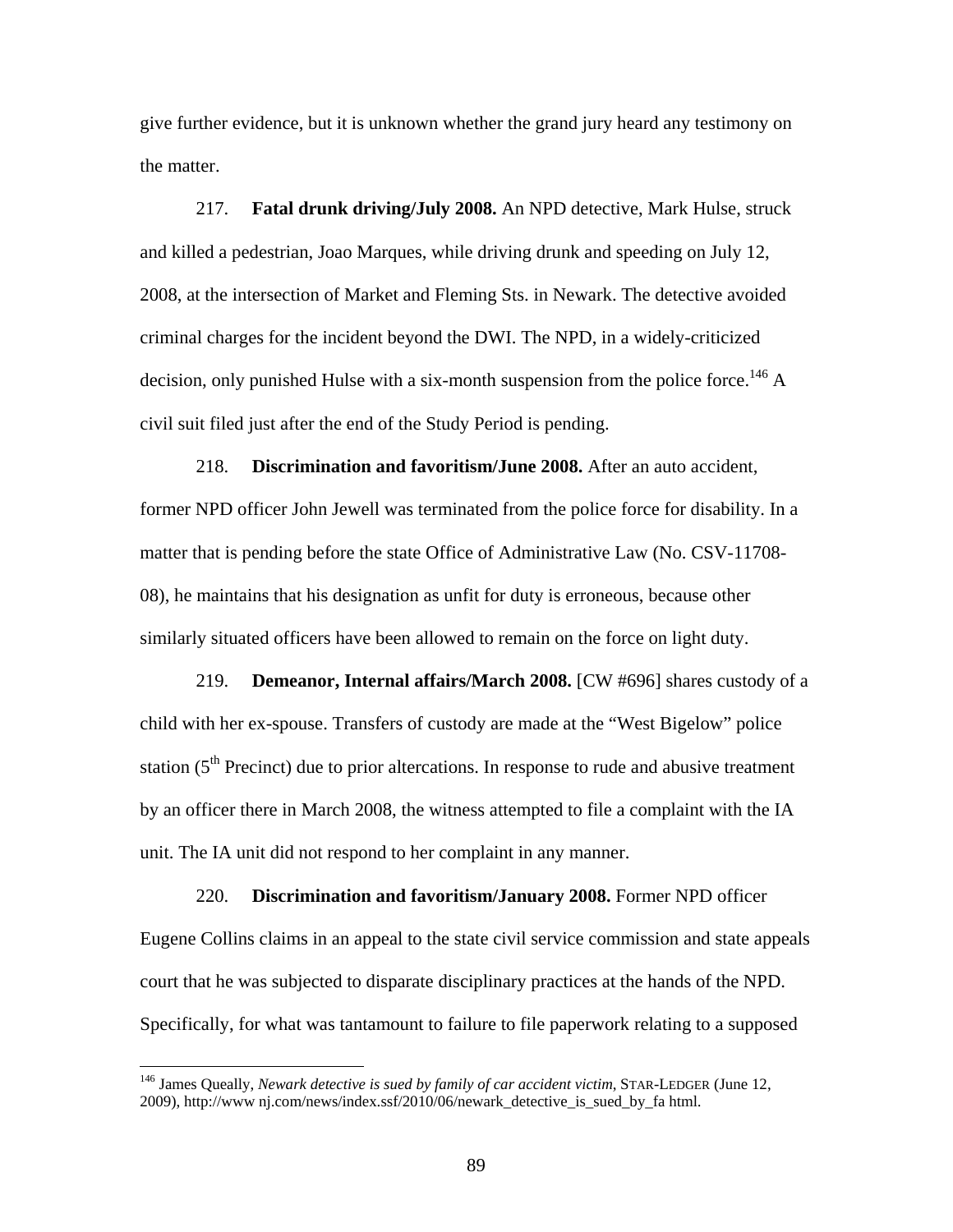"threat" against another NPD officer, Collins was removed from the force. This was disparate, according to Collins, because of the "progressive discipline" of public employees used in New Jersey. In most instances, this principle bars a penalty of removal for an officer who, like Collins, had no prior sustained disciplinary complaint against him.

# **XI. THE FAILURE OF NPD's INTERNAL AFFAIRS POLICIES AND PRACTICES TO STEM MISCONDUCT**

221. The NPD's internal affairs process does not function adequately in the sense that people who come into contact with the NPD could not justifiably believe that the internal affairs division thoroughly investigated claims of misconduct. For example, in 2008 and 2009, there were 261 claims of officer misconduct filed with internal affairs and classified as "excessive force," "improper arrest," "improper entry," "improper search," or "differential treatment."<sup>147</sup>

222. Of those 261 complaints, only one (1), alleging improper search, was sustained, or less than one-half one percent. The remainder resulted in findings of "exonerated," "not sustained," "unfounded," or "administratively closed."

223. The rate of sustained complaints is abysmally low. Nationally, it has been found that about 8 percent of complaints about police use of force are sustained.<sup>148</sup> In the NPD, zero (0) of the 128 complaints alleging "excessive force" were sustained.

<sup>&</sup>lt;sup>147</sup> In 2008 and 2009, there were an additional 386 "demeanor" complaints," 102 claims of "other criminal violations" and 1,654 claims of "other rule violations."

<sup>148</sup> *See* Matthew J. Hickman, *Citizen Complaints about Police Use of Force* (Bureau of Justice Statistics, June 2006), http://bjs.ojp.usdoj.gov/content/pub/pdf/ccpuf.pdf , p. 3 (stating that in 2002, among municipal law enforcement agencies employing more than 100 officers, 8 percent of citizen complaints of officer use of force to an internal affairs unit were sustained).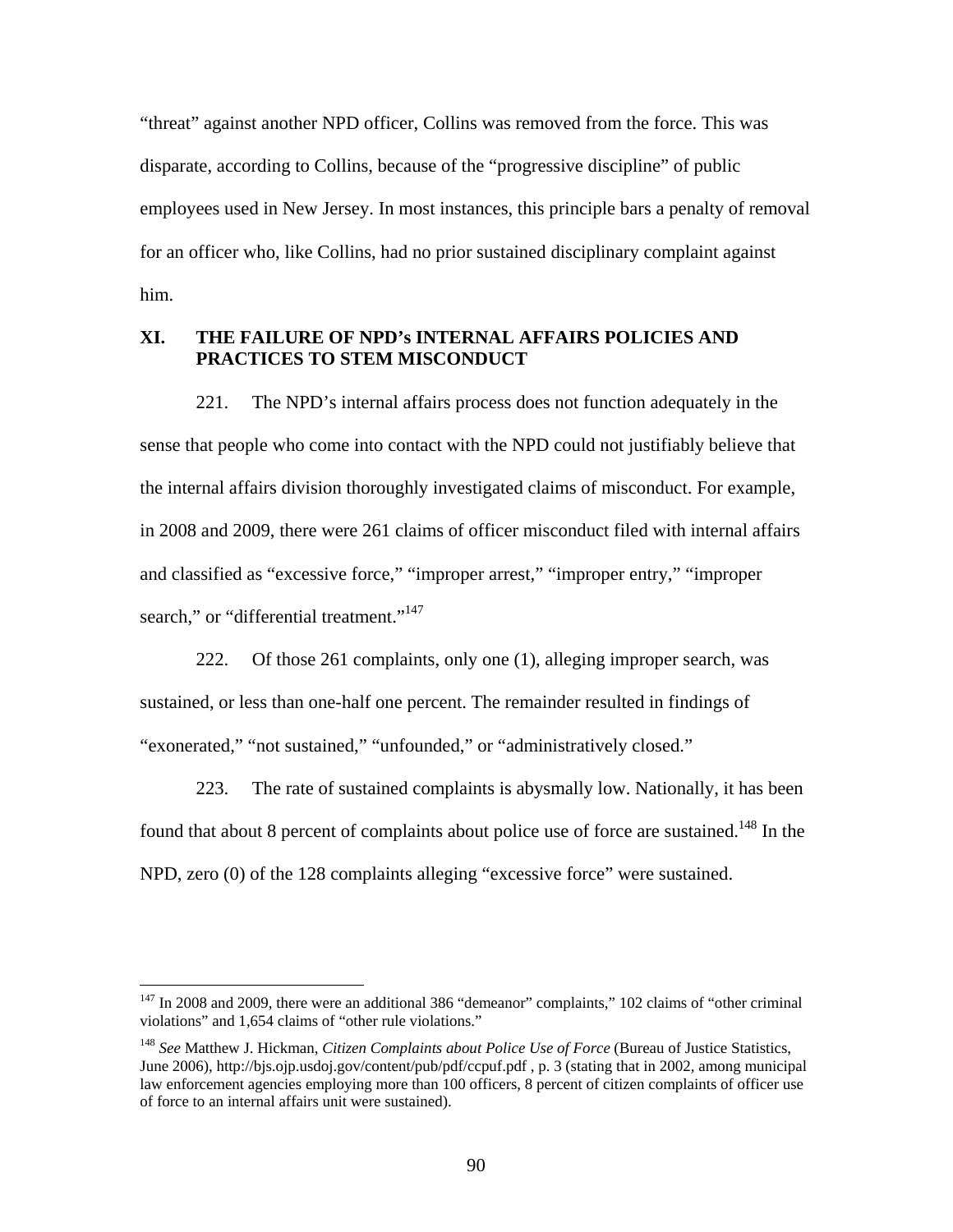| INTERNAL AFFAIRS COMPLAINTS FILED WITH THE NPD,<br>2008 AND 2009 |                                                    |                                                  |                                                             |
|------------------------------------------------------------------|----------------------------------------------------|--------------------------------------------------|-------------------------------------------------------------|
| <b>TYPE OF</b><br><b>COMPLAINT</b>                               | <b>2008 COMPLAINTS</b><br><b>FILED/SUSTAINED</b>   | <b>2009 COMPLAINTS</b><br><b>FILED/SUSTAINED</b> | <b>TOTAL</b><br><b>COMPLAINTS</b><br><b>FILED/SUSTAINED</b> |
| <b>Excessive Force</b>                                           | 55/0                                               | 73/0                                             | 128/0                                                       |
| <b>Improper Arrest</b>                                           | 15/0                                               | 34/0                                             | 49/0                                                        |
| <b>Improper Entry</b>                                            | 0/0                                                | 3/0                                              | 3/0                                                         |
| <b>Improper Search</b>                                           | 32/0                                               | 35/1                                             | 67/1                                                        |
| Differential                                                     | 4/0                                                | 10/0                                             | 14/0                                                        |
| Treatment                                                        |                                                    |                                                  |                                                             |
| <b>TOTALS</b><br>m + n T T 10                                    | 106/0<br>THE REPORT OF THE METHOD AGO TAGO PLAIN C | 155/1                                            | 261/1                                                       |

**TABLE 12 Internal affairs complaints filed with NPD, 2008 and 2009, for selected types of complaints.** 

224. Aside from the low rate of sustained complaints, Newark's IA operations also suffer from another substantial deficiency: their complete inability to generate meaningful statistical data on case dispositions. Specifically, the NPD's IA statistics show a figure for "cases pending at the end of 20xx." The State Attorney General's instructions direct NPD to carry over that to the "cases pending from prior years" column for the next year's report.<sup>149</sup> However, the NPD refuses to follow instructions, meaning that as to the 2008 and 2009 reports, there is no public record of the disposition of the 186 cases that came in during 2008 but had not been adjudicated as of December 31, 2008. Thus, public statistical reporting on those cases from year to year disappears from public view.

225. Petitioner has demanded that the NPD remedy these deficiencies in report, most recently by letter dated May 26, 2010, and NPD has refused to do so.

<sup>149</sup> New Jersey Office of the Attorney General, *Internal Affairs Policy & Procedures* (rev. 2000) (hereinafter, "IAPP"), p. 11-87.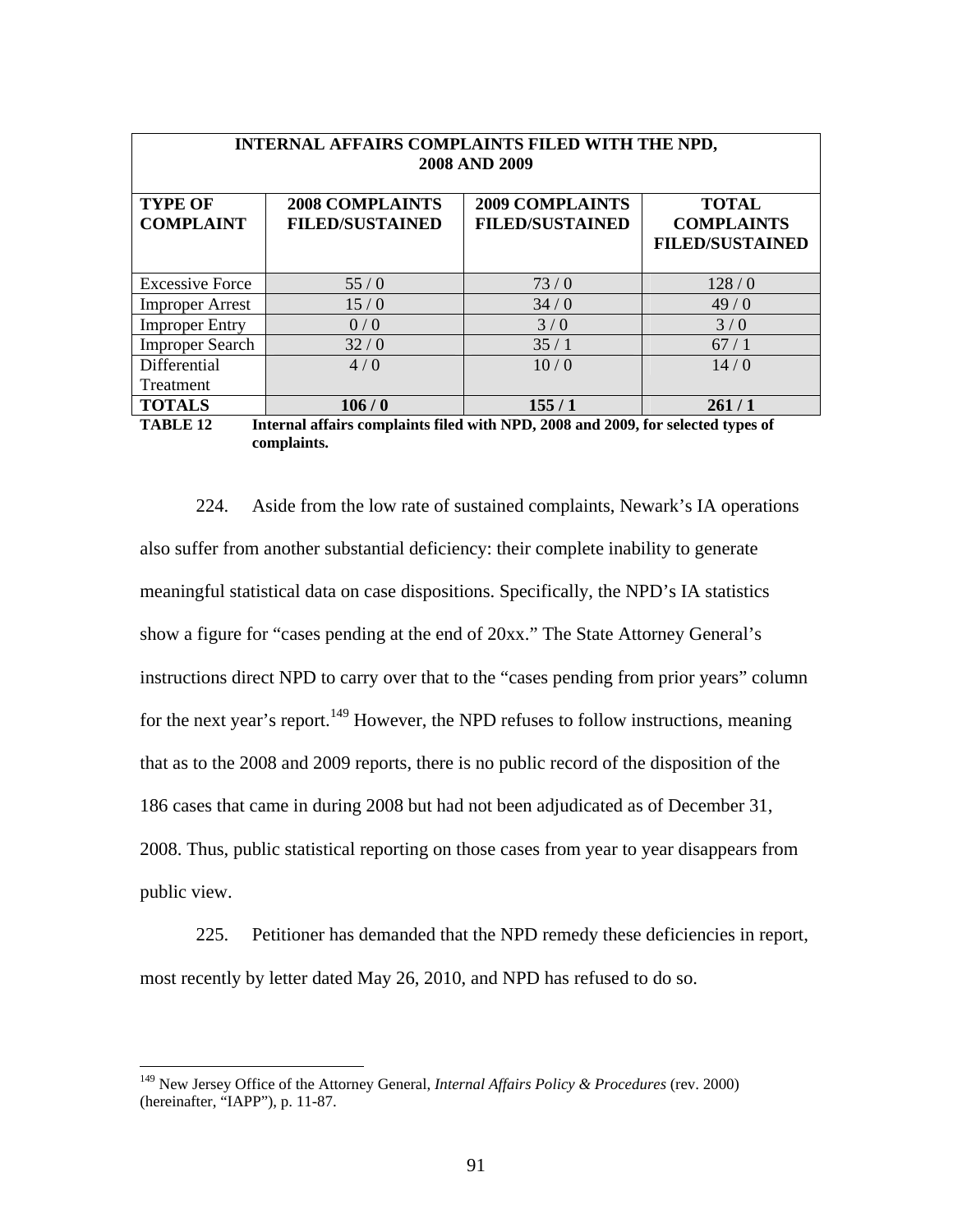226. The State of New Jersey's directives on Internal Affairs advise that law enforcement agencies "should" have a risk management system in place that flags certain acts by officers for inclusion into the early warning system. These include but are not limited to "[c]ivil actions filed, regardless of outcome"; "arrests for resisting arrest [or] for assault on a law enforcement officer"; "[c]ase rejected or dismissed by the prosecutor" or "evidence suppressed by the court."<sup>150</sup> This directive was promulgated by the Attorney General in November 2000.

227. As mentioned above at paragraph 43, the early warning/risk management system employed by NPD omits several important trigger events, meaning that it is of little value for its intended purposes.

228. Moreover, as this Petition has demonstrated above, there have been multiple recent allegations of unresponsiveness to, and/or retaliation against, citizens for making IA complaints.

229. Finally, the State, quite reasonably, insists that local police departments have careful procedures in place to identify only the highest-quality individuals.<sup>151</sup> The NPD does not do so. It has been alleged, for example, that some NPD recruits who failed background checks were nevertheless allowed into the police academy and that personnel from the background check unit who became aware of this were transferred.<sup>152</sup>

<u>.</u>

 $150$  IAPP, p. 11-50.

<sup>&</sup>lt;sup>151</sup> IAPP, p. 11-11.

<sup>152</sup> *See* Joan Whitlow, *Criminals in the Police Academy?,* STAR-LEDGER (Jul. 9, 2010), http://blog nj.com/njv\_joan\_whitlow/2010/07/post\_1.html.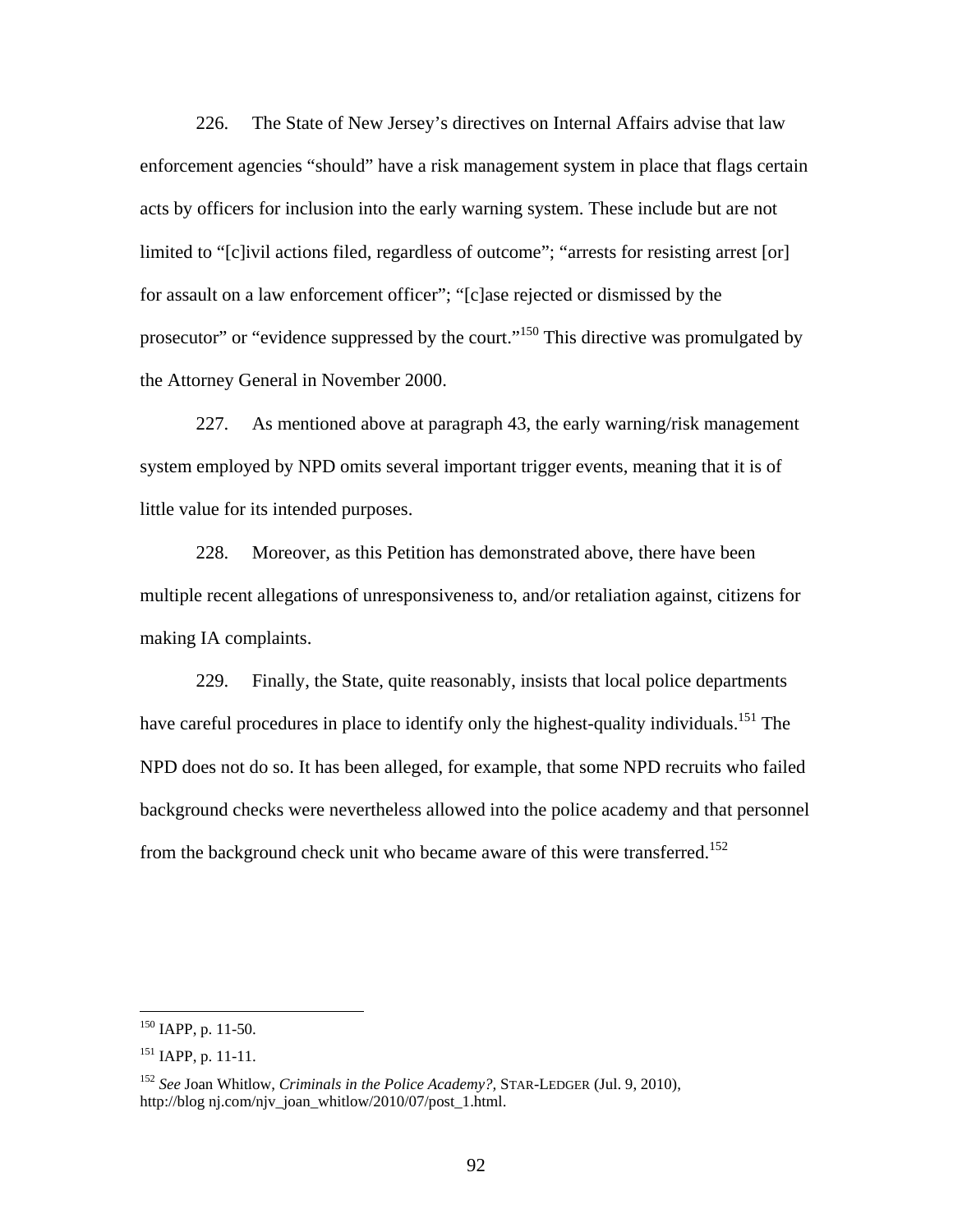#### **REMEDIES REQUIRED**

## **XII. HOW INTERVENTION BY THE DEPARTMENT OF JUSTICE CAN ASSIST NEWARK RESIDENTS AND ITS POLICE FORCE**

230. History has demonstrated that involvement by the United States Department of Justice can serve as a "potent strategy for police reform" in other jurisdictions. $153$  So, too, in Newark.

231. The incidents demonstrated in this Petition show that the NPD suffers from a series of deficiencies that make structural reform, spearheaded by an outside agency, especially appropriate here.

232. There is substantial evidence of failings in the NPD's personnel management system, in that officers with repeated complaints are allowed to have continued contact with citizens, (as examples, *see* paragraphs 59, 61, 68, 69, 100, 110, 119, and 124 above, and the accompanying footnotes), and in the failure to have a meaningful early warning/risk management system (*see* paragraph 43 above).

233. Moreover, there is substantial evidence of gross disparities in the NPD' discipline system, with an apparent inability to identify serious misconduct (*see, e.g.*, paragraph 223) or punish it appropriately (*see, e.g.*, paragraph 217). Conversely, there is evidence of the discipline system being used in a heavy-handed way against officers who have little or no culpability (*see, e.g.*, paragraphs 84, 88, and 220).

234. NPD has also failed to respond to the high costs of defending and settling civil litigation. Millions are paid out annually to both citizens falsely arrested or beaten, and to employees mistreated on the job.

<u>.</u>

<sup>&</sup>lt;sup>153</sup> Samuel Walker, THE NEW WORLD OF POLICE ACCOUNTABILITY 18.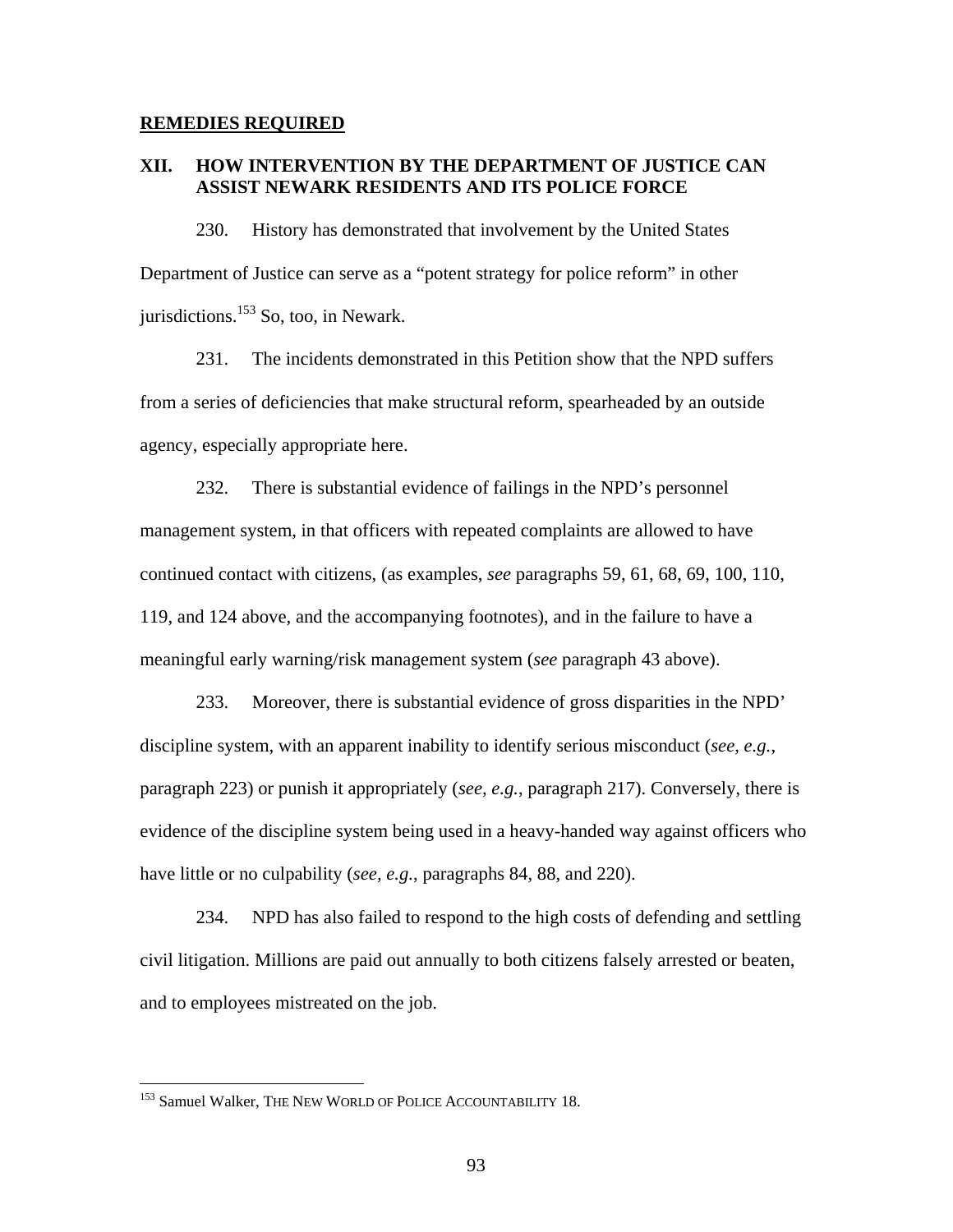235. Civil litigation, although frequent (and therefore a strong indicator of misconduct) has failed in two ways: first, it has failed to bring about structurally needed reforms to prevent misconduct from recurring; second, it can take years for aggrieved individuals to receive individual relief for the misconduct they personally suffered (*see, e.g.*, paragraphs 74, 77, and 82).<sup>154</sup>

236. NPD has consistently, and for decades, refused calls for outside oversight, whether it comes in the form of a professional monitor or auditor, or an independent civilian police review board.<sup>155</sup>

237. Moreover, although state law grants both the county prosecutor and state attorney general oversight powers over all local police departments, including the power to assume control over their operations if necessary, such power has not been exercised as to the NPD.

238. Federal intervention can bring about real oversight, such as policy reform, an early intervention system and supervisory review by an independent monitor to ensure the prescribed policies are actually being enforced in an evenhanded way. The presence of an independent monitor is an indispensable element of reform in the NPD, and one which will generate actual reform and justifiable public confidence in reform. As Professor Walker has explained:

Monitors do more than simply report on the progress of consent decree and [Memorandum of Agreement] implementation. Because of their capacity to investigate and report to both the district court and the public any implementation shortcomings, they are active agents of implementation.<sup>156</sup>

<sup>154</sup> *See generally* Walker & McDonald, *supra* note 28, at 494-95.

<sup>&</sup>lt;sup>155</sup> See supra note 30 and accompanying text.

<sup>156</sup> Walker & McDonald, *supra* note 28, at 513 (emphasis added).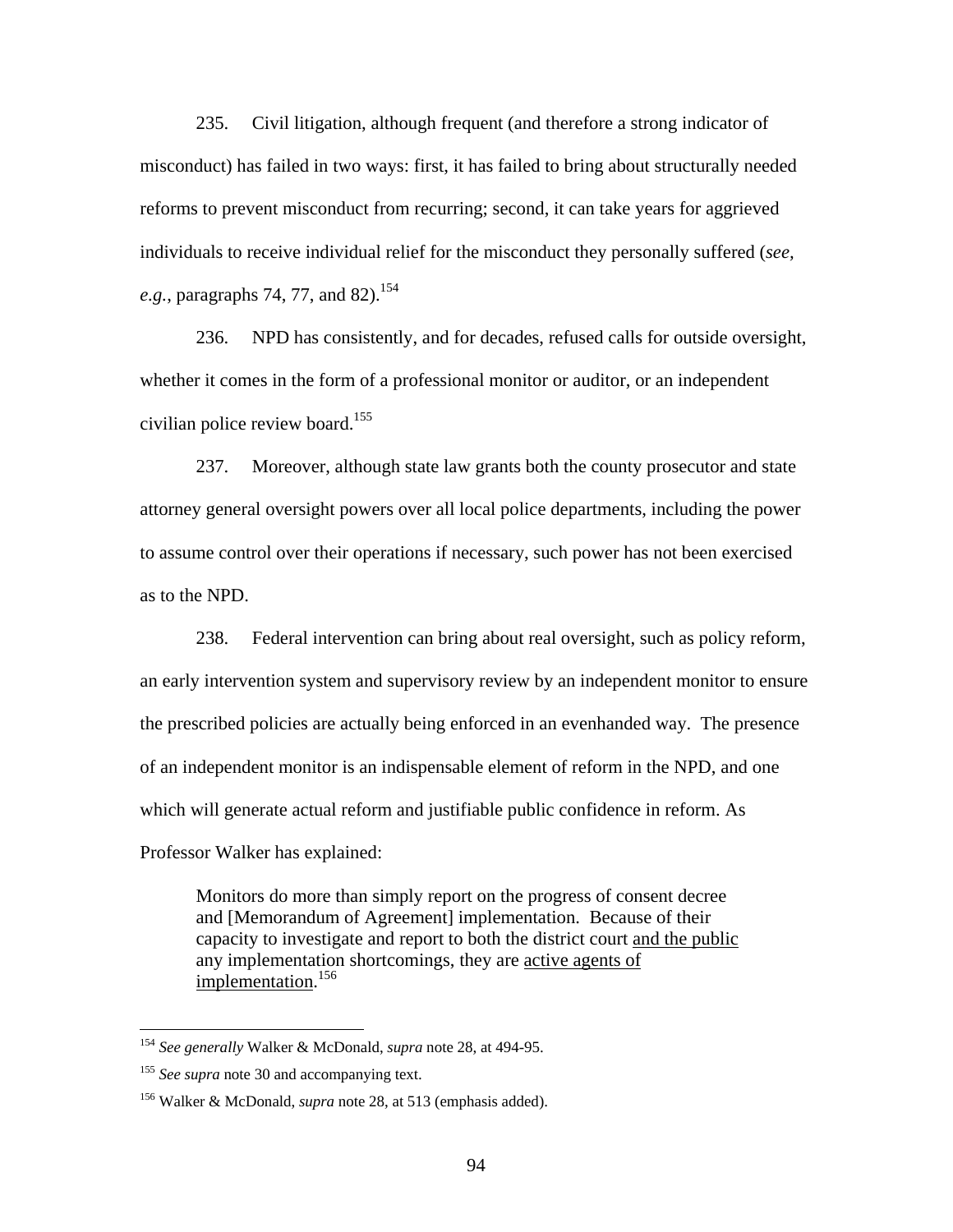239. As noted earlier, litigation information and discipline information about the NPD is extremely difficult to obtain. An independent monitor could overcome this inappropriate preference for secrecy, a point also made by Professor Walker:

Monitors' reports become extremely valuable sources of information about the agencies they monitor. For example, they provide information about the progress of reform, developments related to use of force policy, and the citizen complaint process. In this respect, Monitors' reports help to reduce or end the historic problem of the closed nature of police bureaucracies.157

240. As the NPD refuses to accept an independent monitor of its actions, to

bring about needed substantive reform and the transparency that accompanies it, the only

realistic alternative for reforms in the NPD is a federal investigation under 42 U.S.C. §

14141.

<sup>&</sup>lt;sup>157</sup> *Id.* at 514 (citation omitted).